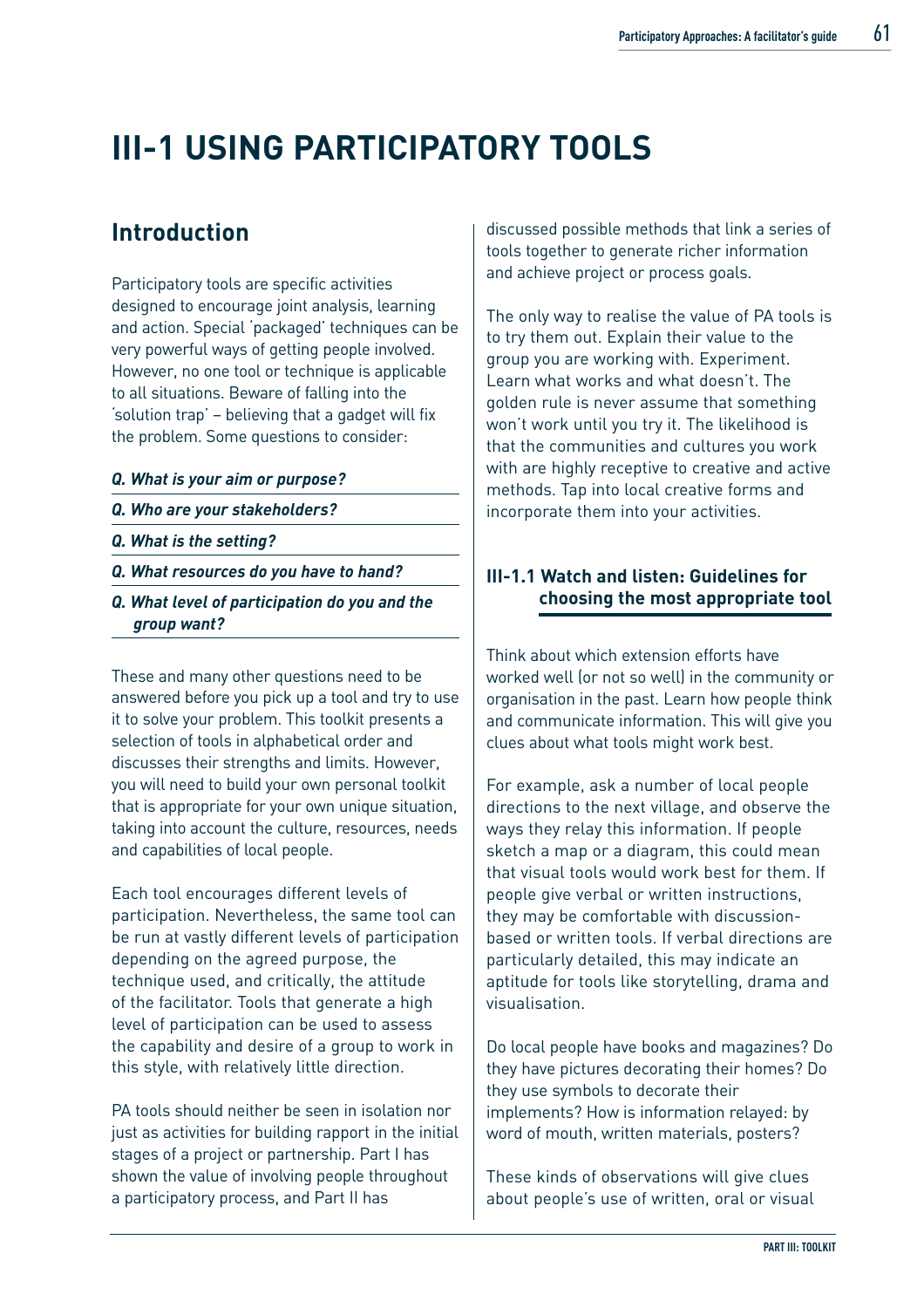communication types. This will help you to make a shortlist of tools that are likely to work in a particular setting. Be aware too of other factors that may limit participation such as visual or hearing impairments, or other physical or learning disabilities that may make one tool more or less suitable than another.

Figure 12 on pages 64–65 shows a matrix of the dominant communication type of each tool presented in Part III (visual, oral or written), together with an at-a-glance summary of which tools are appropriate for which stage of the development process, and the level of participation for which they are most suitable.

### **III-1.2 Organising participatory exercises**

Without being too formulaic, most participatory activities or workshops will benefit from:

- 1. an introduction, clearly explaining the purpose and benefit
- 2. some kind of icebreaker or warm-up activity to get people used to working together
- 3. a brief exploration of what people would like to achieve from the activity – any expectations or fears
- 4. some commonly agreed ground rules, such as:
	- each person has the right to contribute
	- there is no right or wrong observation, experience or feeling
	- there can be consensus, but also differences of opinion and experience
- 5. opportunities for regular synthesis, and clarification
- 6. clear summary of the process and outcomes
- 7. conclusions and clarification of agreed actions – who does what, and when.

It's important too to be sensitive to the daily and seasonal activities of different groups within a community when deciding when and where such workshops should take place. For example, farmers are often away in their fields during the day and may only be free in the evenings; the busy parts of a woman's day may be different from a man's etc. Many communities and organisations have some sort of regular meeting which, in some cases, could be used as a venue for participatory workshops or shorter participatory activities.

### **III-1.3 Small group activity**

There are many ways to form small groups. In some cases, it may be appropriate to divide larger groups randomly to prompt debate and get a mix of views within the group; in other cases, dividing by gender, age, means of livelihood etc may facilitate better participation of more disadvantaged groups and/or highlight differences between them.

You may find it useful to compile a list of participants and a bit about them in advance, so that you can think about how to split people into groups. During a workshop, ask participants to join with people sitting beside them; if you wish to split up people who have clustered together, ask them to form groups with people that they have not yet worked with.

Alternative 'random' group-forming methods suggested by VSO Pakistan, Ghana and Cameroon include:

- 'Numbering off' participants into groups, eg 'one, two, three; one, two, three…'. Letters of the alphabet, names of fruit or other items may be substituted for numbers.
- Before the workshop, add coloured dots to name badges. Ask participants to find the people with the same coloured dots on their badges and to form a group together. You may substitute small stickers of different items on the badges, eg animals, fish, birds, instead of coloured dots and then proceed as above.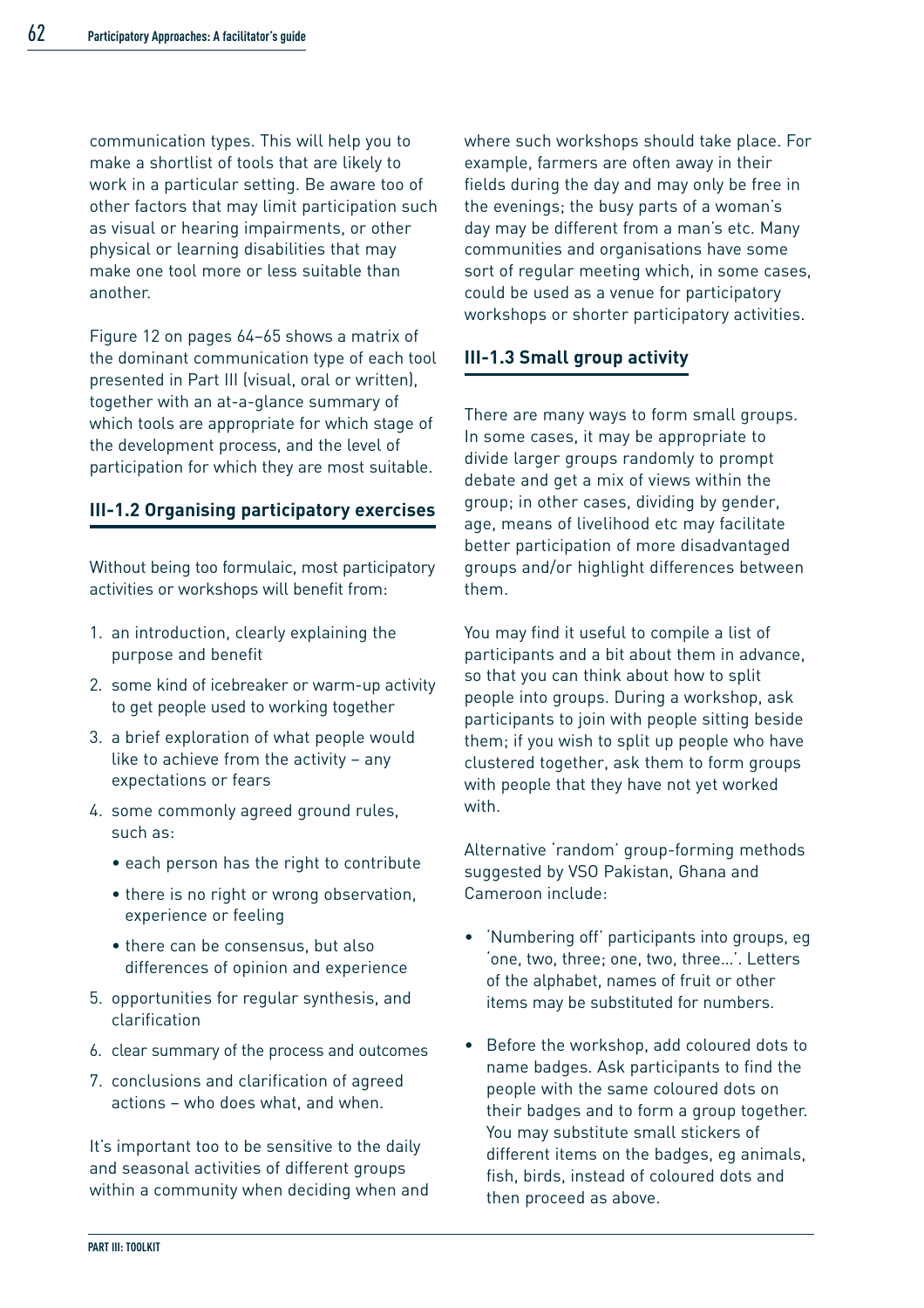#### The following **checklist** from VSO Ghana may help to organise small group activity.

## Before the task:

- 'Break out' rooms or spaces are available to accommodate the small groups.
- Each small group forms a circle to 'close' it off from the other small groups and to enable contributions to be heard by all.
- The task should be clearly visible on a flipchart, distributed to all participants as a handout.
- Before beginning, invite the groups to clarify the task; nominate a chair, observer or reporter as appropriate; and check they have all necessary resources to complete the task.
- Ensure that the time available to the groups is adequate to the task.

## During the task:

- Time limits are set, and notice is given to each group to conclude the task – "You have five minutes left", "You have one minute left", "Time is up". Flexibility must be considered where appropriate.
- The facilitator is available to the groups during the task.
- Groups are monitored for difficulties, misunderstandings, apathy, disagreements etc.

## After the task:

- The whole group reforms to present their findings as appropriate.
- Creative approaches to presentations and feedback avoid repetition.
- The facilitator synthesises and concludes on the presentations to close the session.

### **III-1.4 How was it for you?**

Hopefully this guide will have given you some principles to understand what participation is all about; a framework to help you organise your efforts; some guidelines on the essential attitude and function of the facilitator; and some practical ideas for methods and tools – just enough to give you the confidence to **have a go**. Try things. They might work. And they might help disadvantaged people to find their voice.

How well did you do? Ask the group. With any process, method, tool or workshop, it's always important to review how things went. This will provide feedback on the activity, but also on your progress as a PA practitioner.

- *Q. What did you find out about the topic/about each other?*
- *Q. How did you work together?*
- *Q. Did the activity help you to work together?*
- *Q. Did the facilitator help to make things run smoothly?*

Evaluation sheets or questionnaires are useful, but you need something else to liven things up. Many tools have been highlighted as having value for reviewing. Here are ten ideas from VSO Ghana to help you end on a high note:

- 1. 'The best thing about today was…' Participants write or draw their answer.
- 2. Participants draw a road, river, mountain or other journey that shows their progress throughout the day, indicating highs, lows, challenges and successes.
- 3. The group imagine they are a directorial team who are asked to make up a storyboard for an exciting documentary on the workshop – with no budgetary restrictions!
- 4. Compose and perform a song/poem/rap about their major learning point.
- 5. Draw a map of their learning.
- 6. Draw a picture, logo or poster of their learning.
- 7. Devise and present a drama/mime of their learning.
- 8. Devise and present a tableau/group sculpture of their learning.
- 9. Draw up and present a press release on their learning.
- 10. Draw up and present an advertisement for their learning.

Move around as the small groups are preparing their presentations. Which appears to be the most lively and entertaining? It is a good idea to ask this group to present last, thereby ending the session on a bright note.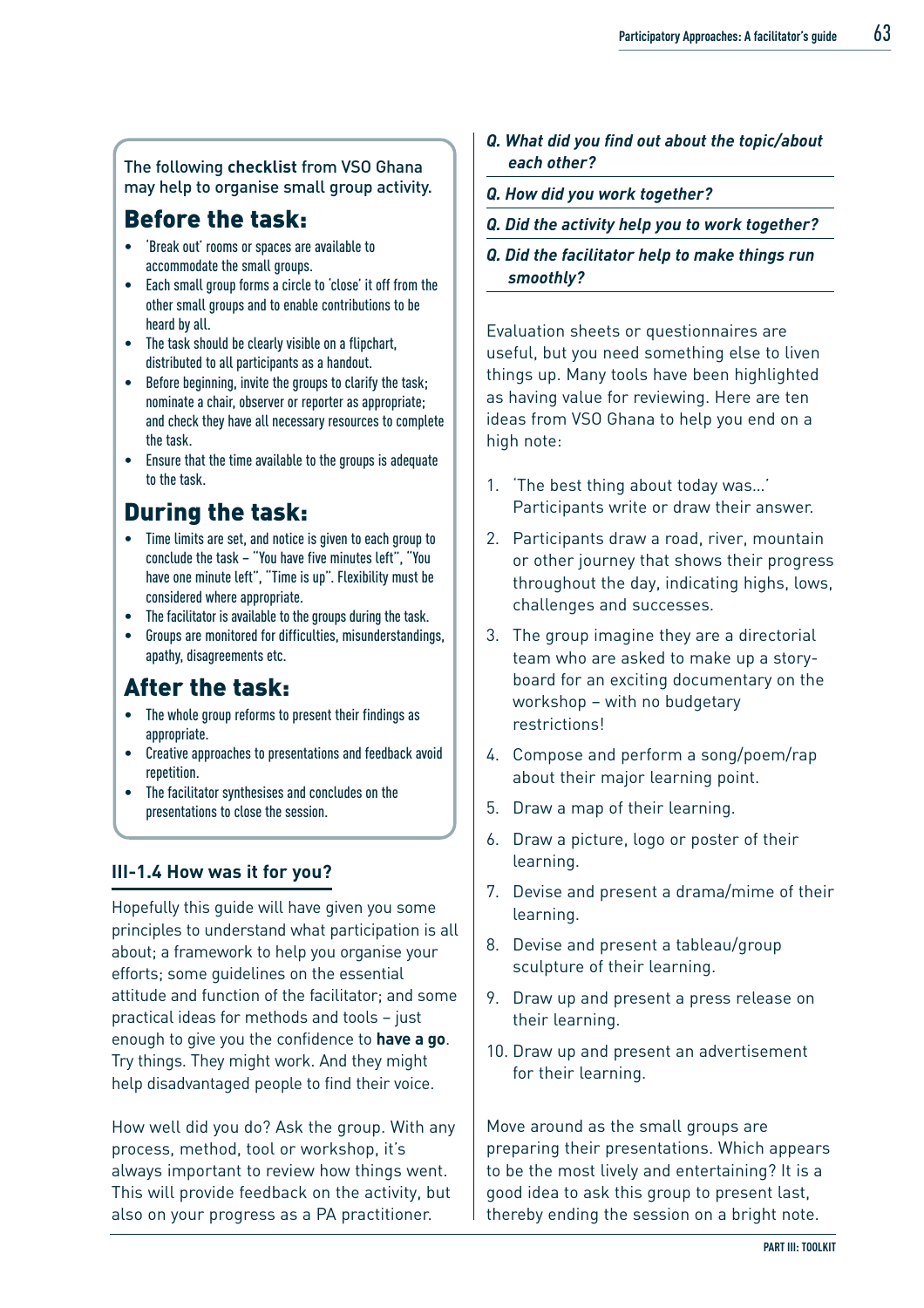| <b>Tools</b>                          | Page         |                        | Level of participation |                      |                       |                                                         |                       |   |                                                   | Phases of development process |                      | Communication types           |                        |  |
|---------------------------------------|--------------|------------------------|------------------------|----------------------|-----------------------|---------------------------------------------------------|-----------------------|---|---------------------------------------------------|-------------------------------|----------------------|-------------------------------|------------------------|--|
|                                       |              | Guinnonn, <sup>1</sup> | Sultillued of          | 3. Deciding together |                       | u <sub>on de</sub> Gunuduns sch<br>Jaliaboj principalit | sisheuy               |   | <b><sub>6ulog</sub></b><br><b><i>Suluuerd</i></b> | Бијмајлау                     | <b>Iensy</b>         | $e_{10}$                      | <b>Writen</b>          |  |
| Answers on Cards                      | 66           |                        | $\blacktriangleright$  |                      |                       |                                                         | ゝ                     | ゝ |                                                   | ゝ                             | $\bullet$            | $\bullet$                     | $\ddot{\bullet}$       |  |
| <b>Bomb Shelter</b>                   | 68           | ゝ                      | $\blacktriangleright$  | ゝ                    |                       |                                                         | ゝ                     |   |                                                   |                               | $\bullet$            | $\ddot{\bullet}$              |                        |  |
| <b>Bridge Model</b>                   | 70           |                        |                        |                      | $\blacktriangleright$ | ゝ                                                       | ゝ                     | ゝ |                                                   | ゝ                             | $\bullet$            | $\ddot{\bullet}$              | $\bullet$              |  |
| Car Park                              | 72           |                        | ζ                      |                      |                       |                                                         | ゝ                     |   |                                                   |                               | $\ddot{\bullet}$     | $\ddot{\bullet}$              |                        |  |
| <b>Chrice Matrix</b>                  | 74           |                        | ゝ                      | ゝ                    | $\blacktriangleright$ |                                                         | ゝ                     | ゝ |                                                   | ゝ                             | $\bullet$            | $\ddot{\bullet}$              | $\bullet$              |  |
| Community Case Studies                | 76           |                        |                        | ゝ                    | ゝ                     | ゝ                                                       | ゝ                     | ゝ |                                                   | ゝ                             |                      | $\ddot{\phantom{a}}$          | $\bullet$              |  |
| <b>Community Financial Accounts</b>   | 78           |                        | ゝ                      |                      |                       | ゝ                                                       | ↘                     | ゝ | ゝ                                                 | ノ                             | $\ddot{\bullet}$     |                               | $\bullet$<br>$\bullet$ |  |
| <b>Drawing and Discussion</b>         | $\mathbf{a}$ |                        |                        |                      |                       | ゝ                                                       | ↘                     | ↘ |                                                   | ↘                             | $\ddot{\bullet}$     | $\ddot{\bullet}$              |                        |  |
| Echo/Cascade Workshops                | 82           |                        |                        |                      | $\blacktriangleright$ | ↘                                                       | ↘                     | ↘ | ↘                                                 | ゝ                             | $\bullet$            | $\bullet$                     | $\bullet$              |  |
| <b>Equality Tree</b>                  | 84           |                        | ζ                      | ゝ                    | ↘                     |                                                         | ↘                     | ↘ |                                                   | ゝ                             | $\bullet$            | $\ddot{\bullet}$              |                        |  |
| Expertise Market                      | 86           |                        | ↘                      | ゝ                    | ゝ                     |                                                         | ↘                     | ↘ |                                                   |                               | $\bullet$            | c<br>$\bullet$                | $\bullet$              |  |
| <b>Fishbone Diagram</b>               | 88           |                        |                        | ↘                    | ゝ                     | $\boldsymbol{\mathcal{L}}$                              | ↘                     | ↘ |                                                   | ゝ                             | $\bullet$            | $\ddot{\bullet}$              | $\bullet$              |  |
| <b>Five Questions</b>                 | 90           |                        | ゝ                      | ↘                    | ゝ                     |                                                         | ↘                     | ↘ |                                                   | ↘                             | $\bullet$            | $\ddot{\bullet}$              | $\bullet$              |  |
| <b>Flow Diagrams and Webbing</b>      | 92           |                        |                        | ゝ                    | ゝ                     | ゝ                                                       | ゝ                     | ゝ |                                                   | ゝ                             | $\bullet$            | $\bullet$                     | $\bullet$              |  |
| <b>Focus Group Discussions</b>        | 94           |                        | $\blacktriangleright$  | ゝ                    | ゝ                     | ゝ                                                       | ゝ                     | ゝ |                                                   | ゝ                             | $\bullet$            | $\bullet$<br>$\bullet$        | $\bullet$              |  |
| <b>Forcefield Analysis</b>            | 96           |                        | ゝ                      | ゝ                    | ゝ                     | ゝ                                                       | ゝ                     | ゝ |                                                   | ゝ                             | $\bullet$            | $\bullet$<br>$\ddot{\bullet}$ | $\bullet$              |  |
| Forum Theatre                         | 98           |                        |                        |                      |                       | $\blacktriangleright$                                   | ゝ                     | ゝ |                                                   | ゝ                             | $\ddot{\bullet}$     | $\ddot{\bullet}$              |                        |  |
| Gender/Diversity Analysis             | 102          |                        | ゝ                      | ゝ                    | $\blacktriangleright$ |                                                         | ゝ                     | ゝ |                                                   | ゝ                             | $\bullet$            | $\ddot{\bullet}$              | $\bullet$              |  |
| <b>Group-Directed Tape Recordings</b> | 104          |                        |                        |                      |                       | ゝ                                                       | ゝ                     | ゝ |                                                   | ゝ                             |                      |                               |                        |  |
| <b>Group-Directed Videos</b>          | 106          |                        |                        |                      | ゝ                     | ゝ                                                       |                       |   | ゝ                                                 | ゝ                             | $\ddot{\bullet}$     | $\bullet$                     |                        |  |
| <b>Group-Directed Visual Images</b>   | 108          |                        |                        |                      | ゝ                     | ゝ                                                       | $\blacktriangleright$ |   | ゝ                                                 | ゝ                             | $\ddot{\bullet}$     | $\bullet$                     |                        |  |
| <b>Guided Visualisation</b>           | 110          |                        |                        | ゝ                    | ゝ                     | ゝ                                                       | ゝ                     | ゝ |                                                   |                               | $\ddot{\bullet}$     | $\bullet$                     |                        |  |
| <b>Image Theatre</b>                  | 112          |                        |                        |                      | ゝ                     | ゝ                                                       | $\blacktriangleright$ | ζ | ζ                                                 | ゝ                             | $\ddot{\phantom{a}}$ | $\bullet$                     |                        |  |

Figure 12: Toolkit matrix **Figure 12:** Toolkit matrix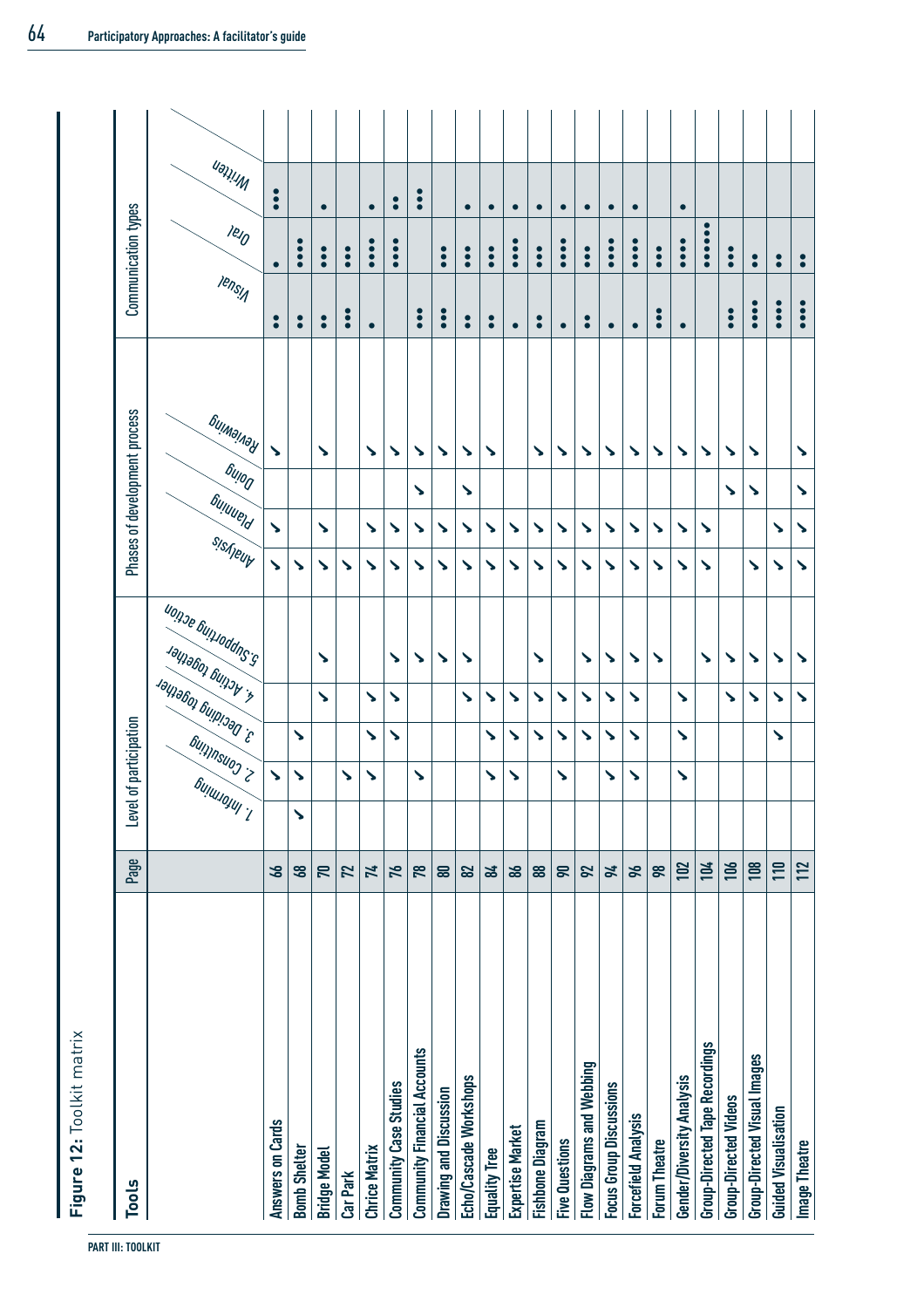| <b>Tools</b>                       | Page       | Level                                  | of participation                  |                       |   |                                                                   |         |          |                          | Phases of development process |                   | Communication types           |                        |  |
|------------------------------------|------------|----------------------------------------|-----------------------------------|-----------------------|---|-------------------------------------------------------------------|---------|----------|--------------------------|-------------------------------|-------------------|-------------------------------|------------------------|--|
|                                    |            | <sub>6</sub><br>Bu <sub>llulojuj</sub> | <b><sup>Guinnsuos :&gt;</sup></b> | 3. Deciding together  |   | u <sub>on de</sub> Gunudurs <sub>'s</sub><br>Jaliaboj principalit | sisheur | Suluuerd | <b><sub>Gullog</sub></b> | Бијмајлау                     | <b>Iensy</b>      | $e_{10}$                      | Mriten                 |  |
| Impact Assessment                  | 114        |                                        |                                   |                       | ↘ | ↘                                                                 | ゝ       | ゝ        |                          | ↘                             | $\bullet$         | $\ddot{\bullet}$              | $\bullet$              |  |
| <b>Local Solutions</b>             | <b>118</b> |                                        |                                   |                       | ゝ | ↘                                                                 | ↘       | ゝ        |                          | $\boldsymbol{\mathcal{L}}$    | $\bullet$         | $\bullet$                     | $\bullet$              |  |
| Maps and Mapping                   | 120        |                                        | $\blacktriangleright$             |                       |   | ↘                                                                 | ↘       | Š        | ゝ                        | $\blacktriangleright$         | $\bullet \bullet$ | $\bullet$                     | $\bullet$              |  |
| <b>Matrices</b>                    | 124        |                                        | $\sum_{i=1}^{n} a_i$              | ゝ                     |   |                                                                   | ゝ       |          |                          | ゝ                             | $\bullet$         | $\bullet$<br>$\ddot{\bullet}$ | $\bullet$              |  |
| Open-Ended Stories                 | 126        |                                        |                                   |                       | ゝ | ゝ                                                                 | ゝ       |          |                          | $\mathbf{r}$                  |                   |                               | $\bullet$              |  |
| <b>Participatory Presentations</b> | <b>128</b> |                                        |                                   | $\blacktriangleright$ |   |                                                                   | ゝ       |          |                          | ゝ                             | $\bullet$         | $\bullet$                     | $\bullet$              |  |
| People's Own Records               | <b>130</b> |                                        | ゝ                                 |                       |   | ゝ                                                                 | ゝ       | ゝ        | ゝ                        | ゝ                             | $\bullet \bullet$ |                               | $\bullet$<br>$\bullet$ |  |
| Picture Stories                    | 132        |                                        | ゝ                                 | ゝ                     |   |                                                                   | ↘       | ↘        |                          | ゝ                             | $\ddot{\bullet}$  | $\bullet$                     | $\bullet$              |  |
| <b>Problem Tree</b>                | 134        |                                        |                                   | ゝ                     | ゝ | ゝ                                                                 | ゝ       | ゝ        |                          | ゝ                             | $\bullet$         | $\bullet \bullet$             | $\bullet$              |  |
| <b>Puppet Theatre</b>              | 136        |                                        |                                   |                       |   | ゝ                                                                 | ゝ       | ゝ        |                          | ゝ                             | $\ddot{\bullet}$  | $\ddot{\bullet}$              |                        |  |
| Ranking, Rating and Sorting        | 138        |                                        | ゝ                                 | ゝ                     |   |                                                                   | ゝ       |          |                          | ゝ                             | $\ddot{\bullet}$  | $\bullet$                     | $\bullet$              |  |
| Relationship Strings               | 142        |                                        | ゝ                                 | ↘                     |   |                                                                   | ↘       | ゝ        |                          |                               | $\ddot{\bullet}$  | $\ddot{\bullet}$              |                        |  |
| Seasonal Calendar                  | 144        |                                        | ↘                                 |                       |   |                                                                   | ↘       | ↘        |                          | ゝ                             | $\bullet$         | $\ddot{\bullet}$              | $\bullet$              |  |
| Semi-Structured Interviews         | 148        |                                        | ゝ                                 | $\blacktriangleright$ | ゝ | ゝ                                                                 | ゝ       | ゝ        |                          | $\sum_{i=1}^{n} a_i$          |                   | $\bullet \bullet$             | $\bullet$              |  |
| <b>Social Norms</b>                | 150        | ゝ                                      | $\boldsymbol{\mathcal{L}}$        | ゝ                     | ζ |                                                                   | ↘       | ゝ        |                          | ゝ                             | $\bullet$         | $\bullet$                     | $\bullet$              |  |
| <b>Stakeholder Analysis</b>        | 152        |                                        | ゝ                                 |                       |   |                                                                   | ゝ       | ゝ        |                          |                               | $\bullet$         | $\ddot{\bullet}$              | $\bullet$              |  |
| Stakeholder Mapping/Venn Diagram   | 154        |                                        | ゝ                                 | ゝ                     |   |                                                                   | ゝ       | ゝ        |                          |                               | $\ddot{\bullet}$  | $\bullet$                     | $\bullet$              |  |
| <b>SWOT Analysis</b>               | 156        |                                        |                                   | ゝ                     | ゝ | ゝ                                                                 | ゝ       | ゝ        |                          | ゝ                             | $\bullet$         | $\ddot{\bullet}$              | $\bullet$              |  |
| <b>Ten Seed Technique</b>          | 158        |                                        | ゝ                                 | ゝ                     | ゝ | ゝ                                                                 | ↘       | ↘        | ゝ                        | ゝ                             | $\ddot{\bullet}$  | $\bullet$                     |                        |  |
| Thought Shower                     | 160        |                                        | ゝ                                 | ゝ                     | ゝ | ゝ                                                                 | ゝ       | ゝ        |                          | ゝ                             | $\bullet$         | $\ddot{\bullet}$              | $\bullet$              |  |
| <b>Timelines</b>                   | 162        |                                        | ゝ                                 |                       |   |                                                                   | ↘       | ↘        |                          | ゝ                             | $\bullet$         | $\ddot{\bullet}$              | $\bullet$              |  |
| <b>Transects</b>                   | 164        |                                        | ゝ                                 | Δ                     |   |                                                                   | ゝ       | ゝ        | ゝ                        | ζ                             | $\bullet$         |                               |                        |  |
| 24-Hour Analysis                   | 166        |                                        | ゝ                                 |                       |   |                                                                   | ↘       | ↘        |                          | ↘                             | $\bullet$         | $\ddot{\bullet}$              | $\bullet$              |  |
| Yes, But                           | 168        |                                        | ゝ                                 |                       |   | ゝ                                                                 | ゝ       | ゝ        |                          | ゝ                             | $\bullet$         |                               |                        |  |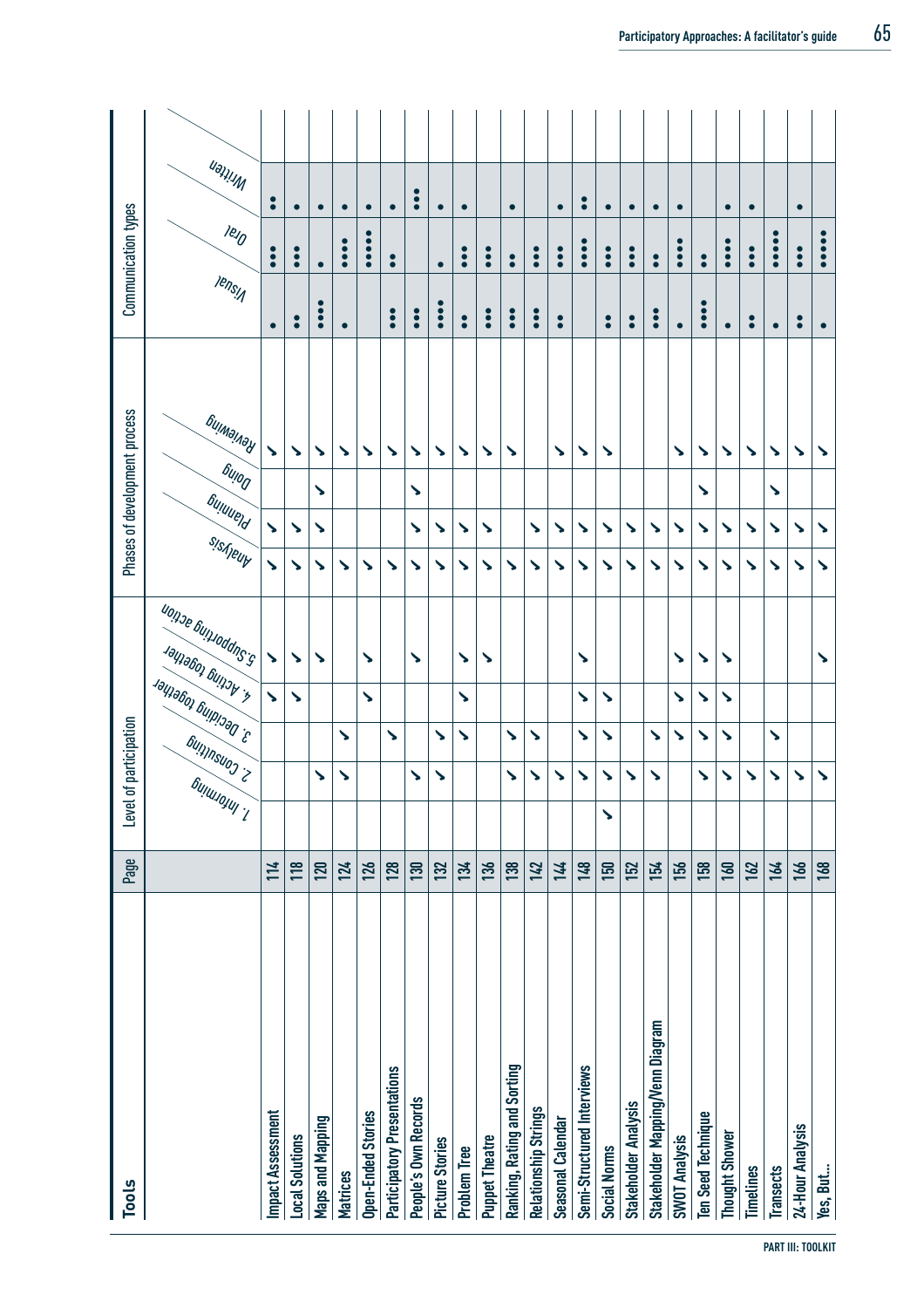# **ANSWERS ON CARDS**



#### **Purpose**

This is a participatory way for several individuals to respond to a series of predetermined questions. It is similar to a **Thought Shower**, except the group gives their opinion on several sequenced questions rather than a single topic. It is effective with literate people in communities or organisations, particularly as a means of accessing the voices of the general population/ workforce rather than leaders and bosses. It involves only Level 2 participation unless the responses will be used to influence action.

#### **Technique**

- 1. Determine your list of questions.
- 2. Explain the purpose of the exercise to senior people, and recommend that they are not present. (This doesn't always work.)
- 3. Explain the questions to the group. Emphasise that their opinions are important, and will help to inform the development activity. Tell them what will happen to the information and who will see it.
- 4. After participants complete their comments, thank them, and consider asking one member of staff/interpreter to read out comments to each question for everyone to

listen to, or putting comments up on large flipchart for everyone to see. Comments may need to be translated and synthesised before circulation to appropriate people.

#### **Resources**

- flipchart sheets
- sticky notes or cards (different colours if possible to make collation easier)
- glue/tape.

#### **Attitude checklist**

Help participants to feel at ease. Clarify questions where necessary.

#### **Benefits**

- generates information from a lot of people at different levels quickly, and is easy to collate
- participants give information they might withhold during interviews
- prevents domination by senior people or social groups; everyone can express their views
- in many organisations staff don't often meet together as a team. Colleagues rarely have a chance to express their opinions and appreciate being asked.

#### **Variations**

This process can be carried out in peer groups if this helps to put people at their ease.

#### **Potential pitfalls**

- Social or work hierarchies influence personal decisions and responses.
- Participants may not be familiar enough with the topic to give meaningful answers.
- It is difficult to monitor whether all participants respond to all questions.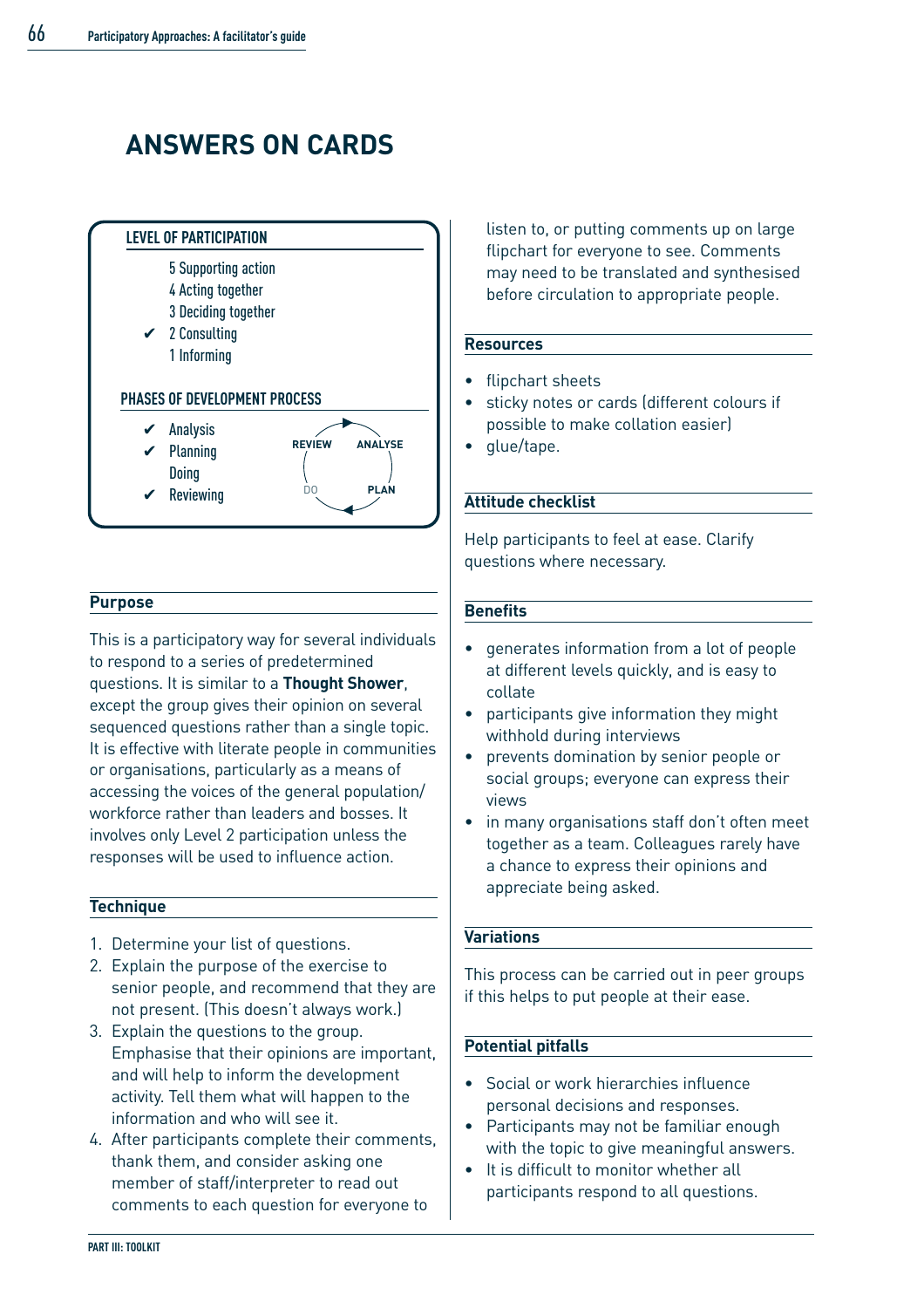#### **Sample applications**

- assessment of potential project partners
- monitoring or evaluation of activities and performance.

## **REAL EXPERIENCE**

**VSO Thailand: monitoring and evaluating placements**

| <b>QUESTION</b>                                             | <b>REASON FOR ASKING</b>                                                                                                          |
|-------------------------------------------------------------|-----------------------------------------------------------------------------------------------------------------------------------|
| What are the good things about having a volunteer?          | Colleagues' perceptions of the volunteer are crucial for success<br>$\bullet$                                                     |
| What are the difficult things about having a volunteer?     | Shows volunteer what the staff value about them<br>$\bullet$                                                                      |
|                                                             | Indicates extent of volunteer integration and awareness-raising<br>$\bullet$                                                      |
|                                                             | Evidence that volunteers and staff have shared skills<br>$\bullet$                                                                |
|                                                             | Problems of language are always mentioned - this reminds all parties<br>that they need to develop strategies to overcome it       |
| (any visit)                                                 | Good for placements where boss tends to control information<br>$\bullet$                                                          |
| What do you know about the volunteer?                       | Indicator of how much volunteer has mixed with staff<br>$\bullet$                                                                 |
| What don't you know but would like to?                      | Gives volunteer an opportunity to communicate their skills/experience to<br>$\bullet$<br>colleagues                               |
|                                                             | Shows colleagues that volunteers may lack some knowledge that they can<br>provide, eg tropical forestry                           |
| (first visit)                                               | Indicates colleagues' perception of work/social contribution<br>$\bullet$                                                         |
| What do you like in your work?                              | Makes volunteer more aware of constraints colleagues face and whether<br>$\bullet$                                                |
| What do you find difficult?                                 | these can be solved or must be accepted                                                                                           |
| (first visit)                                               | Gives volunteer idea of what their colleagues enjoy and areas they might<br>$\bullet$<br>be particularly interested in working on |
| What have you learned from the volunteer?                   | Reminds people that this is a two-way process<br>$\bullet$                                                                        |
| What has the volunteer learned from you?                    | Shows balance of cultural awareness and skill sharing<br>$\bullet$                                                                |
| (final visit)                                               | Evidence that the colleagues feel they have learned and shared skills<br>$\bullet$                                                |
| What would you like the volunteer to do in the next         | Gives colleagues' input into volunteer's workplan<br>$\bullet$                                                                    |
| year/18 months?<br>(first/second visit)                     | Helps volunteer to identify colleagues' needs<br>$\bullet$                                                                        |
| What would you like the volunteer to do in their            | Encourages colleagues to prioritise<br>$\bullet$                                                                                  |
| remaining time?<br>(second/final visit)                     | Encourages colleagues to think about sustainability<br>$\bullet$                                                                  |
| How will you ensure the volunteer's work is<br>sustainable? | Encourages colleagues to think about sustainability<br>$\bullet$                                                                  |
| (second/final visit)                                        | Encourages colleagues to think about what might happen when the<br>$\bullet$<br>volunteer leaves                                  |
| How will your experience working with the volunteer         | May identify potential long-term effects of the placement<br>$\bullet$                                                            |
| affect the future?                                          | Opportunity for colleagues who will be leaving the organisation to<br>$\bullet$                                                   |
| (final visit)                                               | identify transferable skills                                                                                                      |
| What advice would you give to other organisations           | We have used this with placements that have been successful<br>$\bullet$                                                          |
| who are considering a volunteer?                            | Information can be used at employers' workshops, enabling employers<br>$\bullet$                                                  |
| (second/final visit)                                        | to learn from each other                                                                                                          |

#### **Links to other tools**

Comments may be further processed using variations of **Ranking, Rating or Sorting**.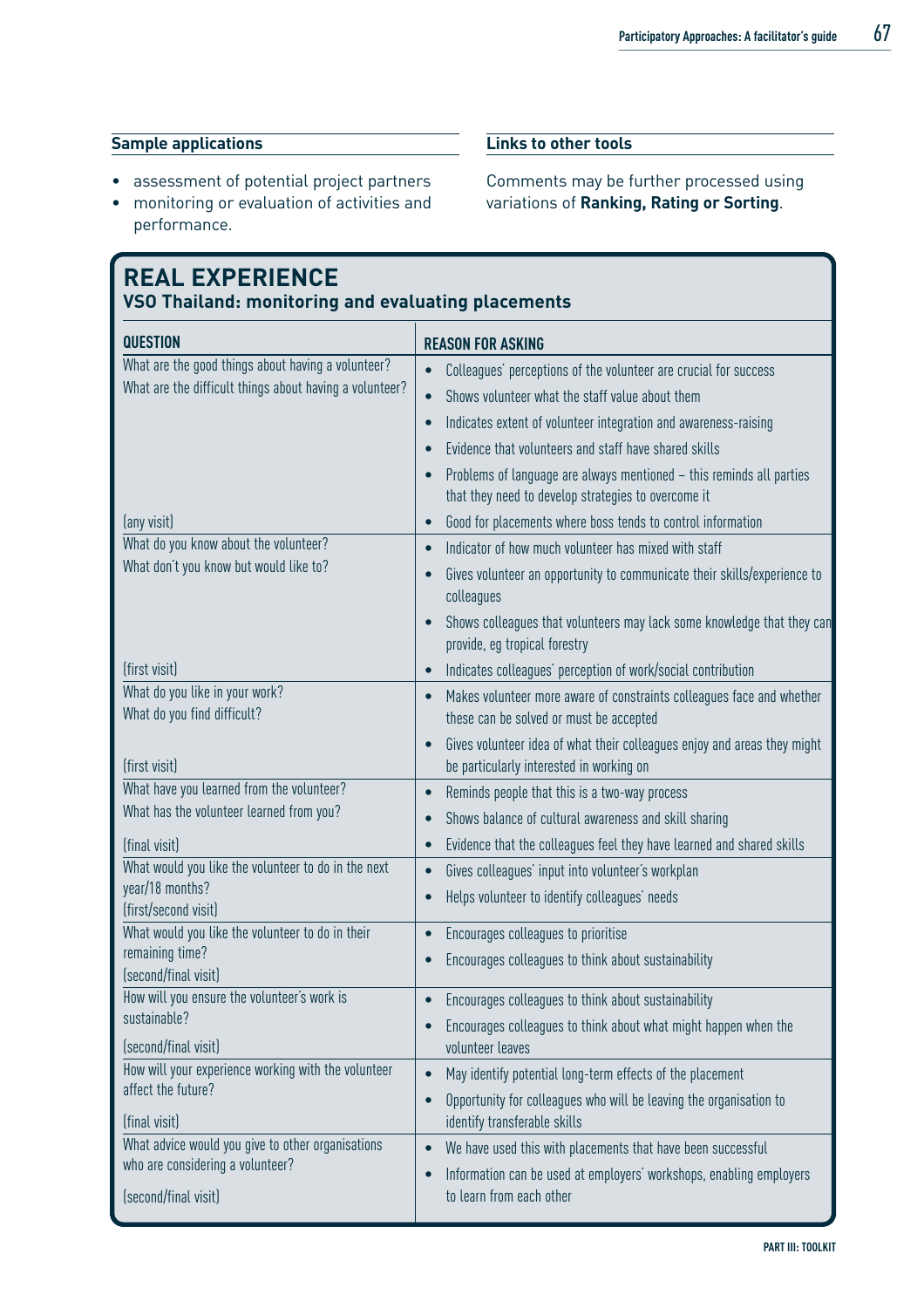# **BOMB SHELTER**



#### **Purpose**

This discussion tool can be used for educational purposes (informing), for information-gathering about local cultural norms and perceptions, or for joint analysis of people's rights and capabilities.

#### **Technique**

1. Explain the following scenario:

There is room for six people in an atomic shelter. Within a few moments a powerful bomb will explode and before that happens six people must be safely inside. There are however ten candidates:

- a police officer with a gun
- a 16-year-old mentally retarded girl
- a 19-year-old homosexual Olympic athlete
- a 21-year-old female jazz singer
- a 50-year-old female jazz singer
- a 50-year-old black female Protestant pastor
- a peasant woman pregnant for the first time
- a 70-year-old philosopher grandfather
- a 35-year-old male biochemist in a wheelchair
- a Chinese communist man specialising in medical sciences
- a 40-year old retired prostitute.
- 2. Ask the group of participants to choose whom they are going to save and to explain their choice.

With a male group, women characters are often chosen for their reproductive role while men are chosen for their intelligence and scientific knowledge. The Olympic athlete is always selected, because he is young and strong, 'despite the fact' that he is homosexual.

#### **Resources**

Characters can be listed on paper, or presented as drawings, cut-outs or puppets.

#### **Attitude checklist**

- Intervention should be minimal only to bring in the views of those who have not contributed, or to check agreement.
- Once choices have been made, 'Why' questions can be used to explore the reasoning of the group. If the purpose of the exercise is to explore notions of universal rights, these need to be introduced gradually once the group has had a chance to discuss their own interpretation and meaning.

#### **Benefits**

- This exercise is designed to make participants act on and explain their prejudices and stereotypes in deciding who is more dispensable to them and society.
- There is obviously no correct solution, but the discussion around these ten characters enables people to recognise and question their own discriminatory practices.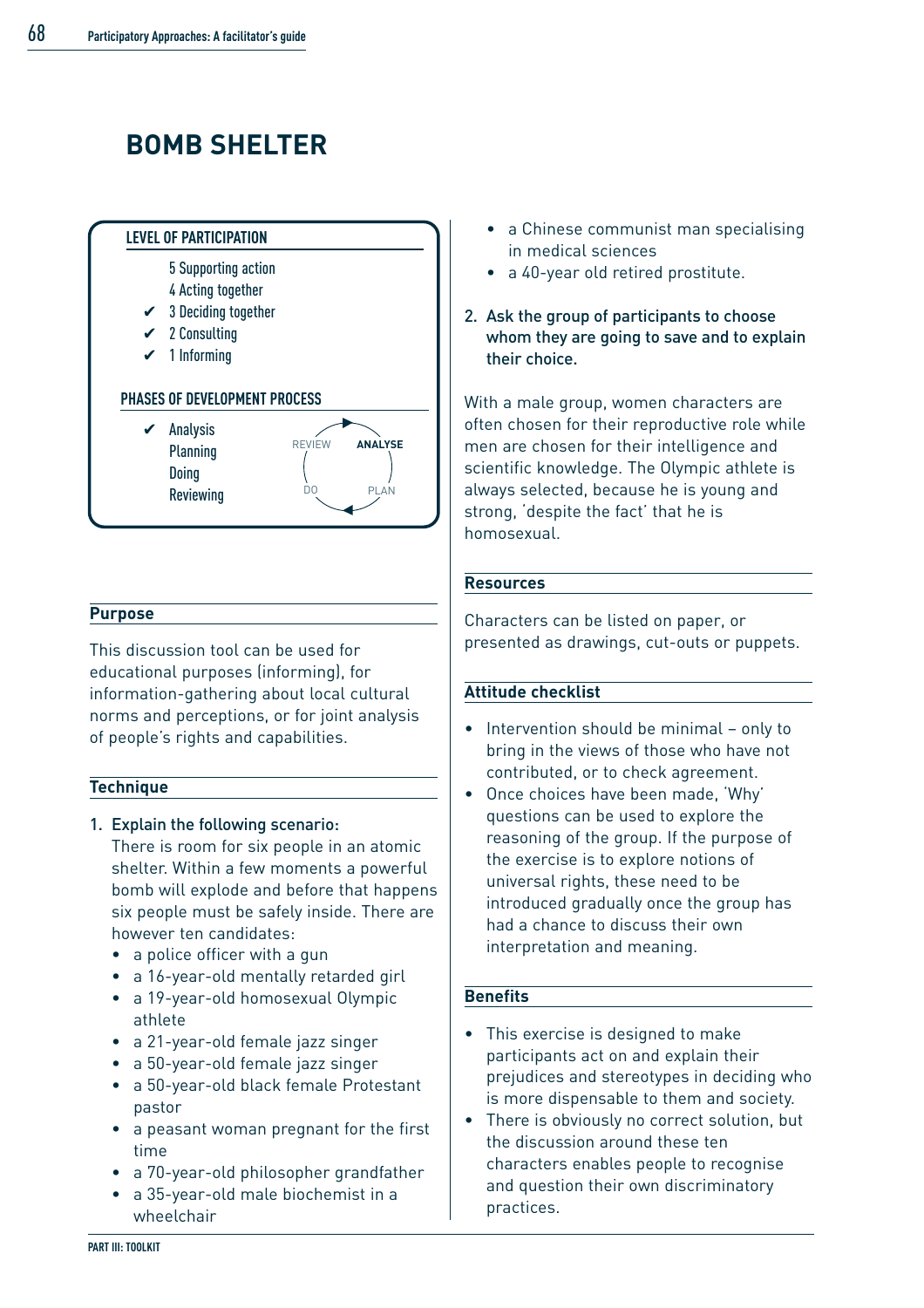• As this can be a purely oral method, it is easy for people with mobility and visual disabilities to participate. It is also possible to adapt into a role play to facilitate the involvement of people with hearing disabilities.

#### **Variations**

Adapt the scenario to suit the culture, and/or adapt the characters to investigate different diversity issues (caste, ethnicity, HIV status etc). There are unlimited scenarios that can shed light on status, hierarchy, values and stereotypes.

#### **Potential pitfalls**

- The facilitator imposes their values on the group.
- The purpose of the exercise is not adequately explained.
- The exercise goes too far into sensitive issues too fast, without establishing adequate rapport.
- The characters or the scenario are not appropriate for the group.
- The group believes that there is meant to be a 'right' answer.
- The facilitator is not comfortable or adequately prepared to examine and challenge local culture.

#### **Sample applications**

- gender/diversity analysis
- orientation, building group trust
- education on diversity or rights-based approaches.

#### **Links to other tools**

- **Gender/Diversity Analysis** matrix to probe into local conditions and social norms.
- **24-Hour Analysis** to explore how different social groups spend their time.
- **Focus Group Discussions** or **Semi-Structured Interviews** to follow up issues.

### **REAL EXPERIENCE**

#### **Frank Zanderink: wildlife management volunteer, Zambia**

Frank used his experience as a VSO volunteer in Zambia to create two similar exercises:

1. Who gets a space in the project truck and who would sit where?

2. Division of bush meat – who will receive meat and in what order?

In his role as a VSO trainer, Frank has successfully used these exercises to explore the influence of status and hierarchy on people's access to resources.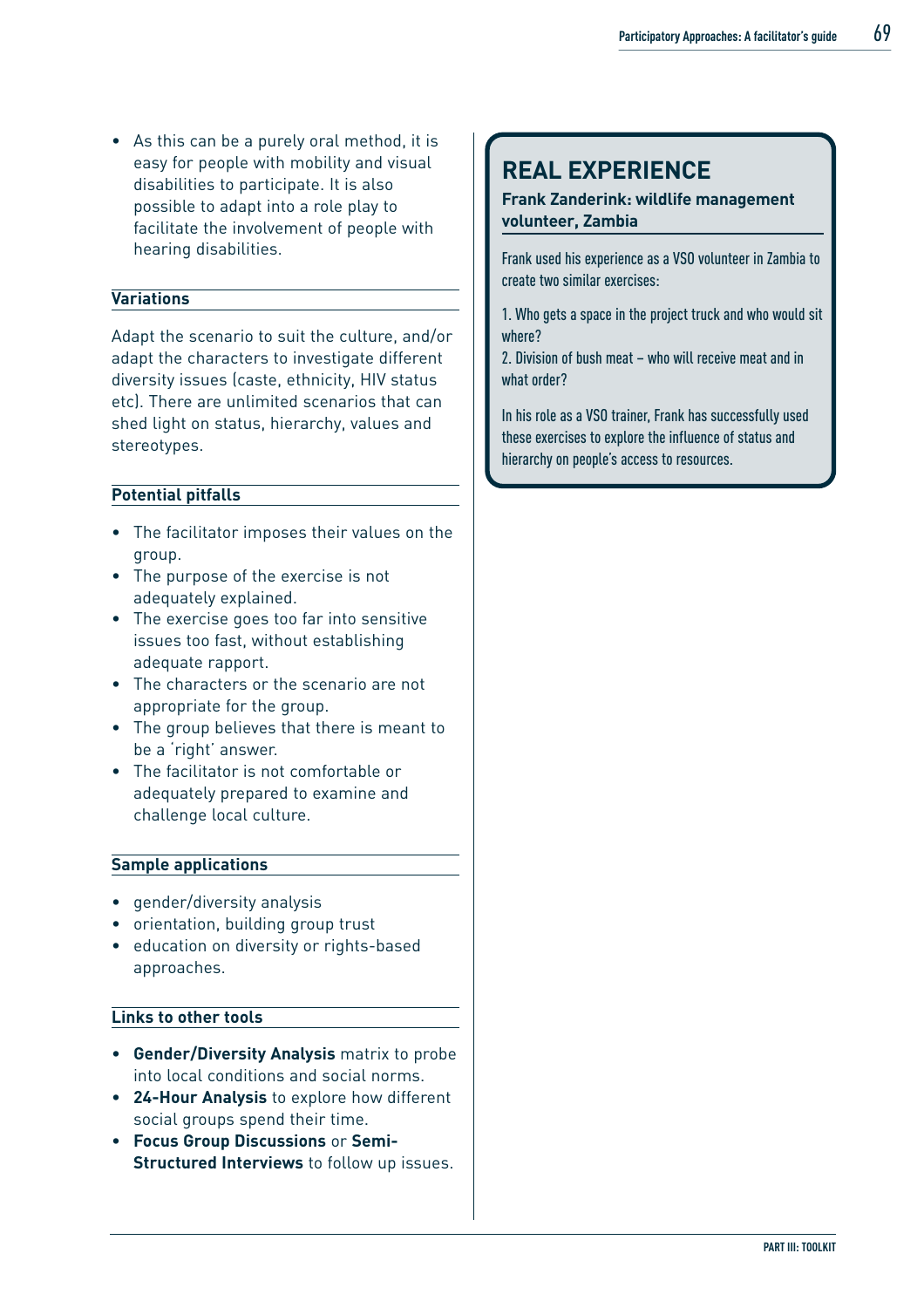# **BRIDGE MODEL**



#### **Purpose**

The Bridge is a tool for visioning and planning, helping people to identify where they are, where they want to be, and how to bridge the gap between the two.

#### **Technique**

- 1. Explain the purpose of the tool.
- 2. Participants draw or list characteristics of their current situation.
- 3. Participants visualise where they would like to be, and represent this with words, symbols or drawings.
- 4. A bridge is then constructed between the two situations. The upright sections

represent key supporting/enabling factors.

5. Post-it notes, levels, pictures or cards can be added between each factor to represent ways to achieve these things, strategies or aspirations.

#### **Resources**

- floor/table
- paper and pens
- post-it notes and/or cards
- miscellaneous items to act as symbols.

#### **Attitude checklist**

- Be sensitive to the group dynamics. The task has several components and may need to be tackled in stages.
- Guard against domination by more vocal members. People lower down a social or organisational hierarchy may be unwilling to challenge the status quo regarding the current state of the organisation, decisions regarding the future and how to get there.

#### **Benefits**

- builds a common vision and sense of purpose
- helps local and external people to understand better their aims and potential contributions
- lends structure to analysis and planning.

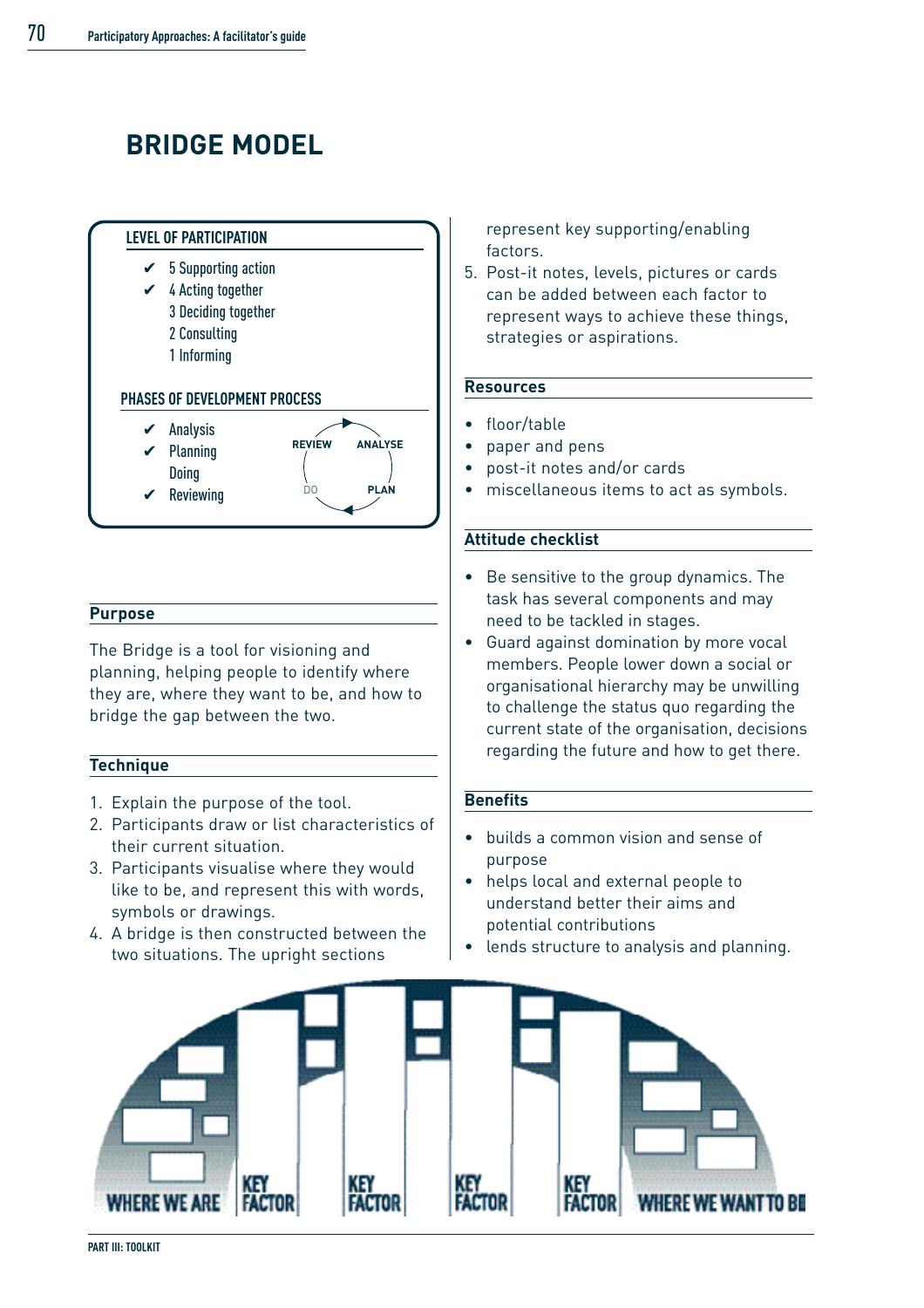#### **Variations**

- The Bridge may be a visual way to represent information gathered through a series of other problem identification, analysis and action planning tools (see below).
- Alternative visual images may be used, such as a rainbow, river, road, ferry etc.

#### **Potential pitfalls**

- The group gets stuck or the task seems too big to tackle in one go.
- The bridge concept is not appropriate or does not capture people's imagination.
- The visualised future is completely unrealistic, or dominated by vocal members.

#### **Sample applications**

- planning a volunteer's placement from beginning to completion, with the uprights representing jointly negotiated milestones linked by agreed actions
- can help organisations to re-evaluate their strategic direction
- can help communities to identify and plan development interventions in a structured way.

#### **Links to other tools**

- **Timelines** provide historical context on the current situation, enabling a greater understanding of possible futures and how to get there.
- Tools like **Mapping**, **Transects**, storytelling, **Drawing and Discussion** can help to evaluate the current situation.
- **Matrices** and **Ranking** tools can help to prioritise key issues.
- **Focus Group Discussions** or **Semi-Structured Interviews** can be used to probe into each stage of analysis and planning.
- **Visualisation**, **Open-Ended Stories** and development theatre techniques may help to vision a future goal.

### **REAL EXPERIENCE**

#### **Joanne Deverson: fundraising volunteer, South Africa**

Jo found that she was unable to start the fundraising role that she was recruited for because her employing organisation did not have the capacity to support the work it wanted to do in empowering disabled people. She used the Bridge method with her colleagues to explore where they were (organisation collapsing and disabled people unemployed) and where they wanted to be (promoting rights and inclusion for disabled people). The vertical supports were identified as management, funding, skills and programmes. Several aspirations and strategies were suggested. including willingness to change; commitment to training and skill-sharing; and focus on grants and donations. The tool helped to remind the organisation of their shared goal and pathway.

#### **Ecotourism volunteers, Kazakhstan**

A community group used this tool to discuss potential for tourism development over a three-year period. They identified where they were at the present time and where they wanted to be in three years' time. Each pillar of the bridge was then used to represent objectives for each year. The steps needed to get to each objective were then added to form the bridge. The volunteers reported that "the participants really got into it and, while it didn't lead to a detailed plan, it helped the participants think about the steps involved, what their capacity was and what might be realistic objectives".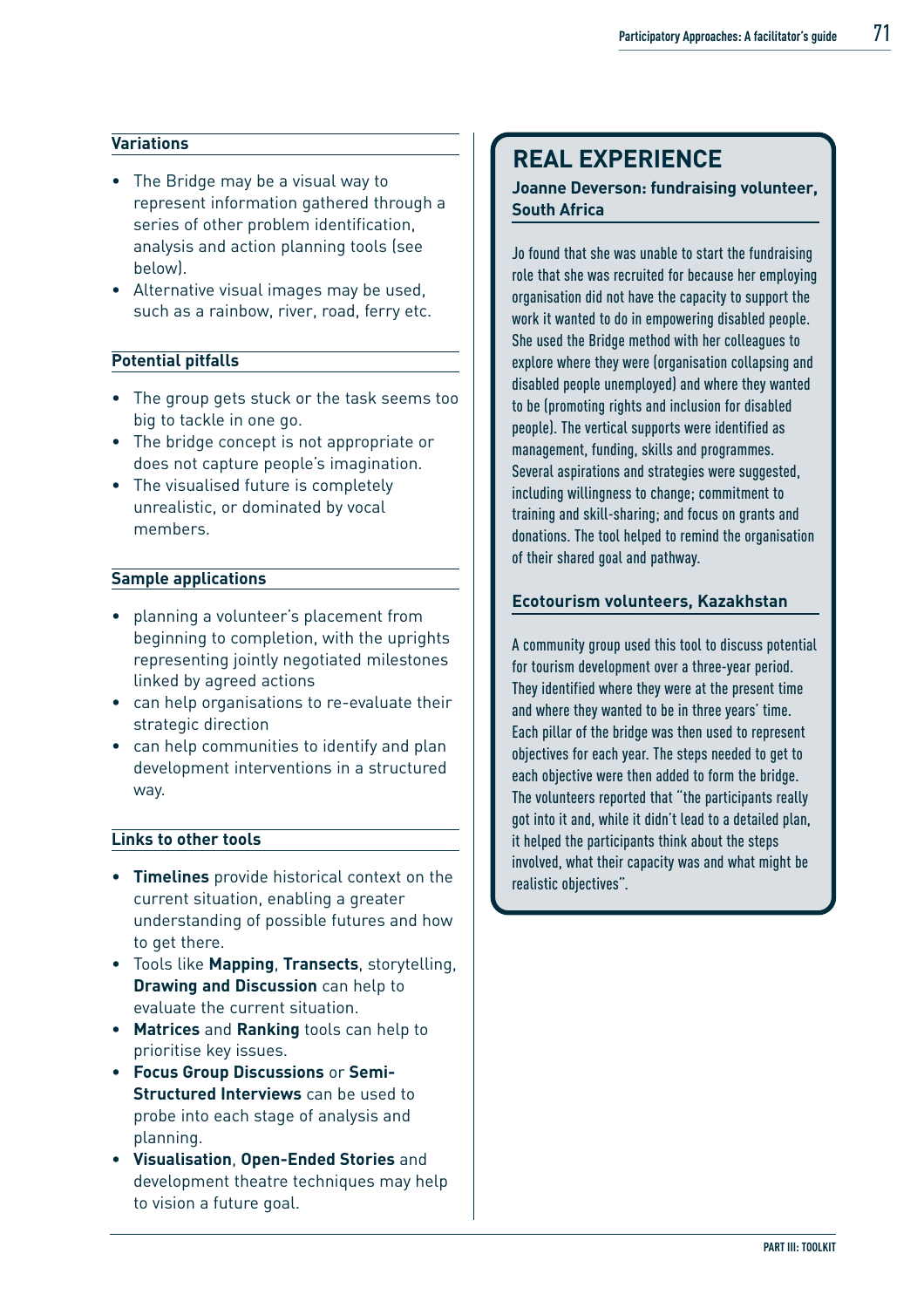# **CAR PARK**



#### **Purpose**

This exercise looks at diversity, cultural norms and power relations. It also shows how everyone has skills and capabilities regardless of their social status.

#### **Technique**

- 1. Ask participants either to represent themselves, or take on a role that is locally relevant (eg a village leader, religious leader, farmer, moneylender, single mother, person living with AIDS etc).
- 2. Give each participant a label identifying their role.
- 3. Ask them to line up side by side, with plenty of space in front of them.
- 4. Call out a **phrase** that relates to activities and opportunities. If the participants in their role feel that the phrase is true for them, they step forward one pace.
- 5. Other phrases are called out and the process is repeated.

#### Examples of phrases

You are first to speak in a meeting

You control the money you earn

| You can vote                       |
|------------------------------------|
| You have free time                 |
| You are literate                   |
| You own land                       |
| You have formal education          |
| You are free to wear what you like |
| You are free to travel             |
| You have access to transport       |
| You are able to speak your mind    |
| You have access to health services |

- 6. Facilitate a discussion using questions such as "Who is most powerful/has most access?", "Who has least access/power?"
- 7. Repeat the exercise but this time, call out **skills** and ask participants, still in role, to take a step forward if they believe they would have that skill.

#### Examples of skills

| Planning          | Driving           | Cooking             |
|-------------------|-------------------|---------------------|
| Writing           | Mental arithmetic | Organising events   |
| Teaching          | Physical strength | Childcare           |
| Report writing    | <b>Budgeting</b>  | Reading             |
| Painting          | Resourcefulness   | Local knowledge     |
| Persuasive powers | Cooking           | Spiritual knowledge |
| Networking        | Listening         | Vegetable gardening |
| Marketing         | Basic healthcare  | Public speaking     |
| Negotiation       | Sewing            | Organising groups   |
| Carpentry         |                   |                     |

8. Conclude with a further discussion using questions such as "Did people with less power move further in the second part of the activity compared to the first?", "Does this surprise you?", "Why?" The activity reveals different levels of power, access and disadvantage; and diverse skills, expertise and knowledge. The least powerful may have very useful skills.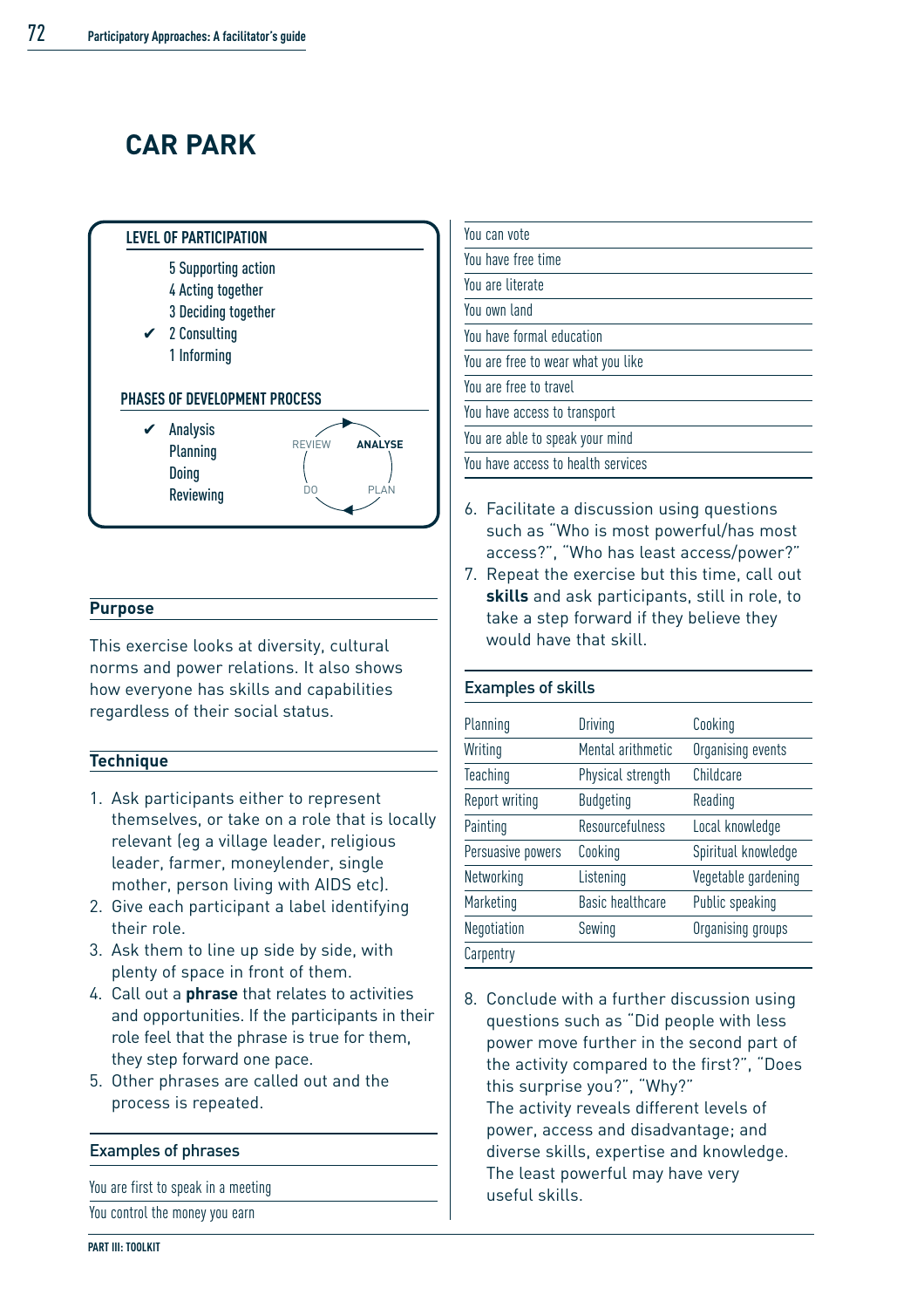#### **Resources**

- plenty of space
- sticky labels and pens.

#### **Attitude checklist**

- Ask probing questions to see why certain people have moved and others have not.
- Ensure that the activity is not seen as a competition – in fact, it should be emphasised how everyone has useful skills and knowledge, even if the distribution of power is inequitable.

#### **Benefits**

- helps to build understanding within the group
- helps to identify people with useful skills
- helps understand local power structures and how these need to be taken into account in subsequent activities.

#### **Variations**

The exercise can be transformed into a board game, using counters or labelled pieces of paper rather than people. This is less powerful than people physically taking on roles themselves, but is a useful alternative for small numbers of people, restricted space, or if any of the participants are disabled.

#### **Potential pitfalls**

- If participants represent themselves they may be hesitant about revealing imbalances of power.
- Revealing disparities between people may create resentment or conflict, if poorly managed.

#### **Sample applications**

Participants play themselves so that:

• you (and they) can learn about their capabilities and constraints

- they can examine their own social, cultural or organisational norms
- the activity can be steered towards empowerment and realisation of diverse group strengths and capabilities.

Participants play other people in order to:

- learn to empathise with the needs and characteristics of others
- challenge their own attitudes and behaviour.

#### **Links to other tools**

- **24-Hour Analysis** examines in more detail the daily lives of different social groups.
- **Drawing and Discussion**, other participatory visuals, or **Semi-Structured Interviews** can be used to follow up issues and examine links between diversity and disadvantage.

### **REAL EXPERIENCE VSO pre-departure training**

The Car Park game is used in VSO's pre-departure training to build participants' awareness of the diversity of skills, knowledge and power within a community (or other group of people), and how these may be influenced by social or cultural norms. By taking on a role, participants begin to think outside their own role and empathise with local people.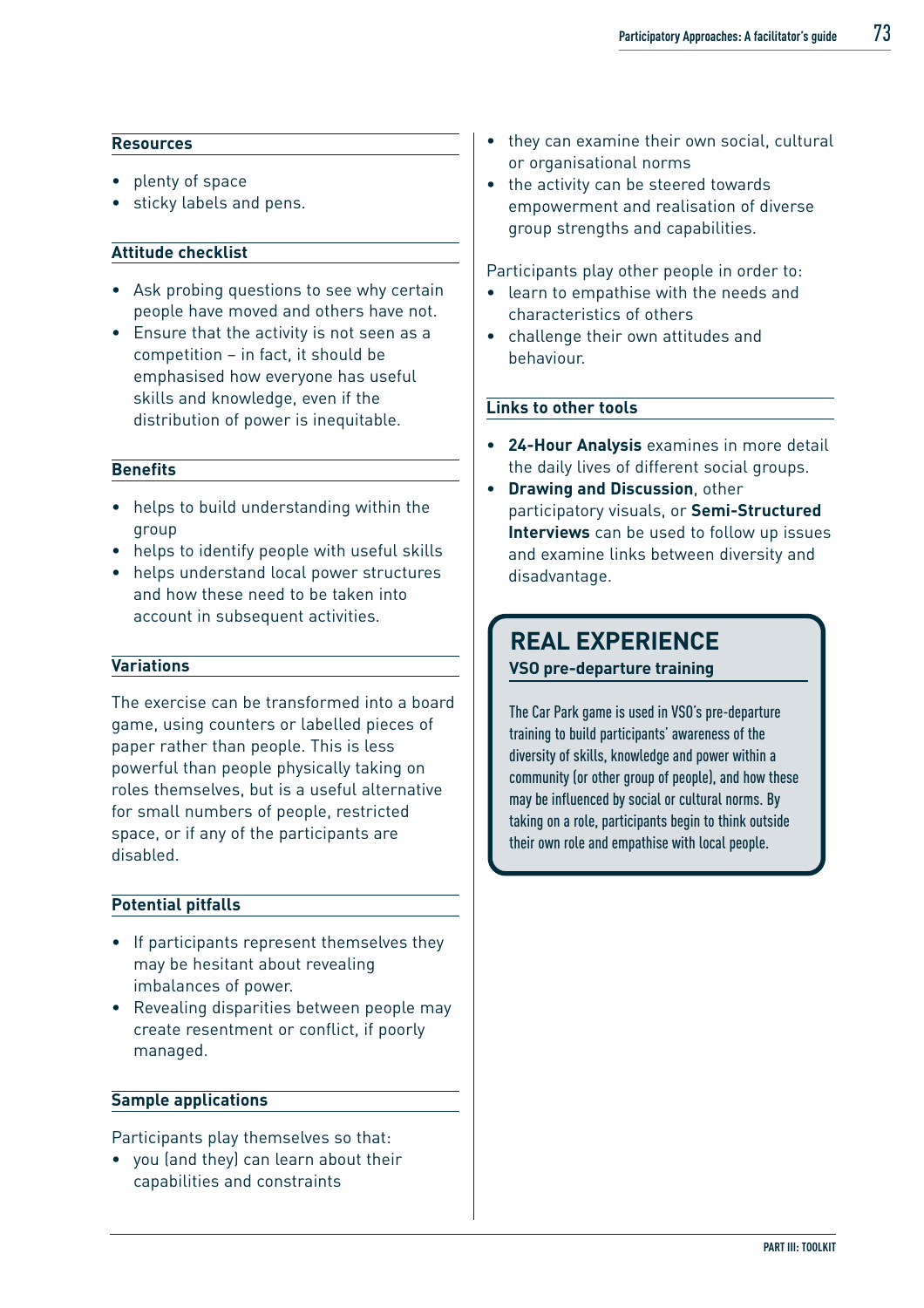# **CHRICE MATRIX**



#### **Purpose**

The Chrice Matrix is an analytical tool to look at previous efforts to solve a specific problem, explore reasons why previous efforts failed, and draw conclusions for future activities. It is therefore a reviewing tool in essence, but is not restricted to the reviewing phase.

#### **Technique**

1. Draw a matrix with three columns as follows:

|  | Previous Efforts   Reasons for Failure   Conclusions and Possible<br><b>Solutions</b> |
|--|---------------------------------------------------------------------------------------|
|  |                                                                                       |
|  |                                                                                       |

- 2. Encourage the group to discuss previous efforts in tackling the problem to be addressed. These are inserted in the left column of the matrix.
- 3. Then discuss effort by effort why they have failed. These reasons are addded to the middle column.
- 4. Next, talk about the conclusions to be

drawn from former failures and difficulties by asking helping questions such as: "What would you do next time?" or "What would you avoid if you had to do this again?"

5. Finally, relate these conclusions to possible solutions/project ideas. These can be developed and taken into consideration for future planning. They can also be helpful in identifying alternative solutions to those already developed.

#### **Resources**

- paper and pens
- objects as symbols
- ground, floor or table.

#### **Attitude checklist**

- Approach the issue of failure constructively and sensitively.
- Do not be satisfied with easy explanations for previous failures; go into depth.

#### **Benefits**

- deepens awareness on possible constraints for a future activity
- acknowledges the historical context of development issues and local problems
- lessons learned inform the planning of new approaches to tackle the same problem.

#### **Variations**

- The Chrice Matrix could be coupled with a **Timeline** to show when previous experiences happened.
- '• Reasons for failure could be explored with different groups or stakeholders to see the problem from different perspectives, before reconvening for synthesis, conclusions and solutions.
- The Chrice Matrix can be transformed into an analysis of success rather than failure.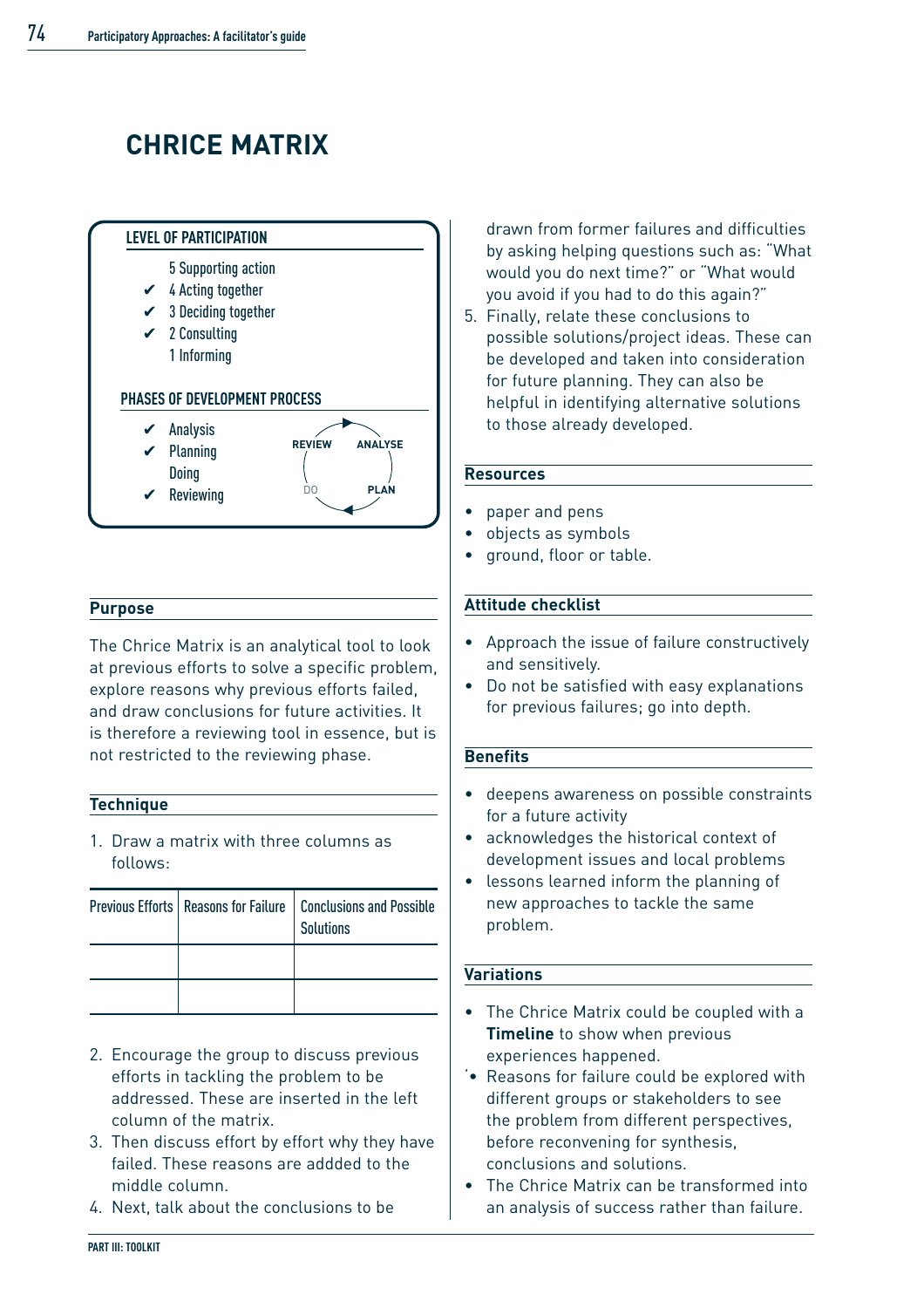By completing the exercise twice (failuires followed by successes), it may be possible to show how the same project or activity may have had both positive and negative elements.

• Symbols or drawings may be a more expressive means of gaining information in some groups; in other settings writing or oral discussion may be most appropriate.

#### **Potential pitfalls**

- The matrix format may be too prescriptive.
- The original methodology may focus unduly on 'failure'.
- Assumption of previous failures may not be the basis for a constructive relationship between facilitator and group.
- If you haven't established sufficient rapport with the group, and don't explain and introduce the exercise thoroughly, the following may occur:
	- The group associates negative feelings towards any future development activity.
	- The group perceives that the facilitator considers them a failure.
	- The group perceives that they have 'lost face'.
	- The group loses confidence in their capabilities.

#### **Sample applications**

- exploring a new community's previous experience with development projects in order to avoid past mistakes or overcome negative perceptions of development workers
- reviewing past projects or activities
- historical analysis for planning new projects
- troubleshooting during a project or programme.

#### **Links to other tools**

- **SWOT Analysis**
- **Matrices**
- **Timelines**
- **Ranking**, **Rating and Sorting**

### **REAL EXPERIENCE**

#### **Agriculture and Rural Development, Zambia**

This example of a matrix designed for a specific purpose was developed and named after Ms Cecilia Chimbala and Ms Christiane Beck during a participatory workshop in Sikwaazwa Village, Kalomo District, Zambia.

Source: CATAD – Centre for Advanced Training in Agricultural and Rural Development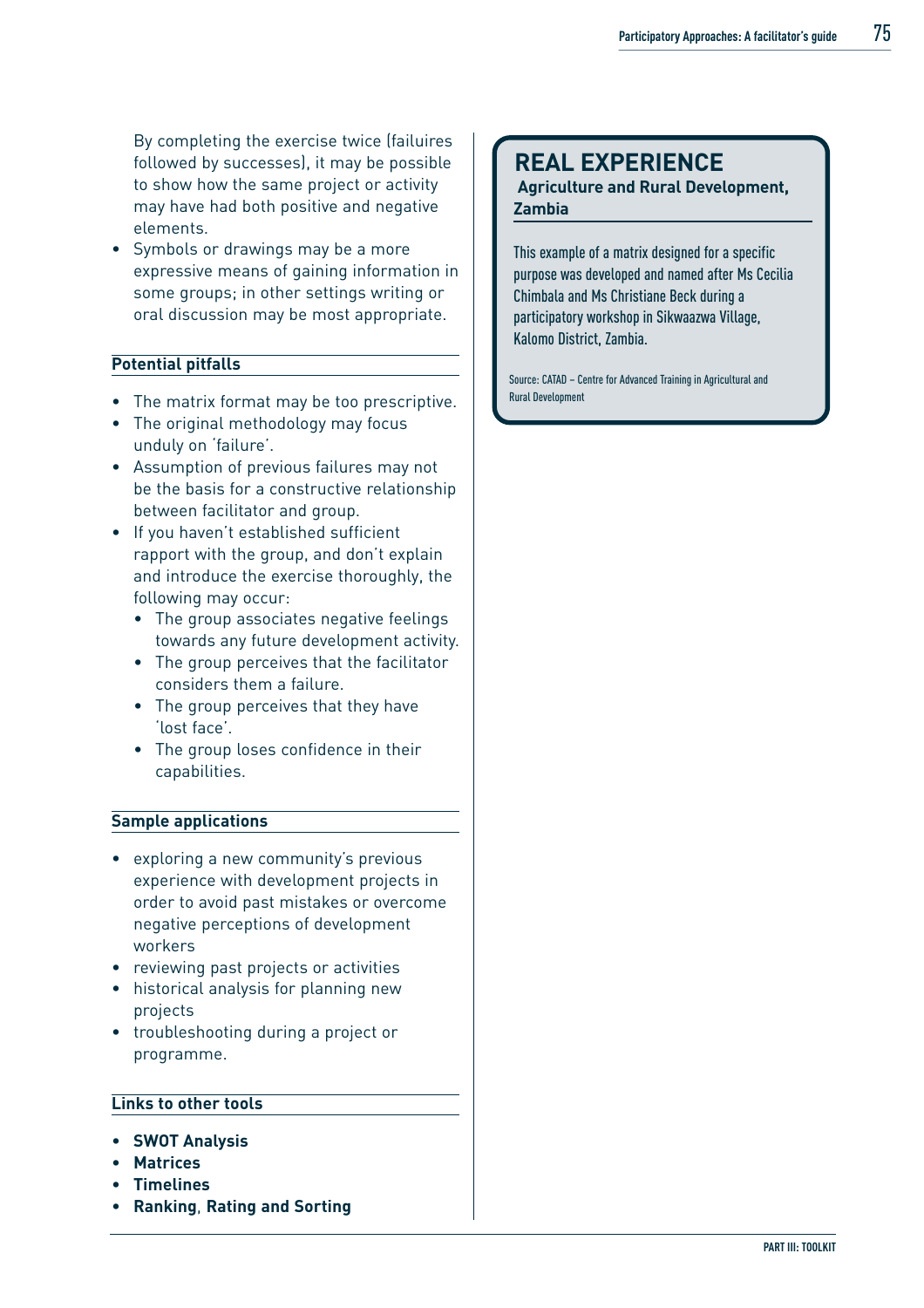# **COMMUNITY CASE STUDIES**



#### **Purpose**

A case study is a description and analysis of a specific situation or issue from a local perspective. This can be presented in a form that is most comfortable to the community. The purpose of a case study is to increase knowledge and understanding of any given community situation, and to generate information for initial analysis, generation of baselines, or to review issues and activities.

#### **Technique**

- 1. Introduce and encourage the process of developing the case study.
- 2. Mobilise a group of delegated community members to gather information on the chosen issue or situation. This is 'validated' by the rest of the community. Other information-gathering tools can be used to build a picture of what is happening.
- 3. Help communities to access and 'translate' any external information that may be useful (eg government records or urban markets).
- 4. The method of presentation for the case study should be chosen early in the

information-gathering and analysis stage. This may take the form of a performance or presentation, logged in a report or displayed as a mural. Whatever the medium used, it may be useful to synthesise the key points or findings in written form, so that the community has a 'conventional' record as a learning resource.

#### **Resources**

- dependent on the form that the case study takes
- writing and drawing equipment are core items
- photography, audio tape and video equipment may be used.

#### **Attitude checklist**

- Brief, guide and encourage the group, but do not shape the perspective of the case study.
- Be open to ideas about content and style/technique of presentation.
- Encourage people to build on local cultural forms where appropriate (puppetry, storytelling, writing etc).

#### **Benefits**

- Case studies written in the local language can be made into a reading book for local schools, increasing pride in local accomplishments and commitment to activities.
- The production of a case study helps encourage focused discussion, and is a powerful tool to build self-sufficiency.
- In the process of developing a case study, the community should analyse the reasons for change, as well as the possible effects of change.
- Case studies encourage integrated thinking and awareness of the complexities of real situations.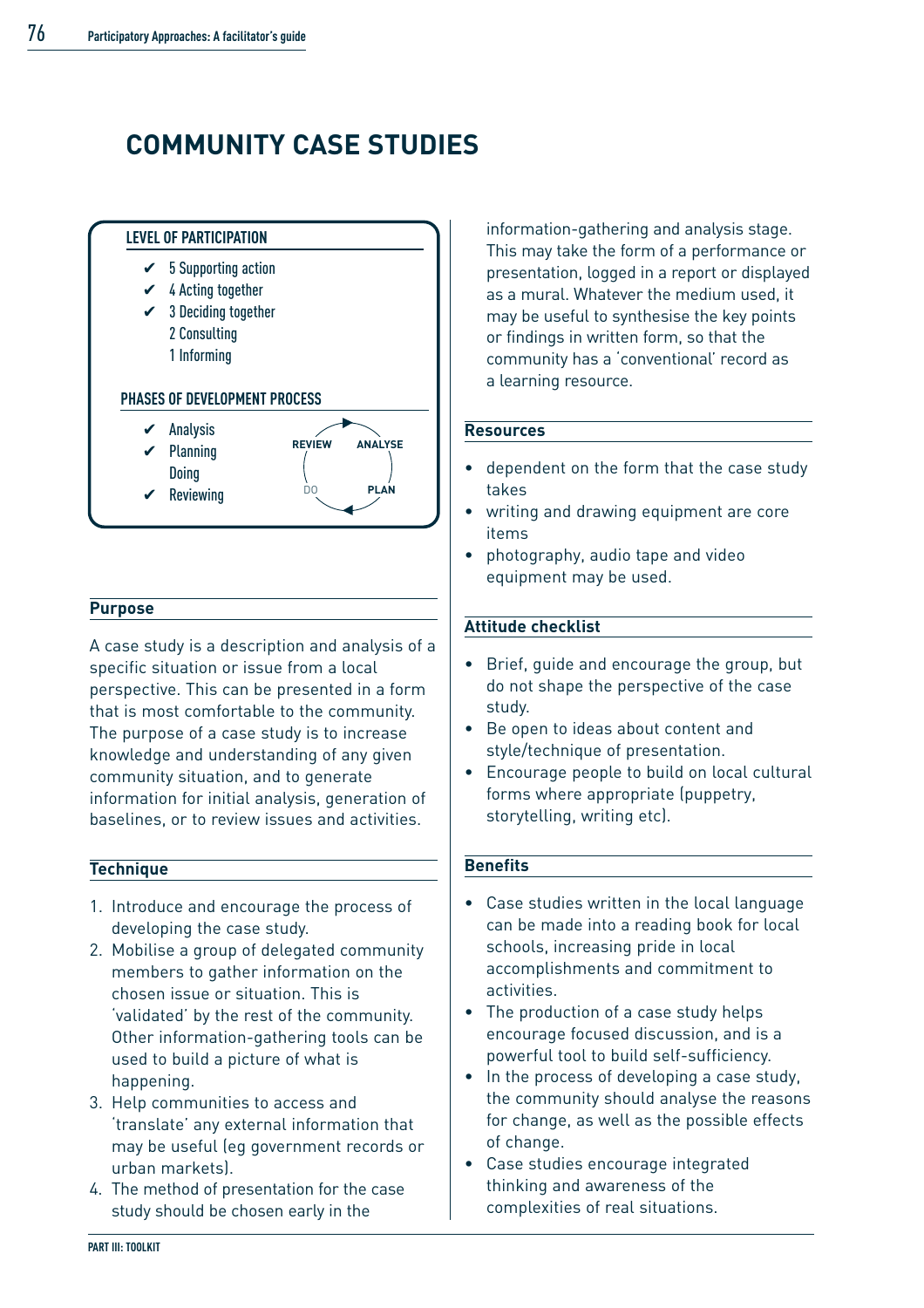• Useful information is provided for both local people and development workers.

#### **Variations**

- Information gathering and analysis can consider the cultural context, gender relationships economic relationships, social and/or environmental aspects of an issue.
- Presentation can be in the form of drawings, popular theatre, songs, stories, photographs, slide or video presentations.

#### **Potential pitfalls**

- The case study may take a long time and the initial enthusiasm may be lost. If one person provides consistent encouragement and support, this potential problem can be averted.
- There should be one main issue or theme of the case study. These issues or themes must be placed in context and clearly understood to ensure that they remain the central focus. It is easy to get sidetracked as other important issues arise.

#### **Sample applications**

- a community's experience with drought and their historical efforts to manage the problem
- the effect of credit schemes on income generation opportunities
- a story about participation and its effect on the community
- the effect of new crop varieties on food supply over the last five years.

#### **Links to other tools**

- Other information-gathering tools can be used to develop the case study (**Maps**, **Transects**, **Matrices**, **Ranking**, **Rating and Sorting** etc).
- **Focus Group Discussions** or **Semi-Structured Interviews** can be used to follow up.
- If the case study is 'performed', **Forum Theatre** or other development theatre

tools can be used to analyse and play out alternative courses of action relating to the issue in question.

### **REAL EXPERIENCE**

**Traditional rice cultivation, East Java, Indonesia**

A local environmental NGO worked with local communities to document the techniques and traditional ceremonies associated with rice cultivation in rural East Java. Modern rice varieties and increased use of inorganic fertilisers and pesticides had increased yields during the Green Revolution. But nowadays the negative effects of these practices are being felt, causing some farmers to become interested in revitalising traditional methods and varieties. However, much of the indigenous knowledge on traditional farming practices – where and when to sow and harvest, for example – has been lost over the years. Facilitated discussions between older farmers and younger members of the community revealed many of these traditions. These were then documented as case studies so that the knowledge would not be completely lost and could be drawn on by the younger farmers turning back to organic agriculture.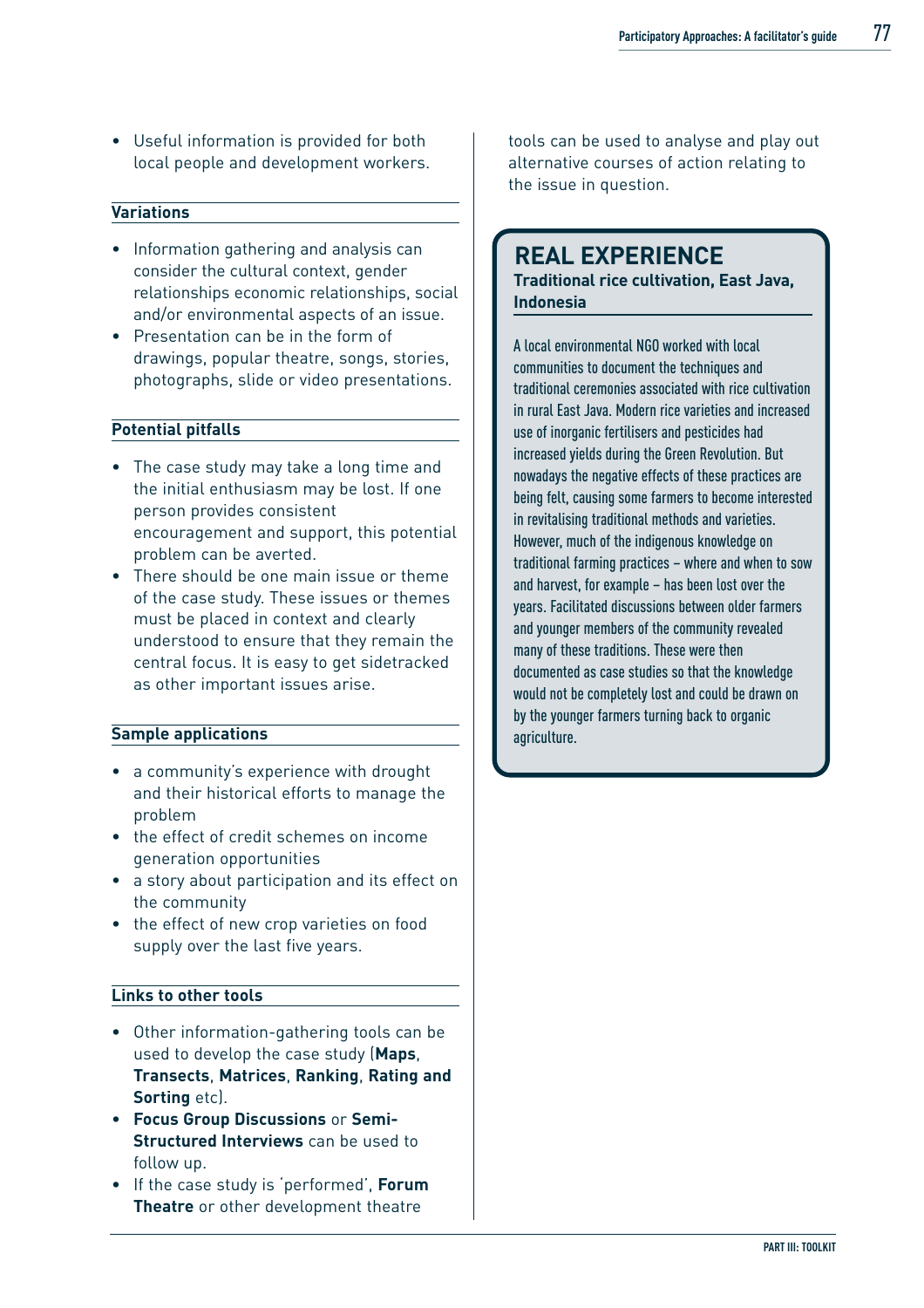# **COMMUNITY FINANCIAL ACCOUNTS**



#### **Purpose**

This tool is a type of **People's Own Records**, using basic single-entry bookkeeping techniques (receipts, input/output columns, etc) to record and monitor financial information. This helps people to appraise the profitablility of new or existing incomegenerating activities by comparing their financial investment with the actual or expected financial return. It may also help to provide accountability to the community and assist with fundraising proposals. It can be used to assess change, support decisionmaking and planning, or form a part of monitoring and evaluation

#### **Technique**

- 1. Meet with the community to discuss what information they need, identify the probable inputs and outputs, where the information will come from, and who will be responsible for the accounts.
- 2. Design a record-keeping system that will easily provide the information needed, eg:
	- the type and amount of inputs required to implement the activity (materials and supplies to be bought, labour, interest

to be paid if a loan is needed etc)

- the financial cost of each one of the above inputs. Sum up the total cost
- the financial cost of activity outputs, ie the total benefit. This may include different items, eg poultry raising will generate income from selling eggs and chickens, plus the money value of new stock)
- compare the total cost with total benefit – this can be done by calculating the actual income (benefits minus costs), or by identifying the cost/benefit ratio.
- 3. Ask participants to make sense of these figures by asking to what extent the activity has been profitable, and what can be done to increase benefits and decrease costs.
- 4. Follow up and assist with record keeping for ongoing accounts, balancing and reporting results to the community.

#### **Resources**

- paper and writing material
- calculator or other mathematical aids where necessary
- folder or other system to collate and store all information.

#### **Attitude checklist**

- Listen to the community's own analysis of their income-generating activities and what information they need, and use this to help them design an appropriate system.
- Explore a range of options.
- Consider whether numeracy and literacy are a factor.
- Build on local skills and capabilities to agree responsibilities for keeping records.

#### **Benefits**

- helps people to identify financial problems quickly
- provides information on which the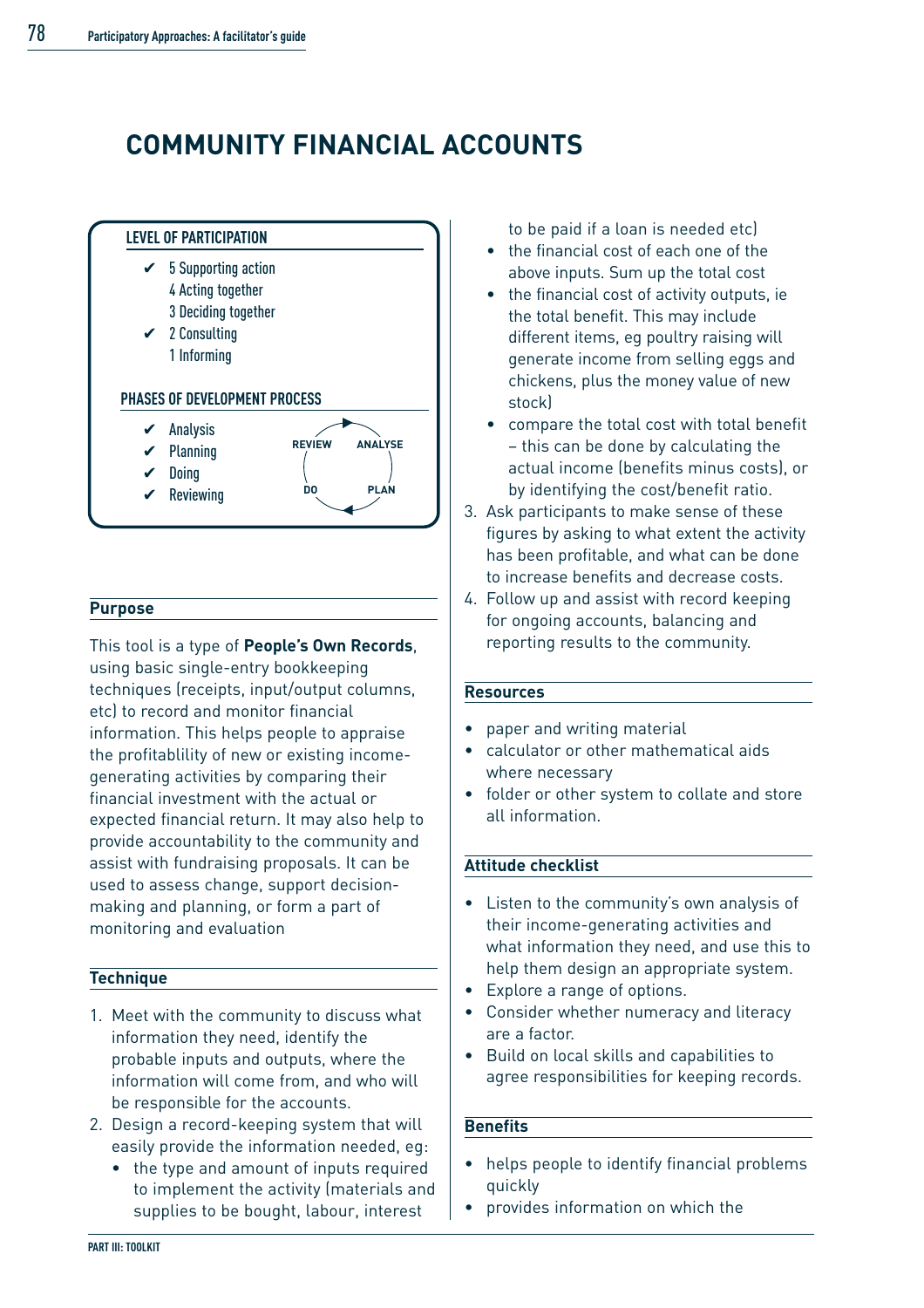community can base financial management decisions

- allows participant to make sense of the actual financial value of an incomegenerating activity
- enhances the financial management skills and capacity of groups or households
- helps to identify organisational, operational or managerial issues, needs and skills required
- may help participants' families or groups to improve other activities outside the scope of development projects.

#### **Variations**

If numeracy and literacy are a factor, consider using more visual methods of recording data and presenting this to the community.

#### **Potential pitfalls**

- People lack basic arithmetic skills.
- Book-keeping records become too complex rather than sticking to simple principles.
- The facilitator dictates the book-keeping system without really listening to people's needs and preferences.
- The arrangement sets up a balance of power whereby people are 'reporting to' an external authority. The activity hence becomes 'consulting' rather than supporting local action.
- It may be difficult for participants to make realistic estimates of costs and benefits, particularly during an initial feasibility analysis.
- Forecasts made by the participants should be counterchecked through some form of direct investigation on the local market.

#### **Sample applications**

- as part of a participatory feasibility study, to check whether planned or suggested activities are economically viable
- as part of participatory monitoring and evaluation, to assess whether

implemented activities are actually generating the expected earning.

- beneficiary monitoring of income generation projects or micro-credit schemes
- generating records to support fundraising proposals.

#### **Links to other tools**

- See also **People's Own Records**.
- **Matrices** and **Ranking** may be useful tools that can be incorporated into financial record keeping.
- A variety of presentation tools may be used to communicate the information to a wider community.

### **REAL EXPERIENCE Bureau of Indian Affairs, USA**

Participatory approaches can be applied around the world, and this tool is no exception. The Indian Community Fire Protection scheme in the USA provides specific funds for Indian Tribal Governments that do not receive fire protection support from state or local government. Annual funding is provided to over 40 tribal fire protection programmes on reservations. Evidence provided by good community financial records enables communities to renew their funding indefinitely. This tool is the key to providing potential donors and partners in any sector with the assurance that communities can manage their own funds.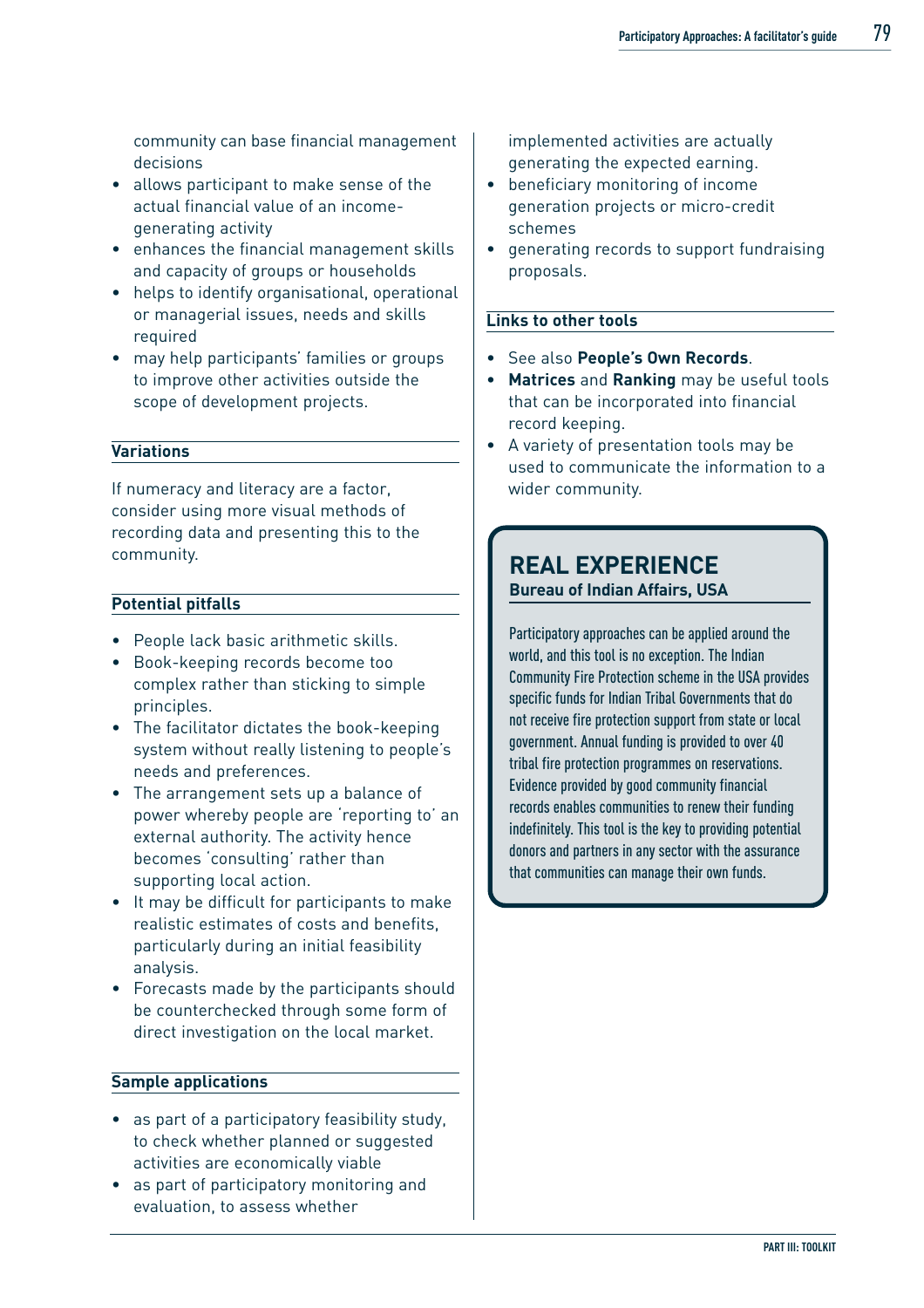# **DRAWING AND DISCUSSION**



#### **Purpose**

The Drawing and Discussion tool is most useful in a culture with a strong visual tradition. It can be used to gauge individual perception of a situation or develop a group analysis. Drawings strengthen the connection between thinking and doing; promote discussion at points where bridging, reforming or focusing are needed; and provide a visual objective statement. They also provide a record for comparison at a later date for evaluation.

#### **Technique**

- 1. Introduce the idea to the group. Explain that the main purpose is not to produce a work of art, but to bring out discussion on a specific subject.
- 2. When the drawing is completed (hopefully after much discussion), the group can analyse it. What does it tell them about the issue under discussion? Have they discovered things they did not know before? Have they seen things differently? The placement and size of objects in the picture often indicates the relative importance of issues.

3. The interpretations of the group should be recorded for future reference.

#### **Resources**

- paper, cloth, wood (may be waste materials or by-products)
- drawing implements.

#### **Attitude checklist**

- Let the group dynamics evolve. Often it is a simple matter of giving everyone a drawing implement and the opportunity to use it.
- Expect people to have reservations about their abilities and encourage them to have a go.
- Show them the work of others to increase their motivation.

#### **Benefits**

- Drawings allow people to overcome barriers of social hierarchy or language. They give a voice to the less articulate, and often express opinions and feelings quickly and more clearly than speech.
- People can see and jointly develop an analysis. It deepens group identity.
- Expenses are relatively minimal, and if good materials are used, the 'outputs' can be used at a later date for comparisons.
- It has a wide range of potential applications from individual to communal work. It can be used for comparative analysis with drawings from participatory baselines compared to drawings from evaluations.

#### **Variations**

• Drawings may be produced jointly by the community, or by individuals, and discussions focused around them. When one drawing is produced by a number of people, discussions can centre on the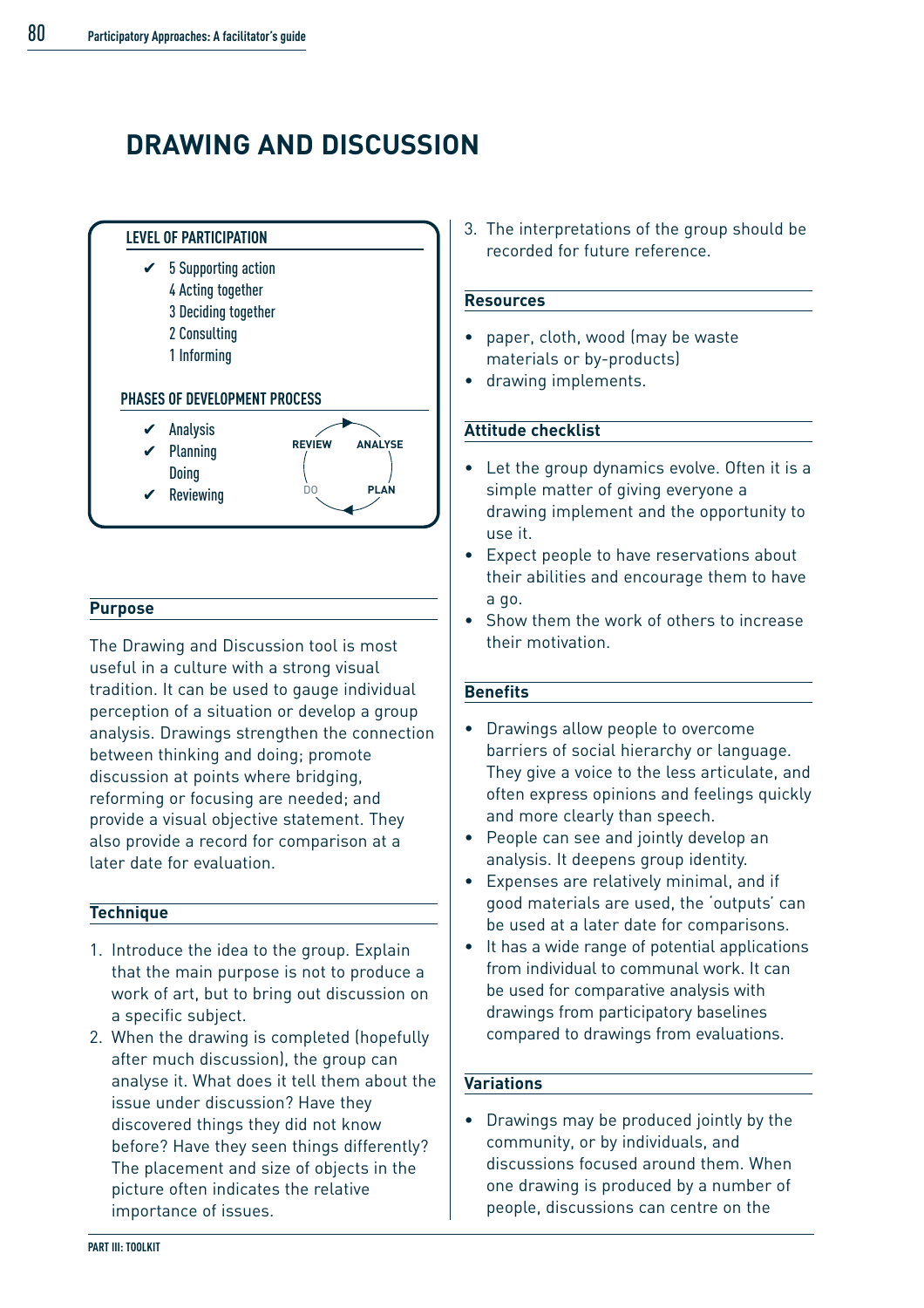relative importance of each new item introduced to the drawing. When individuals' drawings are done these can be compared and/or discussed in a group.

- It can be useful to conduct this exercise with separate groups such as men and women, land owners and landless, rich and poor, and then compare drawings in the larger group meetings.
- Having each member of the group draw their own picture and then using these to contribute to the larger group-produced picture may be useful to initiate the exercise.
- Be creative. Instead of drawings, try mosaics, symbols, collages, sculptures, 'museum exhibits'.

#### **Potential pitfalls**

- It may be difficult for outsiders to interpret drawings. Recording the group's interpretation will help overcome this.
- People may be insecure in their drawing skills at first. Assure the group that the purpose of the exercise is to understand an issue better rather than produce a masterpiece.

#### **Sample applications**

- Identify problems and priorities.
- Gauge community or individual perception of an issue.
- Summarise a feeling or opinion.
- Promote discussion
- Visualise a better future, or reflect on events from the past.

#### **Links to other tools**

- **Focus Group Discussions** or **Semi-Structured Interviews** can be used to follow up.
- See also **Community-Directed Visuals**, and **Picture Stories**.

### **REAL EXPERIENCE Community-based natural resource management, Philippines**

A conference for community leaders in the Philippines adapted this tool to make a session more active and enjoyable, and overcome regional language differences. Groups were asked to complete a 'museum exhibit' that reflected their own community's efforts to manage natural resources, and then present their exhibit to the other groups. The results were spectacular, including 'living exhibits' that came to life and performed role plays. The activity generated far richer data and sharing than would have been possible through discussion alone, and the empowering processes of creation, presentation and sharing could not have been fully anticipated even by the organisers.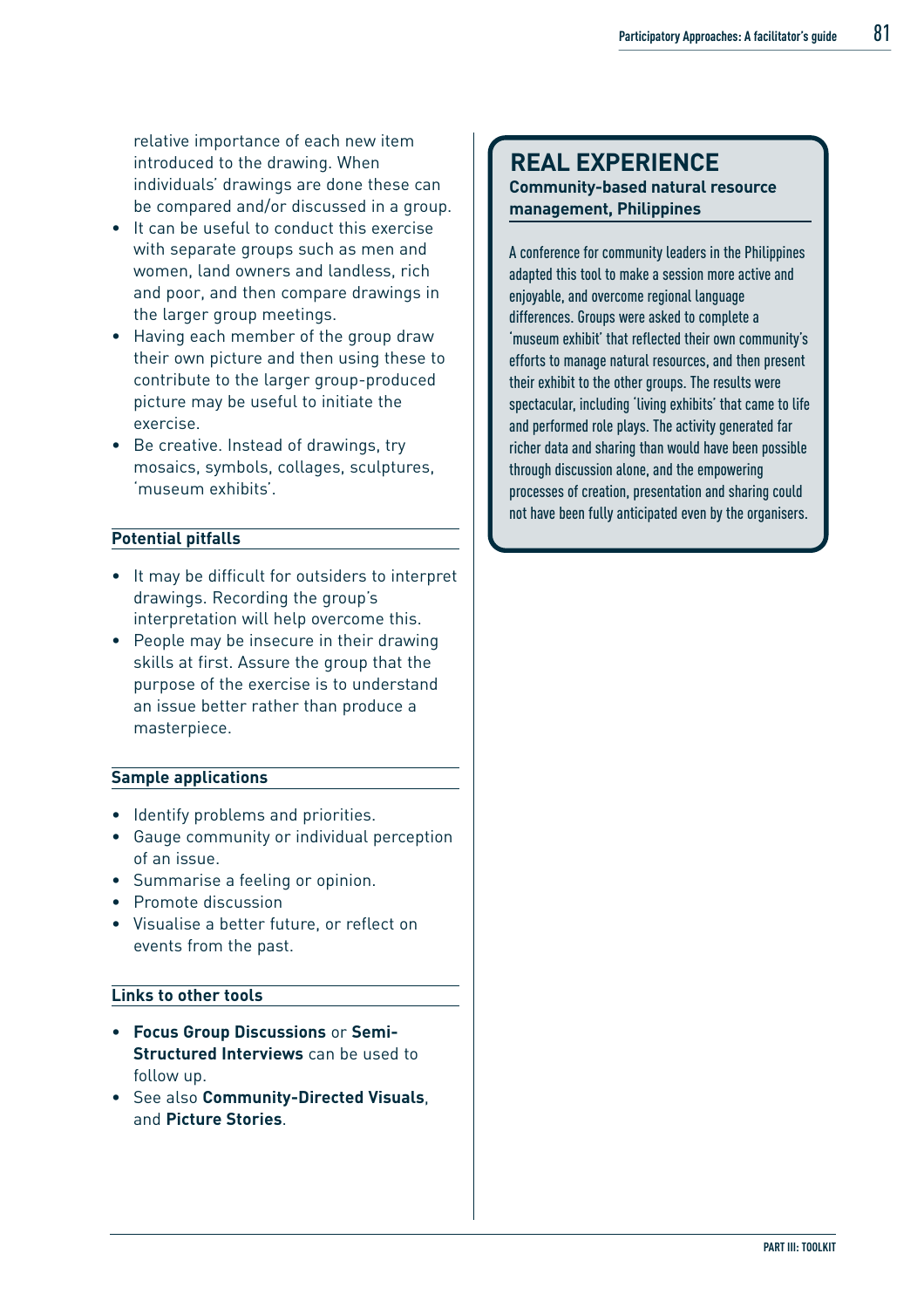# **ECHO/CASCADE WORKSHOPS**



#### **Purpose**

This is a process of 'cascade learning', in which participants in any participatory workshop can be trained as local facilitators. These facilitators then assist the original facilitator to repeat the workshop several times with other groups. It is particularly useful for outreach, extension and awareness-raising activities that help people to evaluate information, and recommend suitable interventions.

#### **Technique**

#### **Initial Workshop**

- 1. Explain the cascade process to the community or organisation.
- 2. Ask them to select a group of potential facilitators. After learning the process they will co-facilitate further workshops.
- 3. Divide the participants (possibly two–three groups with about five members each). Each group selects a facilitator and reporter. These are responsible for preparing the group's output for presentation.The topic and tasks are explained.This may include a series of PA tools to structure the session.
- 4. Groups meet for an agreed length of time to complete their tasks.The facilitators and reporters help the group to organise a tenminute presentation of their findings to the whole group.
- 5. Participants note the similarities and differences between the findings of each group. Why is this so? What are the implications of similarities and differences? Specify factors that prevent or encourage others to share.
- 6. Distribute the findings among the wider community for validation.

#### **Echo/Cascade Workshops**

Facilitators trained in the first workshop organise several repeat workshops. These echo workshops can target specific groups (men, women, old, young, middle managers, decision-makers), or two related groups with a shared interest or relationship. Leave as much of the facilitation as possible to the local facilitators. You should act as overall coordinator, observing and guiding the process.

During the final plenary session, you may facilitate the overall discussions and help the participants draw conclusions and reach decisions about action to be taken.

#### **Resources**

- pens and paper
- strips of paper or metacards
- masking tape
- board or flipchart
- pictures or drawings to stimulate discussion as required by the workshops.

#### **Attitude checklist**

- Avoid judgmental comments.
- Encourage talkative and dominant participants to direct their energy toward helping others.
- With personal or sensitive issues, start by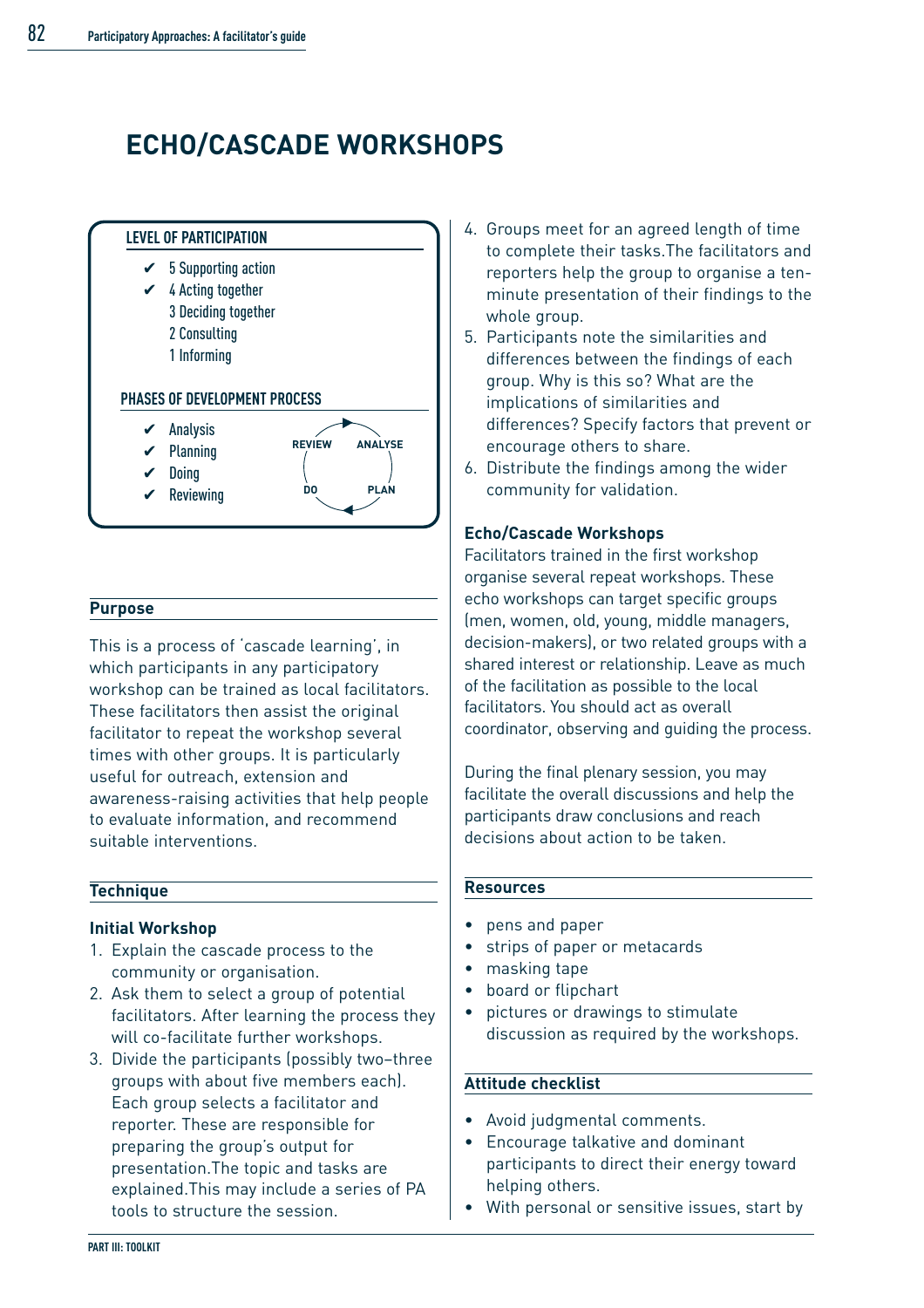sharing some information or an example.

- Cite other people's experiences but protect their anonymity.
- Invest time in training and empowering local facilitators – make them the visible front end of the programme.

#### **Benefits**

- an empowering and sustainable process that builds local capacity to plan, organise and facilitate their own programmes, and evaluate complex factors and relationships
- suited to long-term development of community knowledge and practices
- several echo workshops reach more people than would be manageable in one meeting
- local facilitators will be more successful for opening up sensitive topics, and as community members, they can also immediately validate whether the information provided is accurate.

#### **Variations**

Cascade learning can be done on most subjects provided the content and process is clear.

#### **Potential pitfalls**

- Illegible contributions will hinder further discussion.
- Drawings require additional time for presentation, explanation and clarification.
- Discussion groups of more than 12 members will compromise participation and productivity.
- Don't mix different genders or ages when discussing very sensitive or personal topics.
- The workshops involve a sizable time investment in training and can raise local people's expectations. This technique is not appropriate if these expectations cannot be met or if your plans are short term.

#### **Sample applications**

- investigating local ethno-botany
- investigating local health practice and development needs
- raising awareness or promoting behaviour change (eg HIV and AIDS; human rights).

#### **Links to other tools**

• **Focus Group Discussions** or **Semi-Structured Interviews** can be used to follow up.

### **REAL EXPERIENCE**

#### **Andrea G, Sales and Francisco C Saladores Jr, Philippines**

If evaluating an aspect of local practice or behaviour, the following question guide may help:

| Practice | Why | <b>Effect</b> | <b>Action</b> |
|----------|-----|---------------|---------------|
|          |     |               |               |
|          |     |               |               |
|          |     |               |               |

Prompter questions:

- What is the purpose of this practice?
- What is the effect of the activity (financial, cultural, environmental, health etc) Is it desirable?
- What do you do, or who do you consult, when problems arise related to this activity?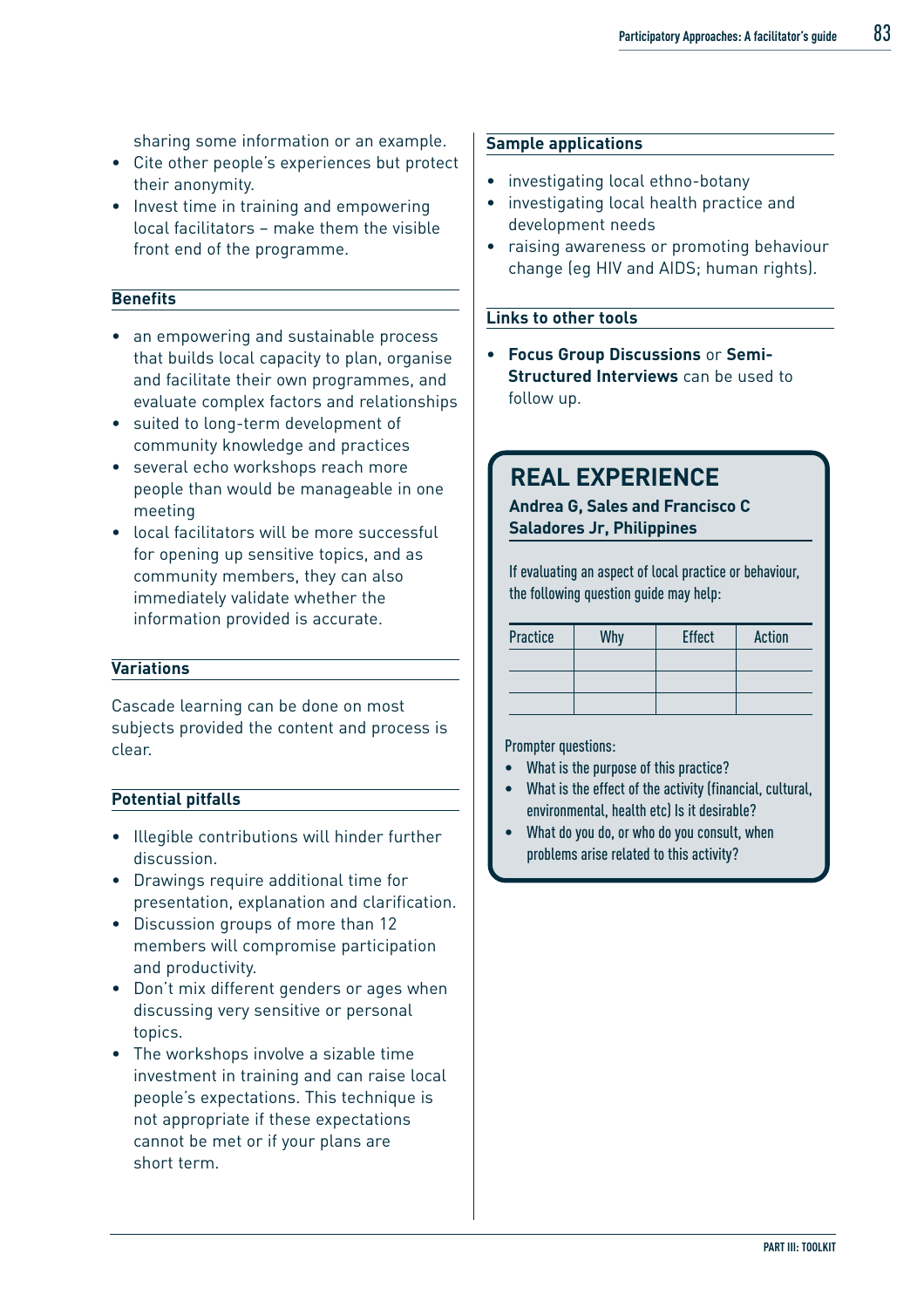# **EQUALITY TREE**



#### **Purpose**

This tool is a variation on the **Problem Tree** concept, and as such illustrates how the format of one tool can be adapted for another purpose. Originally seen in ActionAid's REFLECT method<sup>1</sup>, the Equality Tree aims to build awareness of the links between the personal, institutional and public realms, and how these links can be used to improve gender relations. This may be an initial analysis, or a monitoring and review tool.

#### **Technique**

- 1. The picture of a tree is used: its roots represent the personal realm, the trunk represents institutions and its branches/leaves the political realm.
- 2. Participants are asked to write on cards what they do in their lives to build equal gender relations at those three different levels.
- 3. Cards are then stuck onto the tree and participants discuss the issues raised.
- 4. Facilitators can explore trends revealed by the diagram, eg there may be an imbalance in the number of cards between the trunk and the branches, indicating that

participants emphasised their efforts to change gender relations at the institutional/political level rather than in the personal realm.

#### **Resources**

- ground or table
- paper, cards, pens
- twigs, string, etc as appropriate.

#### **Attitude checklist**

- Clarify (a) your purpose and (b) the degree of mutual understanding between you and the group. This tool assumes that you have already explored current gender practices with the group, and they have indicated a desire to examine strategies for increasing gender equity.
- You need adequate experience and judgement to negotiate sensitive, multilayered and cultural dimensions of the subject without alienating your participants.
- Your style will also depend on the intended level of participation. At higher levels you must be careful not to impose your own values, whereas 'education' and awarenessraising approaches assume that such an imposition has been requested.

#### **Benefits**

- Participants appreciate that gender equity operates at multiple levels.
- Facilitators and participants learn about each other's perceptions.
- It builds commitment to action.
- It introduces the idea of making change through personal action and collective lobbying.

#### **Variations**

• The technique can incorporate a pre-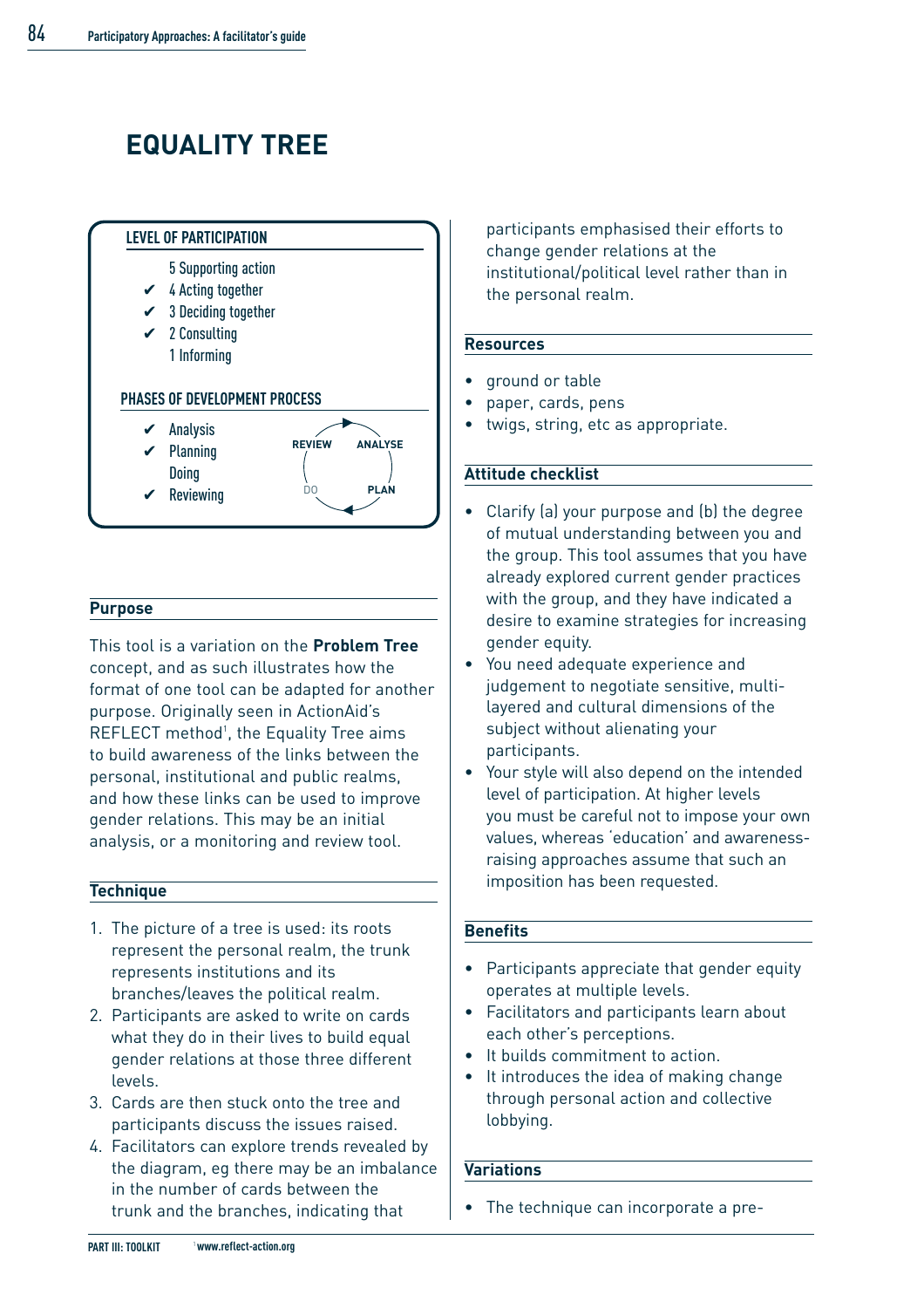prepared tree, or the group can construct one of their own using whatever materials are to hand.

• Other images could also be used to suit the audience, such as a building, a mountain, or a flowchart model.

#### **Potential pitfalls**

- The facilitator is not comfortable or adequately prepared to engage with local culture as it relates to gender equity.
- The exercise pursues a change agenda too quickly, without establishing adequate rapport or establishing basic information about local gender issues.
- Participants may not freely discuss or explain relations with partners or children within the household.

#### **Sample applications**

This tool could conceivably be used to analyse a change agenda for any issue, be this other aspects of diversity such as disability or HIV and AIDS, or other issues identified by the target audience as important to them.

#### **Links to other tools**

The exercise is best used after examining local gender relations and agreeing a commitment to gender equity strategies. Tools that may help include:

- **Gender/Diversity Analysis** matrix to probe into local conditions and social norms
- **24-Hour Analysis** to explore different uses of time and labour by men and women
- **Focus Group Discussions** or **Semi-Structured Interviews** to follow up issues and identify motivated individuals.

## **REAL EXPERIENCE**

Excellent resources, information, case studies and gender analysis tools are presented and discussed by Bridge: **www.ids.ac.uk/bridge** These are based on a wealth of experience from field practitioners.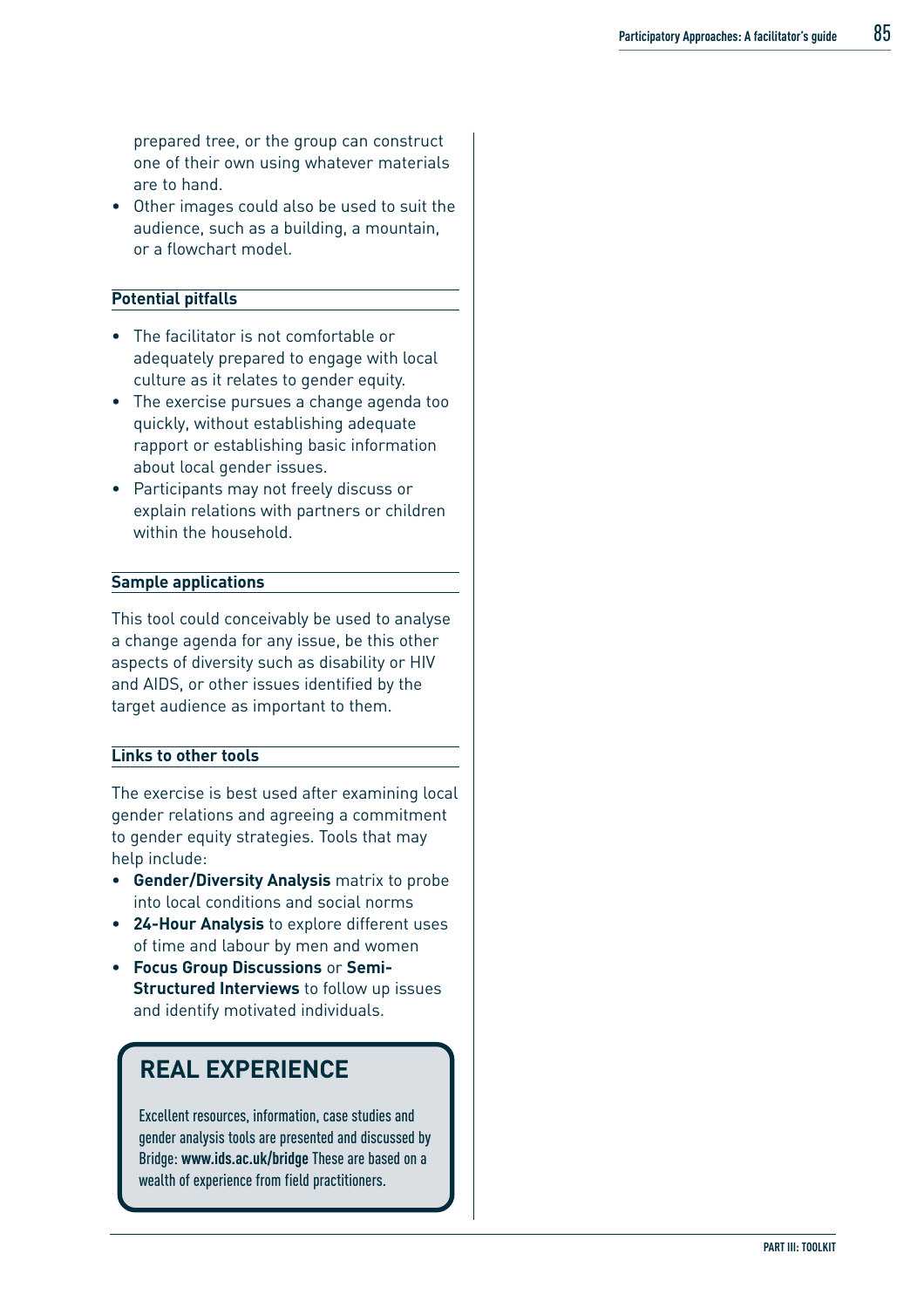# **EXPERTISE MARKET**



#### **Purpose**

This is a networking and information-sharing activity for individuals or representatives of organisations. It can be used to investigate the current demands and supplies of services, initiate or strengthen meaningful networks and investigate common aims and possible collaborative efforts.

#### **Technique**

#### **Group Inventory** (30 minutes)

- 1. Divide into groups. Each group makes an inventory of the skills, products, and services offered by group members on a large piece of paper, and numbers them under the heading 'Supplies'.
- 2. The top three–five features are highlighted **Discussion**, **Sorting** or **Ranking** may help.

#### **Inventory of Needs** (30 minutes)

- 3. Prepare another piece of paper that presents each group's demands (needs).
- 4. Highlight the top three–five mutual needs, followed by key individual needs.

Templates:

| <b>Group 1: Supplies</b> | <b>Group 1: Demands</b> |
|--------------------------|-------------------------|
|                          |                         |
|                          |                         |
|                          |                         |
|                          |                         |
|                          |                         |

#### **Organising a Market Booth** (5 minutes)

- Display 'supply and demand' posters and any other materials that the participants have brought with them.
- Ask participants to copy their demands onto a personal 'shopping list'.

#### Template:

Shopping list of

Organisation\_\_\_\_\_\_\_\_\_\_\_\_\_\_\_\_\_\_\_\_\_\_\_\_\_\_\_\_\_\_\_\_\_\_\_

Supplies that meet our group's demands.

| Group + Individual Demands Group |  |  |  |
|----------------------------------|--|--|--|
|                                  |  |  |  |
|                                  |  |  |  |

#### **Trading Process** (2 x 30 minutes)

- Half of the group 'sells' their supplies in the market booth, while the other half goes out 'shopping' for their demands.
- Switch roles for a second period of trading.
- Shoppers should be encouraged to talk to other suppliers at their booths to identify whether the supplies meet their group's needs.
- Shoppers should write down the number of this supply on their shopping list.
- When finished, shoppers and suppliers return to their own group.
- The activity concludes with short group feedback. Shopping lists are compared, then collected by facilitators for circulation in a report or newsletter.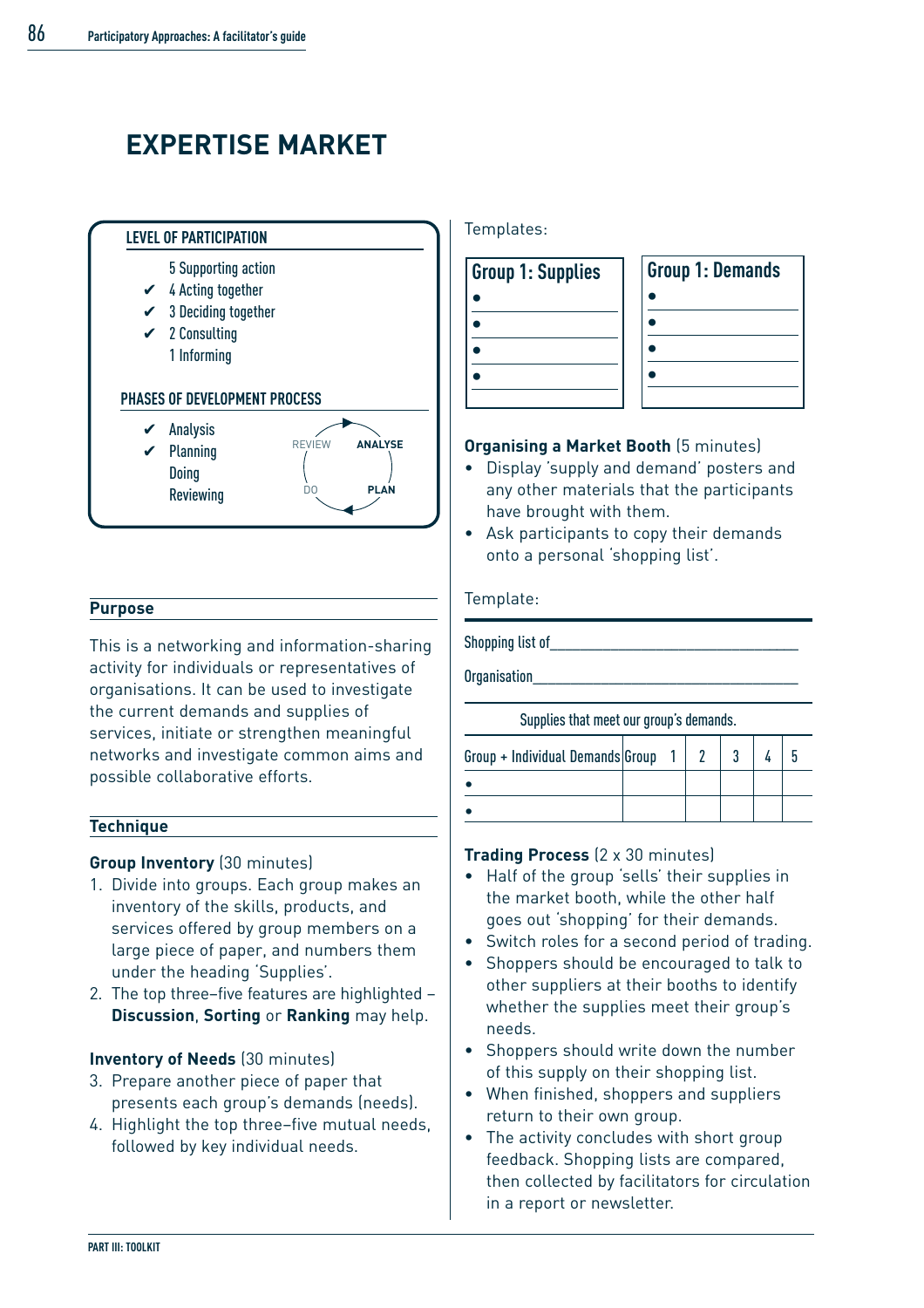#### **Resources**

- flipcharts or other large paper
- marker pens
- individual's own publicity material.

#### **Attitude checklist**

• Facilitators organise, keep time and clarify the aims of the session. The participants are in control.

#### **Benefits**

- The marketplace may be a familiar forum for people to interact.
- Organisations and communities with similar needs realise that they are 'not alone'.
- It empowers people who have needs to appreciate their marketable skills and strengths as well.

#### **Variations**

There are various community and project applications that may draw on the marketplace idea. Replace 'supply and demand' with 'successes' and 'challenges' and allow people to circulate to share their good practice and investigate local providers who may be able to help them with their problems.

#### **Potential pitfalls**

- Some booths may receive several enquirers at once, leaving little time to talk to all interested parties.
- There may be replication of information by shoppers from the same group.
- The structure and guidelines for the marketplace may not sufficiently reflect local norms.

#### **Sample applications**

- An introductory activity to assess potential project or programme partners.
- An icebreaker with an applied purpose.

#### **Links to other tools**

• **Ranking**, **Rating** or **Sorting** may help to prioritise supplies and demands.

### **REAL EXPERIENCE**

**VSO Cameroon: strategic planning workshop, 2002**

This tool was documented by VSO Cameroon, who successfully used the marketplace approach for networking, strategic planning and identification of partners.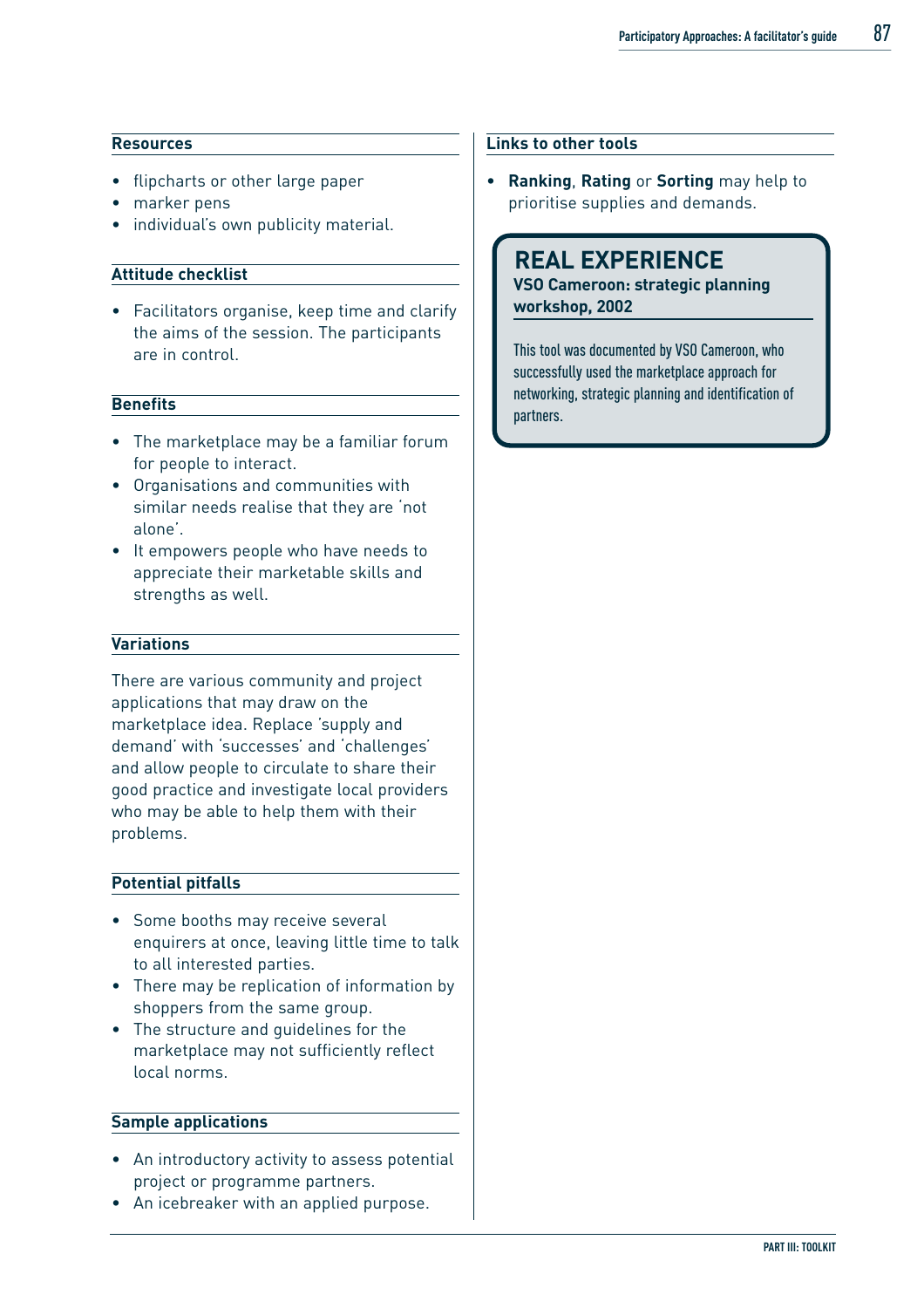# **FISHBONE DIAGRAM**



#### **Purpose**

This tool is an adapted **Flow Diagram**, used to identify the root causes of issues and problems. It assumes that the key problem to be investigated has already been identified through other tools. It is similar to a **Problem Tree**, but focuses exclusively on root causes rather than subsequent effects. It is useful to analyse and prioritise local perceptions of causal relationships.

#### **Technique**

- 1. A large drawing of the diagram above provides the structure for open discussion. This can be drawn on paper or gradually constructed.
- 2. The head of the fish is labelled with the problem to be analysed.
- 3. An initial period of discussion prompted by 'Why' questions helps to identify factors that may cause this problem. Group members add their suggestions to the lateral bones of the fish. Sticky labels or similar materials are useful, since these can be moved around if necessary.
- 4. The causes of each suggested factor are then investigated in turn:



The process can be repeated almost indefinitely, adding more layers until root causes and themes emerge. The group can use pictures and symbols to make the exercise more creative, or overcome literacy or communication barriers. These must be clear and understood by all group members.

#### **Resources**

- paper and pens
- sticky labels or metacards.

#### **Attitude checklist**

• Keep the group focused on the task. With the addition of more and more possible causes, it is easy for discussion to go off at a tangent. Nevertheless, the tool may open up new and unexpected issues that need to be explored.

#### **Benefits**

- explores group perception and analysis of their own key problem
- gives the facilitator and the group an insight into their common understanding of the problem
- develops symbols that local people recognise. These symbols can be used in subsequent educational activities
- can be used to facilitate discussion on a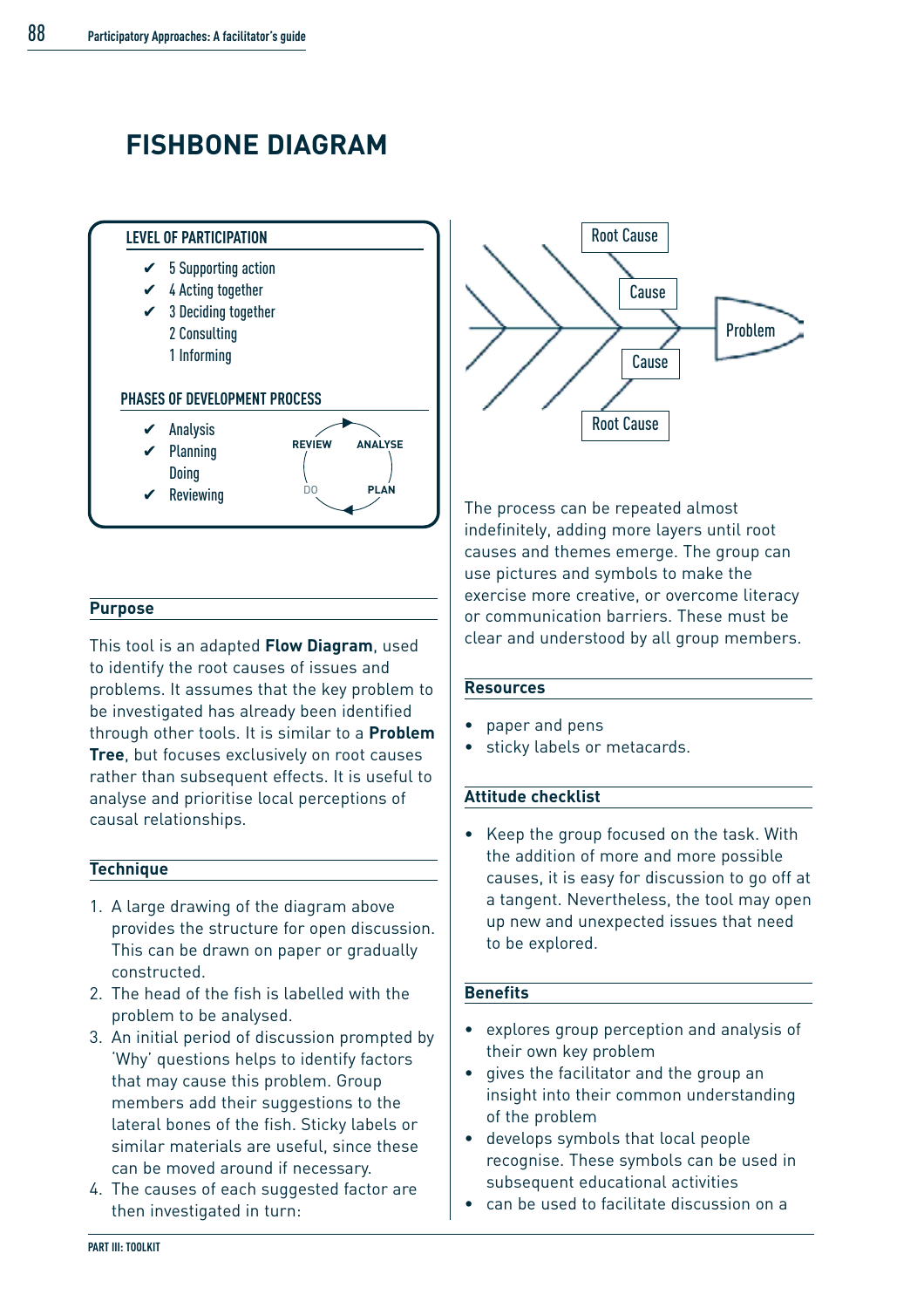problem of any scale from local to international

• targets root causes rather than symptoms of problems.

#### **Variations**

- Fishbone Diagrams can be easily transformed into **Problem Trees** and **Webs** if the format of the diagram becomes too restrictive.
- The same diagram can be used to trace the causes of success rather than problems.

#### **Potential pitfalls**

- The diagram becomes too large and too confusing.
- The diagram assumes linear cause and effect relationships.
- The process is dominated by a small number of individuals.
- Some participants feel unable to speak freely about the cause of sensitive issues.
- Failure to select a starting theme that is relevant to the group.

#### **Sample applications**

- identifying root causes of health problems, crop failure, organisational inefficiency, constraints on livelihood activities, gender equity, school attendance etc
- helping different stakeholders to identify root causes that lie within and outside of their sphere of influence
- as part of feasibility analysis, troubleshooting problems or reviewing projects.

#### **Links to other tools**

- See also **Problem Tree**, **Flow Diagrams and Webbing**, **Chrice Matrix**.
- **Focus Group Discussions** or **Semi-Structured Interviews** can be used to follow up.

### **REAL EXPERIENCE**

#### **Mara Rodriguez, Training Department, VSO UK**

Mara used her management experience with Accenture and volunteer experience in Nigeria to inject greater participation into a team meeting with colleagues at VSO UK. She used the fishbone diagram to help the team investigate the cause of a key problem. The exercise transformed the meeting into an active 'workshop'. Feedback at the end of the meeting showed that the creative process had made the task much more enjoyable, and encouraged the team to think and participate much more than in a traditional discussion. Use of this exercise was part of a commitment by training officers to try and include at least one participatory tool in each meeting. The value of PA tools in organisational and corporate settings should therefore not be overlooked.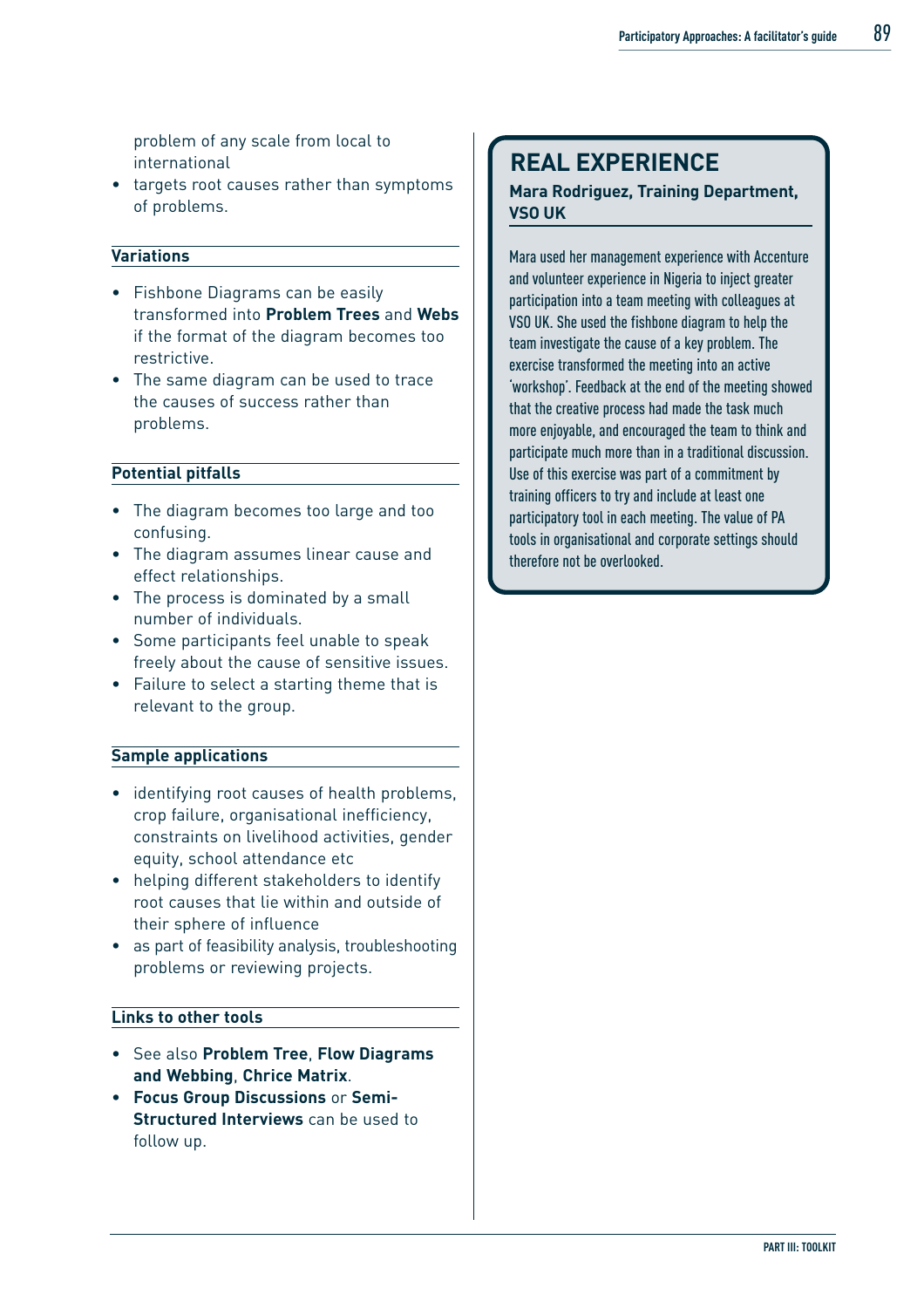# **FIVE QUESTIONS**



#### **Purpose**

This five-step tool compares analysis of cause and effect in local people's terms with cause and effect as it is understood by more mainstream practices or 'scientific' research. Judgements can be made about whether local understanding is neutral, consistent or inconsistent with scientific understanding.

#### **Technique**

- 1. Write a brief statement about the practice or belief to be analysed. The statement should describe the practice and say why it is done.
- 2. Identify parts of the statement that relate to the cause and effect of the practice or belief.
- 3. Identify the scientific research findings related to the cause.
- 4. Assess the belief or practice as neutral, consistent or inconsistent with scientific knowledge.
- 5. Specify the action to be taken:
	- Promote helpful indigenous practices.
	- Tolerate neutral practices.
	- Investigate practices that appear harmful, and explore alternatives.

#### **Resources**

• notebook and pens.

#### **Attitude checklist**

It is difficult to compare indigenous knowledge with scientific knowledge without imposing something of our own values. We may be pro-science or pro-local people. Facilitators must attempt to remain as neutral as possible, while accepting that they will have their own biases and value judgements.

#### **Benefits**

- helps discern whether a particular belief or practice has a scientific basis
- explores the difference between local and scientific views
- provides a way to plan future actions based on people's previous experience and explanations of their surroundings.

#### **Variations**

Five Questions can be used as an analysis or reviewing tool, and can be carried out as an extractive research activity, or as a joint process of mutual learning. Substitute writing for drawing and discussion.

#### **Potential pitfalls**

In many cases the tool will rest on a value judgement and as such it will produce subjective results.

#### **Sample applications**

It has been validated for assessing indigenous health practices (FAO) and has potential for wider applications.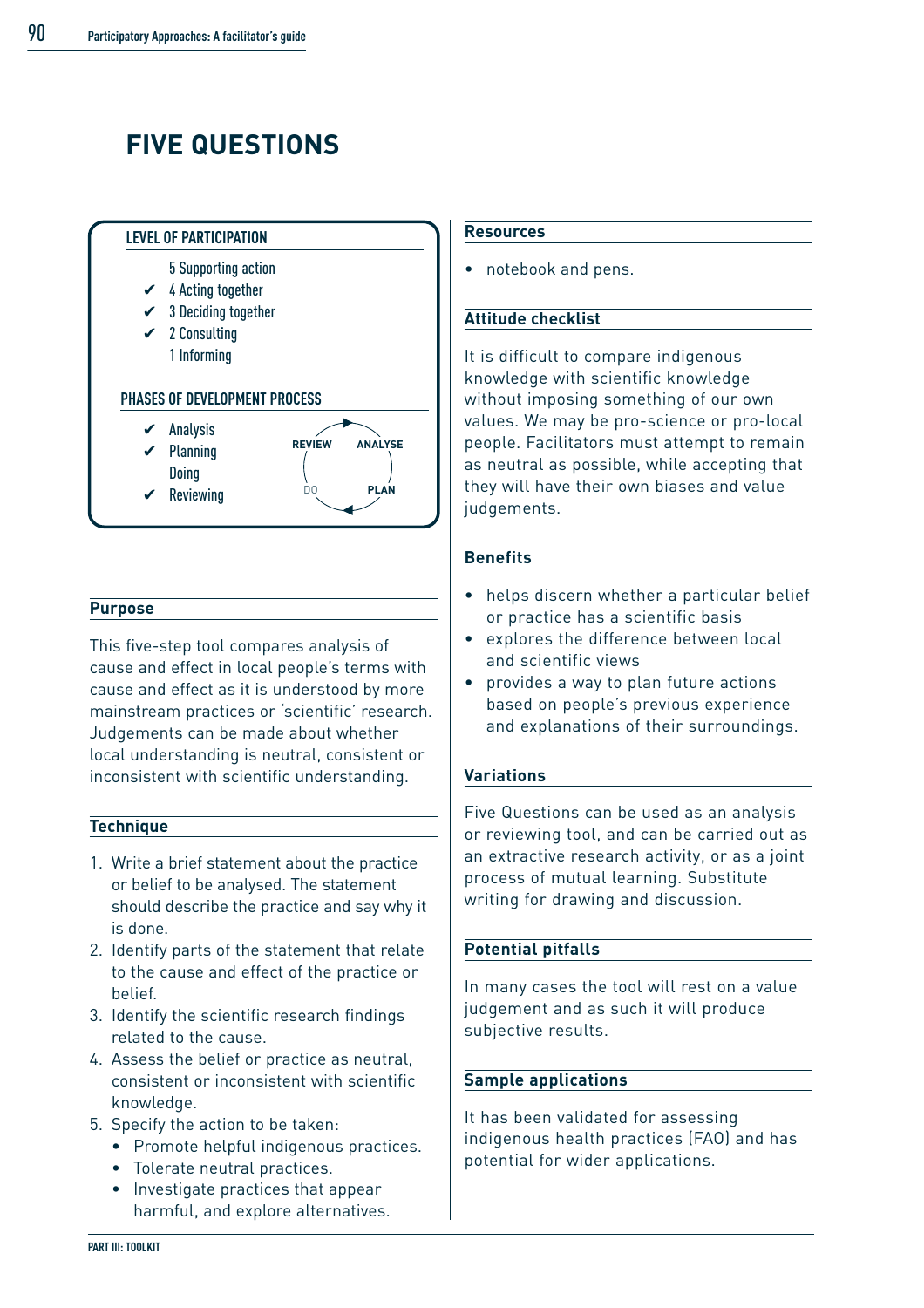#### **Links to other tools**

It can be linked to any other informationgathering tool. Use of a **Seasonal Calendar** or **Mapping** exercise can help to show when and where the indigenous practice under scrutiny takes place.

## **REAL EXPERIENCE**

**United Nations Food and Agriculture Organisation** 

- What is the practice/belief? A pregnant mother should not eat squash or she will have a baby with a bald head.
- What are the cause and effect? Cause: Pregnant mother should not eat squash; or Effect: She will have a baby with a bald head.
- Scientific research findings related to cause: Squash is a rich source of vitamin A.
- Neutral, consistent, inconsistent with scientific knowledge? Inconsistent/harmful, since mothers will be deprived of a rich source of vitamin A.
- What action should be taken? Offer alternatives. Recommend green leafy vegetables and other yellow vegetables rich in vitamin A to make up for the lack of nutrients if squash is not eaten.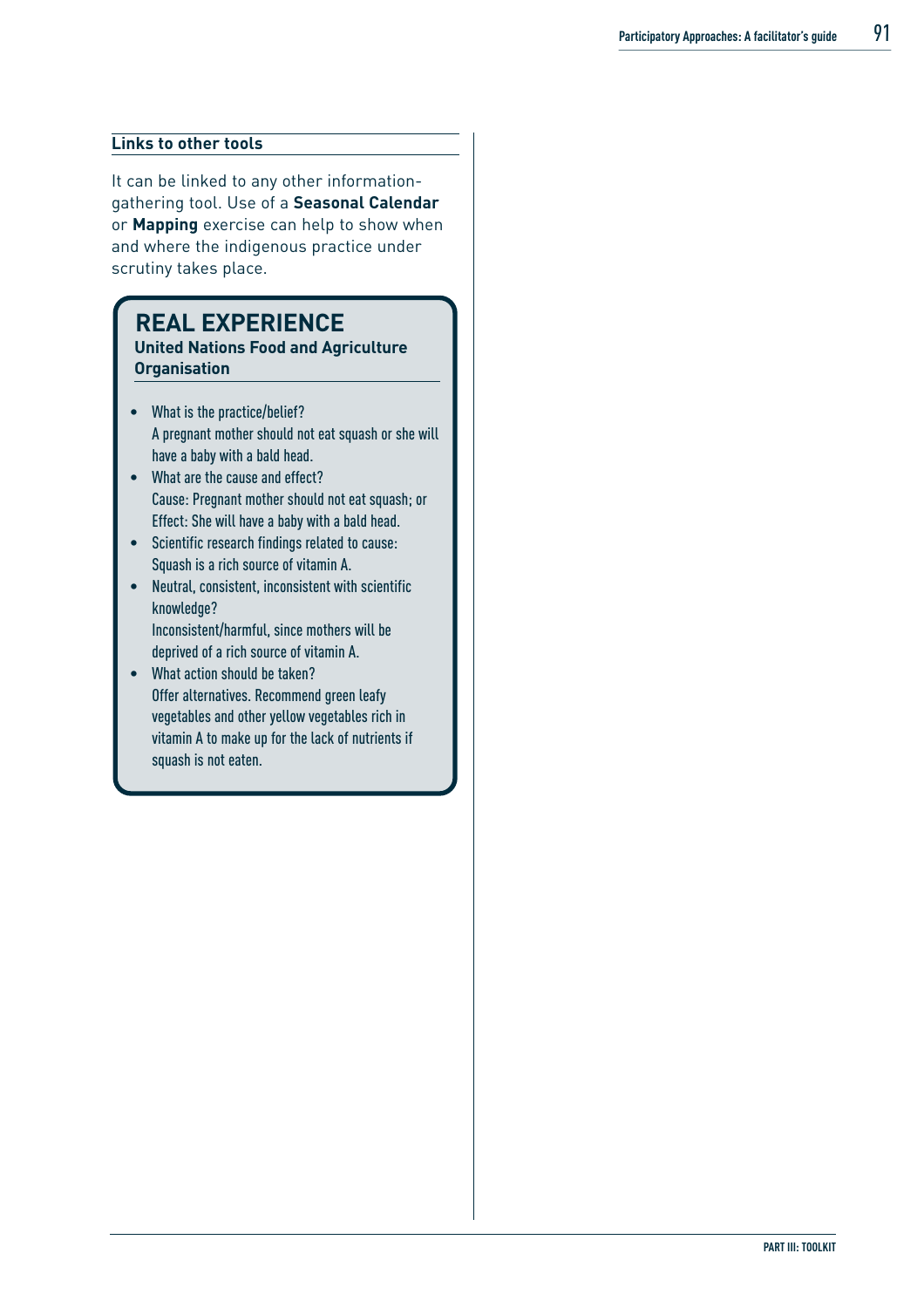## **FLOW DIAGRAMS AND WEBBING**



#### **Purpose**

This method of problem analysis illustrates relationships between situations, problems, and their causal relationships on a flow diagram, or web, of inter-connected text blocks or sketches. It is useful to analyse and prioritise local perceptions of problems, relationships surrounding problems, possible causes and potential solutions.

#### **Technique**

- 1. Explain the process, objectives and expected outputs of the activity.
- 2. In the middle of the paper write the theme (situation or problem) to be discussed, using one or two keywords or a small sketch.
- 3. Ask what problems or situations relate to the theme. Ask volunteers to record each suggestion on a separate piece of paper using a phrase (less than ten words), small sketches or symbols. Clarify that everyone understands what the sketches and symbols mean, and label them.
- 4. Place all of the separate situations onto a large piece of paper or display on a wall.
- 5. For each situation or problem, ask what are its causes and consequences.

Encourage people to move them around and indicate their relationships using arrows. The arrow should point from the cause to the result or effect.

- 6. After the discussion is exhausted, ask the participants to reflect on the output. Ask what can be learned from the facts or perceptions of the facts.
- 7. The facilitator then summarises what has been discussed.
- 8. Redraw the output on a smaller piece of paper. Leave a copy with the group.
- 9. Some participants may avoid discussing sensitive issues during the workshop. The facilitator can follow up with people who still appear to have concerns to raise.



Source: Theis and Grady (1991)

#### **Resources**

- pens or chalk
- paper, blackboards or other writing surface.

#### **Attitude checklist**

Facilitate enough to get the activity started and keep it moving, but resist the temptation to impose your own perception of causes and effects between suggested issues. The purpose of the activity is to record the perceptions of the group.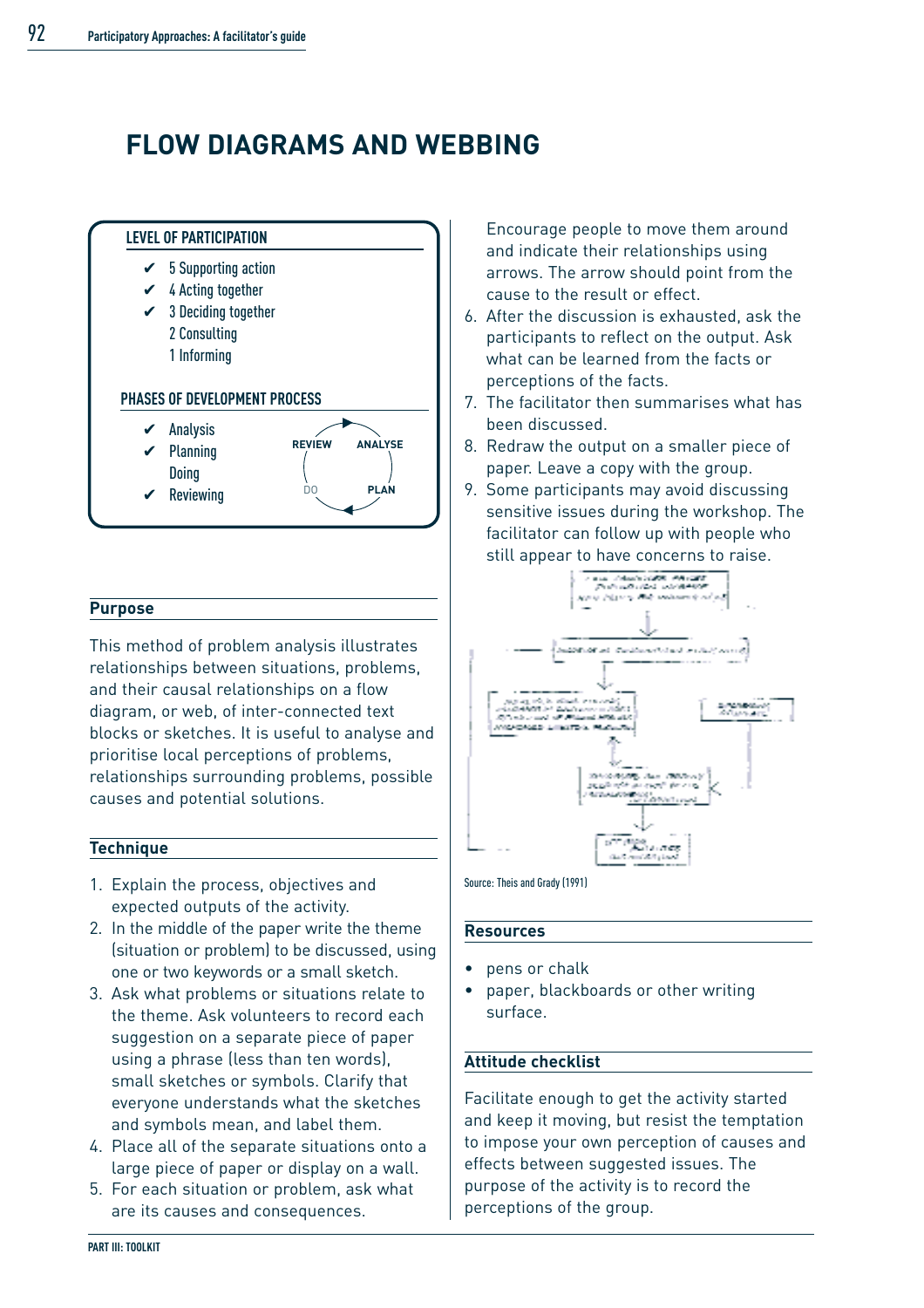#### **Benefits**

- records problems, relationships surrounding problems, the group's perception and analysis of these problems, and the value or weight they give to these problems
- enables local people to express their understanding of their situation. It reveals which problems should be given priority in planned development efforts
- develops symbols that local people recognise. These symbols can be used in subsequent educational activities
- helps raise awareness among group or community members regarding the causes of their problems
- has the potential to focus discussion on any scale of problem, from the individual organisation or village level, to district or country-wide problems or even the level of international relationships.

#### **Variations**

- Flow diagrams tend to focus on a single chain of cause and effect whereas webs do not assume a single chain, but a more complex web of interconnected issues.
- Webs and flows can be drawn on a single piece of paper, but the method above allows more freedom and flexibility, and allows drawings and text to be moved to more appropriate places when drawing arrows between them.
- The **Fishbone Diagram** is an example of how a flow diagram can be used to help structure our thinking and work form a holistic perspective.

#### **Potential pitfalls**

- failure to select a starting theme that has local relevance
- use of unfamiliar, confusing or inappropriate illustrations or symbols (test the process beforehand)
- controversial issues or problems lead to sticking points or breakdown of the group
- web becomes too complicated too quickly

• flow diagrams assume linear chains of cause and effect. Relationships may be more complex in reality.

#### **Sample applications**

- identifying development interventions that tackle root causes rather than symptoms of problems
- showing links between sectors, disciplines, livelihood activities, organisations or departments
- mobilising different stakeholders to identify common origins of their different problems.

#### **Links to other tools**

• **Focus Group Discussions** or **Semi-Structured Interviews** can be used to follow up sensitive issues.

### **REAL EXPERIENCE**

**Janno Barlage, volunteer physiotherapist, Papua New Guinea**

"This was an incredibly handy tool for analysing complex problems at all levels, from basic to managerial. I used it to analyse provincial health services. We used flow diagrams in two stages. A 'Why' flowchart explored why different problems occurred, from which we could identify some common causes. A 'How' flowchart identified strategies for putting proposed solutions to problems into action. Another volunteer colleague used it in his school to find ways to get students more involved in the curriculum. It can be used in any sector."

Janno is now a VSO trainer.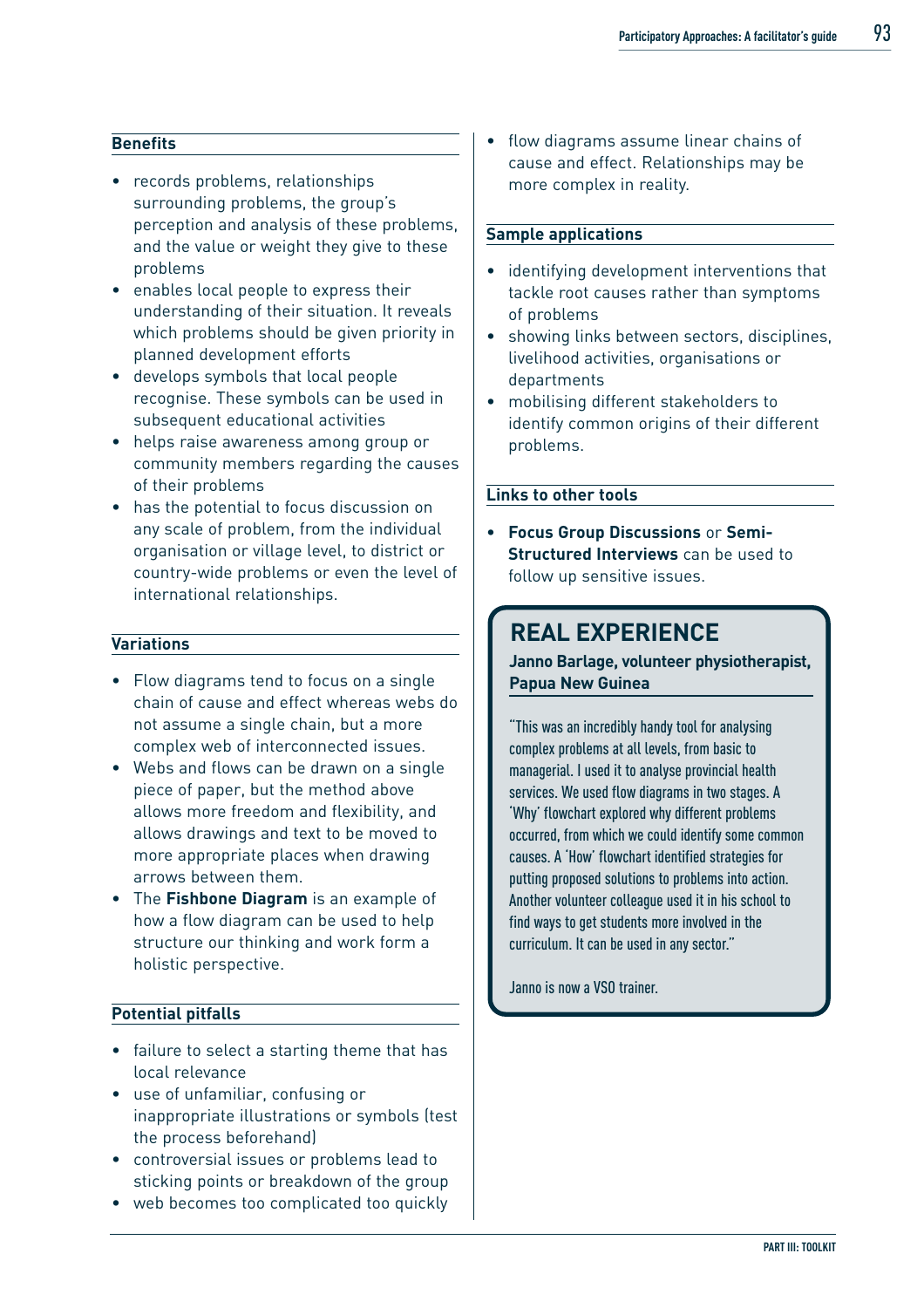# **FOCUS GROUP DISCUSSIONS**



#### **Purpose**

Open meetings are usually the first and most consistent exposure of development workers to a community. It may very well be here that the cohesion and trust of the community is gained. A Focus Group Discussion involves a smaller group of knowledgeable people (possibly 5–15), or those with a common concern who can speak comfortably together, share common problems and a common purpose. The outputs from such groups can be presented in larger meetings, giving a 'voice' to those in the community who are unable to speak up in a larger forum. They are used to find out information, build consensus, validate information gathered by other tools, identify problems and solutions, plan or review. They can be used in an extractive mode, or an empowered group may request an external person to facilitate their own activities.

#### **Technique**

Use the process below as a checklist – it can be adapted to more informal settings.

1. Involve community leaders or organisational managers in deciding criteria for group selection and suggesting

suitable people. Be on the lookout for biases, and ensure that the views and perceptions of disadvantaged people are represented. The precise composition of the group will depend on the topic, but should represent a cross-section of social groups and seniority.

- 2. Prepare for the meeting: set the date, time, and venue. Prepare guide questions that will serve to steer discussions. Assign someone, possibly a group member, to record the proceedings or action points. Personally visit the group members to clarify their involvement and explain the purpose and objectives of the meeting.
- 3. Start with informal introductions and a careful explanation of the purpose, objectives and potential benefits of the discussion, and how the information will be used. Use a guide question to start discussion – seek participation from all group members.
- 4. When consensus is reached, or when an issue cannot be resolved, introduce a new guide question. Introduce other techniques to trigger two-way discussion if needed.
- 5. Record key opinions, consensus points and agreed actions.
- 6. Seek responsibility for taking actions forward by agreed dates. Summarise these at the close of the meeting.
- 7. Distribute the results throughout the community/organisation.

#### **Resources**

- paper and pens
- masking tape
- chalkboard/flipchart
- dictaphone, video, slides (optional).

#### **Attitude checklist**

- Build rapport with group members.
- Let the discussion flow.
- Do not impose your own structure unless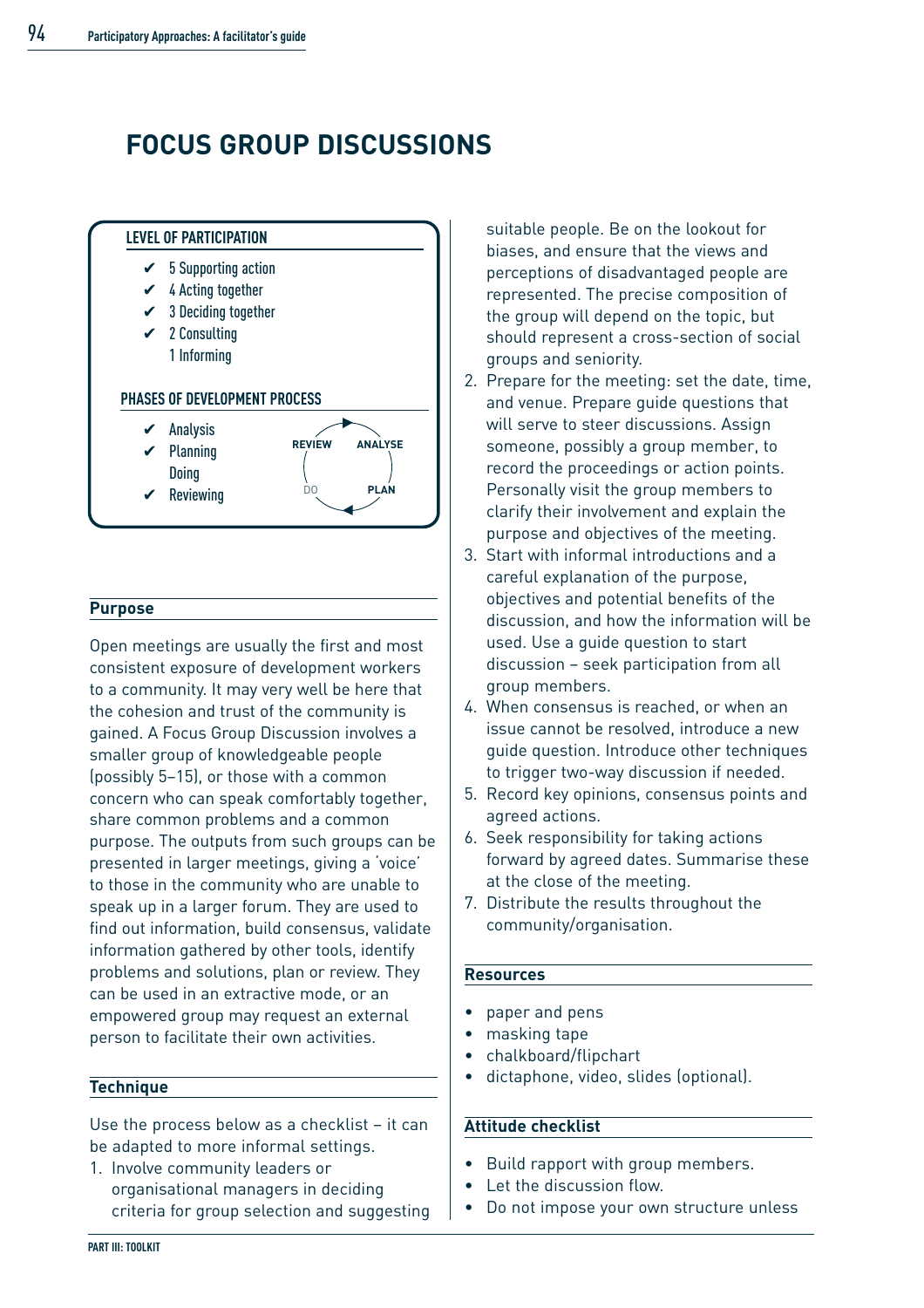the discussion becomes completely irrelevant.

• Maintain a sense of humour while facilitating.

#### **Benefits**

- an inexpensive, easy and direct way of gathering and sharing information
- groups generate more information, participation and partnership than individual interviews
- generates good quality information when used in combination with other datagathering tools
- suited to cultures that favour groups, committees, and face-to-face communication
- helps the facilitator to learn local terms, concepts and norms of social interaction.

#### **Variations**

Use semi-structured guide questions, or a formal agenda. Experiment with slides or video.

#### **Potential pitfalls**

- Dominant participants monopolise or hijack the discussion for their own purposes.
- The facilitator holds onto power and stifles discussion by claiming that they are an 'expert' on the topic.

#### **Sample applications**

- Group discussions can provide local knowledge on farming and other livelihood practices, leadership structures and decision-making patterns, health practices and delivery systems, traditional medicines, labour sharing arrangements, local indicators of poverty and socioeconomic standing, ethno-botany, and other information.
- In VSO placements, they can help to assess how effectively the volunteer was matched to the placement, and whether any unexpected issues arose after the

volunteer arrived that could be fed back for future learning.

#### **Links to other tools**

- Focus Group Discussions link well with any other data-gathering tool.
- They may also be used to triangulate information from **Semi-Structured Interviews**.

### **REAL EXPERIENCE Daniel Bradley, researcher, Senegal**

"I used group discussions extensively to investigate livelihood issues in rural Senegal. Discussion was a great way to follow up information gathered by other tools like mapping, transects, timelines and ranking. I spoke with nomadic herders, village leaders, elders, farmers, women's groups and government extension workers. Some discussions were carefully organised, but others arose spontaneously by sitting under trees and in the back of trucks chatting to people. The group forum and informal settings encouraged people to relax and interact naturally with me, which was the key to getting honest and unbiased data.

I had to learn how to slow down and be patient. Cultural norms required me to invest considerable time building rapport before engaging in data collection. Eventually, I realised that the 'getting to know people' process generated just as much useful information! I also learned how to drop my guide questions casually into the discussion rather than dominate the group with my own 'checklist'. When the discussion went off at a tangent I had to resist the urge to drag the discussion back to my own agenda, because these 'tangential' issues often revealed more about local priorities, perceptions and opinions than some of my guide questions. I modified my list accordingly, and used How?, Why?, Where?, When? and Who? questions to expand on people's answers. Simple maps, pie charts or ranking diagrams were often scratched spontaneously on the ground during group discussions to illustrate or clarify points."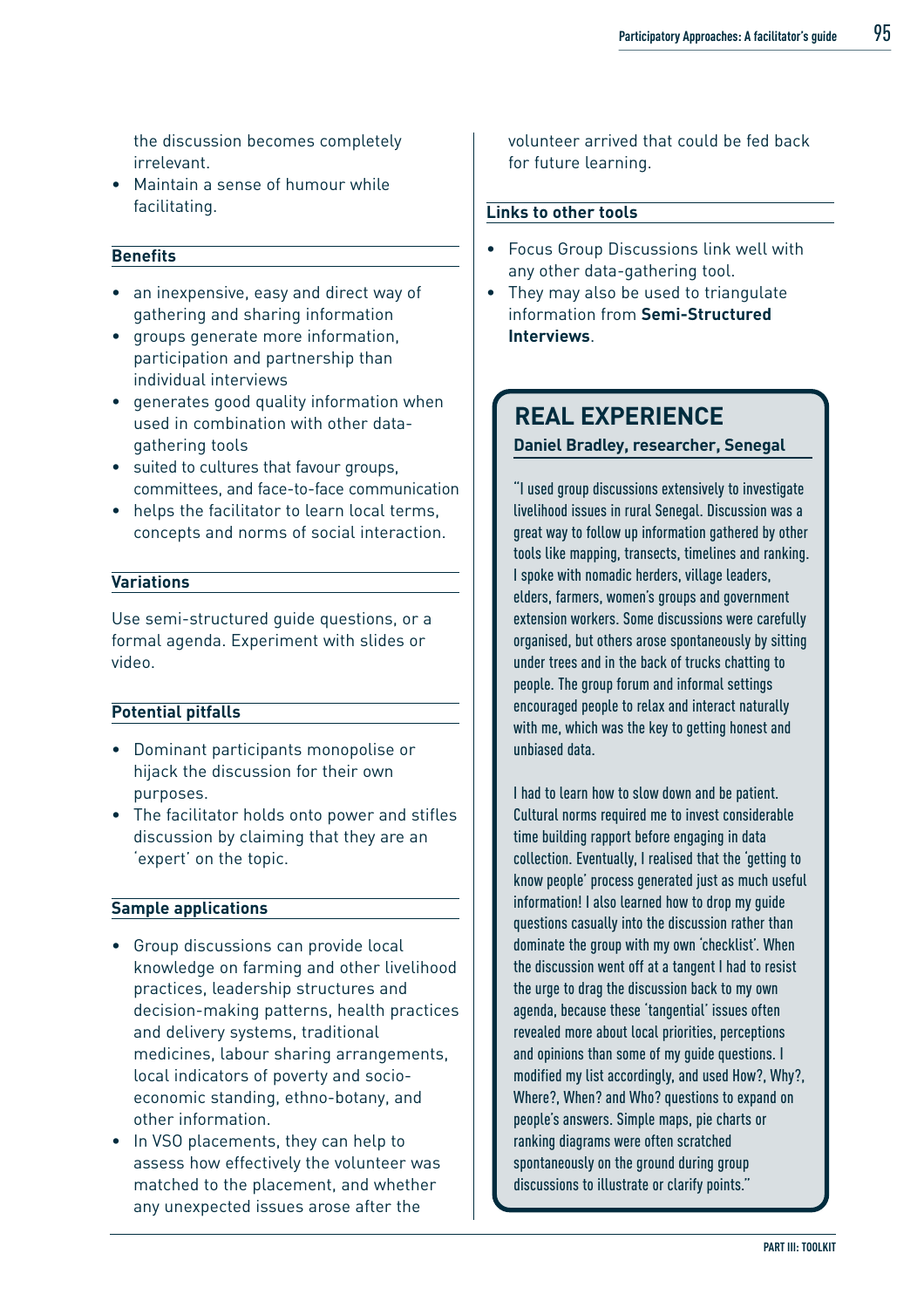# **FORCEFIELD ANALYSIS**



#### **Purpose**

This is a diagramming technique to examine forces that help or restrain organisations and communities. These forces influence the ability of the group in question to achieve its goals. This may help in the early stages of orientation and planning, or may be used to monitor and review progress.

#### **Technique**

The position of a community or organisation in relation to its goals and productivity can be considered in balance with helping and hindering forces. Groups can examine these helping and hindering forces through a diagram or other exercise. Some examples are shown below:

#### Diagram

#### **Scales**

Use a set of scales with one pan labelled 'helping' and the other 'hindering'. Participants submit their ideas through freethinking and clarification, and these are recorded on sticky labels. The labels are fixed onto small weights or stones of similar weight and placed in the appropriate pan. The scales will show where the balance of forces lies to show whether overall the group is being helped or hindered. This can also be shown using a symbolic diagram, but a proper set of scales will be more thoughtprovoking.

#### **Resources**

- paper, pens, sticky labels if desired
- set of scales if using the technique above.

#### **Attitude checklist**

- It is important for the facilitator to create a blame-free environment. Examination of hindering factors may be difficult if this is linked with personalities, particularly those of people within the group.
- The facilitator must motivate, probe and manage conflict where necessary.

#### **Benefits**

- enables a group to analyse their own situation or review their own progress and needs
- helps groups to acknowledge that there are positive and negative factors that influence any activity

| hindering forces |   | objectives |    | helping forces |
|------------------|---|------------|----|----------------|
|                  |   |            |    |                |
| n<br>L           | L |            | ÆШ |                |
| n<br>υ           |   |            |    |                |

| Table             |                  |                      |                                                                     |  |
|-------------------|------------------|----------------------|---------------------------------------------------------------------|--|
| current situation | how it should be | cause of discrepancy | internal action and person responsible external assistance required |  |
|                   |                  |                      |                                                                     |  |
|                   |                  |                      |                                                                     |  |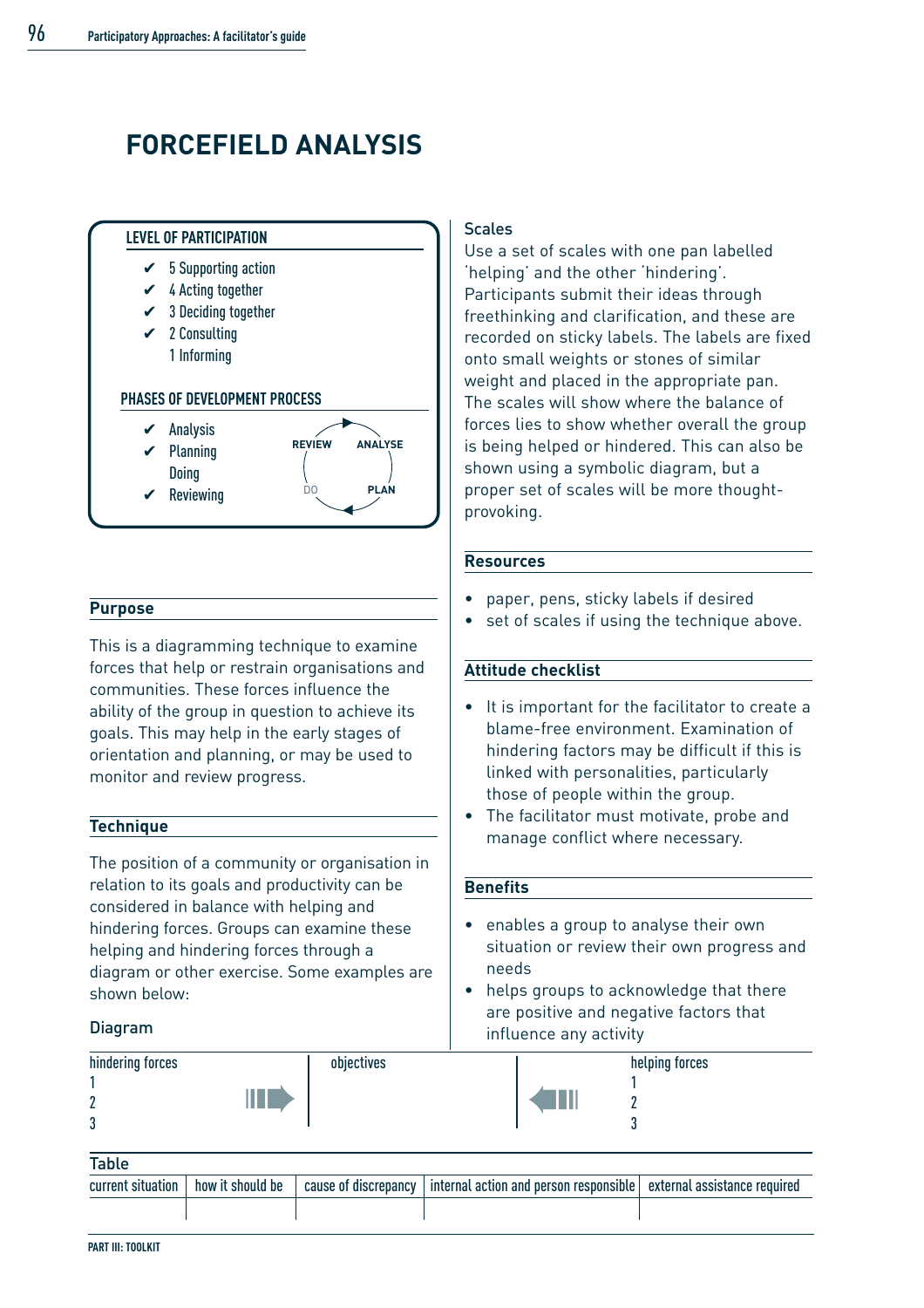• helps groups to place their local objectives in a wider context, particularly regarding policy.

#### **Variations**

Different options are shown above. More complex and structured activities like the table may be more suited to organisations, whereas the scales technique may be effective in communities.

#### **Potential pitfalls**

- The task is not made sufficiently clear to liberate reliable responses. This will affect the outcome of a positively or negatively skewed force field.
- Hindering factors may raise some sensitive issues. It is important for the facilitator to motivate the group, particularly if the hindering factors seem to outweigh the positive ones strongly.
- The group assumes that hindering factors are associated with failure and plays them down.

#### **Sample applications**

- as part of a Participatory Organisational Appraisal
- to review performance at the beginning and end of a development intervention.

#### **Links to other tools**

- It may be usefully combined with other assessment and appraisal tools such as **SWOT Analysis** and **Stakeholder Analysis.**
- It can also be combined with learning from past lessons through **Timelines**, **Seasonal Calendars** or **Chrice Matrix**.

#### **REAL EXPERIENCE VSO Nigeria: Participatory Placement Assessment**

This type of analaysis is useful for any type of VSO volunteer placement, but is particularly suited to analysis of placements addressing the organisational and management capacity of NGOs. This tool helps organisations to assess their own needs, and in turn identify where assistance is required – either from VSO or other organisations. The output feeds into the purpose, objectives and indicators. It may also be useful at the end of placement to evaluate change over time.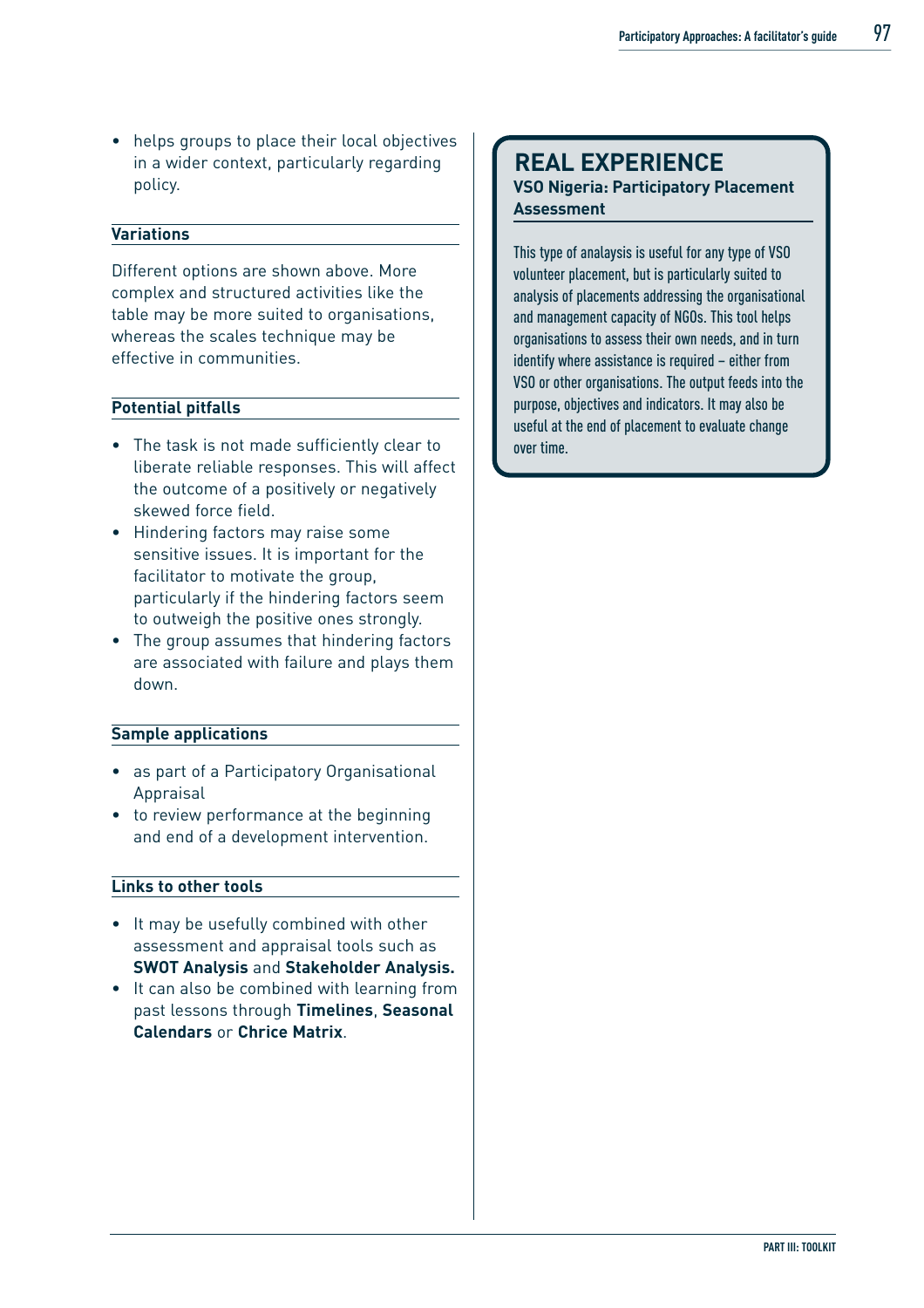# **FORUM THEATRE**



#### **Purpose**



One of the signature tools of Brazilian practitioner Augusto Boal, Forum Theatre allows spectators to stop the action and replace an actor in order to explore alternative actions

that might improve the situation of conflict or difficulty being played out. Through this participation audience members become empowered to express feelings, tell a story, or bring up community concerns around an issue. Best facilitated by a skilled practitioner, these principles can be used in any role play activity.

Whereas traditional Western theatre presents a 'polished', finished performance, Forum Theatre is not meant to produce a masterpiece, it is a tool to understand a situation better. It presents unanswered questions on which to reflect and hopefully seek answers.

#### **Technique**

#### **Analysis**

1. This relies on an atmosphere in which people feel free to talk openly of

experiences or problems that are painful, difficult or taboo to discuss. **Image Theatre** or mime may provide a 'safe' environment to explore difficult issues in an indirect and enjoyable way. Since the activity is perceived as a 'game' and not real, it provides an entry point for the group to begin gradually to reveal and explore key problems.

#### **Improvisation**

- 2. Invite people to demonstrate and role play the problems. Most people begin by exploring their own experiences, and later start to study experiences of others. Ask people to take on unfamiliar roles. For example, men may be given roles as women. This encourages people to learn and explore new feelings and experience, and reflect on the implications of their everyday behaviour. These new thoughts and emotions are used as the basis for short improvisations, stories or scenes for a play.
- 3. The facilitator helps people to incorporate ideas into the narrative for a drama, or a discussion between the actors and the audience. Ask groups to create a short play exploring their chosen issue. Stress that the play should not have a definite ending, but should end on a cliffhanger – a point of conflict/dilemma/decision-making. Provide support as the group rehearse.
- 4. Ask each group to enact their play. Afterwards, ask the audience to comment on what they perceived to be happening in the play, and what they think the conflict/ dilemma is. Examine the issue in its wider social, economic or political context. This approach brings to light the relationships and contradictions between problems. Explain that Forum Theatre (next section) will take the issues raised in the play further.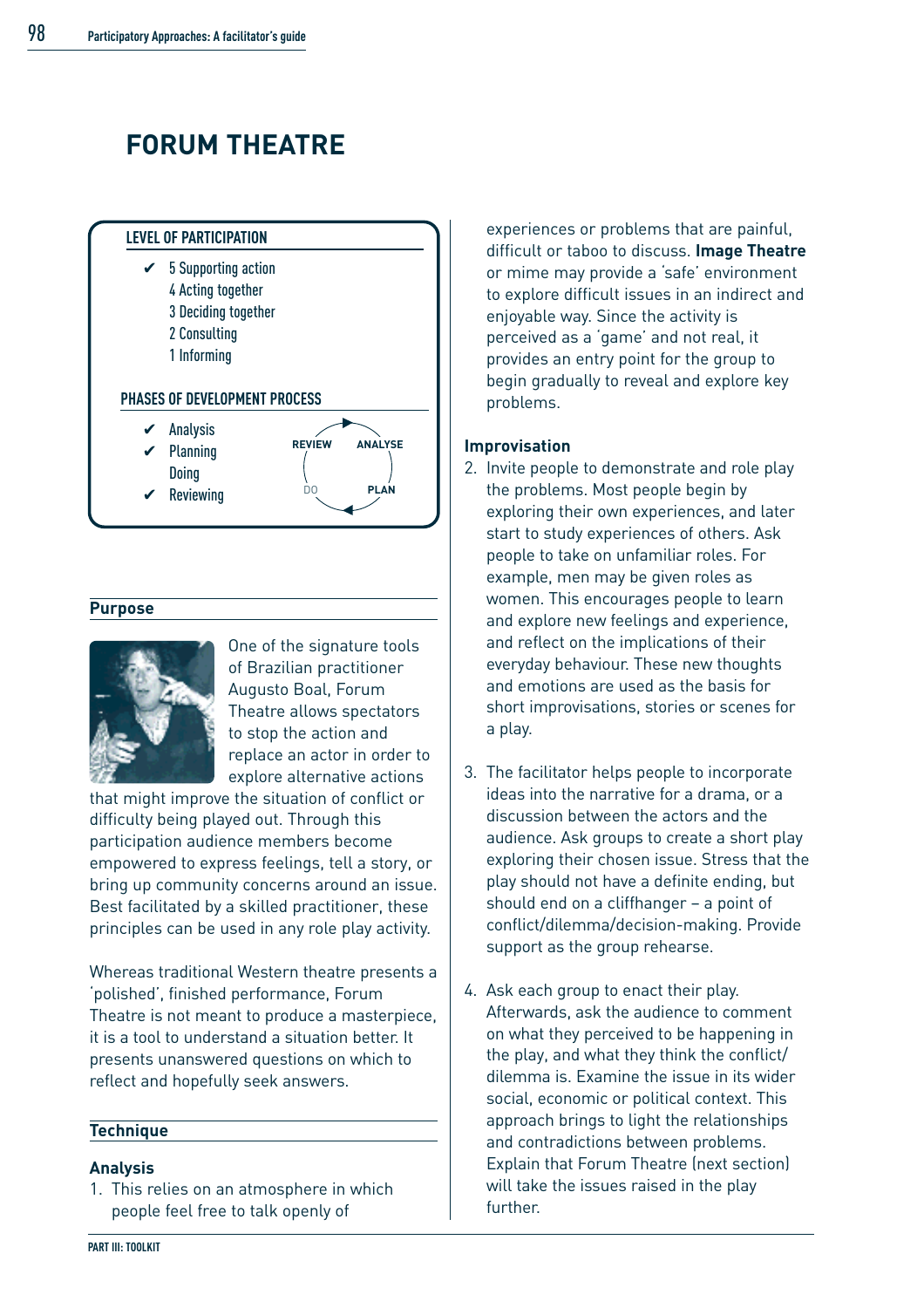

#### **Forum theatre**

- 5. Invite groups to repeat their plays, allowing the audience to stop the action at any point to help solve a problem or resolve a contradiction in the play. They can replace the character, and show an alternative course of action, to see if it improves the plight of the character. By resolving the contradiction, the new 'actor' creates a new drama. This new drama may have new contradictions built into it and so the process becomes continuous. Other audience members can carry on freezing/replacing characters/restarting the action as appropriate.
- 6. This participatory dimension breaks down the barrier between the audience and the action: spectator become 'spect-actors'. Everyone becomes a participant. People are invited to play out their own possible solutions to real problems. Audience members therefore take responsibility for

suggestions/objections they make by witnessing the possible outcome. In this way, we have moved beyond analysis and learning to examination of possible actions.

#### **Legislative theatre**

7. This technique takes the method one stage further by reflecting on the theme of the play, problems explored, and the different solutions attempted. Participants are asked to make suggestions for a new law they would like to pass that would have helped the oppressed characters in the play. In this way, we have moved beyond analysis, learning and action to advocacy.

#### **Resources**

- an area to perform unrestricted
- props as required: the action should depict local issues, so all necessary props should be readily available.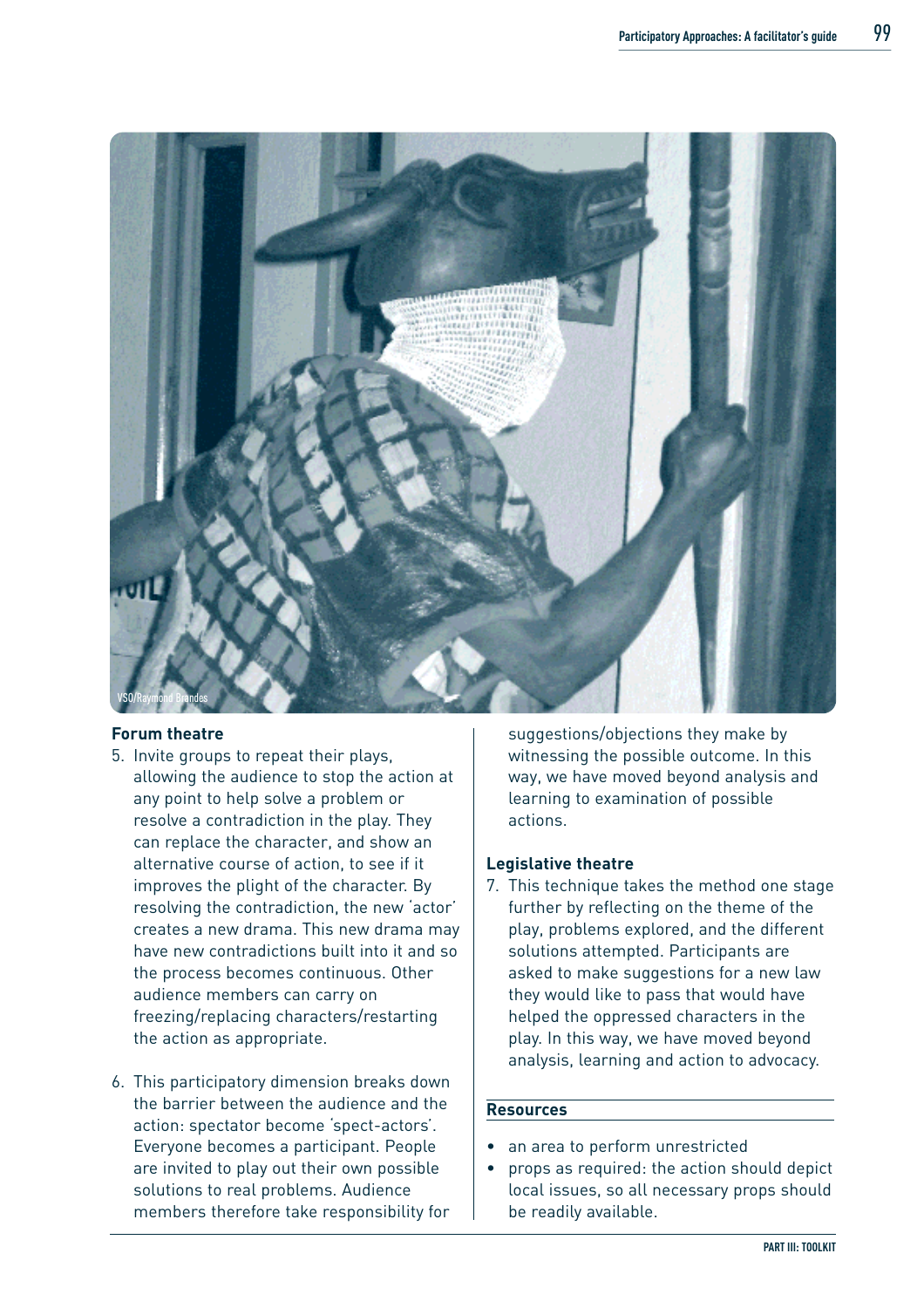

#### **Attitude checklist**

- Facilitators should ideally be skilled in Forum Theatre. They must be excellent mobilisers and have the ability to create an environment in which people are motivated to express their opinions through physical demonstration.
- Experience has shown that once a group is presented with the idea, they proceed enthusiastically. An outside popular theatre group may be used to facilitate presentation if local expertise is not available.

#### **Benefits**

- It taps into primal, physical literacies that help people to express ideas and feelings.
- Performers and spectators alike do not only imagine change, they actually practice that change, reflect collectively on suggestions, and become empowered to generate social action. This generates a strong sense of collective identity and purpose – vital for self-mobilised action.
- It uses the potential of theatre as a 'rehearsal for life', helping the audience to

overcome fears, reflect and seek answers to community problems.

#### **Variations**

- This tool should always expand on local art forms, which may include dance, song, drama, mime or puppetry.
- Legislative Theatre is a variant that goes a step beyond the outcomes of Forum Theatre, by using these to generate suggestions for policy change. Participants can then lobby local institutions.

#### **Potential pitfalls**

- The entertainment value should not outweigh the learning value.
- Actors have to 'create' quickly, based on audience response.
- Participants must be warmed-down and de-roled after the activity.
- This is a powerful, mobilising activity, and sufficient follow-up activities need to be planned to transform opinions and feelings into actions, otherwise participants will become frustrated or disillusioned with the process.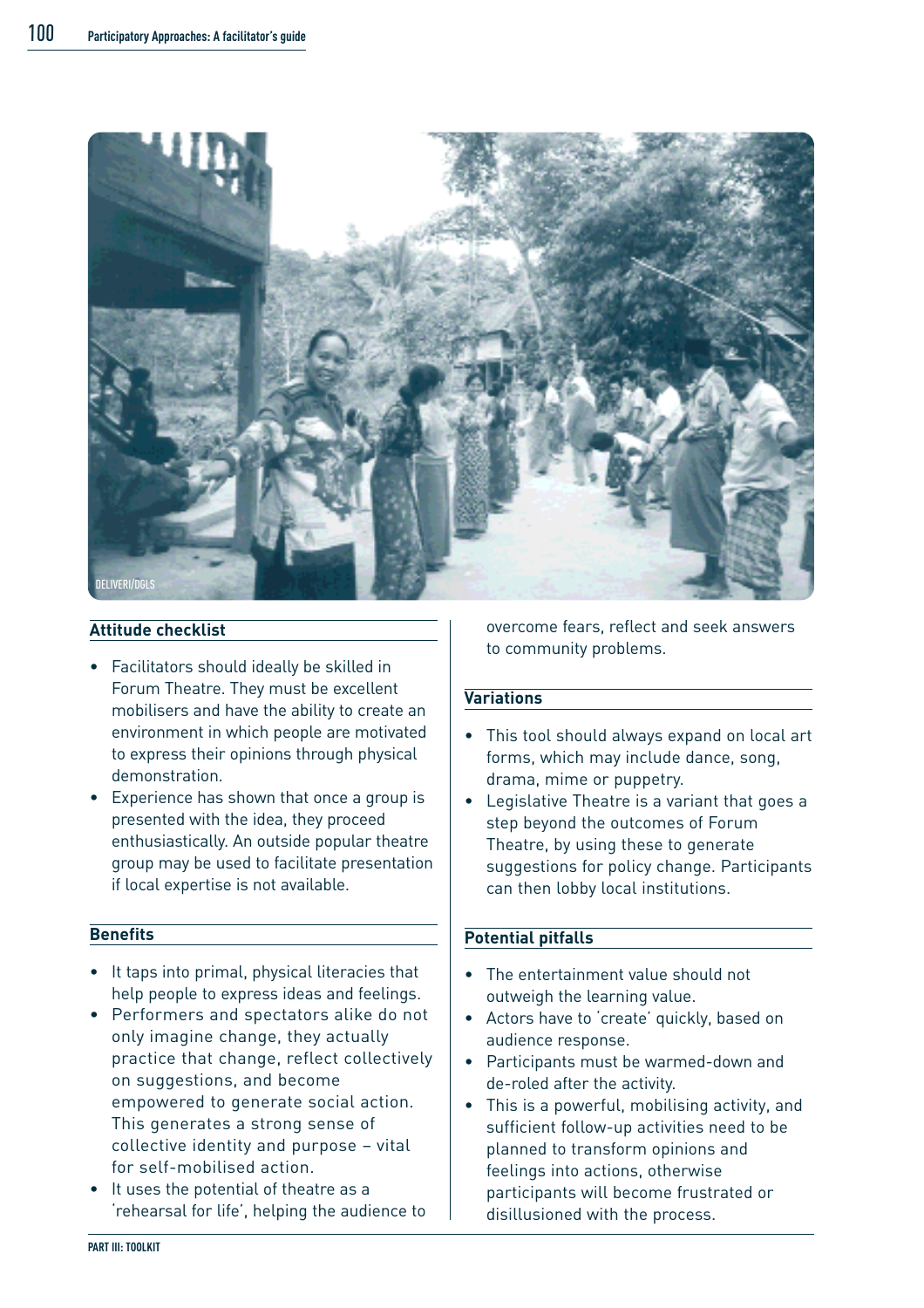• It may be difficult to record the process and the outcome, especially if there is a great deal of audience response. Tape recordings, photographs or videos may be useful for recording.

#### **Sample applications**

- for analysis of possibilities, evaluation of activities and alternative behaviour, and as a means to celebrate achievements
- can be used often throughout a project to build a story
- to present the 'results' of analysis for verification by a wider audience
- to present (through video, slides or tape recordings) information to other communities and interested parties, as a strategy to scale-up and extend achievements to other areas.

#### **Links to other tools**

All development theatre techniques can follow on sequentially from each other as part of a process of enquiry and personal transformation. With the right kind of facilitation, it is possible in two or three hours to investigate an issue from first principles and attitudes (**Image Theatre**) to exploration of themes and injustices (Improvisation) to decision about possible action (Forum Theatre) and policy change (Legislative Theatre). This process works because it engages with people's passion, culture and creativity, which are all triggers to participation. For particularly sensitive topics, it may be preferable to use **Puppet Theatre**.

### **REAL EXPERIENCE**

#### **Raj Bhari: community development volunteer, Bangladesh**

Raj's role was to work with NGOs and local theatre groups to help communities to explore social norms, problems and community issues through the medium of Theatre for Development. Raj worked with various traditionally disadvantaged groups, including women and transvestites. He found that the techniques really encouraged people to examine the consequences of their social norms and behaviour on disadvantage. He also found that Bangladeshis had few inhibitions about participating in drama-based activity – regardless of their position in social or management hierarchies. Tapping into people's own cultural tradition is clearly more important than being constrained by your own cultural baggage!

Raj is now a VSO trainer.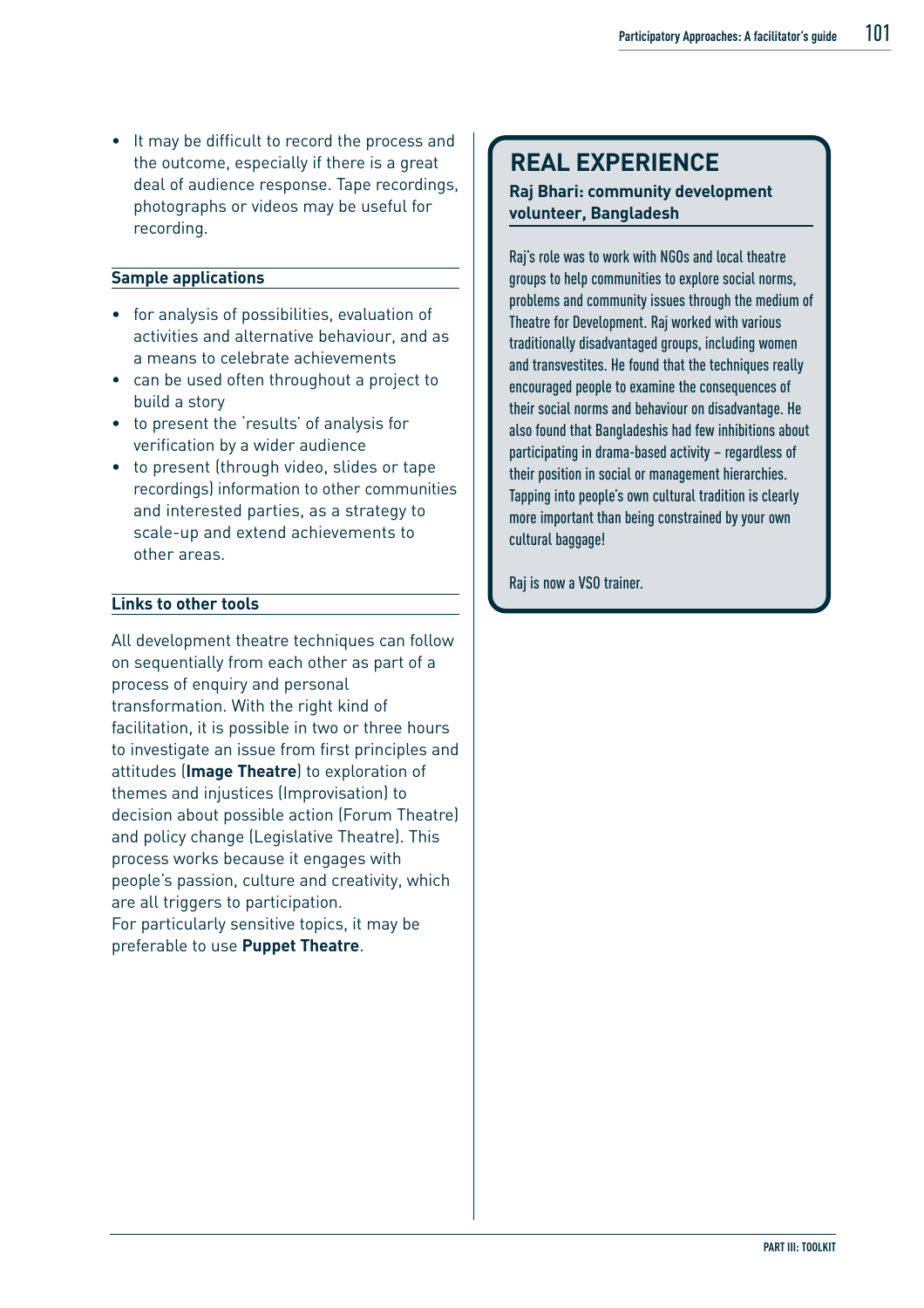### **GENDER/DIVERSITY ANALYSIS MATRIX**



#### **Purpose**

This is a matrix tool to investigate the impact of proposed development interventions. It was originally designed to analyse gender impacts but with scope to investigate other dimensions of diversity. It enables development interventions to take account of the different realities, strengths, needs and opinions of different people. The group composition should reflect the issues being assessed. It requires an experienced facilitator until group members can begin to facilitate the process themselves.

#### **Technique**

The technique tends to work best among similar peer groups or social groups (eg young women, young men, old women etc). The group's task is to fill in each category of the following matrix, by taking each level and describing the potential change or impact of the proposed project on each category.

#### **Categories of analysis**

|           | Labour | Time | <b>Resources</b> | <b>Culture</b> |
|-----------|--------|------|------------------|----------------|
| Women     |        |      |                  |                |
| Men       |        |      |                  |                |
| Household |        |      |                  |                |
| Community |        |      |                  |                |

#### **Explanatory notes:**

- **Labour:** changes in (a) tasks, eg fetching water, (b) level of skill required, ie skilled versus unskilled, formal education, training; and (c) labour capacity, eg can the household deliver the number of people and amount of work needed for the project?
- **Time:** changes in the time taken by tasks associated with the project activity.
- **Resources:** changes in access to capital (eg income, land, credit) and control over changes in resources (more or less) as a consequence of the project.
- **Cultural factors:** changes in social roles or status as a result of the project.
- **Women and men:** include people of all ages in the target group or community.
- **Household:** should be defined by the group themselves, eg 'all women, men and children residing together', rather than one nuclear family.
- **Community:** refers to society at large within the project area as a whole. A clearly defined 'community' may not be meaningful in the context of the project.

#### **Resources**

- a writing surface and writing/drawing equipment
- pictures and puppets may be useful.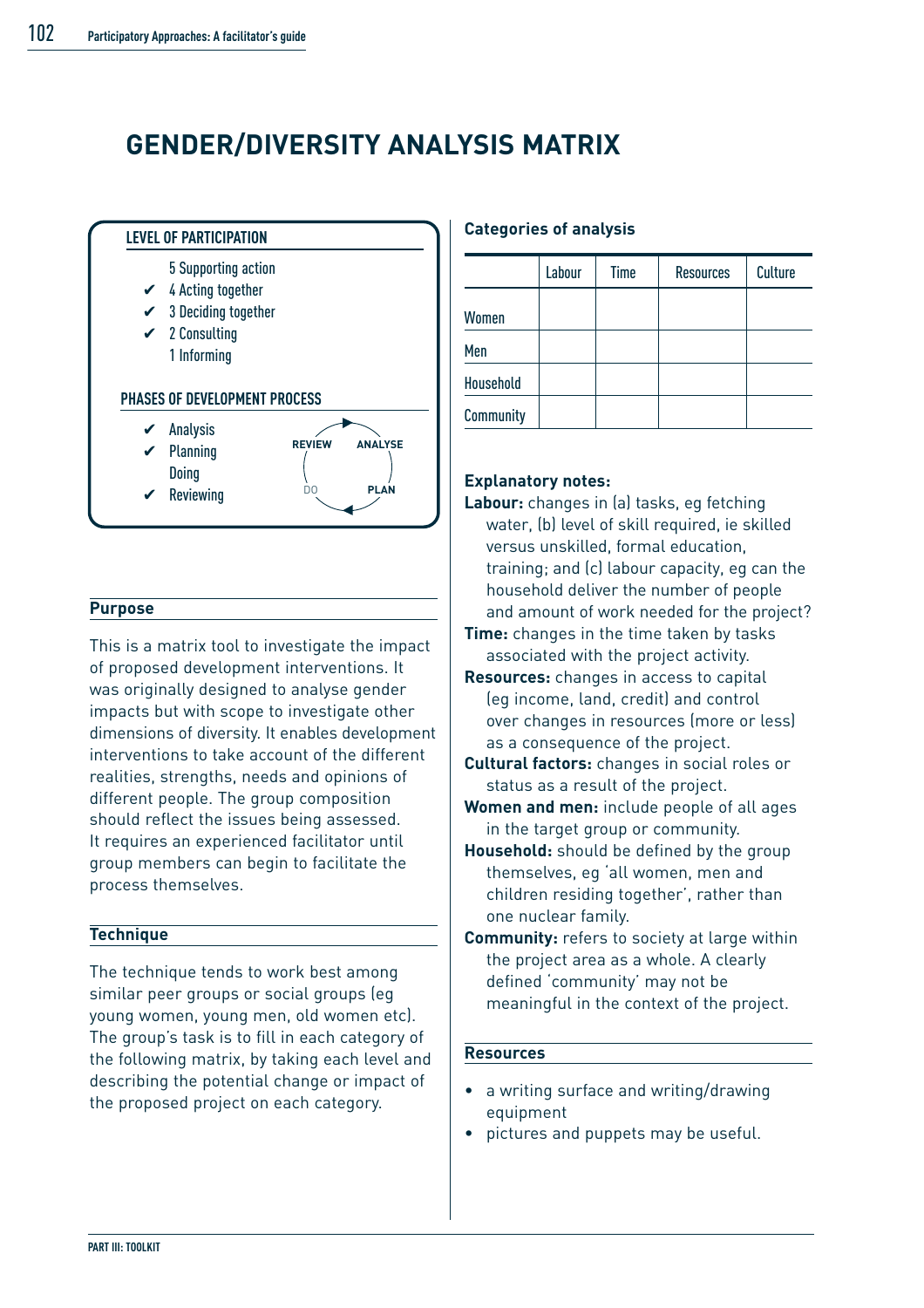#### **Attitude checklist**

Investigating this sensitive field requires acute self-awareness. It may be difficult to identify the subtlety of inequity – this may be revealed by gaps and silences rather than explicit statements.

#### **Benefits**

- simple, systematic and specifically designed to meet the needs of communitybased workers
- enables diverse groups to articulate a full range of expectations and perspectives concerning a particular activity or project. Over time, should inform more equitable decisions and actions
- integrates different levels of analysis to ensure that people's issues are not seen in isolation
- includes intangible resources (time and cultural issues) and provides an overview of the negative and positive effects of an activity
- helps anticipate resistance that an activity might meet from participants and nonparticipants
- monitors change over time if repeated through a development process.

#### **Variations**

The matrix can be expanded or modified to investigate other issues of diversity. Levels of analysis could include factors like age group, disability, class, ethnicity, caste, or other relevant levels.

#### **Potential pitfalls**

- It requires a good facilitator and repetition of the analysis over time to ensure that repressive social norms are constructively challenged.
- Where disadvantaged people's views have been repressed, this tool is insufficient to draw out their perspectives on complex relationships between problems and inequity. It requires a great deal of time

with people to make these issues visible and find ways of articulating them.

• Given this reality, there is a danger that a quick matrix can lead to false consensus and false confidence that all people have taken an equal part in defining the future.

#### **Sample applications**

- in the analysis phase, to establish a common understanding of diversity, disadvantage, equity and rights; and to evaluate the potential impact of planned interventions on these dimensions
- to build gender and other diversity dimensions into development plans and project design
- during monitoring and evaluation reviews, to address broader programme impacts.

#### **Links to other tools**

- The matrix must be used with other standard tools of analysis – it follows on well from **24-Hour Analysis** (where this analyses the different activities of women and men).
- It can complement a wider **Impact Assessment**.

### **REAL EXPERIENCE**

Excellent resources, information, case studies and gender analysis tools are presented and discussed by Bridge: **www.ids.ac.uk/bridge** These are based on a wealth of experience from practitioners.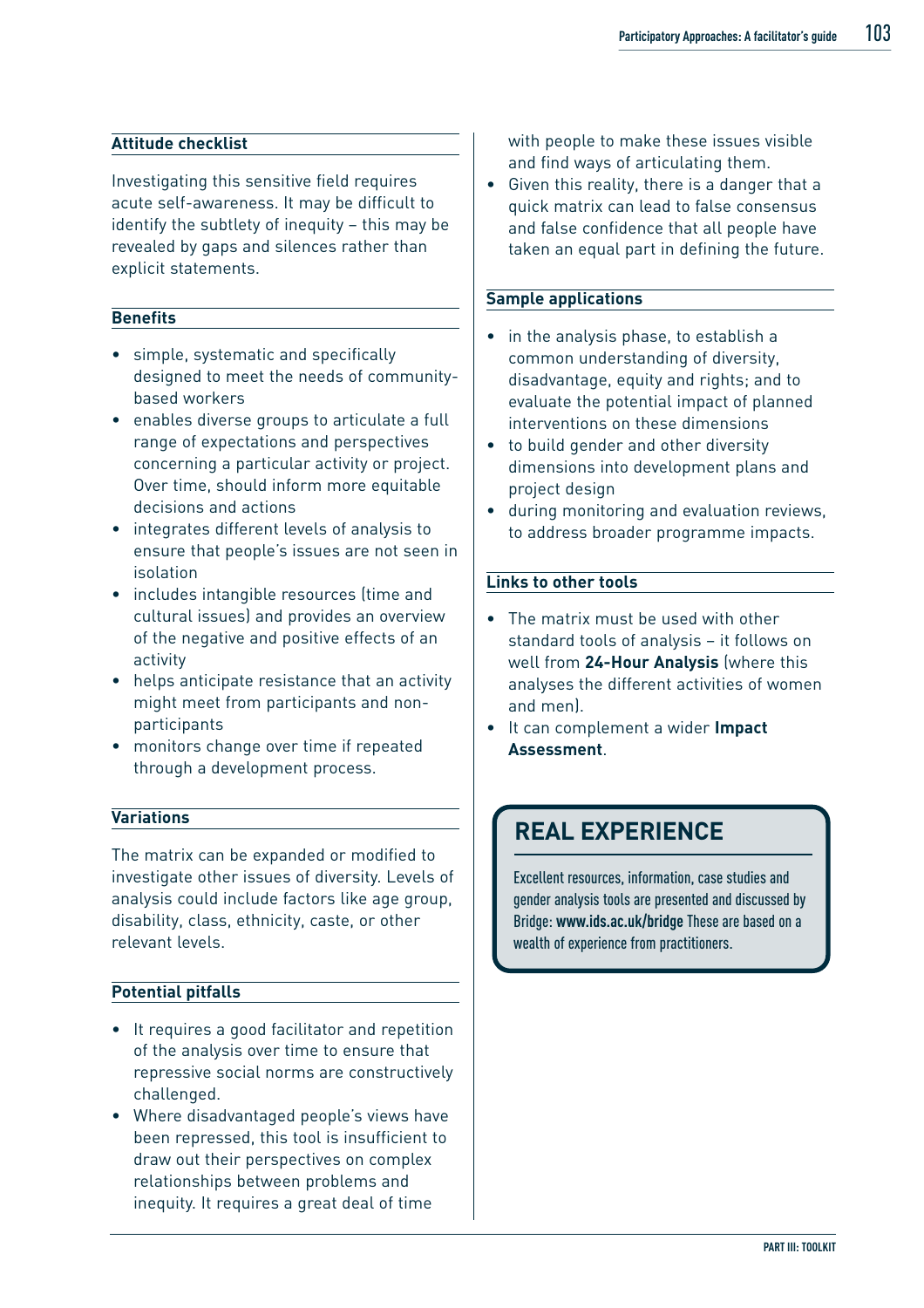## **GROUP-DIRECTED TAPE RECORDINGS**



#### **Purpose**

Group-Directed Tape Recordings can use interviews with community members, tell a story or record a drama or puppet show that has been developed by the group. They may support analysis, creation of baselines, or reviewing and celebration. They can be prepared by a group and presented to the wider community for analysis, given to local radio stations for broadcasting and awarenessraising, used in nearby communities for peer education and networking, or presented to other interested parties such as national governments or donors.

#### **Technique**

- Ensure that audio equipment and some skills are available. Depending on the quality, tape recordings may require trained people and some external direction for editing purposes. This must be clearly explained.
- If a high quality product is desired, for example a radio broadcast, editing may take some time.
- There is the problem that the group must rely on outsiders for audio equipment.

#### **Resources**

- audio tape equipment
- writing equipment to develop scripts if necessary.

The expenses may initially be high for tape recorder, editing equipment, microphone and tapes, but these may serve many organisations or communities.

#### **Attitude checklist**

- If this tool is being used to present results ensure that the results are suitable for tape recording. They should be more oral than visual.
- If this tool is being used to record discussions make clear to everyone present that the event is being tape recorded.

#### **Benefits**

- Communities with an oral (storytelling) culture can record information for analysis and future use (baselines, analysis, reviewing)
- It is useful for broader extension purposes such as themed radio programmes
- Tape recordings can be combined with slides, drawings or photographs.
- Verbal goal statements can be recorded.
- Local languages and/or dialects can be used and translated if necessary. Literacy is not required.
- Tape recordings can be heard repeatedly to analyse messages.

#### **Variations**

Other options available using this tool are to combine tape recordings with slides for a presentation, or to form a dialogue between communities. Tapes can also be used to record the output of other tools in oral form.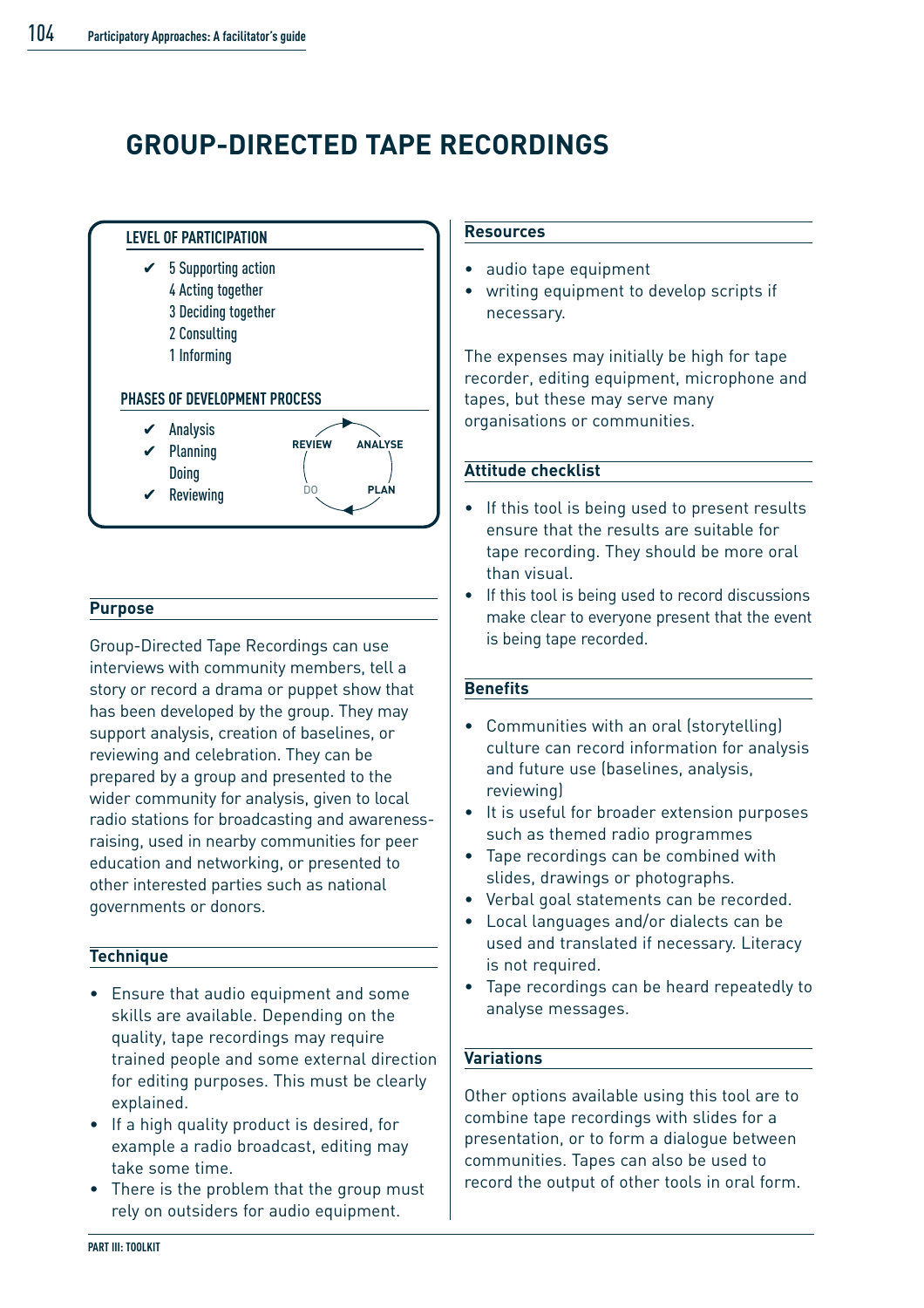#### **Potential pitfalls**

- Tape recordings may be a new technique. It is important to ensure that the purpose of the recording is clear and people know they are being recorded.
- The tool may be difficult to implement without sufficient access to resources and skills, particularly if a high quality product is desired, eg for radio broadcast.
- External people need to understand the participatory process and allow themselves to be directed by the group.

#### **Sample applications**

- Develop a message to present results.
- Record stories or drama that have been developed using other tools.
- Assist with information gathering from meetings, focus group discussions, interviews.

#### **Links to other tools**

Tape recordings can be used to present the results of any other information and analysis tool.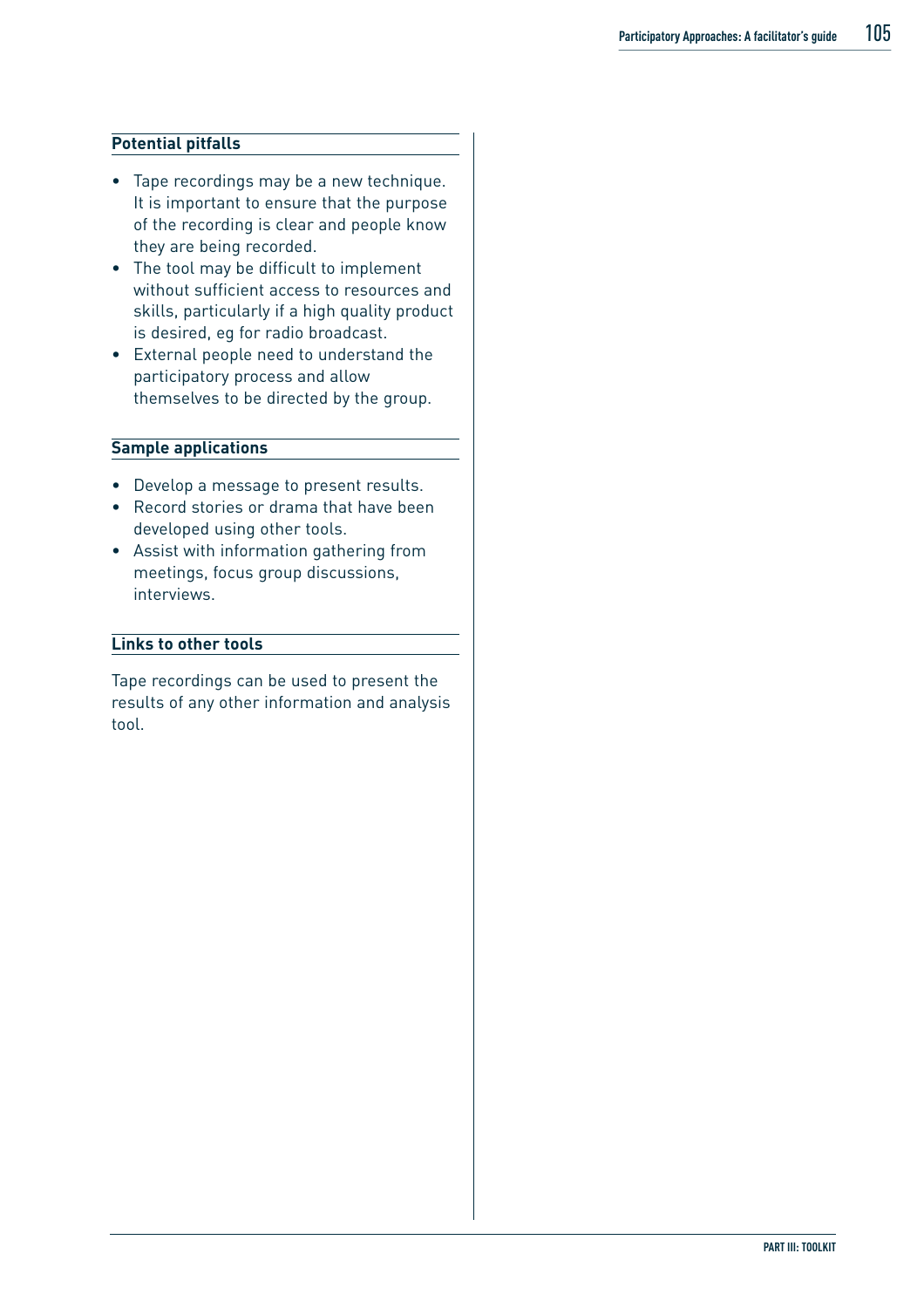## **GROUP-DIRECTED VIDEOS**



#### **Purpose**

Group-Directed Videos – including film – involve the community or workforce in all aspects of production, deciding what 'story' will be told, choosing the images and ensuring that the product truly represents them. This empowers people in their own analysis, monitoring and evaluation of a specific situation or set of activities, and builds their skills while doing so. A video (or series of videos or films) can be produced for a specific purpose (eg information-gathering, problem analysis, reviewing, outreach work). The video can be used within the community, and can also be distributed to relay community concerns to government, donors, and other interested parties.

#### **Technique**

1. If the video is being used to communicate with others, local and external people work together to establish what information they need to convey, who their audience is, and how they want their messages to be conveyed. Not every message is suited to video; this medium should only be used if it is the best, most effective way to

communicate. If the video is being used to help with analysis, it is important that the person directing the camera understands what is being analysed.

2. Establish how, when and where the final product will be viewed. Ensure that the participants have the time to produce the desired end product. Determine a plan and a time frame for the different production phases: planning, message design, video taping or filming, pre-edit viewing, editing, post-edit viewing, presentation, distribution to outside groups. The level of desired participation at each phase will influence time and expense.

#### **Resources**

- **• Video equipment:** Some video formats are more user-friendly and therefore more accessible to people with less technical knowledge. When considering equipment:
	- Get the best technical advice available, and use the format most commonly used in the region.
	- Make sure the system is compatible with available viewing equipment.
	- Professional equipment is more difficult to use than consumer video but has better quality.
	- Consider how easy it will be for group members to access and operate editing equipment.
	- Consider how to care for tapes under conditions of dust, dampness or temperature.
- **• Video training:** The facilitator must be skilled in participatory approaches and communication. Without a free flow of ideas between the group and the camera, this is just another film shoot.
- **• Video cost:** High costs have to be weighed against potential benefits. Skilled facilitators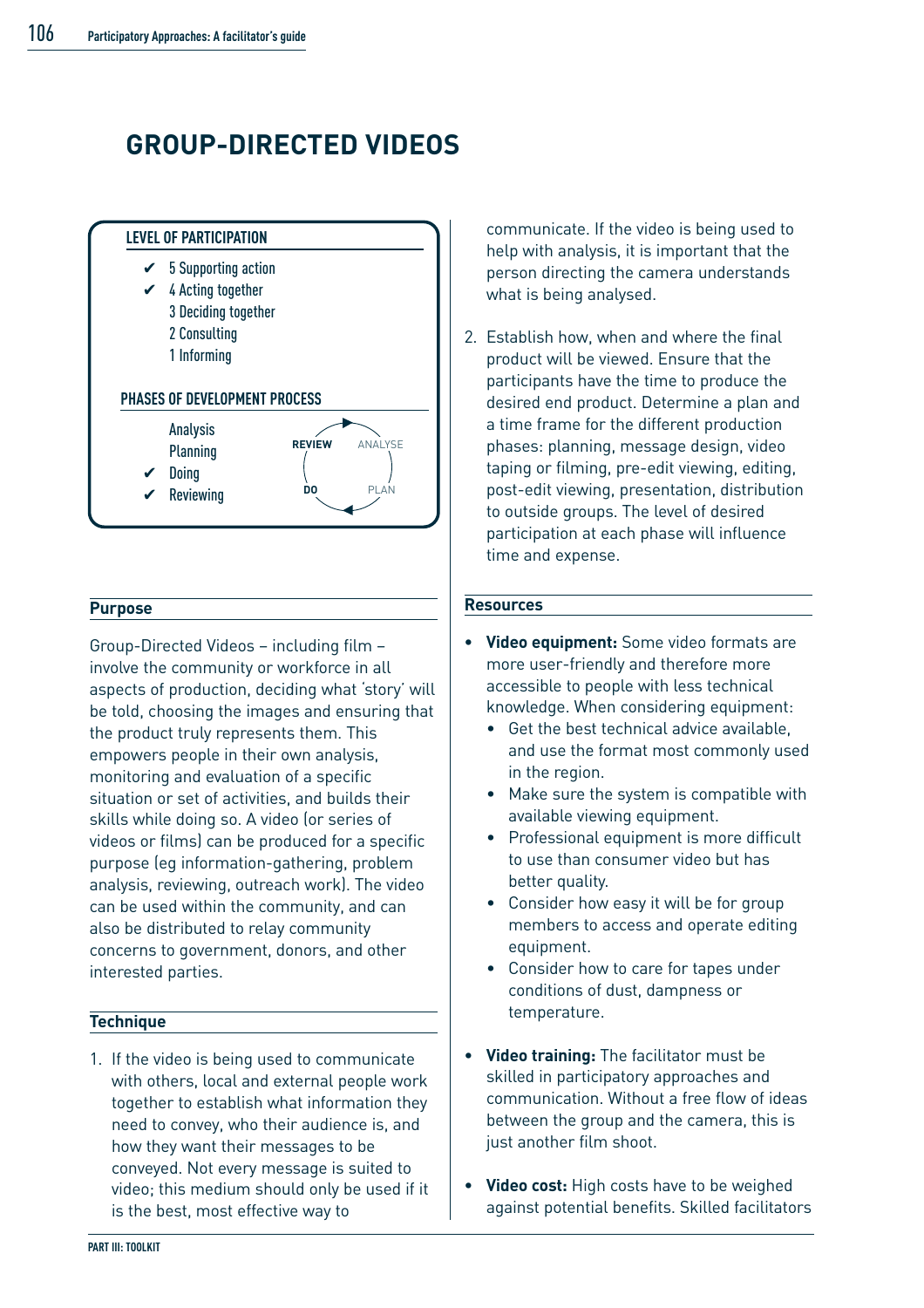(the main cost) often come with their own equipment. Establish what level of quality is needed to help determine costs.

#### **Attitude checklist**

- Let the group direct.
- Involve people at all stages of production, otherwise the project will become very extractive.
- The most important principle of this tool is that the group are the architects of the video-making process, not just the subject of the footage.

#### **Benefits**

- Video integrates movement and sound, so can be more effectively interpreted than still images.
- When local people direct their own videos, they give a true representation of themselves.
- People communicate their opinions more easily in their own surroundings.
- Video footage and the production process will help external co-workers to understand local perspectives, priorities and opinions. They can also inspire information sharing between communities and provide evaluation information to donor agencies and decision makers.
- Group-Directed Videos can gather information on complex processes like meetings and social interactions. They can be viewed frequently for analysis of group dynamics.
- The visual and oral format has many advantages for overcoming literacy barriers.

#### **Variations**

#### **Group-Directed Tape Recordings, Visual**

**Images,** theatre, TV and film offer different benefits, depending on the purpose, message, style and content.

#### **Potential pitfalls**

• The tendency (unknowingly, or 'in people's

best interest') for external professionals gradually to take ownership over ideas, skills and production.

- Production takes more time than anticipated, and facilitators/external people may be tempted to do most of the work, reducing the participatory benefits.
- It can be difficult for large audiences to view videos.

#### **Sample applications**

- raising awareness of local issues and challenges
- highlighting good practice, innovation and success stories
- publicising positive outcomes of activities and programmes
- revealing constraints on local livelihoods for advocacy and lobbying.

#### **Links to other tools**

Videos may be used to document information gathered using other tools, or record performance tools such as development theatre or **Puppet Theatre**.

### **REAL EXPERIENCE**

**Anne Lewis: producer of TV documentaries for social change**

"Community-directed film began as an experiment, to allow me to work differently. I've rejected the idea that you arrive as a film producer from somewhere else, make a film about people, then leave, edit as you see fit, and never see the people again. Instead, I create partnerships with people who are working on issues like community tradition, teaching children, or fighting for civil rights, health care or a clean environment. Then together we work on a piece of film. This is a different kind of relationship and it results in very different work. People are given the chance to represent themselves, rather than be portrayed via a few soundbites, with a narrator telling you what to think."

**www.inmotionmagazine.com/lewis.html**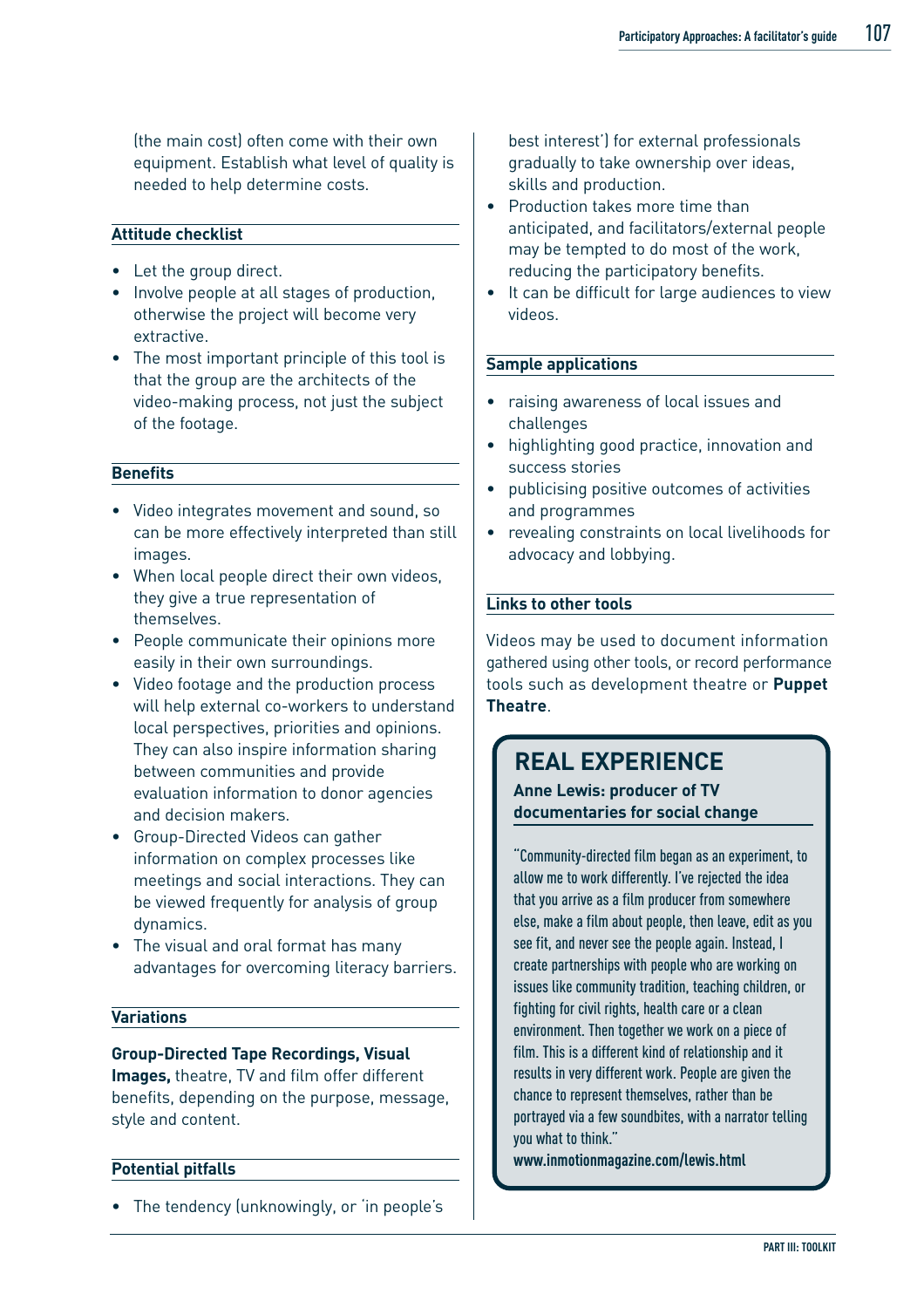### **GROUP-DIRECTED VISUAL IMAGES**



#### **Purpose**

Visual images may include murals and posters – large, semi-permanent drawings designed and drawn by community members or staff of an organisation. These are generally located where they can be frequently seen by members of the community or workforce. Their purpose is to develop visual objective statements in order to encourage and inspire. Drawings, photographs, and slides can also be 'directed' or edited by the community. These may be used to focus and stimulate group analysis, support and add interest to written results, or monitor change over time and record events.

#### **Technique**

The group goes through a process of collective discussion and analysis in order to (a) decide on the purpose of producing visuals (b) direct the artist if one is being used. Local choice of content, presentation and location of pictures and murals is important, especially if images are publically displayed. If an artist is hired, they must understand the objectives of the exercise and the community-directed process. The interactive process between the artist/

photographer and the group produces drawings that are, as much as possible, the insiders' perceptions. Preferably, the artist would be a community member. In order to give good direction to the artist, a first drawing can be done by the group.

#### **Resources**

- paper/wall/other drawing surface
- drawing materials, equipment for sculpture, photography materials.

Consider access to materials and skills, and expense and availability of processing facilities. Ensure that materials are sturdy. School drawings can be laminated or done on cloth. Photographs can be sealed. Slide shows can be made into more durable filmstrips.

#### **Attitude checklist**

- The facilitator's role is to encourage the group to take as much responsibility as possible for the image, including creation of the finished product if this is at all possible. It is natural for people to doubt their ability, but this will increase their sense of empowerment when the task is done.
- An alternative is for the group to commission a local artist. In this scenario, the facilitator must ensure that the artist does not impose their own ideas but interprets the wishes of the group.

#### **Benefits**

- This tool can be used to focus, analyse and present information from baselines, reviews or individual information gathering tools.
- The community becomes committed as they direct the artist.
- Images can enhance the credibility and interest of written reports.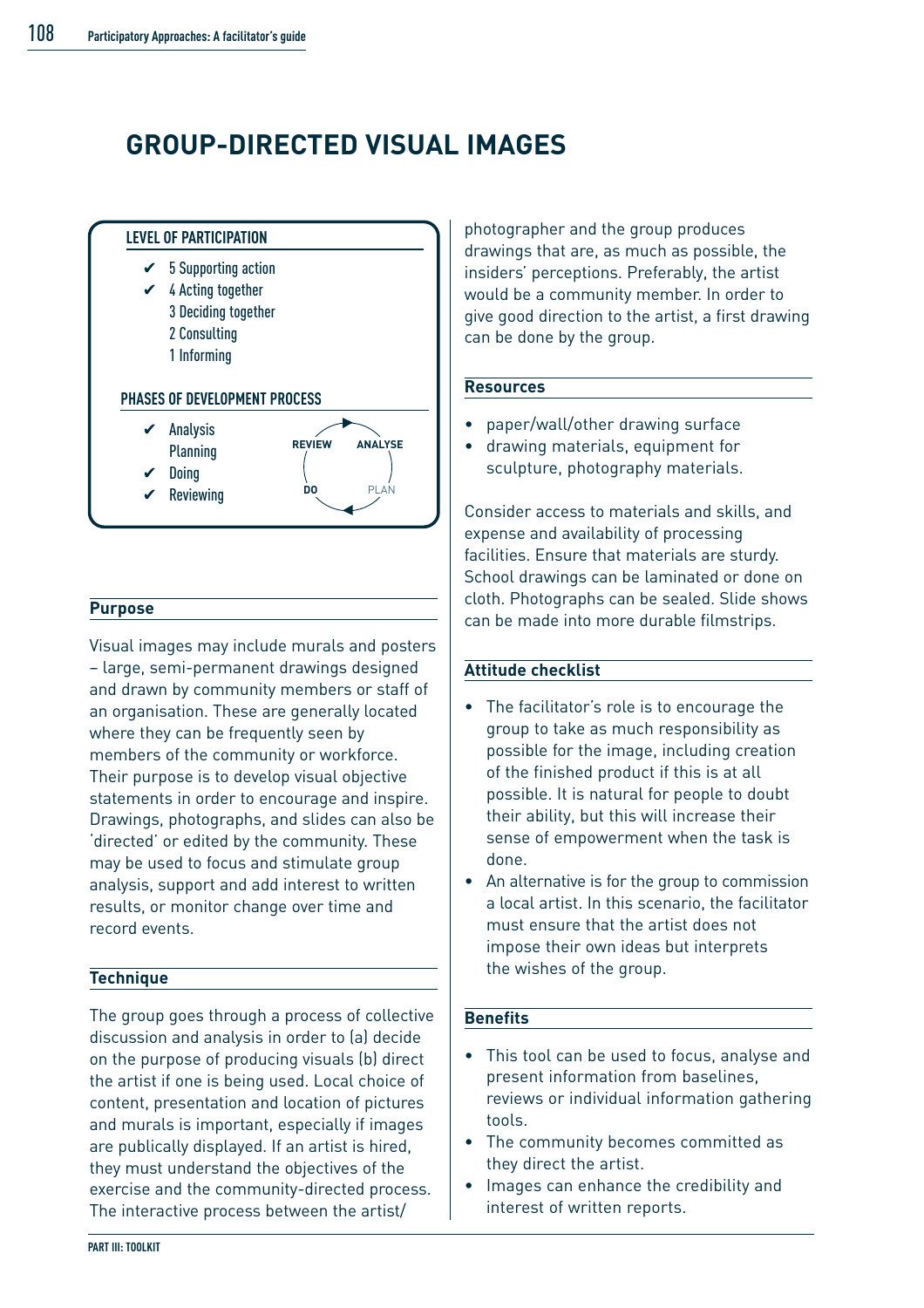- Visual images can be produced easily and economically using locally available skills.
- Murals and posters are constant reminders to inspire activities or change attitudes.
- Well-located murals and posters can provide constant monitoring and evaluation.
- Having an artist in the village can spur community interest and commitment.

#### **Variations**

- The community/organisation completes all of the work themselves.
- An artist or photographer can obtain direction and/or work with the group to produce images that capture the images the group choose. These may illustrate their story, monitor activities, or 'tell their story' in a slide/tape presentation. The group should discuss and edit photos/ slides.
- Instead of conventional drawing materials like paint and paper, other approaches may be more effective in representing local materials, colours and styles. Earth and plants can be used to create natural pigments, and local materials can be used to create collages, mosaics and sculptures.
- Schoolchildren can be a valuable asset in producing drawings, and receive educational and extension benefits. A contest can be organised with the subject of the drawings:
	- 'What our village looked like when my grandfather was a child'
	- 'What our village looked like when my mother was a child'
	- 'What our village looks like now'
	- 'What our village might look like when I am old'.

#### **Potential pitfalls**

- The community/workplace must agree to the placement and content of the mural.
- Materials (paints and surface on which to paint) should be of high durability.
- External artists or photographers may

assume that they have artistic freedom and autonomy to direct the group (some training in participatory approaches and listening skills may be needed).

#### **Sample applications**

- Develop visual objective statements during implementation of a community project or organisational change.
- Develop community extension messages.
- Present past, present and future images for inspiration.

#### **Links to other tools**

See also **Drawing and Discussion**.

## **REAL EXPERIENCE**

**Petra Rohr-Rouendaal: VSO trainer**

Petra has helped communities around the world to produce their own pictures. These have been created under very difficult climatic conditions and with very scarce resources. Communities have created pictures, murals, picture stories, textiles and puppets with her support. These have been used for education and awareness-raising, and as income-generation activities.

Petra has inspired volunteers for years and is never deterred by a challenge – including helping blind people to make sculptures. Her book *Where There Is No Artist<sup>1</sup>* helps development workers to have the confidence to use creative artistic methods, and is recommended together with the VSO publication *How to Make and Use Visual Aids* (Harford and Baird, 1997).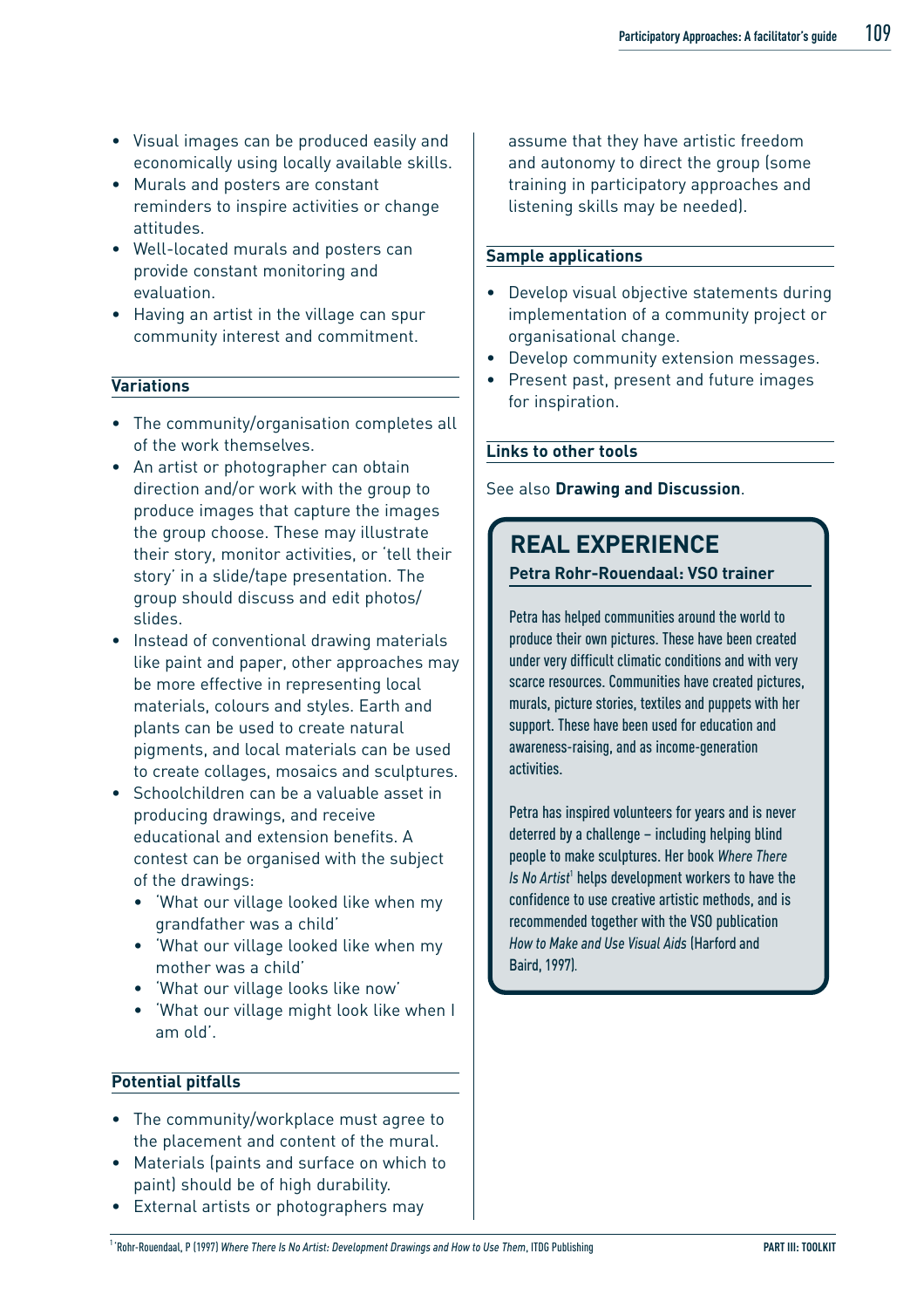# **GUIDED VISUALISATION**



#### **Purpose**

Guided Visualisation is a tool that encourages a mental trip into the future, unconstrained by what is in place in the present. Engaging in a deliberately imaginative exercise helps people to overcome their daily preoccupation with personal and short-term interests. Unlike most planning exercises, the first phase of the tool encourages 'dreams' and wishful thinking. This produces a vision for the future that may or may not be attainable in the lifetime of the participants, but is desirable for future generations. The specific objectives established in the second phase of the exercise should, in contrast, be attainable and measurable targets.

#### **Technique**

1. In a comfortable and quiet setting, participants are asked to relax, and close their eyes. They should be relaxed, but alert and aware. They are told they are going on a journey into the future, where their 'ideal' community or organisation exists, perhaps 50 years from now: one they would want their children to inherit.

- 2. A facilitator reads a prepared text describing a walk through the group's local area or organisation. The text does not describe the scene; it asks questions that set the stage for participants to visualise the features of their ideal environment. For a community, typical questions might be about their homes, the forest, coastal areas, agricultural fields, the river: What do they look like? What are people doing? etc.
- **Note:** Visualisation is distinct from Guided Imagery, which is a therapeutic tool that describes a scene or image in great detail in order to relax people. Guided Visualisation is a planning tool that uses questions to trigger people to imagine their own desired image, rather than a prescribed one. It is therefore an 'activation' exercise rather than a therapeutic 'relaxation' activity.
- 3. When the 'walk' is complete, the participants open their eyes and reflect on all they have 'seen' by writing or drawing images they recall from their walk. The facilitator asks each participant to describe one of their images, and adds the pictures or text to a flipchart or board until all the images are recorded.
- 4. The facilitator helps the group to summarise the images into a vision statement. **Ranking, Rating and Sorting** may help this process. If images are sorted into categories (eg organisational structure, housing, water resources, livelihood activities etc), these may provide the basis for selecting some action objectives. These objectives are considered in the light of the overall vision statement, linked to specific activities, and assigned to volunteers for follow-up by an agreed date.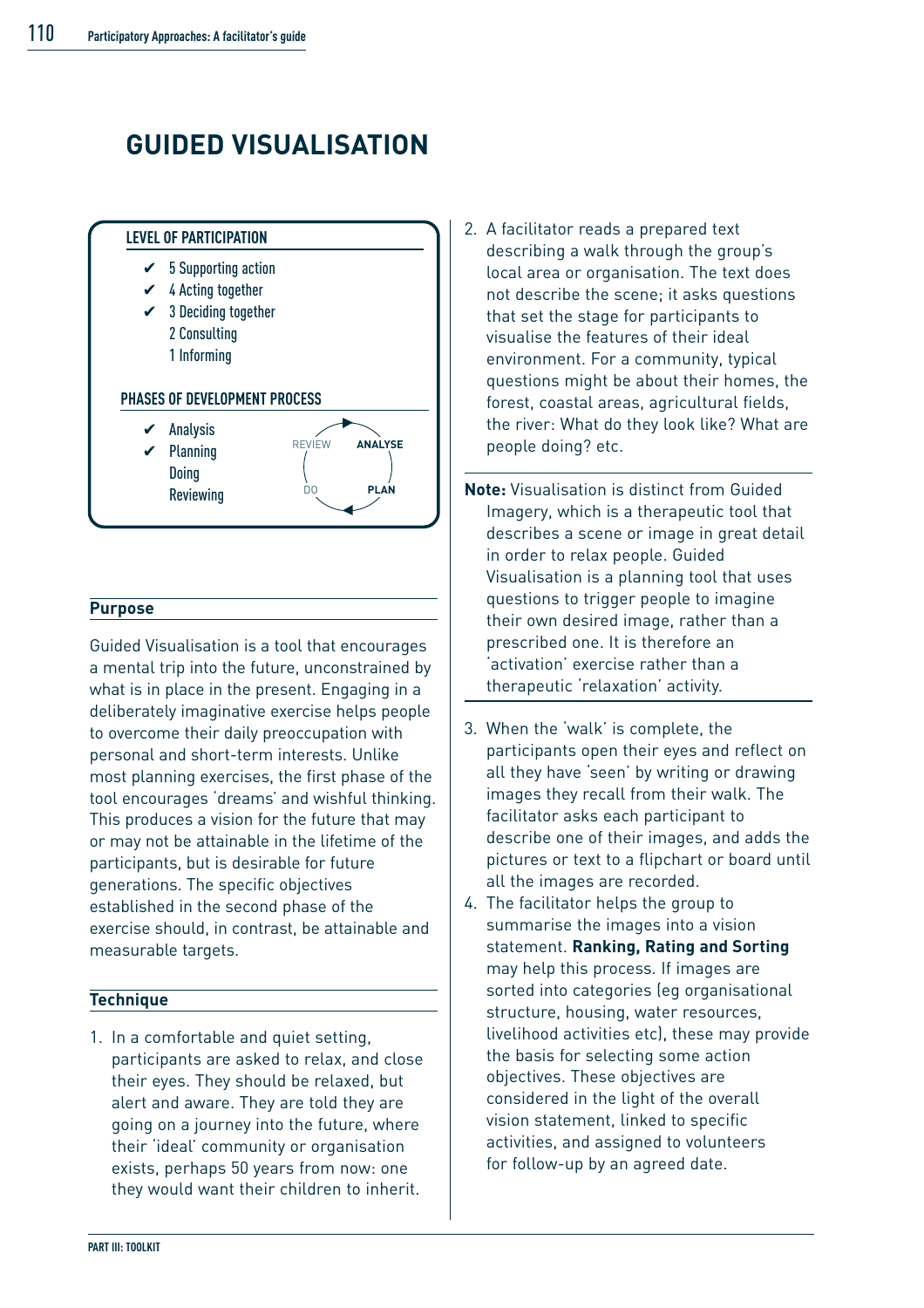#### **Resources**

- prepared text
- suitable environment
- flipchart/paper
- pens and other drawing materials.

#### **Attitude checklist**

Accept that participants will be more familiar with the present state of their environment and the society they are imagining in the future. However, they will need clear boundaries for the future environment so that all participants visualise the same territory.

#### **Benefits**

- It is useful for groups wishing to find a shared vision for their collective future.
- Unlike other planning exercises, it allows people to think freely without the constraints of their immediate interests.
- It puts present differences in perspective, diffusing conflicts and permitting participants to see beyond their present concerns.
- It allows for a fun, interactive, nonconfrontational process, and builds cooperative alliances where people can work together towards common objectives.

#### **Variations**

After creating a vision statement, the facilitator may ask a participant to start **Mapping** the ideal community on the basis of the images provided by the various participants. Other participants may add to this map and/or draw additional pictures. This 'future map' enables the features to be seen as a spatial plan, which may help to guide subsequent action.

#### **Potential pitfalls**

- Conflicts may emerge if people's images are very diverse.
- Success relies heavily on the quality of the facilitator and the support materials (written text and questions).

It is inappropriate in a situation where people are currently facing a very pressing or sensitive problem.

#### **Sample applications**

- Participatory Organisational Appraisal
- planning organisational change or restructuring
- planning community development
- planning sustainable resource management.

#### **Links to other tools**

- **Drawing and Discussion**
- **Maps and Mapping**
- **Group-Directed Visuals**
- **Picture Stories**
- **Ranking Rating and Sorting**
- **Flow Diagrams.**

### **REAL EXPERIENCE**

**VSO pre-departure training**

This exercise has been used on VSO pre-departure training courses. Volunteers imagine themselves in their placements and visualise what they would like to see, hear and feel. This helps them to prepare for the reality of change, and acts as a planning tool for working towards good performance and working relationships.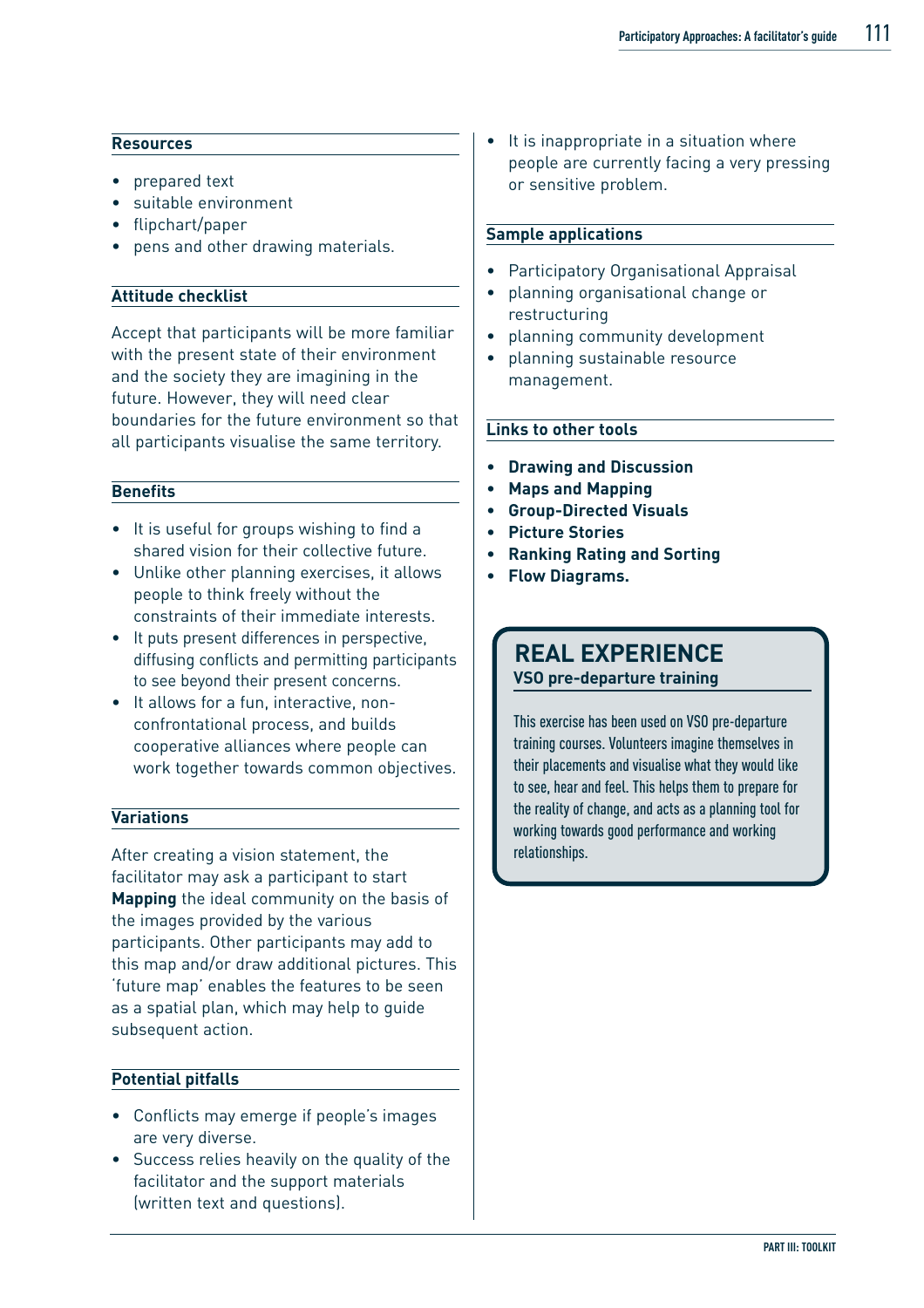# **IMAGE THEATRE**



#### **Purpose**

This activity allows people to articulate and represent their thoughts on a topic in an active and visual way by constructing physical sculptures and tableaux. It reveals differences and similarities in perception of the same issue. Using physical movement is a powerful way to overcome the boundaries and inadequacies of language. It is also effective in building cohesion between different social groups or different levels of a management hierarchy.

#### **Technique**

There are many Image Theatre activities. Here are two popular examples.

#### **Sculpture**

1. Split the group into pairs and explain that they will be making physical images using their partner. It is easier to explain that one person will be a sculptor and the other will be the clay. They are invited to make an image or statue of a word that will be supplied by the facilitator. This will relate to an issue of importance for the group or the wider community, identified through previous activities or spontaneously

using the participant's own suggestions. When making the statue, the partners must make no verbal contact. The facilitator can show one as an example.

- 2. Once a set of images has been made, look at some or all of them and facilitate a discussion using questions such as:
	- Why did the sculptor choose that image?
	- What does this image show us?
	- Are any of the images similar? Why? If different, how and why?

#### **Tableaux**

Tableaux can be used to introduce themes and issues for subsequent **Forum Theatre**.

- In groups of five–seven, choose a theme or issue. Depict the issue in its worst possible outcome as a frozen image or a tableau.
- Then change the tableau and depict the most desirable outcome. Each group shows the others their tableau and they then guess what the issue is.
- Further elaboration may be introduced by asking each participant to introduce (a) a movement or (b) a repeated word/phrase that expresses the essence of their character in the tableau. This can generate further discussion before revealing what the chosen issue was.

#### **Resources**

- You will need a large room or open space.
- Image theatre works best without props limit these to the odd chair, table or other feature that allows people to work at different heights.

#### **Attitude checklist**

Facilitators must be able to animate and mobilise, and encourage people to let go of inhibitions and express themselves. This is often easier in non-Western cultures that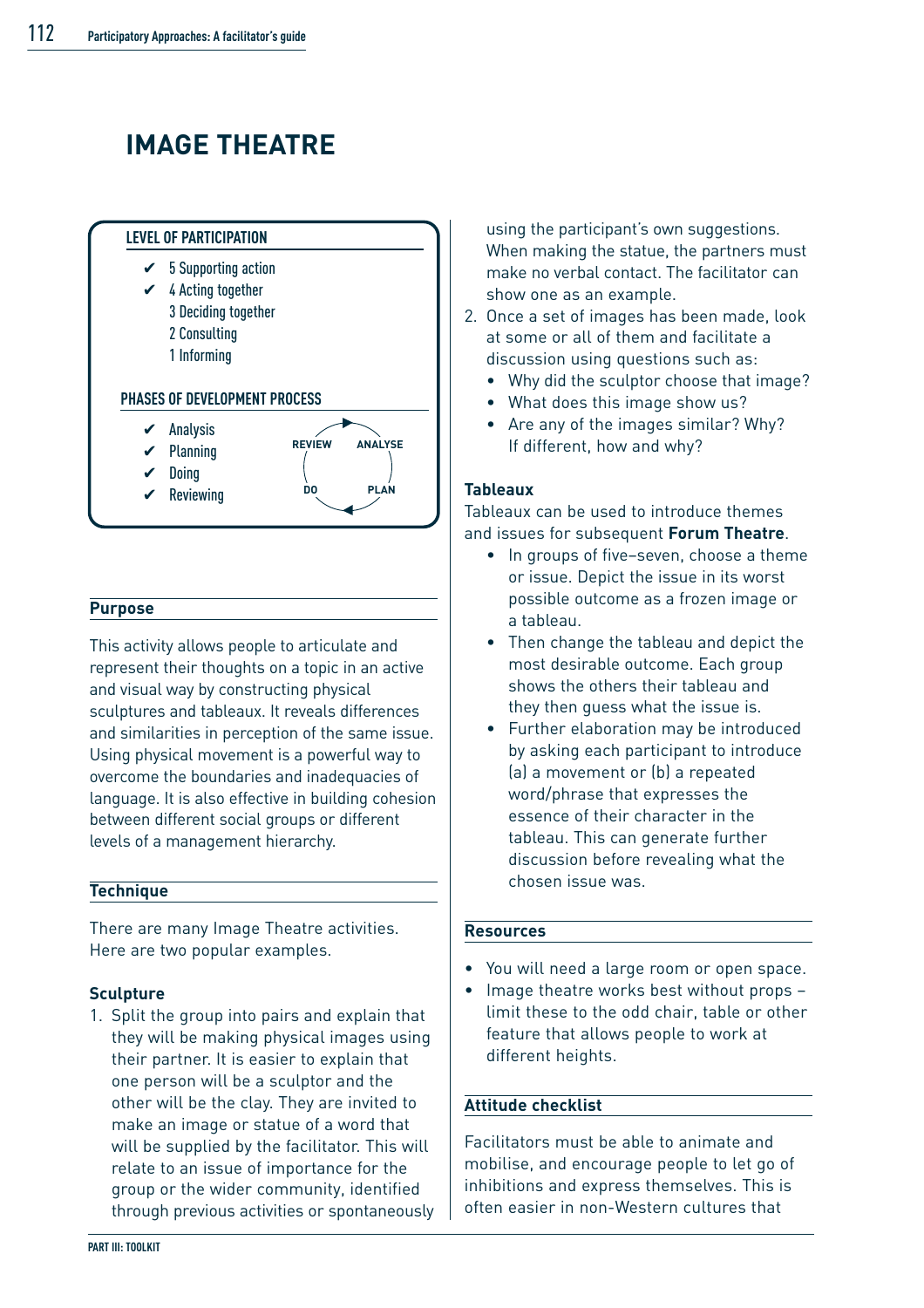have retained more of their cultural traditions and do not have a social aversion to creativity and performance!

#### **Benefits**

- It can communicate the essence of a concept in seconds; a discussion might take hours or never reach consensus.
- Participants are forced to think creatively and concentrate on body language and images as a communication form.
- It explores different perceptions of the same concept that are not always best expressed verbally.
- The process taps into creativity and passion, and builds commitment and empowerment.

#### **Variations**

One person is chosen to make a group sculpture of a specific theme, without speaking. Suggestions for group images will depend on the output of previous tools, project themes or group suggestions. Discuss each group image in turn:

- What is being depicted in the sculpture?
- What are the differences and similarities between the sculptures?

#### **Potential pitfalls**

- Facilitators do not include sufficient icebreakers and warm-ups at the beginning.
- Participants are not sufficiently 'warmeddown' or debriefed at the end of the activity.
- The facilitator is not sufficiently confident or skilled in image theatre.
- Cultural norms do not permit close interpersonal interaction, particularly between men and women.

#### **Sample applications**

• exploring local perceptions of development, oppression or locally relevant themes

• articulating local opinion on sensitive issues (gender, HIV and AIDS, caste).

#### **Links to other tools**

All development theatre techniques can be done in isolation, or linked together in a process of mutual analysis and learning. See also **Forum Theatre** and **Puppet Theatre**.

### **REAL EXPERIENCE Dunkin' Donuts!**

The Royal Shakespeare Company facilitated a management workshop for this multinational company using theatre techniques, sculpture and tableaux. One activity required senior managers to represent 'leadership' as a sculpture. The group discussed the finished sculpture, which showed the leader standing on a chair, pulling his team up behind him. After discussion, the group agreed that this was the whole problem with the organisation – the managers should be at the bottom, supporting an empowered team to lead from the front. They agreed that the exercise had revealed a key issue that might never have been expressed or revealed through other methods. Clearly, participatory approaches work in the boardroom as well as at the grassroots!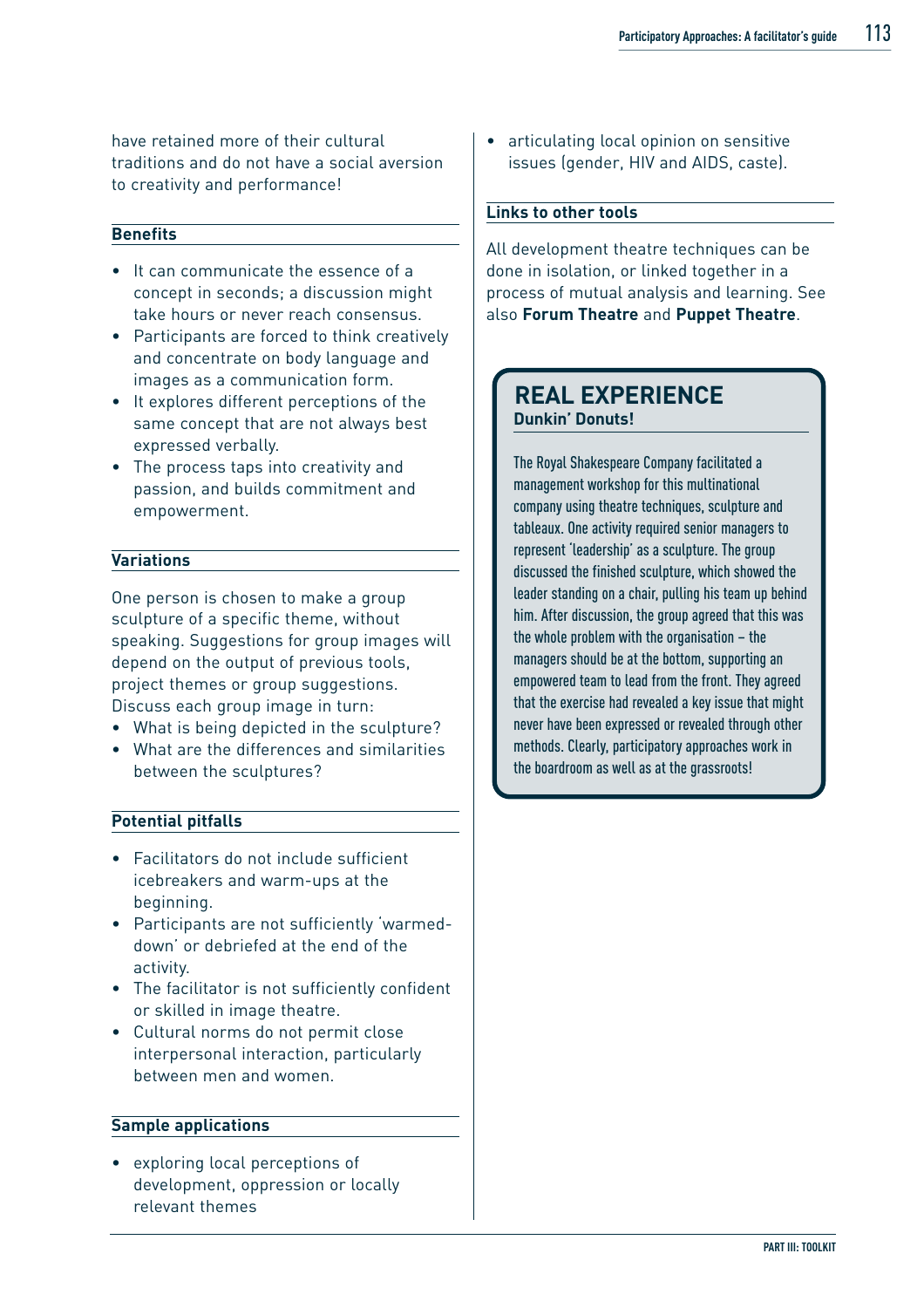## **IMPACT ASSESSMENT**



#### **Purpose**

Impact Assessment is a specific example of a **Matrix** tool, generally used as an individual worksheet or large chart for group analysis. The worksheet provides a framework for groups to assess a development activity and judge the value of any change. Commonly used for environmental impact assessment, this particular version has been adapted to encompass social and economic impacts of development. The value of change is determined by scoring the activity against various categories. The total score is less important than the weight given to one factor compared to the others. This highlights key factors for closer monitoring.

Impact assessment can be used to (a) analyse the effects of completed activities; or (b) predict, as far as possible, the various positive and negative impacts the proposed activities might have. When these are understood, appropriate trade-offs can be suggested that are as favourable as possible to the people involved. The assessment also provides systematic and consistent value judgements that can be monitored over time.

#### **Technique**

- 1. Discuss the purpose of this tool with the group and how to use it. Test the materials with a small group first so that the problems are worked out and facilitators become familiar with the tool.
- 2. Determine which categories the group wishes to use to assess the impact of the activity. These may be broad (eg health, environment, economy) or more focused (eg soil, vegetation, surface water, groundwater). This can be done using other information gathering tools as appropriate. These categories form the first column of the Impact Analysis Worksheet – an example of which is shown on page 116. Categories can be recorded as text or small drawings or symbols. The number and type of categories will determine the scope of the assessment.
- 3. Present a scoring system in visible chart form. The group uses this to judge the impact of the activity within each category. An example of a scoring system is given below:

| Significant positive impact $ +2 $ Limited negative impact |      |                                 |  |
|------------------------------------------------------------|------|---------------------------------|--|
| Limited positive impact                                    | $+1$ | Significant negative impact  -2 |  |
| Not applicable, no impact                                  |      |                                 |  |

- 4. If the purpose is to generate a general idea of people's perceptions, the group may score each category immediately in response to the question 'How will the proposed activity affect …'. If a greater degree of precision is required, separate activities and tools may be needed to help the group to generate meaningful scores. Categories may be subdivided to generate more information.
- 5. Further adjustments, interpretations and calculations can be carried out as desired, eg
	- Total scores for each category can be used to rank the categories in order of importance.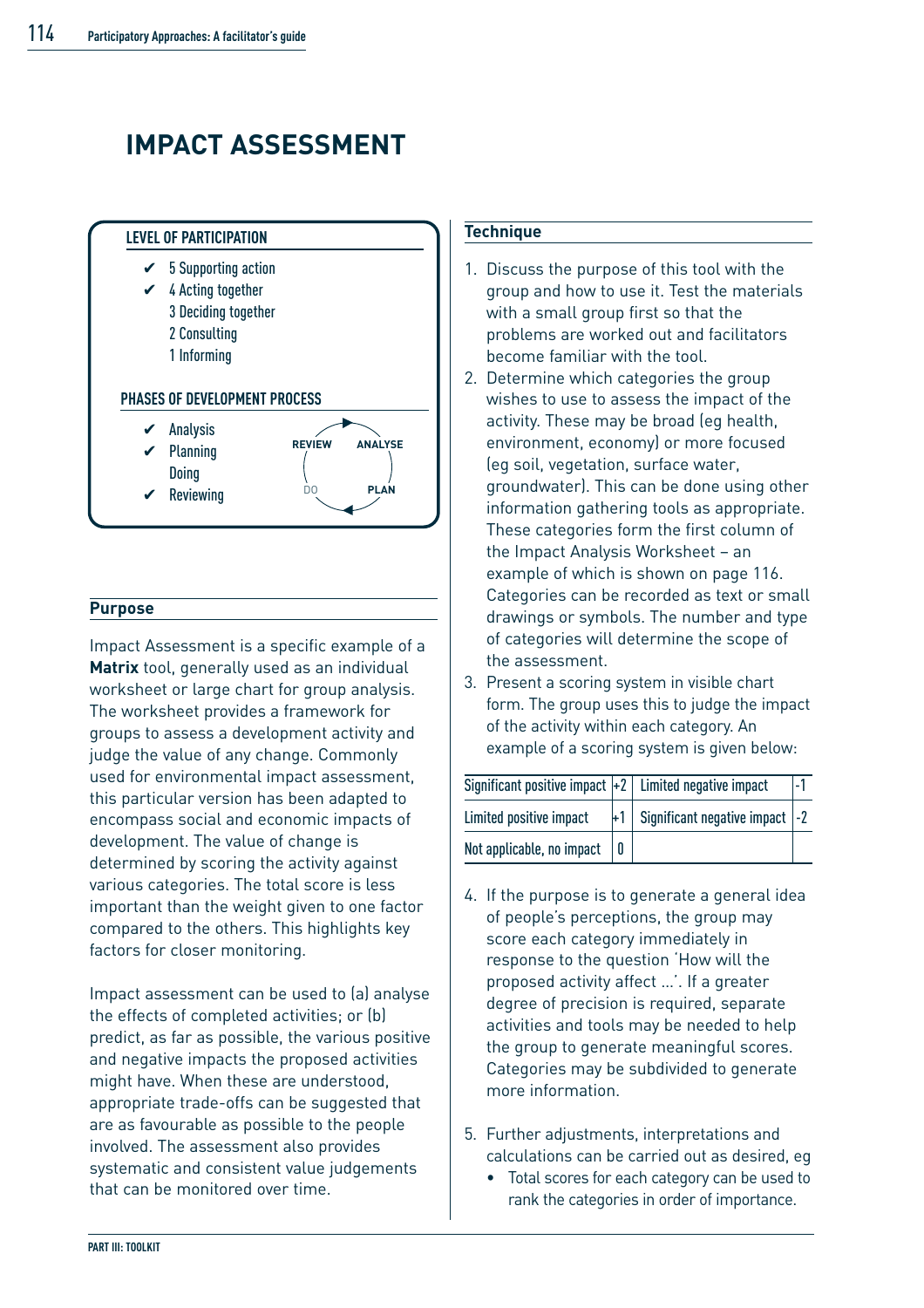- Notes can be made of categories that received only positive or only negative scores.
- Distinctions can be made between longterm and short-term impacts.

#### **Resources**

- paper, writing/drawing materials
- pre-prepared worksheets for lower levels of participation.

#### **Attitude checklist**

The participatory value of this tool is to involve people in designing the worksheet themselves and carrying out their own analysis. If the categories and scoring systems are all preselected, the group will feel less ownership over the process, and the facilitator will have missed an opportunity to find out categories locally perceived as important.

#### **Benefits**

- It builds awareness of sustainability and the potentially negative and positive impacts of activities.
- It provides an early warning of factors that are potentially negative.
- It can be used periodically throughout a project, to monitor (a) actual changes; and (b) people's perception of changes in terms of impacts and benefits.

#### **Variations**

Scores may be assigned by group consensus, or according to individual perception. Impact assessment can be used as a tool to generate answers quickly, or as a method, ie a framework for the coordinated use of several tools to generate greater information (see 'Links to other tools' below).

#### **Potential pitfalls**

• This tool will not provide exact, mathematically precise measurements. Greater precision may require a more prescribed, less participatory approach.

- A rigid worksheet cannot accommodate new categories that arise during the exercise.
- The tool may be too complicated. Present the worksheet in stages or as a series of smaller tools.

#### **Sample applications**

- Help to plan new, more sustainable projects.
- Review existing projects in order to make adjustments that minimise negative impacts.
- Adjust livestock stocking rates based on local survival expectations.

#### **Links to other tools**

- Use **Drawing and Discussion** to identify categories.
- Incorporate tools of **Ranking, Rating and Sorting** to assist scoring and analysis.
- Link the tool to a **Flow Diagram** to show the links between benefits and negative impacts.
- Use **Mapping** and **Transects** to assist scoring and place the impacts in their spatial context.

### **REAL EXPERIENCE A sample worksheet (adapted from FAO)**

The sample worksheet overleaf takes a holistic approach, using the categories of Sustainable Livelihoods Analysis (SLA – presented in Part II: Methods of this guide). These categories are unlikely to have been chosen by the group themselves (unless they are SLA experts!) suggesting that the facilitator has pre-selected the categories themselves, or is interpreting the group's own categories and responses within the SLA framework for their own purposes.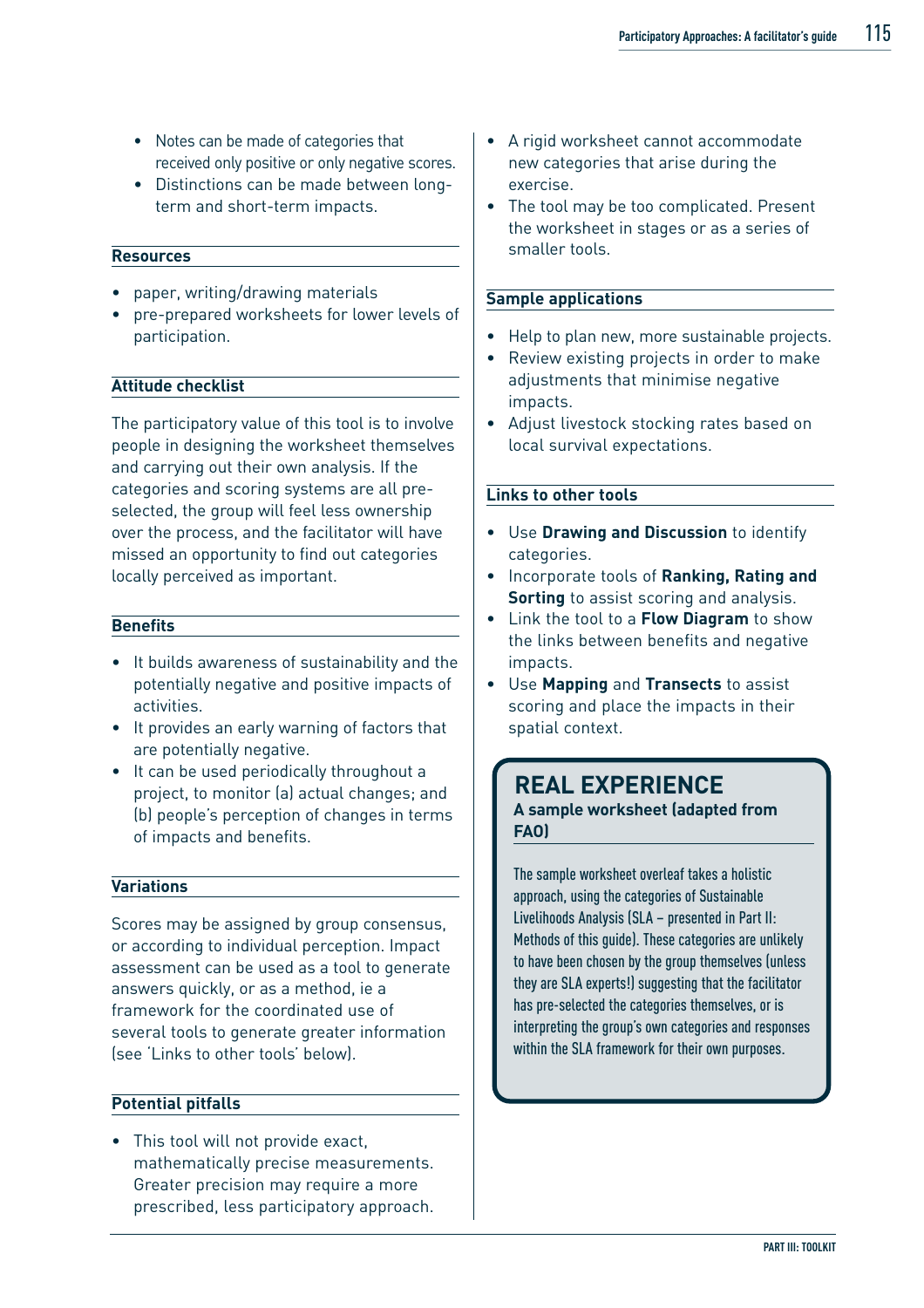| Category          | Basic               | Adjustments                 | Adjusted | Positive / Negative impacts |         | Short term | Long term | <b>Total score</b> |
|-------------------|---------------------|-----------------------------|----------|-----------------------------|---------|------------|-----------|--------------------|
|                   | unadjusted<br>score | Ranking No. people Location | score    | $\overline{\mathsf{All}}$ + | $All -$ |            |           |                    |
| Physical assets   |                     |                             |          |                             |         |            |           |                    |
| Economic assets   |                     |                             |          |                             |         |            |           |                    |
| Natural assets    |                     |                             |          |                             |         |            |           |                    |
| Human assets      |                     |                             |          |                             |         |            |           |                    |
| Social assets     |                     |                             |          |                             |         |            |           |                    |
| <b>Strategies</b> |                     |                             |          |                             |         |            |           |                    |
| Policies          |                     |                             |          |                             |         |            |           |                    |
| Institutions      |                     |                             |          |                             |         |            |           |                    |
| Processes         |                     |                             |          |                             |         |            |           |                    |
| V1: Trends        |                     |                             |          |                             |         |            |           |                    |
| V2: Shocks        |                     |                             |          |                             |         |            |           |                    |
| V3: Seasonality   |                     |                             |          |                             |         |            |           |                    |
| <b>Outcomes</b>   |                     |                             |          |                             |         |            |           |                    |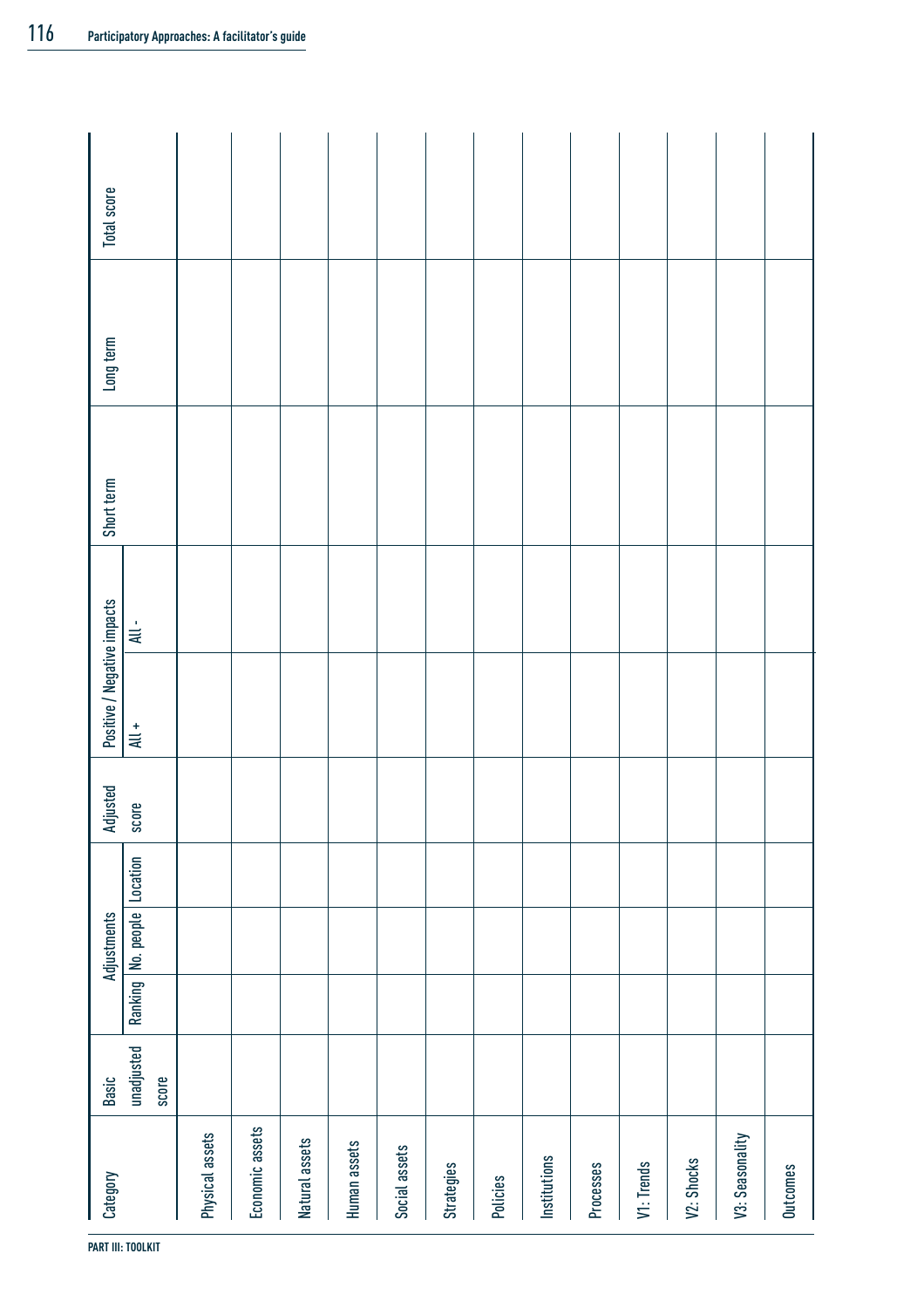| assessment of a<br>The sample prompter questions below are based on<br>new agricultural project:                                                                                                                                                                                      |                                                                                                                                                                                               |
|---------------------------------------------------------------------------------------------------------------------------------------------------------------------------------------------------------------------------------------------------------------------------------------|-----------------------------------------------------------------------------------------------------------------------------------------------------------------------------------------------|
| Will natural regeneration be affected? Will the project increase<br>or water quality?<br>Will natural vegetation be reduced or increased?<br>Will the project affect the availability of water<br>Will erosion be more or less likely?<br>or drain soil fertility?<br>Natural assets: | Who will profit? How 'fairly' will benefits be shared?<br>Will it restrict access to resources?<br>Will the project affect land rights?<br>How will benefits be distributed?<br>Institutions: |
| Will the project eliminate community use of resources?<br>Will it increase or decrease visits to other villages?<br>Will it change social relationships?<br>Social assets:                                                                                                            | Will the project affect the community's dependency on food aid?<br>Will the community be able to store food surpluses?<br>Will it affect dry season migrations?<br>Vulnerability:             |
| Will the project change per capita food production?<br>Will it affect the money that people earn?<br>Will it affect the hours they work?<br>Will it affect off-farm activities?<br>Strategies:                                                                                        | • Will the project affect people's goals?<br>Will it meet their aspirations?<br>Outcomes:                                                                                                     |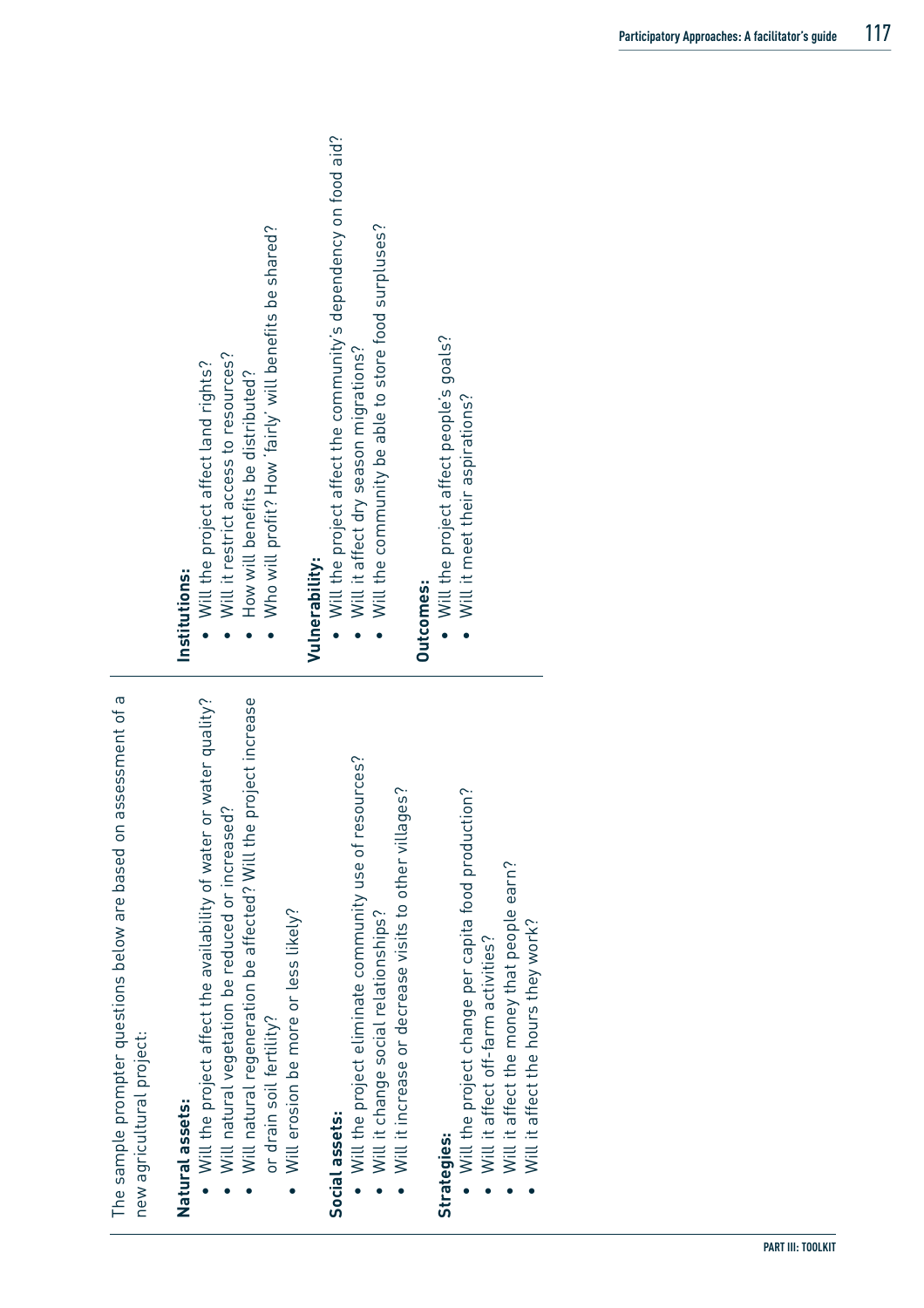# **LOCAL SOLUTIONS**



#### **Purpose**

This is a group exercise to investigate local solutions to a problem, list and explain the strengths and weaknesses, and investigate how development workers or other partners could support the solution. It provides a basis for building on or adapting local skills and technology. It assumes that a key problem has already been identified and uses a type of **Flow Diagram** to collate information on a potential local solution.

#### **Technique**

1. The group identifies local expertise and analyses why the problem exists.

- 2. Suggestions are taken for strengths and drawbacks of current practice, and how these may be improved using a blend of other local skills and outside knowledge.
- 3. The group identifies how such changes could affect local knowledge and practice, or people's perceptions and use of it.
- 4. The practice is examined to see if it might be suitable for local use or practice elsewhere.
- 5. Make copies of the output and leave the original with the group.

#### **Resources**

• Paper, writing equipment.

#### **Attitude checklist**

Let the group analyse their own practice. A local facilitator will minimise the impression that local practice is being judged by an outsider. Facilitators should be careful to assess the potential implications of suggested 'improvements' to local practice.

#### **Benefits**

- mutual learning about the strengths and weaknesses of local practices
- highlights potential problems and improvements
- useful for skill-sharing, planning and identifying follow-up activities.

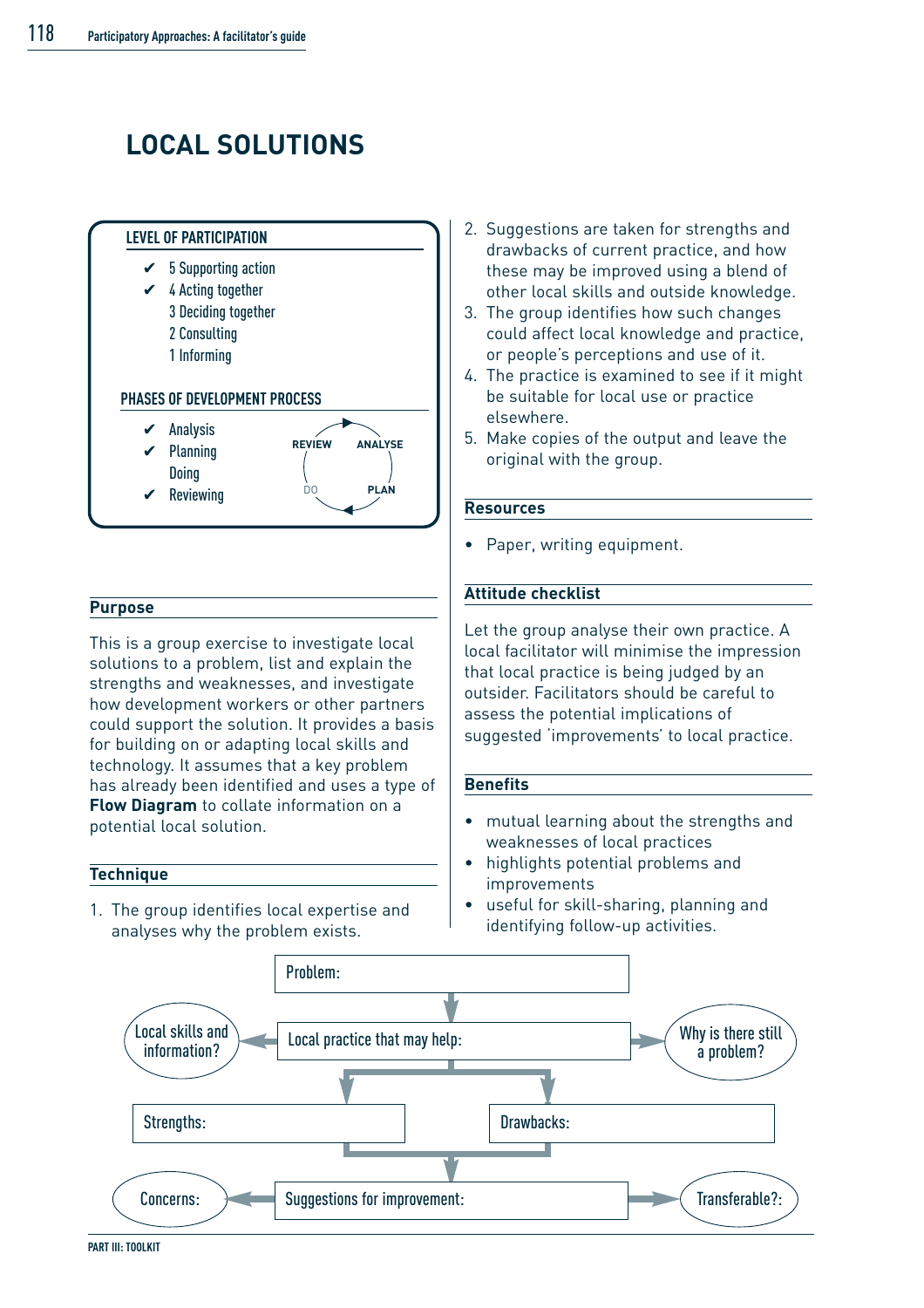#### **Variations**

The flow diagram above may be modified to suit the group and the task.

#### **Potential pitfalls**

- The diagram is too complicated or presented too quickly.
- People do not speak freely about the strengths and weaknesses of their own practice.
- The group or the facilitator assumes that Western approaches are 'better' than local ones.

#### **Sample applications**

- development of appropriate technology solutions, eg collecting water
- evaluation of local health practice, eg use of traditional birth attendants
- analysis of organisational practice and the potential role of a volunteer.

#### **Links to other tools**

**Focus Group Discussions** or **Semi-Structured Interviews** can be used to follow up.

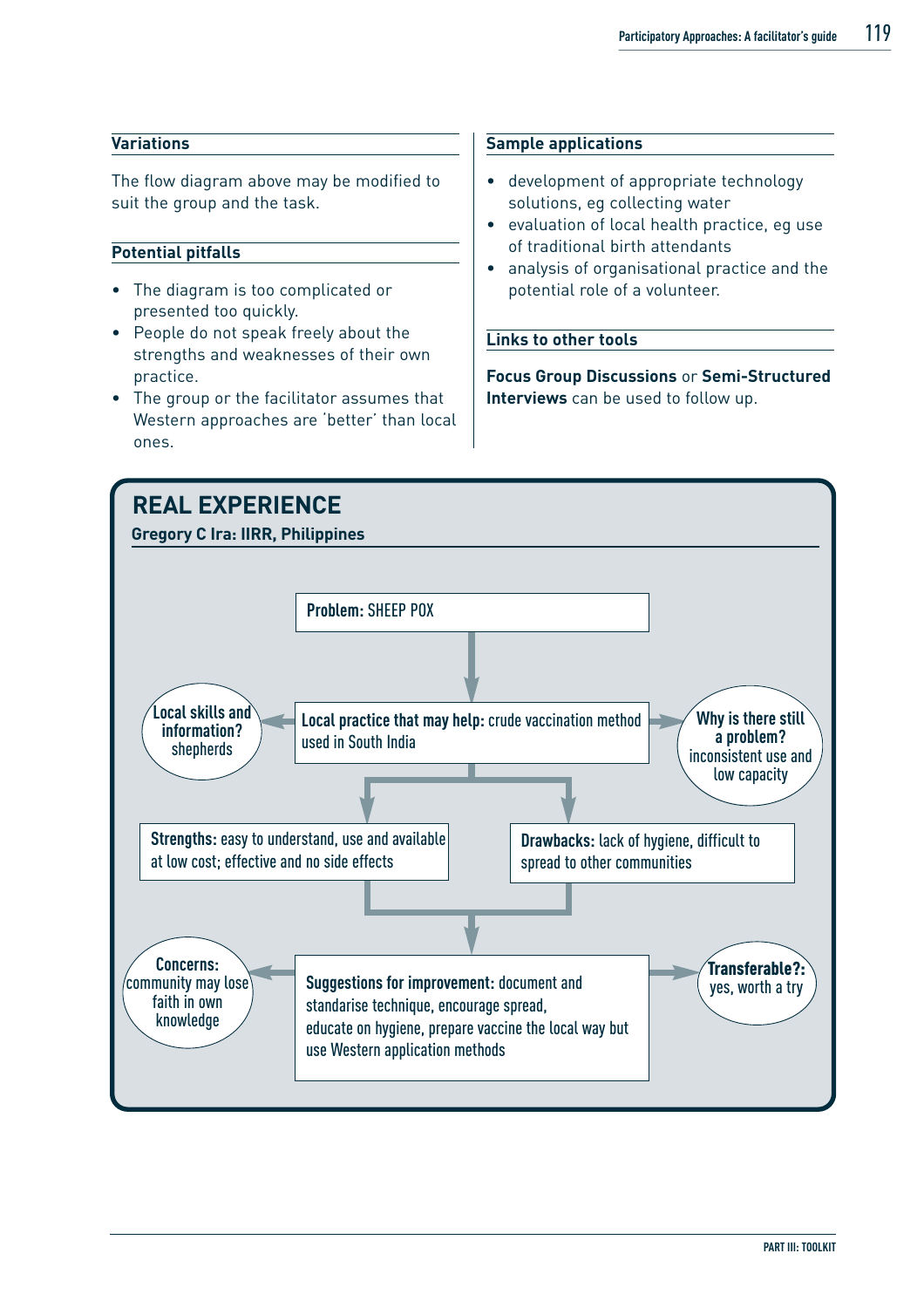### **MAPS AND MAPPING**



#### **Purpose**

Community mapping focuses on maps produced by the group to assist with planning, assessing change, constructing community/institutional profiles, monitoring or evaluation. The aim here is not for cartographic accuracy, but to find out what people know, and how they see their own territory and situation. This allows insight into local perceptions, and the process of group work opens opportunities for discussion and rapport-building.

#### **Technique**

- 1. Introduce the purpose or focus of the map to the group, making sure that this is clear to all. Participants create a map of their community territory, marking key features. These may include natural resources, land use, housing, services, facilities, infrastructure. People may use symbols or objects to represent features. It may help to identify common landmarks first (local names for lakes, rivers, roads, buildings,) and then identify other areas and features relative to these.
- 2. The map is best done on the floor to allow

people easy access, but the precise technique can adapted to the audience. VSO volunteers in Nigeria used chalk on a cement floor.

- 3. A cross-section of the community is required to validate the map.
- 4. Identify people with the skills to make a paper copy of the map when it is finished, add the names of participants and the date, and display prominently.
- 5. Local artists may help to add illustrations, or create a 3D sculpture of the area.

The map can be used to record data generated by other tools, plan actions, monitor change, or evaluate the result of development activity. It is a dynamic tool rather than a 'finished' product.

#### **Resources**

- Use anything that comes to hand. Let people decide. Their choice of objects and symbols may reveal illuminating information and attitudes.
- Provide pens and paper for recording the map.

#### **Attitude checklist**

- Let the participants create the map themselves.
- Do not expect accuracy exaggerated or detailed areas will indicate where knowledge is greater or priorities are higher.
- Observe who seems to know most about certain areas for follow-up questioning.

#### **Benefits**

• Maps give a broad overview of the evolution of community land use and social infrastructure, and therefore have specific benefits for planning and monitoring work with natural resources, land use, watershed management, infrastructure and service provision.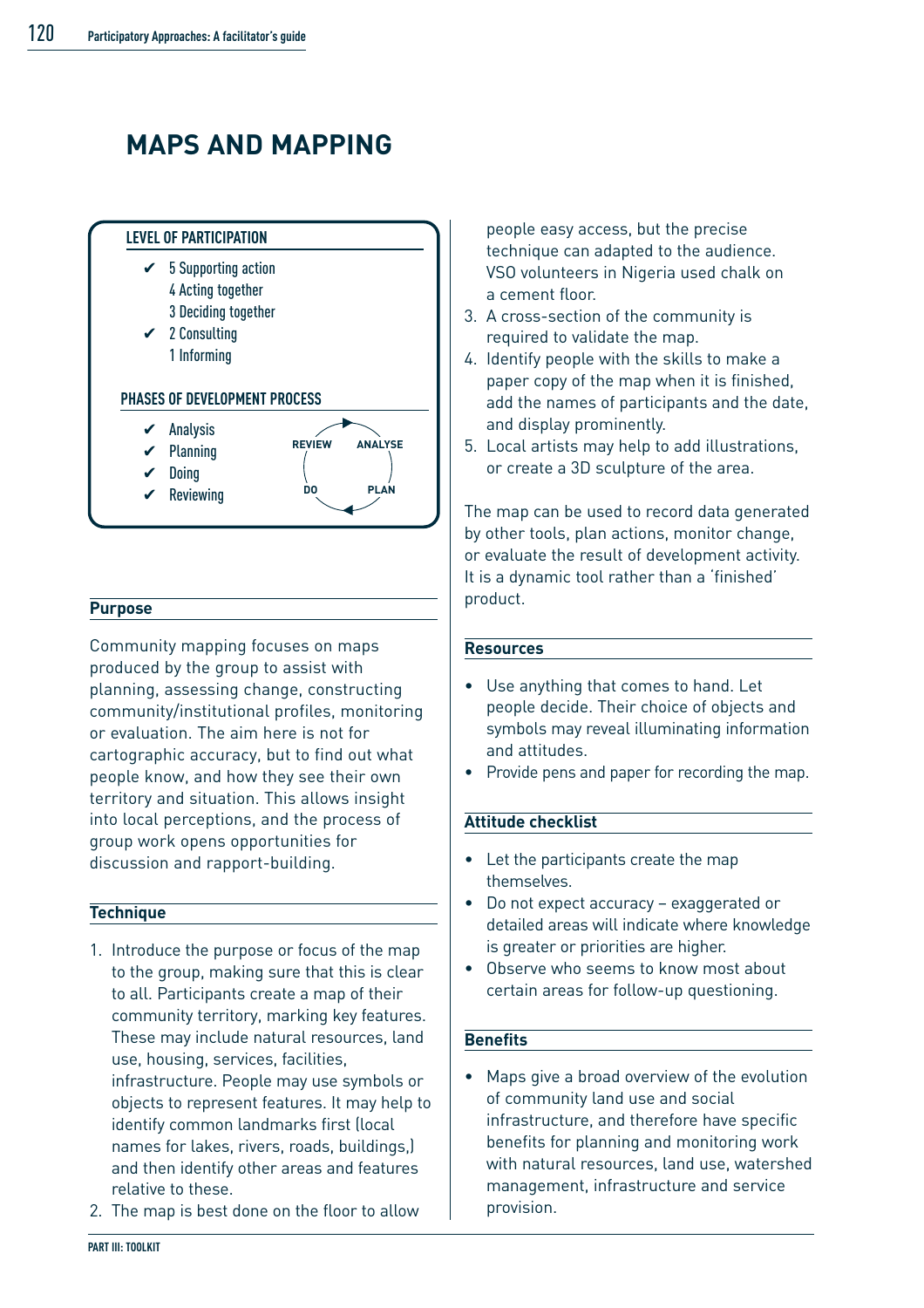- The finished map is a versatile teaching resource for education volunteers.
- Many different interventions can be identified using the one tool.
- Communities, some for the first time, can analyse the links, patterns and interrelationships of different issues and uses of land. It builds a vital sense of place and belonging.
- Historical mapping stimulates discussion of why and how a problem arises and provides community insight into root causes.
- Maps and mapping can be a multipurpose tool, useful for extension, assessment, planning, monitoring, baselines, and evaluation.

#### **Variations**

- If this tool is used for planning, the various activities can be added to the map or overlaid.
- If it is used for monitoring, changes can be periodically recorded on the maps.
- If it is used for evaluation, a comparison of maps and other drawings or photographs at different times will be most useful.
- The exercise can be carried out with distinct groups (eg old men, young women, farmers, traders) to record different perceptions. This helps to capture the views of disadvantaged stakeholders who may otherwise find it difficult to express their opinions freely.

#### **Potential pitfalls**

- A comparison of individual maps may bring out feelings of inadequacy, or unwillingness to acknowledge specific ownership of land.
- Conflicts may result if inequities become apparent or underlying conflicts are brought to the surface.
- One person may dominate or direct the drawing if mapping is done by the group as a whole.
- Facilitation may be needed to encourage participation and verification, or to move the group past sticking points, sensitive issues or deep discussion.

#### **Sample applications**

- historical mapping of changes in land use, village growth or decline, and their effects
- identification of 'safe' and 'dangerous' areas by street children
- planning the best location for new buildings or infrastructure
- to establish a baseline: "this is where we are – where do we want to be?"
- to identify the location and type of livelihood activities, migration routes, trading links etc.

#### **Links to other tools**

- **Timelines** complement historical mapping and future planning, monitoring and evaluation.
- **Transects** allow you to 'enter the map' and verify the features and proportions.

### **REAL EXPERIENCE**

**Daniel Foster: social forestry volunteer, Malawi, Nepal, China**

"I used sketch mapping when I was a volunteer in Nepal, as a training tool for community forestry. The activities were done in the village or the forest itself. The purpose of the sketch maps was to select suitable sites for:

- demonstrating techniques of forest management
- estimating the quantity and quality of the resource.

Another aim was to help forest users plan forest management.

We used pens and paper, which was appropriate in the context of the course and seemed acceptable to everyone. We did the maps in small groups of mixed gender.

The only difficulties I recall were that sometimes the more educated members of the group would try and make a 'proper' map, with a scale etc – until we explained that this wasn't the point.

The activity was highly appreciated by the participants and the forest rangers alike."

Daniel continues to use these methods as a VSO trainer.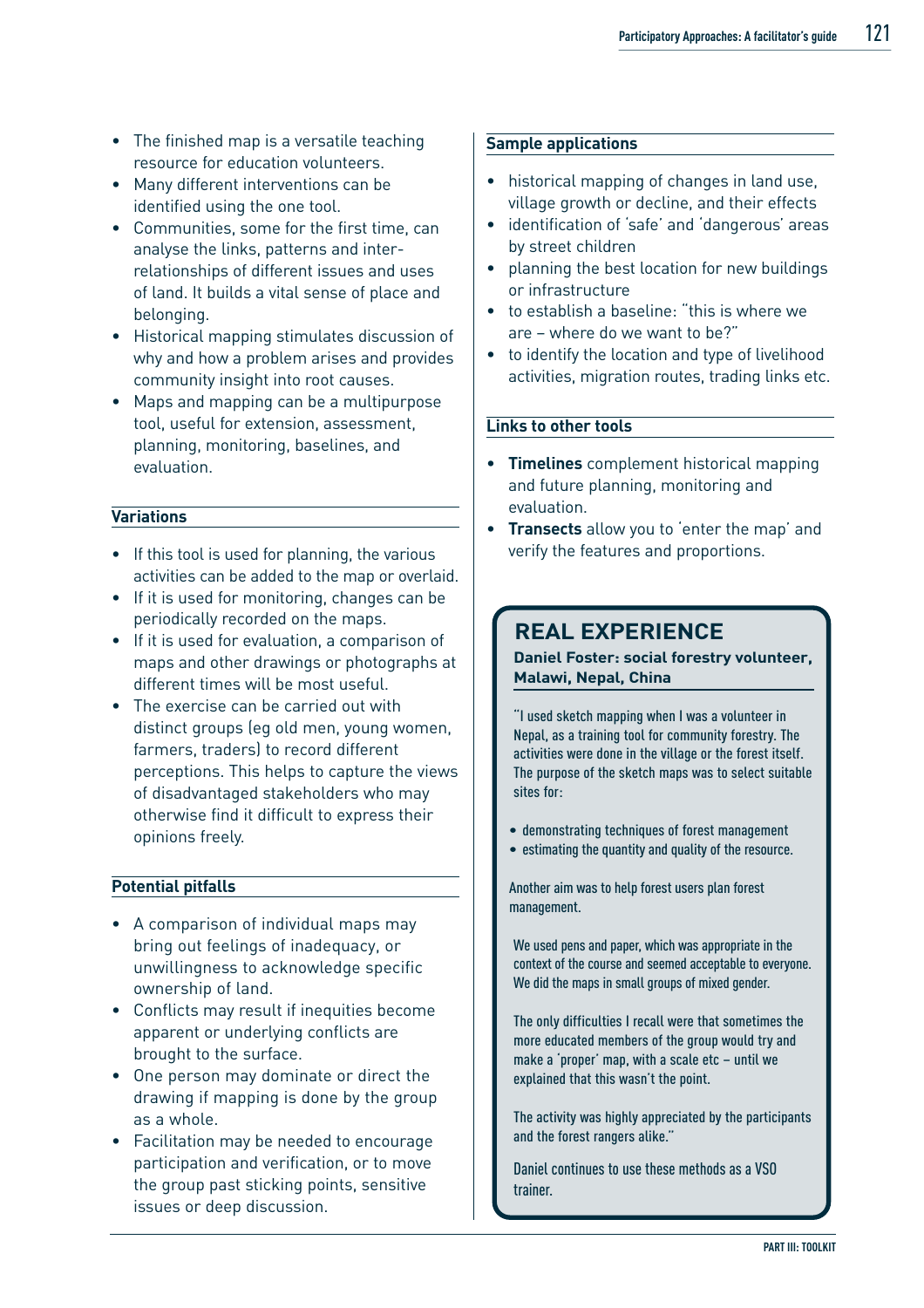

Source: Harford and Baird (1997)

Source: Harford and Baird (1997)

Examples of community maps drawn by men (above) and women (below) Examples of community maps drawn by men (above) and women (below)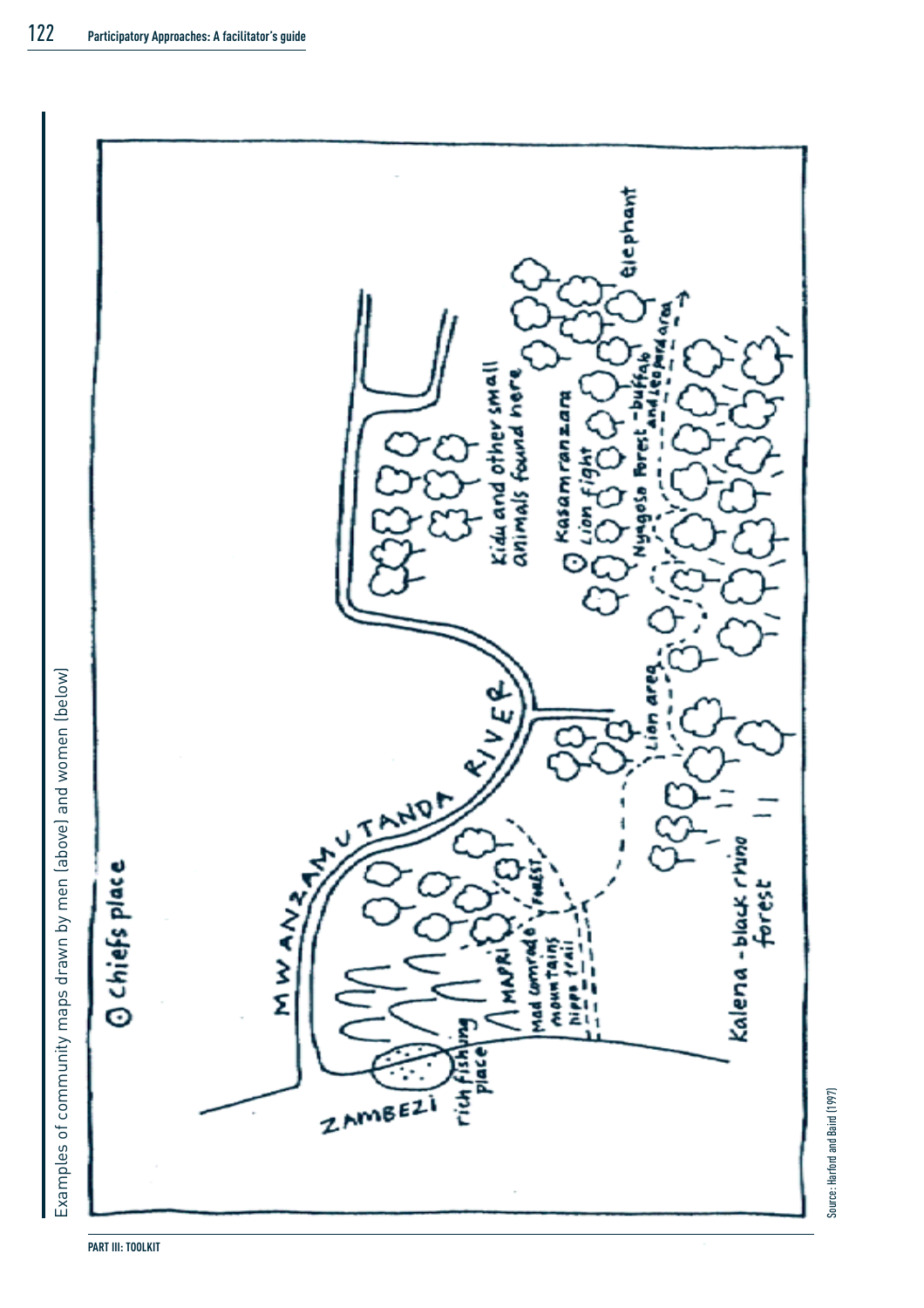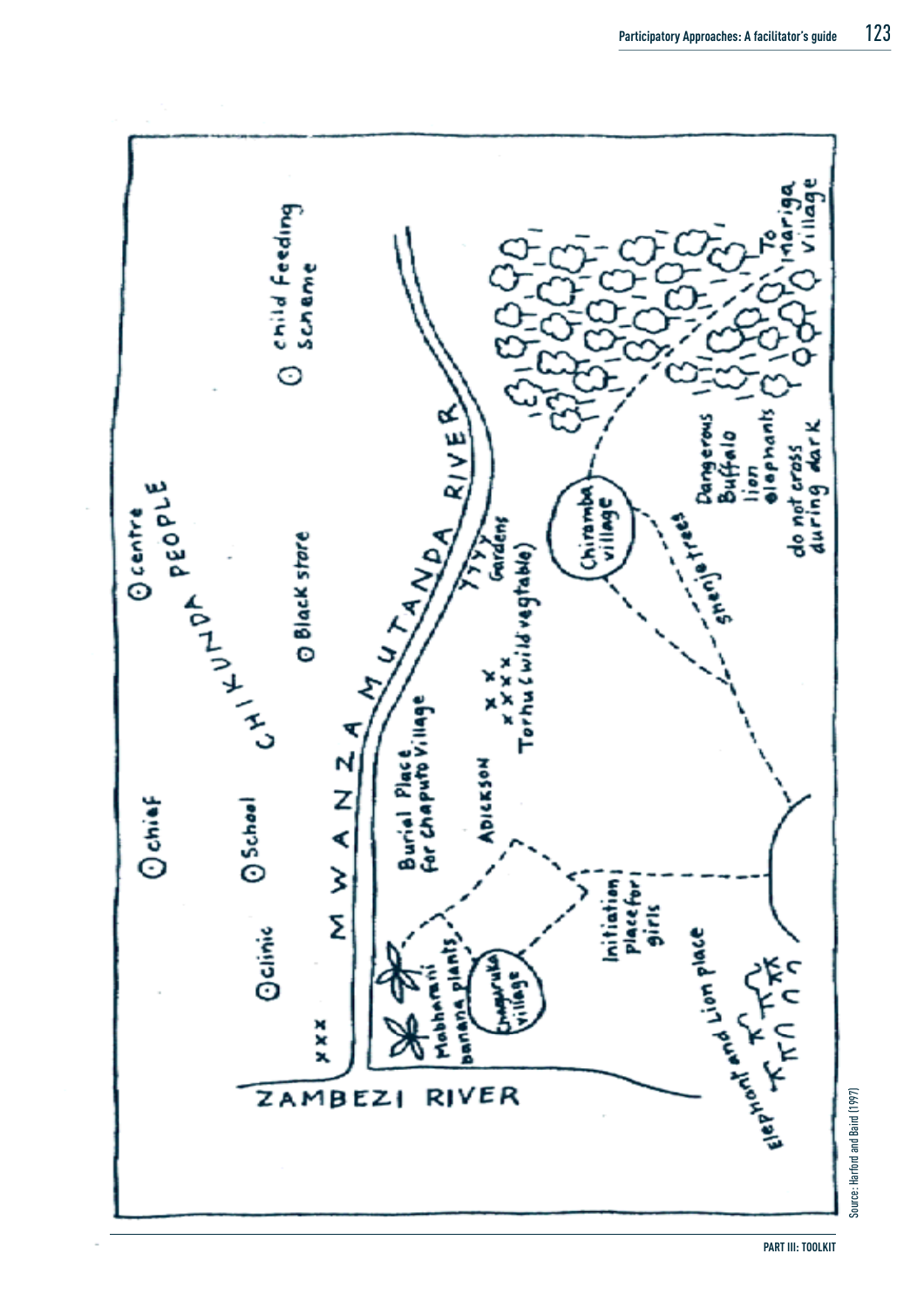# **MATRICES**



#### **Purpose**

Matrices form the basis of many different PA tools, and provide a structure for **Ranking** and Scoring. They are flexible and adaptable, and can be used in any scenario where it is important to incorporate local preferences and choices into the decision-making process. As such, they are key to processes of empowerment, provided that the choices of the group are guaranteed to be used to shape decisions. The exercises can be repeated at different phases of a development process to monitor changes in preference.

Direct Matrix Ranking is the simplest way to assess the qualities of various items. Pairwise Ranking provides a system for discovering which items the group prefers out of a range of options.

#### **Technique**

#### **Direct Matrix Ranking**

- 1. Ask people to choose some items of importance to them (eg tree species, types of fuel).
- 2. List the most important items (three– eight items).
- 3. The group develops a set of criteria for assessing the quality of these objects. Elicit criteria by asking what is good and

bad about each item until their are no more replies.

4. List all criteria, turning any negative criteria into positive by using their opposite (eg 'vulnerable to pests' would become 'resistant to pests'). Put the items and the criteria for judging them into a matrix:

|            | ltem 1 | ltem 2 | Item 3 |
|------------|--------|--------|--------|
| Criteria 1 |        |        |        |
| Criteria 2 |        |        |        |
| Criteria 3 |        |        |        |

- 5. Individuals, or the whole group, then rank each item according to each criteria.
- 6. Elicit choices in stages by asking which is the best, then the next best item; or the worst, then next worst.
- 7. Of remaining items, ask which is better, or which criteria are most important to make the choice. Ask questions such as "If you could only have one of these, which one would you choose?"
- 8. At the end, it is important to ask which single item they prefer. This reveals which criteria people consider most important.

#### **Pairwise Preference Ranking**

1. This tool is useful for ranking smaller numbers of items (eg four or five). These may be placed directly into the matrix below by simply comparing pairs of items and asking which one the group prefers.

|                                                             | ltem 1 | Item 2 | ltem 3 |  |  |  |  |  |
|-------------------------------------------------------------|--------|--------|--------|--|--|--|--|--|
| Item 1                                                      |        |        |        |  |  |  |  |  |
| Item 2                                                      |        |        |        |  |  |  |  |  |
| Item 3                                                      |        |        |        |  |  |  |  |  |
| sheding is entianal to quaid repatition of pair comportance |        |        |        |  |  |  |  |  |

shading is optional, to avoid repetition of pair comparisons

- 2. This process may be assisted by getting the group to write or draw each item on separate cards. Place two of these cards in front of the group and ask them to make a choice, with reasons.
- 3. Record the response in the appropriate box of the matrix.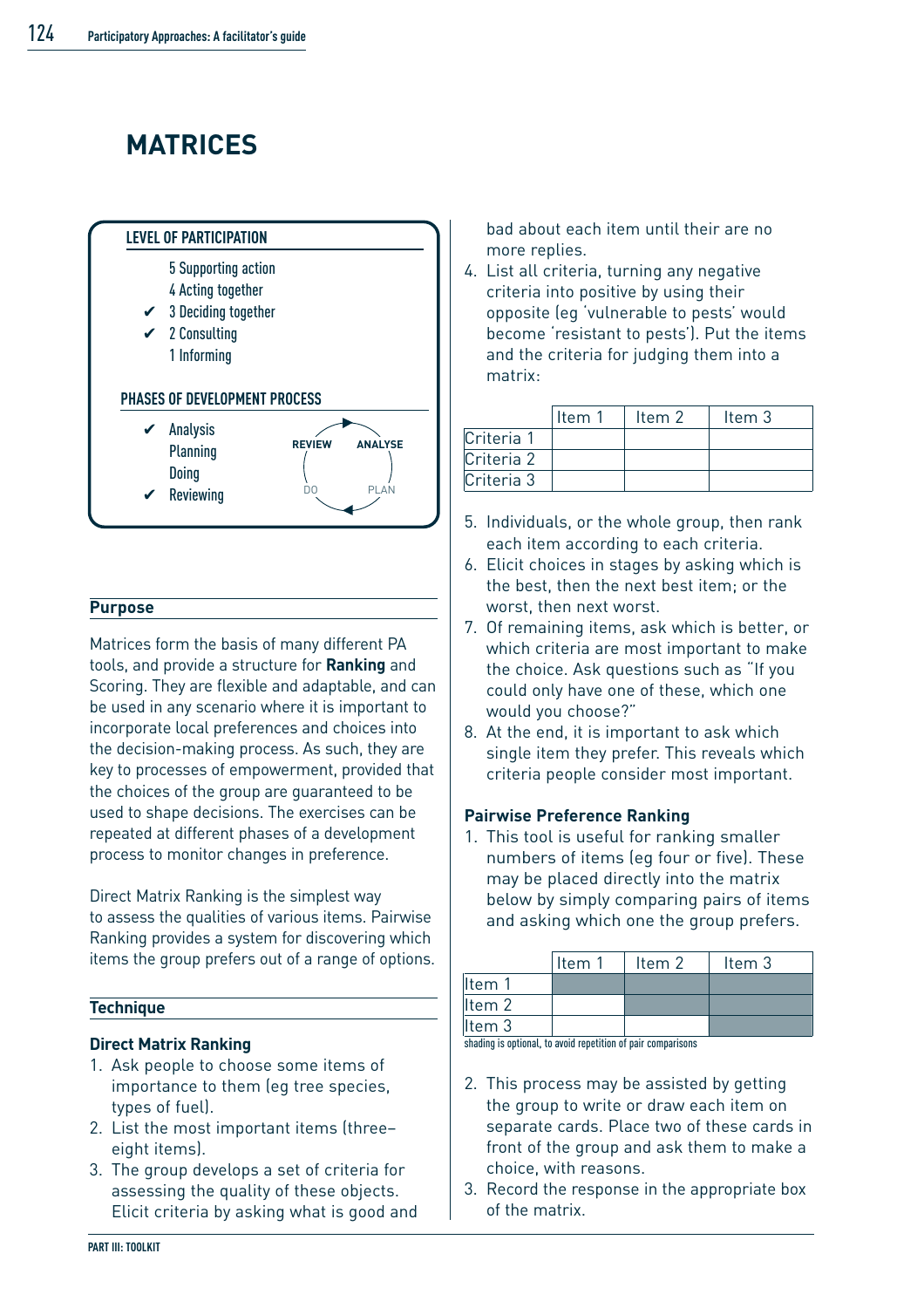- 4. Present a different pair and repeat the comparison until all possible combinations have been filled.
- 5. List the results in rank order by sorting the cards according to priority.
- 6. Check whether any important items have been omitted from the list. Let the group add these in the appropriate position in the ranking list.
- 7. As a useful cross-check to the responses, ask the group which single item they would choose – in an ideal word, and in reality. This may reveal constraints on people's choices. This question is also useful if more than one item in the list scores highest.

#### **Resources**

- flipchart, chalkboard or large pieces of paper
- pens
- cards and pre-prepared pictures if necessary.

#### **Attitude checklist**

- Let people make their own choices.
- Ask people to explain their choices this may be the most important information.

#### **Benefits**

- It can be adapted to a variety of situations and linked with any other tool.
- It encourages commitment, involvement and an active stake in decision-making.
- It quantifies choices and promotes discussion on the reason for the choices.

#### **Variations**

- Use simple pictures or symbols to represent each row and column of the matrix.
- You may want to allow repetition and validation by not shading any part of the pairwise matrix.
- Add further criteria people may prefer one item at a certain time/season

#### **Potential pitfalls**

- Specific choices may disguise highly subjective criteria for making decisions.
- Reasons for choices are not automatically

recorded (a tape recorder may help).

- There may be lack of agreement over preferences.
- Participants who are more vocal, and/or hold more power, may dominate and mask the choices of the more disadvantaged.

#### **Sample applications**

- prioritising problems
- indicating preferences
- comparing activities or technologies.

#### **Links to other tools**

• See also **Ranking, Rating and Sorting**.

### **REAL EXPERIENCE**

**Daniel Foster: social forestry volunteer, China**

Daniel used simple matrices to compare people's preferences for different types of tree species. Pictures of the distinctive leaves from each different species were used in a matrix for basic pairwise ranking. Since there were only a few trees grown in Yunan, the matrix was fairly simple, and a choice of tree could be established in a short space of time. The tool helped to gain an insight into local preferences, involved people in decision-making, and helped to train other forestry staff in PA.

Sample Direct Ranking Matrix using proportional piles as scores.

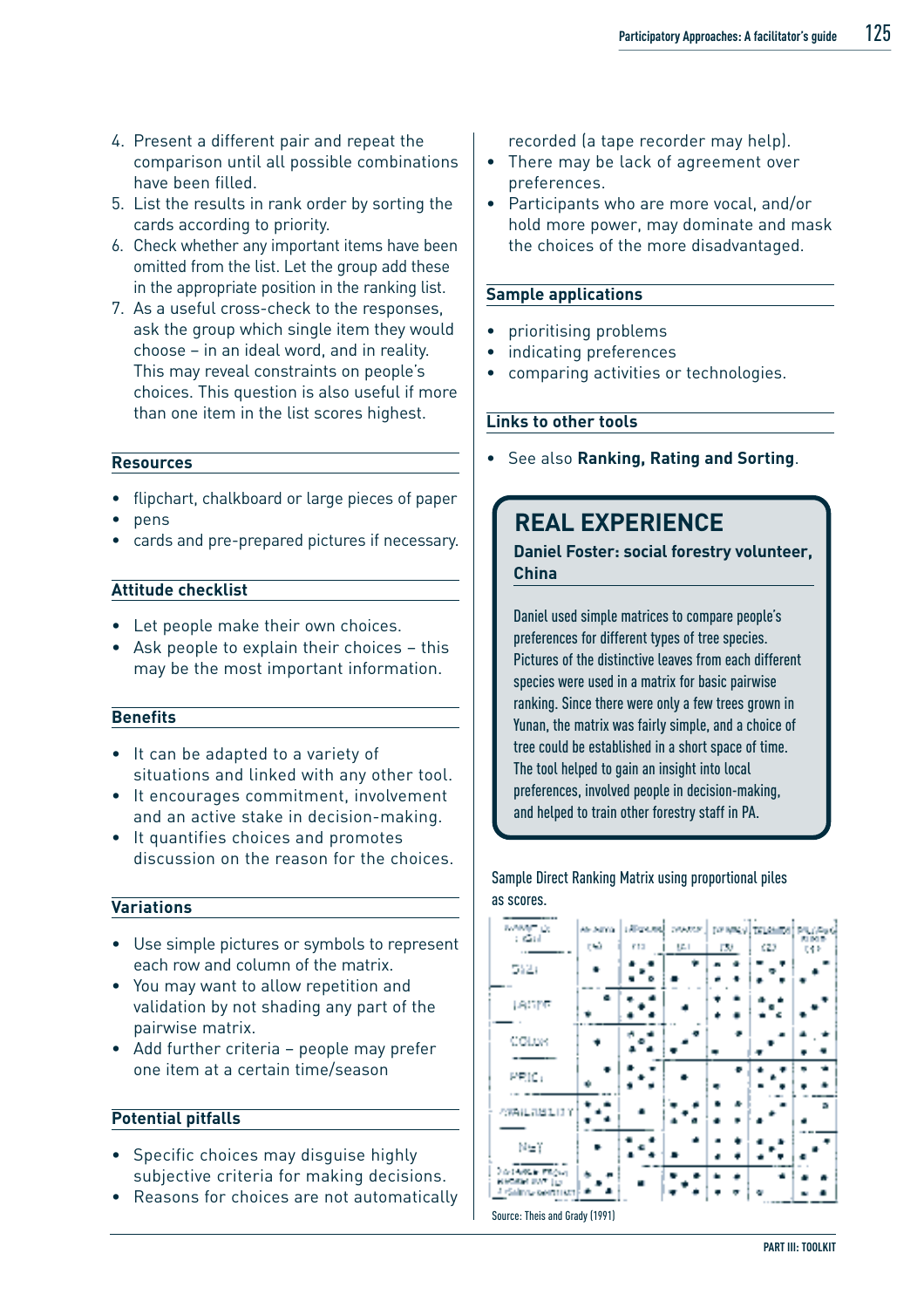# **OPEN-ENDED STORIES**



#### **Purpose**

Open-Ended Stories have either the beginning, middle or ending of a relevant story, purposely left out. The audience discusses what might happen in the part of the story that has been purposely omitted. Usually, the beginning will tell a story about a problem, the middle will tell a story about a solution, and the end will tell a story of an outcome. The purpose is therefore to facilitate discussion within the group, explore problems and solutions, and identify people with ideas and skills.

#### **Technique**

The whole story needs to be designed beforehand, so that the part that is left out 'fits' the complete story. A storyteller with good two-way communication skills is needed. Depending on the amount of group discussion, telling the story and filling in the missing part may take up to two hours. The storyteller must be able to tell the story, listen, and respond to the community analysis. Using two facilitators can help: one to tell the story and one to facilitate the community in filling in the 'gap'. The story

and the response need to be recorded. Tape recordings can be helpful in this instance, although it is commonly believed that people with an oral culture have excellent memories.

#### **Resources**

The tool relies essentially on the skills of the storyteller, although the occasional prop or musical accompaniment may suit local storytelling styles and generate a fun and creative atmosphere.

#### **Attitude checklist**

- The group must lead the story.
- The facilitator is not there to provide solutions, but to encourage the ideas of the group.

#### **Benefits**

- This tool can be especially useful with groups who have a rich oral or 'folk story' background but less of a written tradition.
- This is a dynamic tool that elicits good group participation.

#### **Variations**

- The above technique starts with a story defined by the facilitator. Having carried out the activity, the community wishes to tell or incorporate other stories, and these may reveal further information about local events, attitudes and social norms.
- Stories can be combined with drama or puppetry if these media are also part of local traditions.
- For peer or cross-community learning, the final story can be presented to other groups and stopped at various points for them to suggest how the story might continue.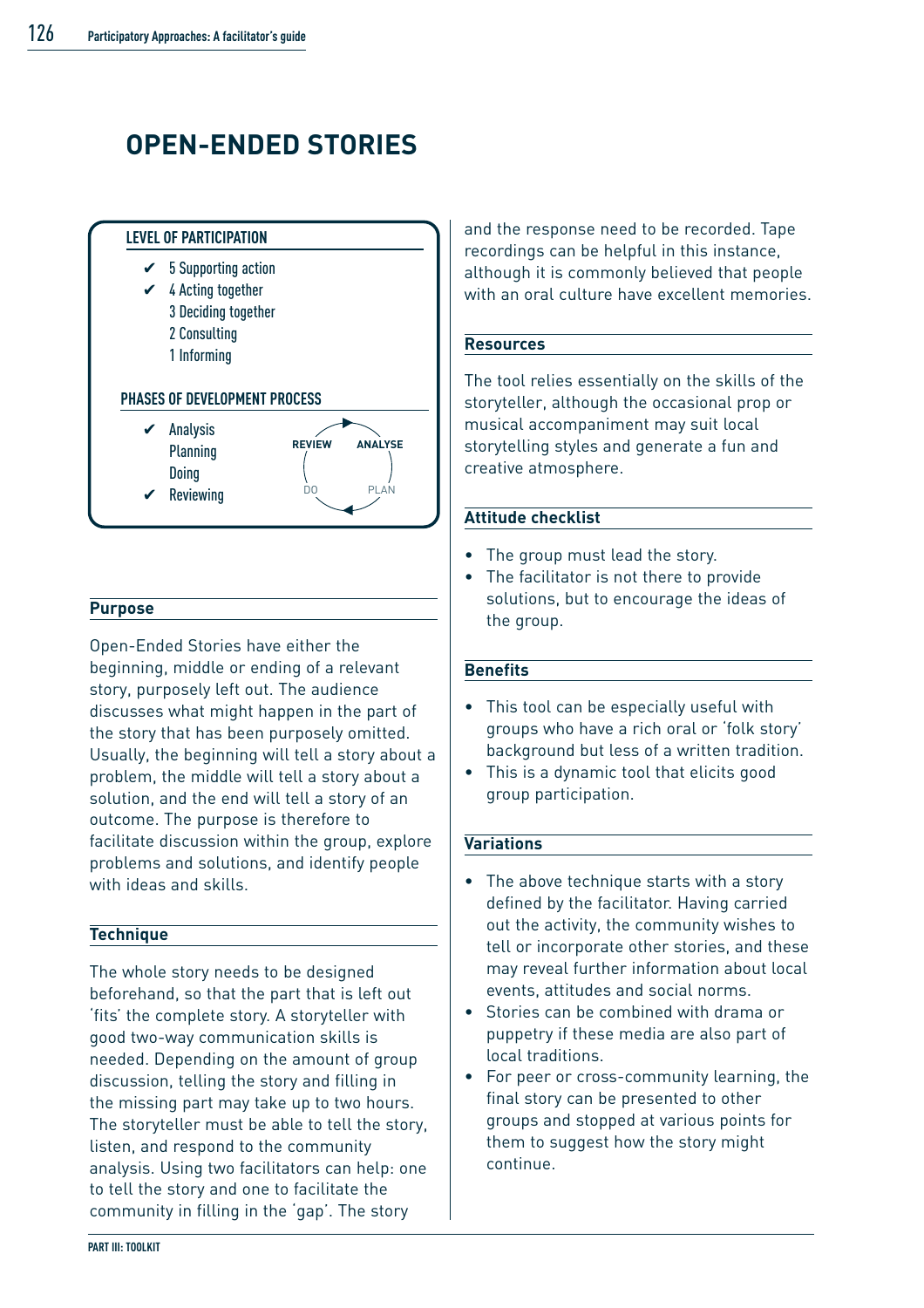#### **Potential pitfalls**

- A good storyteller with good two-way communication skills may be difficult to find, and using two people (one to tell the story and one to encourage discussion) may be necessary.
- The group may assume that there is a 'correct' solution to the story when the point of the exercise is to explore their own ideas.
- The facilitator may direct the group according to their own views.

#### **Sample applications**

- exploring issues, problems, solutions and outcomes
- education and awareness-raising
- presenting the outcome of other tools in a creative format.

#### **Links to other tools**

- **Forum Theatre**
- **• Puppet Theatre**
- **Participatory Presentations**
- **Picture Stories.**

### **REAL EXPERIENCE**

**Volunteer pre-departure training**

Open-Ended Stories have been used as a technique to investigate participatory planning, monitoring and evaluation in VSO's pre-departure training. A case study of a community-based project is presented with slides, with pauses at three key stages in the story. At each pause, the group is asked to assess the situation and suggest what might happen next. After group discussion, the 'real' story continues to reveal the actual events.

In this case, the technique is adapted for learning and education. If the tool is being used to explore the group's own solutions and perceptions, it is important that the story comes from the community themselves to avoid the pitfall of 'facilitator-directed storytelling'.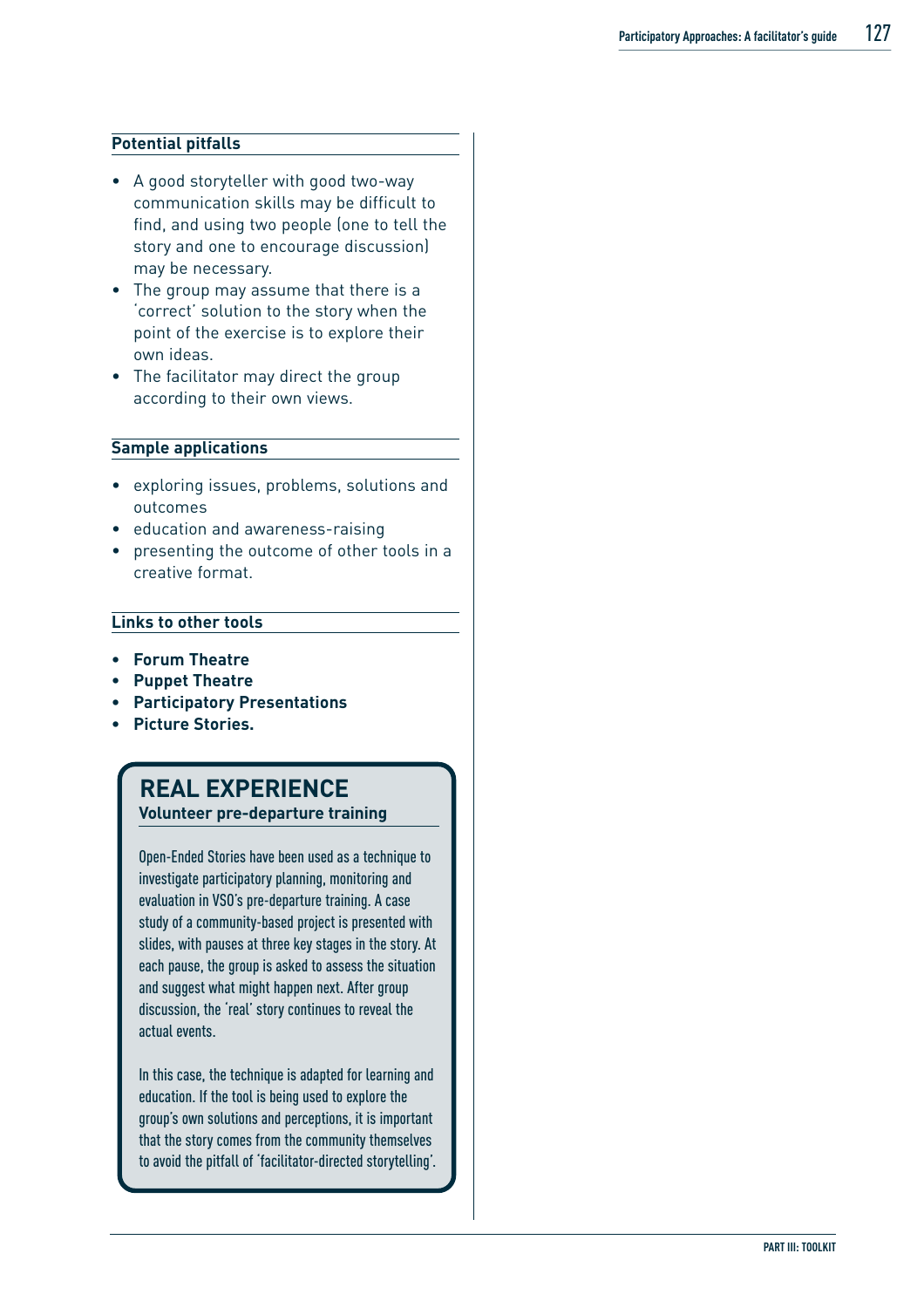### **PARTICIPATORY PRESENTATIONS**



#### **Purpose**

Slide shows are a classic way to send an audience to sleep! A traditional presentation operates at 'Level 1' participation (informing): the process is totally controlled by the presenter and the audience is passive. This tool may help to break down the barrier between presenter and audience, creating an open forum for sharing opinions. The group controls the course of the presentation.

#### **Technique**

- 1. The facilitator shows the first of 12 slides and asks, "What aspect of life in <Place X> do you think this illustrates?" Open questions encourage more people to participate.
- 2. Further comment can be stimulated by asking, "What part of the picture makes the point most clearly?"
- 3. The group should agree on significant aspects and useful information. These are summarised as a one–two word caption on a board next to the screen.
- 4. The procedure is repeated until all the slides are shown and there is a list of 12 captions on the board.
- 5. Invite the audience to look at the list and recall the pictures. Starting at the bottom, work upwards one at a time. Different people will remember different pictures, but together they will remind each other of all of them. Explain that they must select only **three** pictures that they think illustrate most clearly the people and the main issues.
- 6. People call out or underline their chosen captions. It is not unusual to have at least five or six captions suggested and underlined. Since the task is to reduce the list, this starts a discussion about priorities.
- 7. In defending their choices, members of the group draw on their experience and earlier observations. The facilitator may add information to achieve a balanced view. Open questions will give the group the satisfaction of making their own choices.
- 8. Finally, the facilitator gives a five–six minute talk based on whatever three pictures the group has chosen. By using their choice of pictures, the facilitator affirms their thoughtful work and will maintain their interest. Originally, the 12 pictures will be chosen because they are **all** important, so there will be no difficulty in giving a spontaneous talk based on the group's choice.
- 9 Follow with a brief question time and a brief positive summing-up to finish.

#### **Resources**

- slides and projector
- blackboard/flipchart/paper, pens
- suitable environment with facilities as required (eg electricity, blinds).

#### **Attitude checklist**

The facilitator must be willing to let the group make decisions. If the facilitator substitutes pictures of their own choice, this will devalue the group's thinking and lose their interest.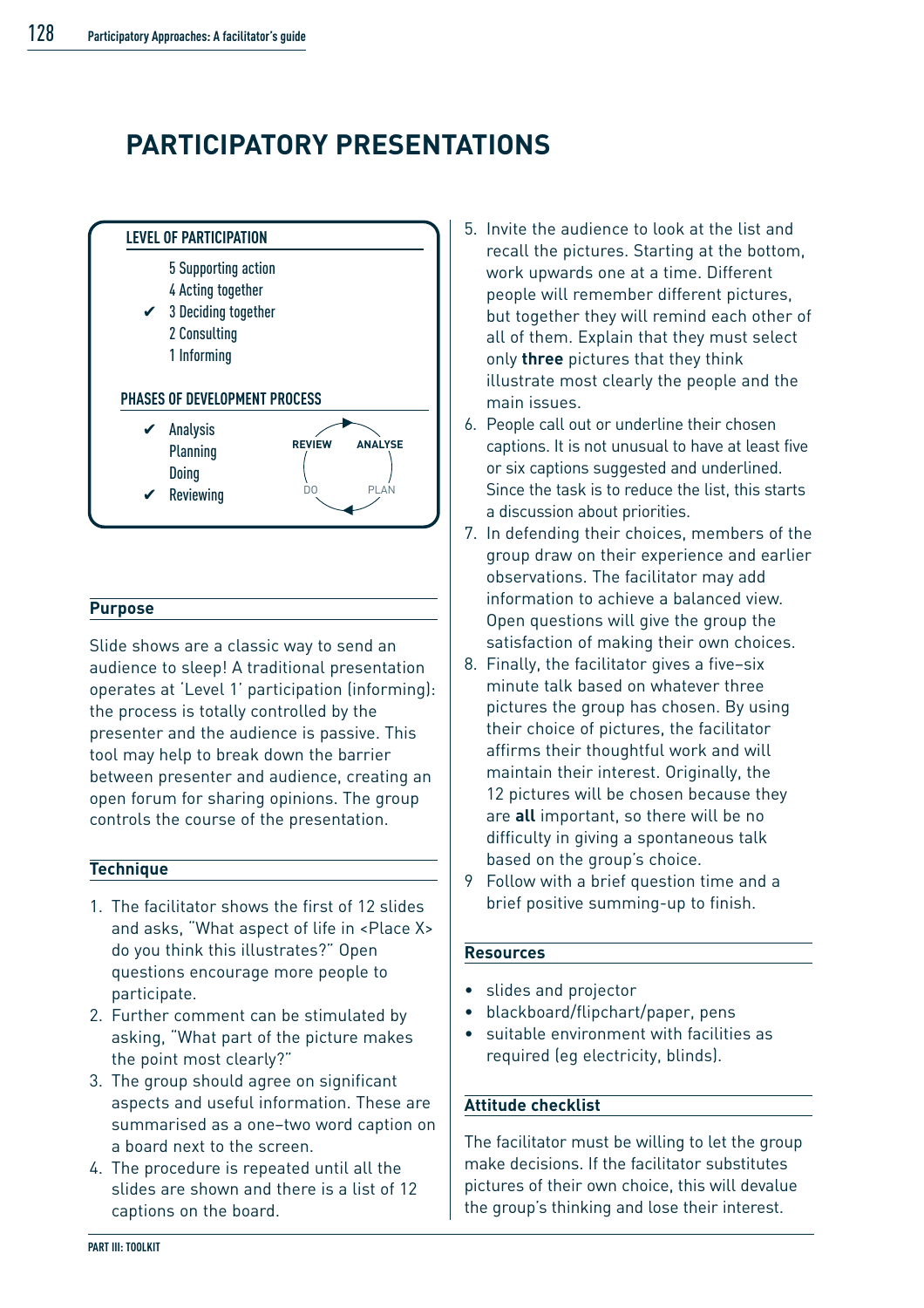The facilitator's role is to guide group learning, offer information to help their decisions, and then respond to the preferences of the group by giving the presentation that the group is motivated to see.

#### **Benefits**

- It involves the group in what is traditionally a passive, non-participatory process.
- Active picture study reveals what the group thinks, not what the facilitator thinks.
- It reveals preferences and engages group decision-making as well as communicating information.

#### **Variations**

Combine this technique with **Open-Ended Storytelling**. Using all 12 slides or the final three choices, take suggestions from the group to create a story that addresses issues that are triggered – but not fully explained – by the slides.

#### **Potential pitfalls**

- The group expects a passive presentation.
- The group cannot prioritise their choice of slides.
- The facilitator's original choice of slides limits their ability to deliver a meaningful presentation from the final three choices.
- The slides are meaningless, irrelevant or misunderstood by the group.

#### **Sample applications**

- investigating local issues, priorities, opinions and preferences in the early stages of analysis
- reviewing ongoing project activities
- celebrating project achievements.

#### **Links to other tools**

Other tools that can be used interactively during presentations include photographs, **Drawings and Discussion,** video, tapes, cartoons, graphics/charts, **Puppet Theatre**.

### **REAL EXPERIENCE**

**Denys Saunders: VSO trainer**

The process described above was kindly supplied by Denys Saunders, who in his own excessively modest words has been "making mistakes with visuals for active learning for over 50 years". Denys has worked as an educationalist throughout the world, and recommends active and participatory presentations not only for communicating with people in developing countries, but also for communicating developing country experiences to groups back home.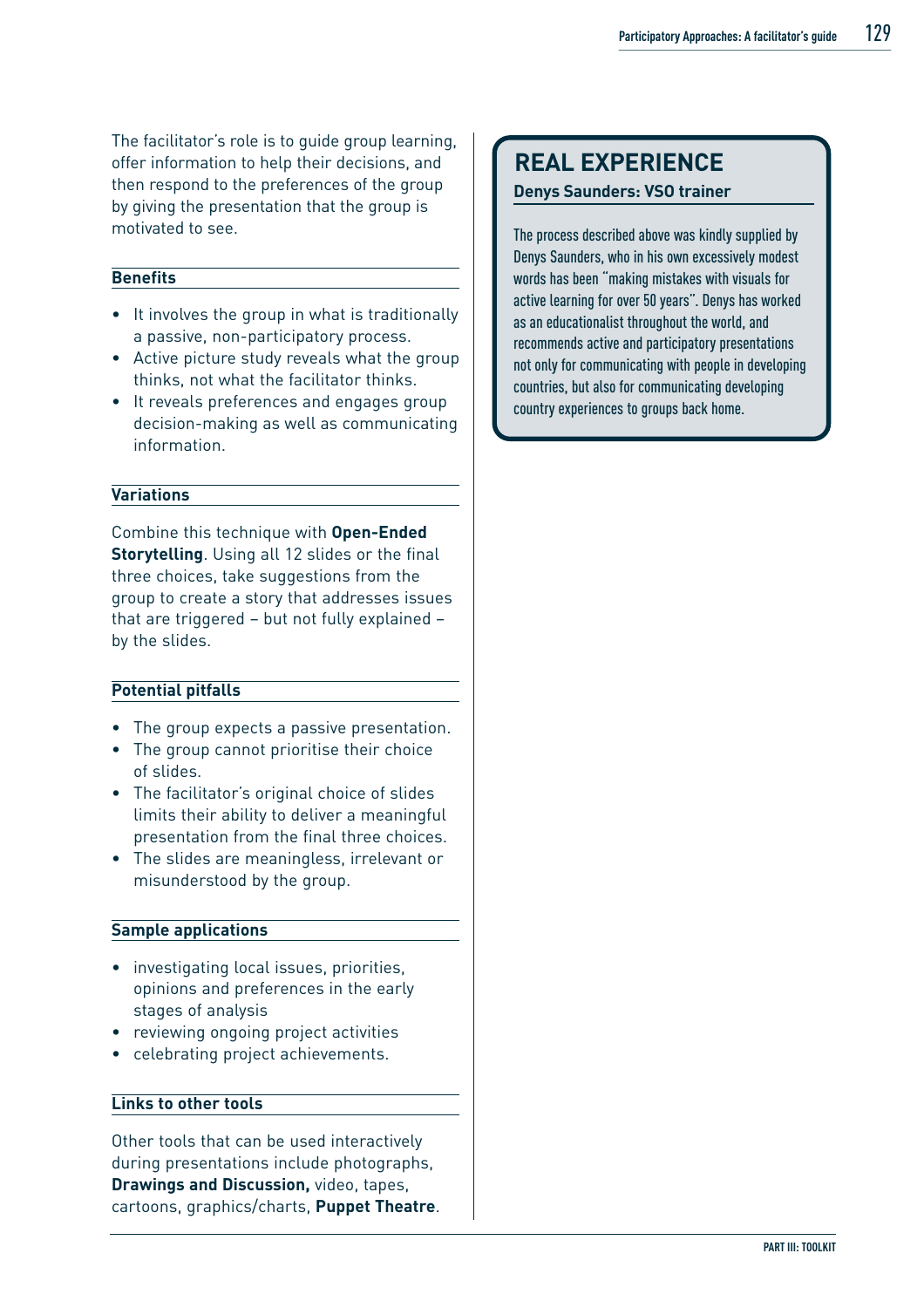## **PEOPLE'S OWN RECORDS**



#### **Purpose**

A household or community record booklet is a useful way for people to record what they feel is important information. This may include procedures for new activities, technical information, preferences, costs, labour inputs or any other information that helps to monitor a specific area or situation. Terms of measurement and indicators for monitoring are chosen by local people.

The recorded information is useful to the record-keeper, and when synthesised it is valuable to other local and external people. The tool can be used to judge whether new development activities are useful, test and compare old practices with new practices, define how best to improve future activities, and provide feedback on new, unfamiliar or untested activities or technologies.

#### **Technique**

- 1. Local people identify their reason for keeping track of information.
- 2. Then they are helped to define:
- the overall method that will be appropriate for the purpose and the situation
- what will be measured
- the terms of measurement (money, bags, kilos, days/hours of labour etc).
- 3. The facilitator helps local people to design a record-keeping booklet (one page, or a number of pages, depending on the situation) that will meet their information needs. This draft is used to reproduce a final, sturdy booklet. If appropriate, drawings can be substituted for writing, and tallies for measures.
- 4. A number of booklets are produced and distributed with short introductory training. Consistent follow-up and evaluation of the utility of the tool is necessary to encourage continued and systematic use over time. Periodic meetings help to synthesise, compare and discuss the results.

#### **Resources**

- paper, writing materials
- suitable materials for binding or collating pages.

#### **Attitude checklist**

- Local people design, produce and analyse the booklet based on what they think is important, rather than using the facilitator's own blueprint.
- Facilitators must be open to comment and feedback about the use of the booklets and encourage people to develop solutions and ways forward.

#### **Benefits**

- People make their own informed judgements about the pros and cons of new activities.
- The tool monitors inputs (resources, technology, labour, finance etc) and outputs (productivity, product diversity, reserves, secondary products etc) that local people perceive as important.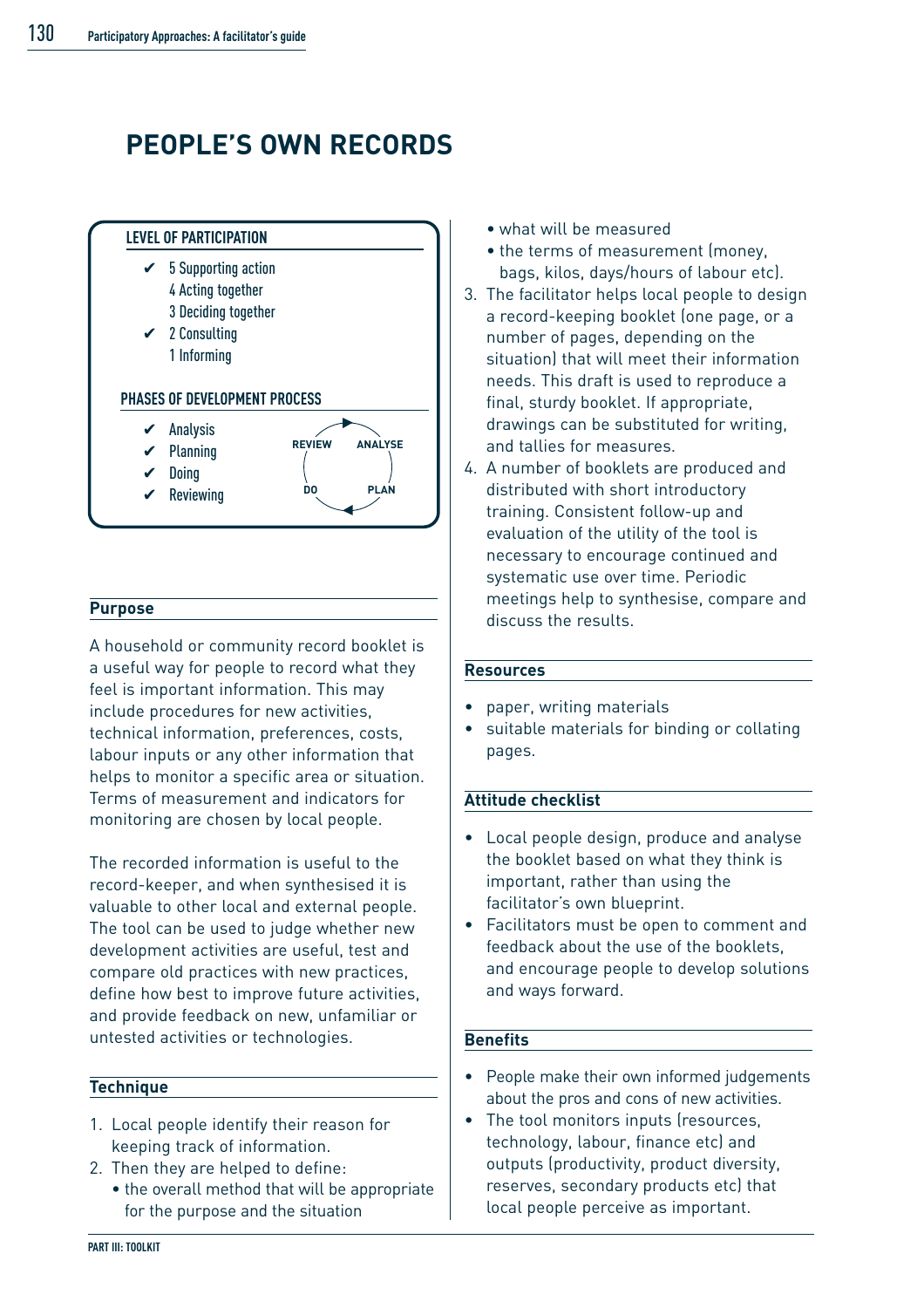- Information can be compared between communities, households or organisations, and used to identify future research priorities.
- Provides site and situation specific information in a consistent format.
- Assists and improves administration and cost accounts.
- Retains valuable information about new techniques and solutions.

#### **Variations**

The tool can be modified for use in all types of activity, such as forestry, agriculture, new micro-credit schemes, health programmes, outreach activities, small scale enterprises etc. Substitute drawings and scoring systems to replace words and numbers as appropriate.

#### **Potential pitfalls**

• Low or inconsistent use of records may arise from lack of ownership over the design process.

- The results may be quite general if the tool is used to assess activities over a wide area.
- Field testing must respond to feedback about the usefulness of the booklets. Space should be included to record unexpected factors.

#### **Sample applications**

- farmer's records of new varieties or techniques used in test plots
- organisation's records of new technologies or strategies.

#### **Links to other tools**

See also **Community Financial Accounts. Focus Group Discussions** or **Semi-Structured Interviews** can be used to follow up.

|                            | <b>REAL EXPERIENCE</b><br>Tree nursery record book (FAO) |                |          |          |                              |  |                          |  |                |  |
|----------------------------|----------------------------------------------------------|----------------|----------|----------|------------------------------|--|--------------------------|--|----------------|--|
|                            |                                                          |                |          |          | <b>Distribution record</b>   |  |                          |  |                |  |
| <b>Date</b>                |                                                          | Name of farmer | Location |          | <b>Seedling</b>              |  | <b>Intended function</b> |  | <b>Remarks</b> |  |
|                            |                                                          |                |          |          | No. Species                  |  |                          |  |                |  |
|                            |                                                          |                |          |          |                              |  |                          |  |                |  |
|                            |                                                          |                |          |          |                              |  |                          |  |                |  |
|                            |                                                          |                |          |          | <b>Operating cost record</b> |  |                          |  |                |  |
| <b>Date</b>                |                                                          | Item material  |          | Quantity |                              |  | Cost                     |  | <b>Remarks</b> |  |
|                            |                                                          |                |          |          |                              |  |                          |  |                |  |
|                            |                                                          |                |          |          |                              |  |                          |  |                |  |
| <b>Labour record</b>       |                                                          |                |          |          |                              |  |                          |  |                |  |
| <b>Name</b><br><b>Date</b> |                                                          |                |          |          |                              |  | <b>Activity</b>          |  | <b>Hours</b>   |  |
|                            |                                                          |                |          |          |                              |  |                          |  |                |  |
|                            |                                                          |                |          |          |                              |  |                          |  |                |  |
|                            |                                                          |                |          |          |                              |  |                          |  |                |  |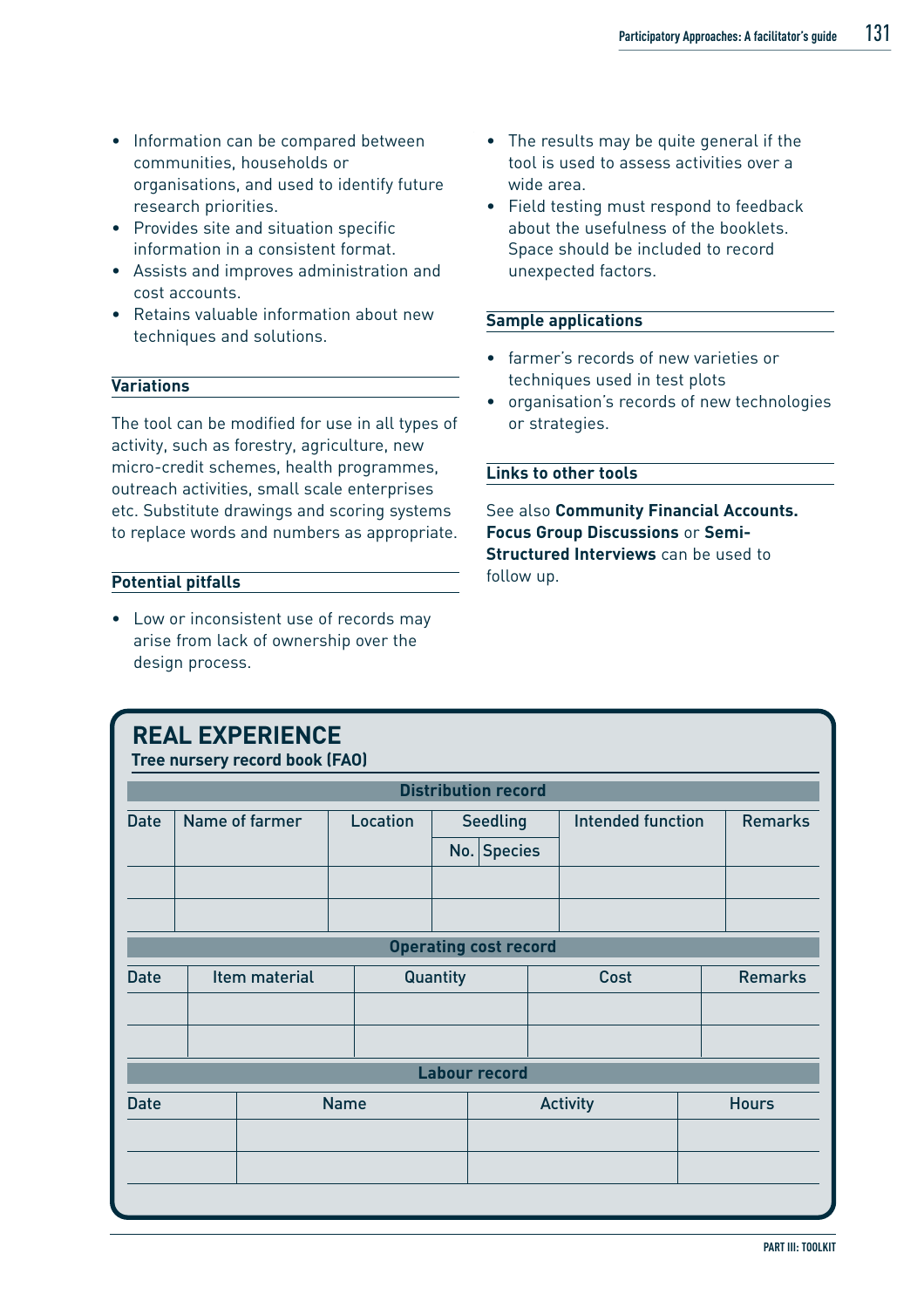# **PICTURE STORIES**



#### **Purpose**

Picture stories are illustrations of problems and solutions that can be prioritised or put in sequence to tell a story. They can be used as an educational tool to inform, but participation is increased when people can add to the drawings, create new drawings of their own, change the layout and content to illustrate their own points of view or concerns. This tool can be used to raise, discuss, and rank issues according to priorities; and also to identify and discuss appropriate community solutions to problems. Simple, colourful pictures create interest, and are easily understood and remembered.

#### **Technique**

- 1. The facilitator should prepare for this exercise by collating pictures or paste-ups that portray current and potentially sensitive issues. Ideally these should be locally produced and field-tested, to ensure that they communicate clearly.
	- If the sequence of pictures is predetermined, a flipchart is a useful piece of equipment. For greater

participation, separate the flipchart drawings and let the group put them together in the order that makes sense to them.

- If using cloth/flannel boards, make sure extra materials (eg figures of people, objects, animals) are available to allow issues and solutions raised by the group to be represented. Otherwise the facilitator may unduly direct the outcome of the exercise.
- 2. Introduce the objectives of the exercise. Encourage open discussion of each picture to determine its relevance to the group and the wider community. Encourage opinions about the subject matter and the position or priority of features that they show. Use prompter questions like: "What do you see in this picture?", "What does the scene say to you?", "How might we change this picture to explore the issue?" The group should direct the sequence of the drawings or paste-ups, and move them to indicate priority. With a small group (6–10 people) this can be done by individual people; larger numbers will have to rely on group decisions.
- 3. Discussion is used to identify and rank the problems/issues, identify possible solutions, and represent possible consequences. Temporary removal and reintroduction of one or more of the posters can help determine its importance, and encourage discussion.
- 4. The results of the final composition should be recorded with a photograph or drawing.

#### **Resources**

Flannel boards, flipchart drawings or some variation of these are ideal. Flipcharts are basically large sheets of cloth or paper with drawings and simple diagrams illustrating particular points. Flannel boards are picture 'paste ups' which can be attached in various combinations.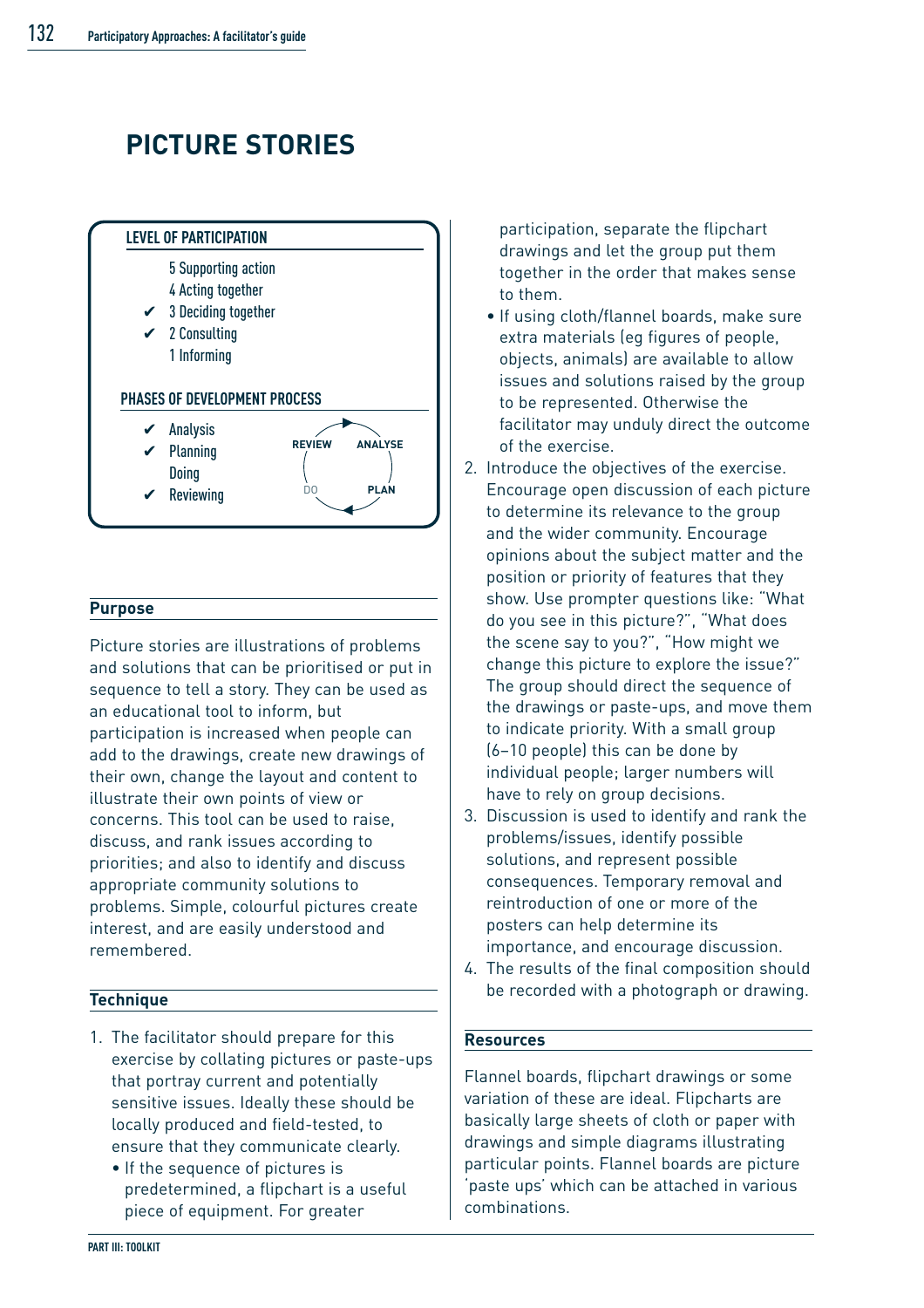#### **Attitude checklist**

- Let the group make their own interpretation of the pictures, add to them, modify them, and make new pictures of their own.
- There should be no predetermined 'answer' unless the tool is being used for specific education and awareness-raising. The aim is mutual learning.
- The facilitator should stimulate discussion and help people reach decisions, but not direct them.

#### **Benefits**

- It gives an insight into local events, history, attitudes, opinions, values and perceptions.
- It triggers group discussion on issues that may otherwise be too sensitive to identify openly.
- It is especially useful in cultures with a visual orientation and low literacy.
- Repeated use of the tool can be used to monitor community needs, attitudes and opinions.
- Equipment is cheap and easily transportable; cloth sheets and flannel boards are durable for field conditions, resistant to tearing, heat, dust and rain.
- Replications of the final composition can be distributed to spread the group's findings.

#### **Variations**

This format can be used to deliver **Open-Ended Stories**, to consider problems, solutions and possible outcomes. Sequences may be used to examine relationships between problems, solutions and outcomes, or to make a historical record (see **Timelines**).

#### **Potential pitfalls**

- Illustration skills are needed if the drawings or figures are not pre-produced.
- The issues may be too complex to be fully explained in this form.
- Spontaneity and two-way communication may be limited unless the group makes choices and directs the course of the story.
- Always field-test drawings. Drawings of objects or people may be perceived as irrelevant if they are drawn in a style that is unfamiliar to the audience.

#### **Sample applications**

- to analyse common problems (fire, poverty, soil erosion, drought, increasing population, etc) and some common solutions to these problems
- to support presentations and discussions, stimulate discussion and community input
- to review and celebrate achievements.

#### **Links to other tools**

- It can be used in conjunction with other prioritising tools like **Ranking** and **Matrices**.
- **Focus Group Discussions** or **Semi-Structured Interviews** can be used to follow up.
- See also **Drawing and Discussion**, **Group-Directed Visuals**, **Open-Ended Stories**.

### **REAL EXPERIENCE**

**Denys Saunders: VSO trainer**

Denys has been working with visuals for over 50 years in many developing countries:

"Written or spoken words can lead to many misunderstandings. If we see or do something together we have a greater area of shared meaning. We all have some experience of the subject, but need to think together and share perspectives so that all may gain. It is not only what you say or show, but also what the viewers do together."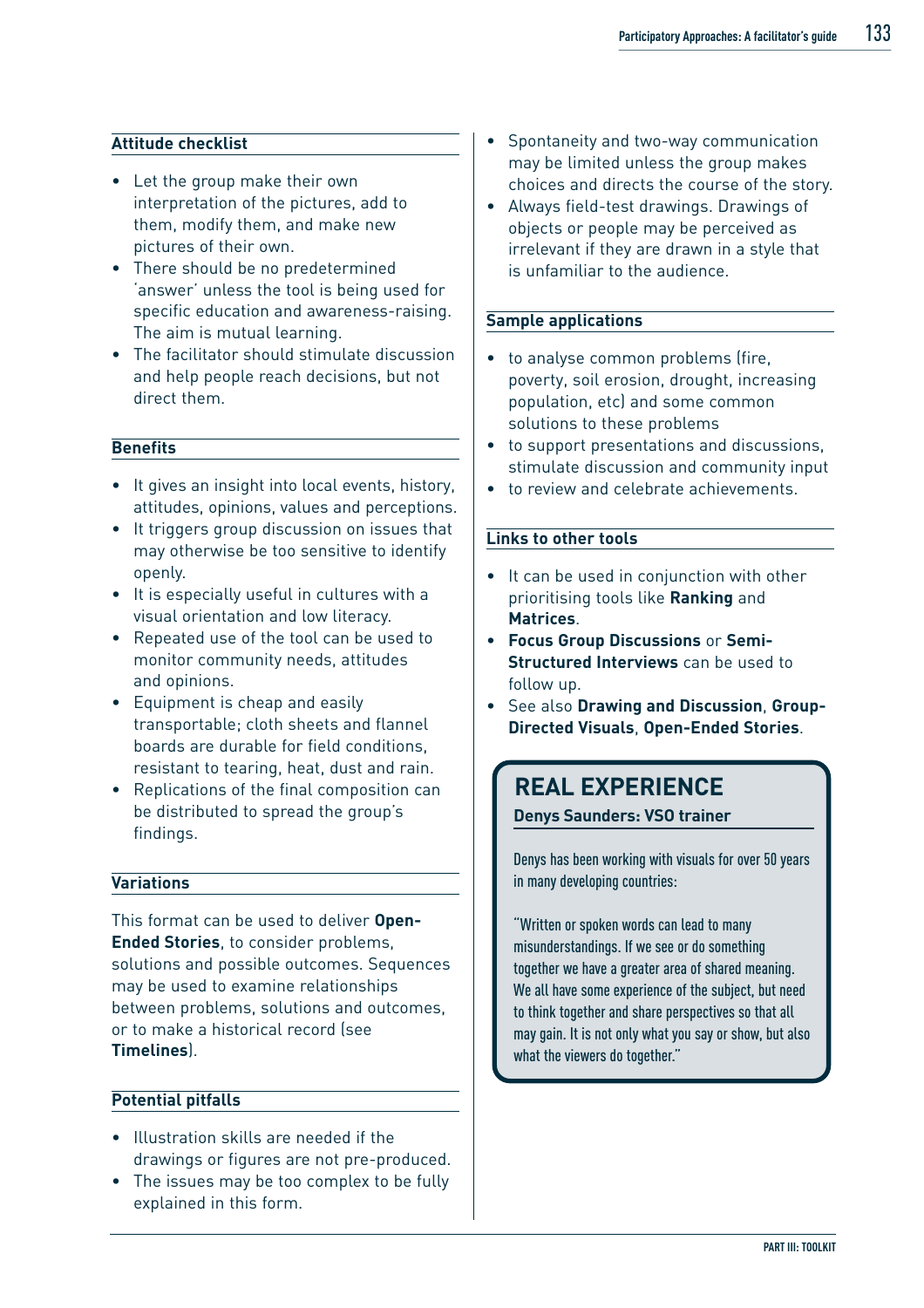# **PROBLEM TREE**



#### **Purpose**

This is a **Flow Diagram** tool similar to the **Fishbone Diagram**, used to identify causes and effects of key issues or decisions. It is useful after problem identification to place issues in their wider context, and clarify that the issue in question is the real problem, not a symptom of a different problem. The Problem Tree format can also be used in reviews to show how the problem was tackled and what the outcome was.

#### **Technique**

Paulo Friere (1986) identified three key steps that may help to analyse problems using this type of tool:

- Identify the root causes of the problems affecting a community, organisation or project.
- Analyse the situation created by the immediate causes.
- Act to resolve the problems identified in the process.
- 1. Start with a key issue or problem that has been identified through other PA tools. The group draws the trunk of a tree, and labels this with the issue in question.
- 2. Freethinking and discussion is used to determine the various different causes of the problem. These are drawn as roots, and labelled. It may help to use sticky notes, since these can be moved around to distinguish between immediate causes and deeper root causes. Keep asking "What causes that?" until the final root cause is identified.
- 3. Next, the effects of the problem are drawn as branches of the tree. Once again, the diagram should identify links between issues by joining branches together. Find out what people know about each root cause and each symptomatic effect of the problem. Details and reasons may reveal further causes and effects.
- 4. Using a new diagram, each problem, cause and effect can be simply reworded into an objective that will tackle the issue. For example, 'lack of sufficient water' becomes 'improve water supply'. In this way, the Problem Tree is converted into an equivalent 'Opportunity Tree' or 'Objectives Tree' – showing a strategy for tackling the issues. These objectives than provide a basis for project and programme definition, to turn objectives into achievable actions.

#### **Resources**

Paper and pens. Alternatively, it can be drawn on the floor using twigs and leaves.

#### **Attitude checklist**

- Stay focused on the central problem. If it becomes clear that the problem in question is not the main problem preoccupying the group, then it is important to investigate why this is the case, and whether the activity/project is really targeting local needs.
- Probe suggestions using open questions.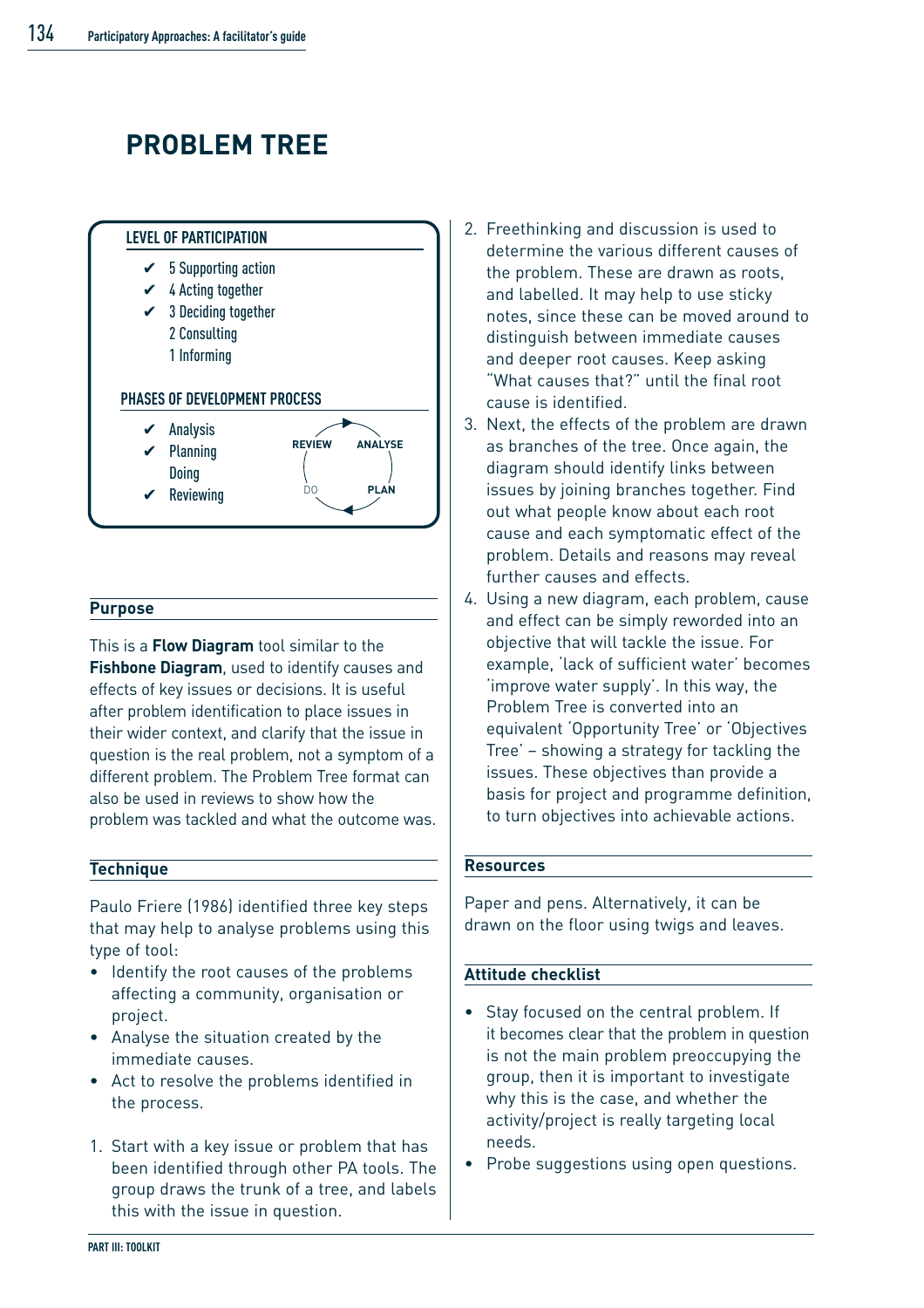#### **Benefits**

- enables a group to see issues in their wider context
- enables projects to tackle the causes of problems rather than their symptoms
- uses a visual technique that triggers creative thinking and retention of learning.

#### **Variations**

- The diagram does not have to be drawn literally as a 'tree' – it can simply take the form of a **Flow Diagram**. Nevertheless, the tree is a strong image that stimulates creativity and learning.
- Decision Trees try to identify the factors influencing important decisions taken by local people and thus clarify their priorities. People may find it difficult to analyse their decisions directly, so Decision Trees are often best used to illustrate information obtained from informants by other means.
- Opportunity Trees take the outcome of Problem Trees and illustrate the reverse – how key solutions or good practice are caused, and how they can potentially support a set of further positive outcomes.

#### **Potential pitfalls**

- Facilitators do not allow sufficient time to move from the Problem Tree to the Opportunity Tree. As a result, participants are left with no identified route out of their problems.
- Root causes often appear too big for the community to tackle – eg 'poverty'. They must be transformed into manageable action at the local level.
- The tree can turn into a very large and complicated diagram.

#### **Sample applications**

- the causes and effects of economic decisions or livelihood activities
- the causes and impacts of HIV and AIDS or poor school attendance on a community
- the causes and effects of deforestation.

#### **Links to other tools**

This can be linked to other problem identification and planning tools such as **Guided Visualisation**, **Flow Diagrams**, **SWOT Analysis**, **Impact Assessment**, **Bridge Model** etc.

### **REAL EXPERIENCE**

**VSO Nigeria: Participatory Placement Assessment**

Diagrams that show the relationship between causes, effects and solutions can be used in all VSO placements to develop their purpose, objectives and success indicators. The outputs from this type of tool can be referred to throughout a volunteer placement, to review to what extent the key problem, issue or purpose for the placement has been addressed. To what extent has the community/organisation been helped to tackle causes? What impact has the placement had?

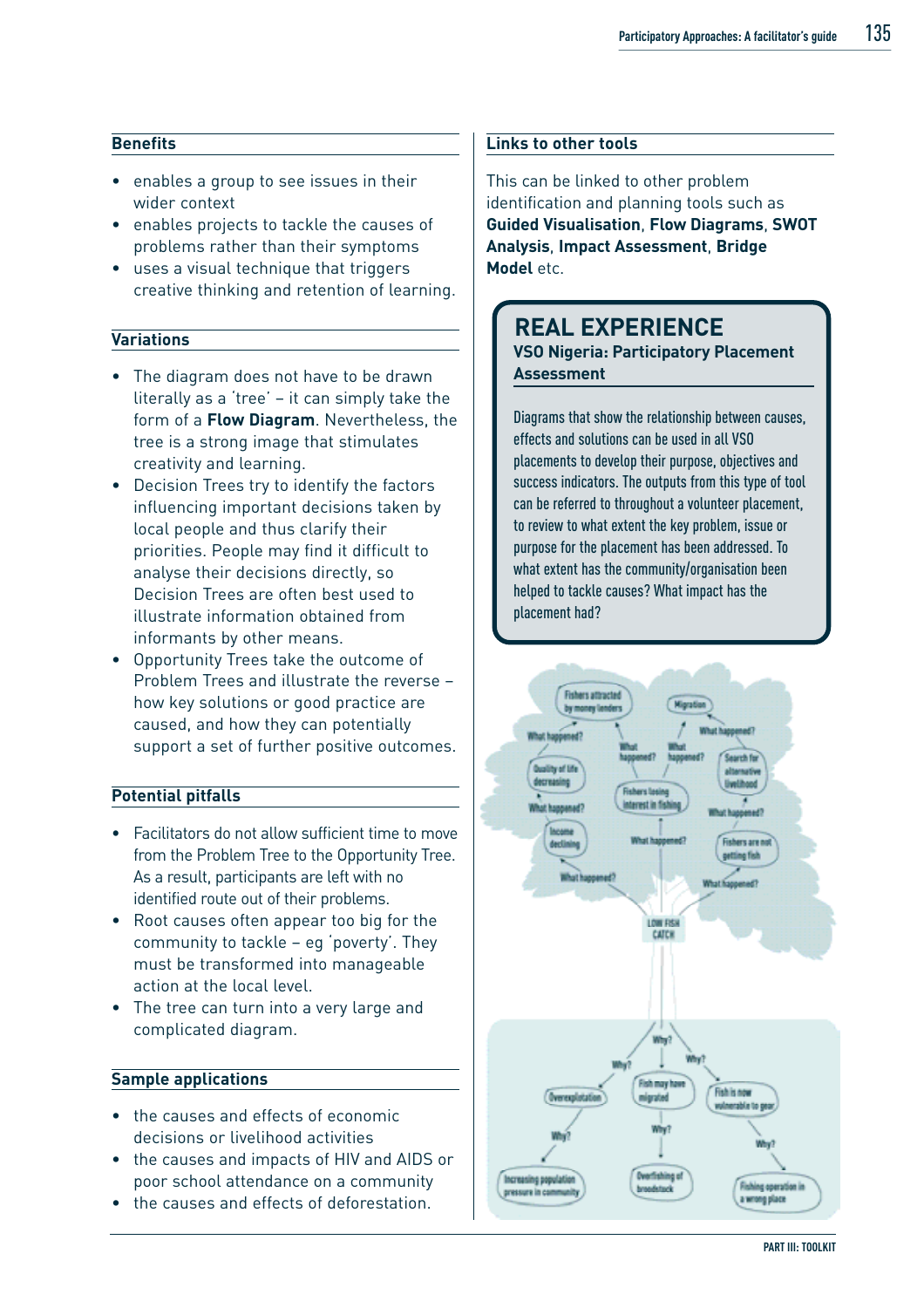## **PUPPET THEATRE**



#### **Purpose**

Puppets are used to represent characters that act out the issues and/or story determined by the group. If an outside professional puppet group is used, the assistance of local people to develop scripts around the issues is essential. Puppet theatre shares many objectives and characteristics of **Forum Theatre**, in that it uses creative performance and audience interaction to analyse problems and solutions, but because the puppets are not viewed as 'real people',

they are ideal for dealing with sensitive situations.

Puppet theatre has high entertainment value in some cultures, and can reach and receive feedback from a wide audience.

#### **Technique**

- 1. The group identifies key issues and designs a presentation that will encourage response. After the messages and key issues are identified, the group explores how these can best be communicated to the audience. For example, the puppets can tell a story or act out a drama. The puppet group will require manual dexterity, voice and storytelling abilities. If local people are going to be the puppet group, they may require some training and rehearsal.
- 2. Construct puppets and stage if not available. To build puppets and stage, local materials should be sought: gourds or papier mâché can be used for puppet heads, stages can be made of local cloth and scrap wood, and lighting systems can be constructed from old tin cans. Often, however, these are not of good quality and materials have to be purchased. For guidelines on making puppets, consult *How To Make And Use Visual Aids* (Harford and Baird, 1997).



**PART III: TOOLKIT**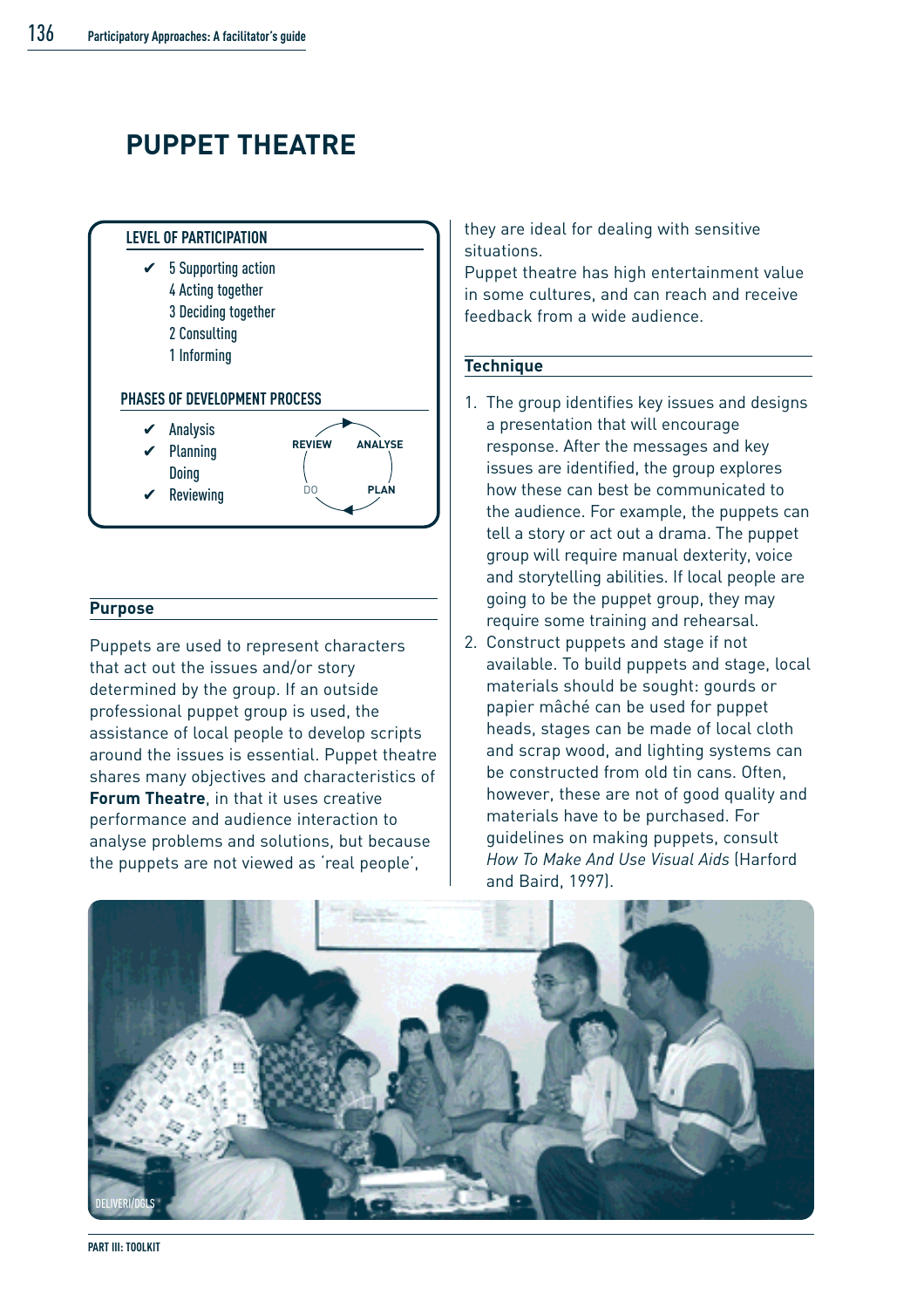3. Select characters and begin designing the script. Rehearse the shows with a small group playing the role of the audience. Present the puppet show to the larger group. Record responses so that they can be used to develop the message and story in the future. See **Forum Theatre** for further ways that puppet theatre can have a development application.

#### **Resources**

- flipchart paper and pens for freethinking ideas and producing storyboards
- scrap cloth, wood, gloves, gourds, condoms, glue, tape, paint and other items to hand for constructing puppets
- large board or piece of cloth to make a screen/stage for the puppets
- tape recorder or video to record the performance if available and desirable.

#### **Attitude checklist**

- Let the group lead.
- Ensure that the activity builds on local forms of puppetry and performance.
- Assist with initial identification of problems and help the group to articulate this into a coherent performance that allows audience interaction.

#### **Benefits**

- enables sensitive issues (eg gender, land ownership, HIV and AIDS) to be discussed and examined in a way that might otherwise be taboo
- creative, flexible and spontaneous. Uplifting – anything is possible.
- memorable, enabling people to remember important learning points.

#### **Variations**

Local forms of puppetry and performance will give a starting point, eg African masks and stilt walkers; Javanese shadow puppets, Bollywood movies, local myths and legends.

#### **Potential pitfalls**

- Puppeteers must handle a variety of unexpected and often sensitive responses.
- Recording the responses for future use may be difficult. A tape recorder can help, or a number of people can take notes.
- The performance is under-rehearsed; or its entertainment value exceeds its learning value.
- Ensure that the messages/issues are relevant to the community. When the issues and messages are decided on by local groups, this problem is reduced.

#### **Sample applications**

This tool is multipurpose, and can be used to analyse situations; collect qualitative information; raise awareness or carry out extension work; and for presentation and communication of results. By using this tool continually, an ongoing process of audience feedback exists. This strengthens the group analysis.

#### **Links to other tools**

See also **Forum Theatre, Open Ended-Stories**.

### **REAL EXPERIENCE**

**Petra Rohr-Rouendaal: VSO trainer**

Petra has helped community groups to make and use puppets for many years, often under extremely difficult conditions where resources are very scarce. She recommends puppets as a means of getting people to speak about issues they would not normally discuss. The audience is entertained, but they are also learning, analysing and making decisions. Puppets have been particularly useful in raising awareness and encouraging behaviour change around HIV and AIDS. "It's okay for a puppet to ask a man directly 'Do you use condoms? Why not?!' It's just a puppet. A person asking the same question in an open forum would be completely taboo, but somehow with a puppet it's okay."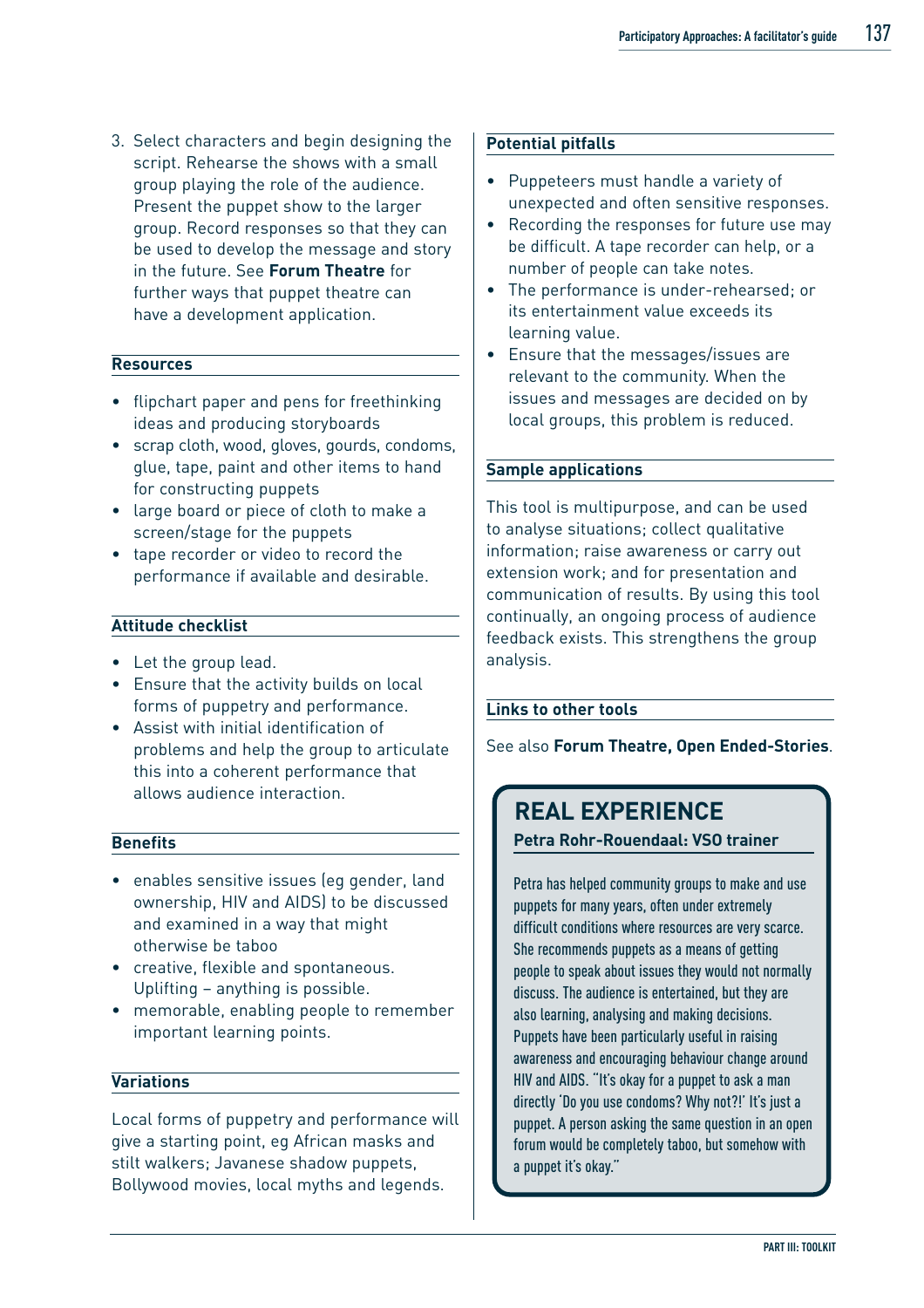## **RANKING, RATING AND SORTING**



#### **Purpose**

These simple tools provide information about preferences and choices, making them among the most useful and adaptable. The tools provide insight to individual or group decisionmaking, and identify the criteria that people use to select certain items or activities. As well as demonstrating needs and priorities, the exercises can be repeated at different phases of a development process to monitor changes in preference. The process itself facilitates discussion and analysis.

#### **Technique**

- 1. Select a group that will be representative of the stakeholders from whom information is required (or repeat the exercise with different groups).
- 2. Explain the tool to the individual or the group. Keep the choices straightforward and make sure that people understand the exercise.

#### **Ranking**

• The group ranks a series of picture cards, labelled cards or symbolic objects in order

from first choice (most popular) to last choice least popular. Generally it is not recommended that more than six items be ranked at any one time.

- The group can be asked why they made the choice they did each time a choice is made, or after ranking a whole 'set'.
- When doing Pairwise Ranking (the person must choose between two items), begin with the two most similar items. A good question could be "If you could have only one of these, which would you choose?" The next question could be "Could you tell me why you have made that choice?"

#### **Sorting**

- This enables a set of information to be separated into categories.
- People are asked to separate a collection of picture cards, labelled cards or photos into piles or baskets that represent different criteria. 150 cards is about the maximum recommended number. Depending on the level of participation, participants may or may not have set these criteria or chosen the sample of data.
- The 'scores' can be added up and divided by the number of sorters to show rough percentages for each category.

#### **Rating**

- This a useful way to measure attitudes toward opinions, and perceptions of change. It works best with literate people, and those more accustomed to structured answers.
- Ask people to rate or score a series of statements (no more than 25) or suggestions for change: eg "The current teaching curriculum is strong on theory, but weak on practical exercises". Criteria used for rating could be: 1. Strongly disagree, 2. Disagree, 3. No opinion, 4. Agree, 5. Strongly agree.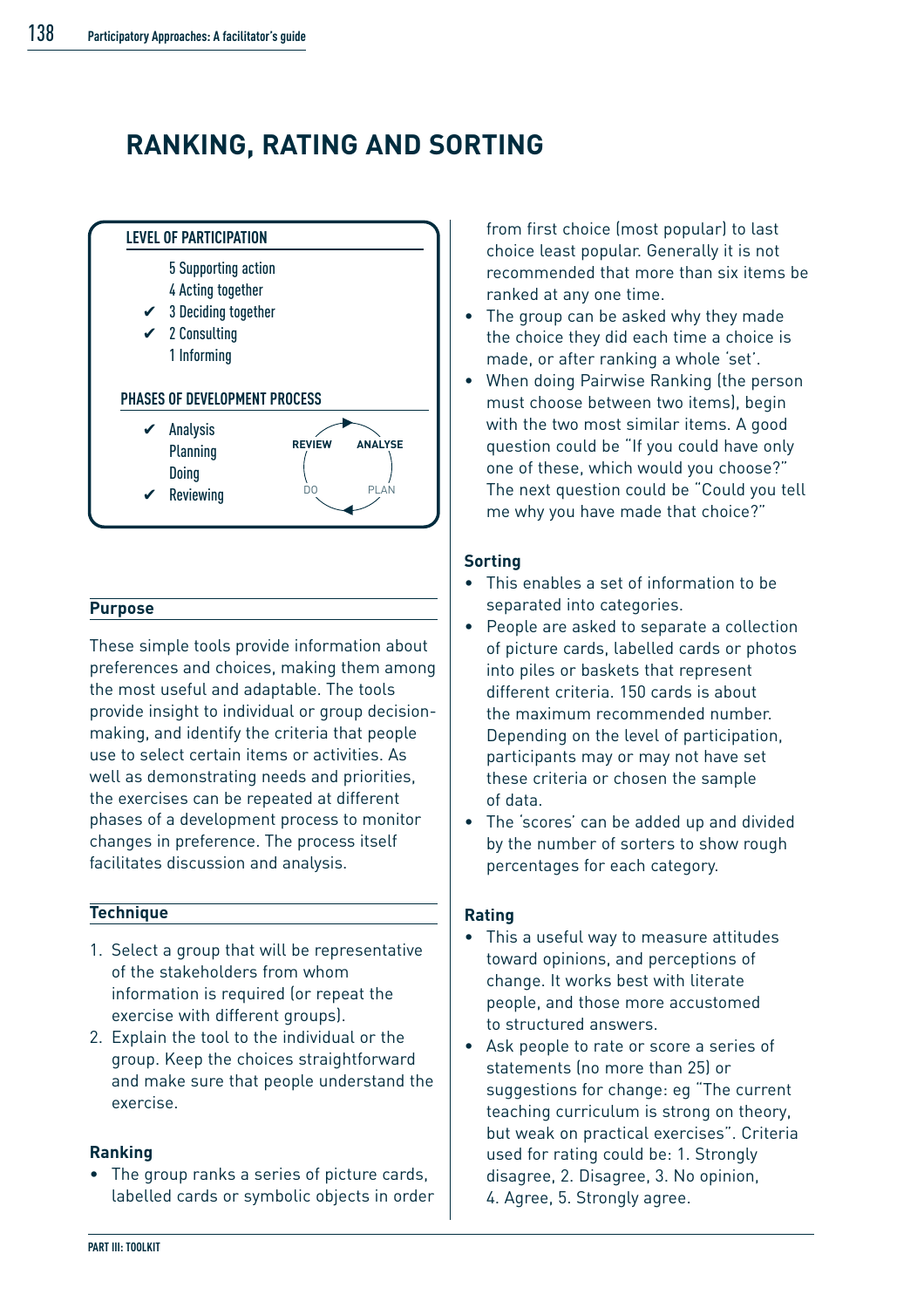- High scores are assigned to the opinions that will require most change. Be careful in your coding that you keep the scales the same for each answer ('agree' on the left, 'disagree' on the right) but your coding may vary according to the question.
- Total the points for each statement and divide by the number of participants to show the dominant opinion (eg 40 participants produced a total rating score of 165, demonstrating an average rating of 4.1, indicating that most people Agreed or Strongly Agreed with the statement). For all items which rate over 3.5, do further investigation to see what the problems are and how they can be resolved.
- Summarise results using a format that is easily understood.

#### **Resources**

- paper, pens
- picture cards
- forms to record responses
- baskets.

#### **Attitude checklist**

- Let people do it their own way. Use people's own terms and units of measurement.
- See if you can adapt local games.
- Probe the reasons for people's choices.
- Be patient.
- Consider having one facilitator and another person to record responses.

#### **Benefits**

- These are flexible tools, suited to a variety of situations and in conjunction with any other tool.
- Ranking and Sorting cards or objects encourages commitment and involvement.
- Ranking provides information on both the choices and the reason for the choices.
- Sorting presents group analysis of an issue or situation.
- Rating is an effective way to quantify opinion and preference.

#### **Variations**

An alternative to working with a mixed group of 'representative' stakeholders is to repeat the exercise several times with different groups (eg women, men, extension staff, project managers etc). Comparisons between these groups can illustrate differences in perception. It is particularly valuable to compare the perceptions of development workers with those of beneficiaries. It is vital to explore any radical differences or inconsistent expectations through dialogue in mixed groups. Unless differences are managed and necessary modifications are made, the process will almost certainly fail.

#### **Potential pitfalls**

- The choices that are made are very specific, so it is important to seek the views of all stakeholders. Since the results are subjective, findings may not be applicable to other areas.
- Tools are not pre-tested, and the physical objects (cards with drawings or writing) are not clearly understood by those who are to make the choices.
- Reasons for choices are not recorded (a tape recorder may help).
- The cards are not shuffled properly and hence suggest a 'correct' set of choices.
- Participants discuss the ranks they have assigned with affected parties, causing hard feelings within the community.
- Statements submitted for rating are unclear, too extreme or ambiguous.

#### **Sample applications**

- ranking possible changes to a school curriculum in order of preference, with reasons for choices
- ranking or rating the efficiency of different types of water pumps
- sorting community households into social strata; livelihood types; wealth groups (see next page).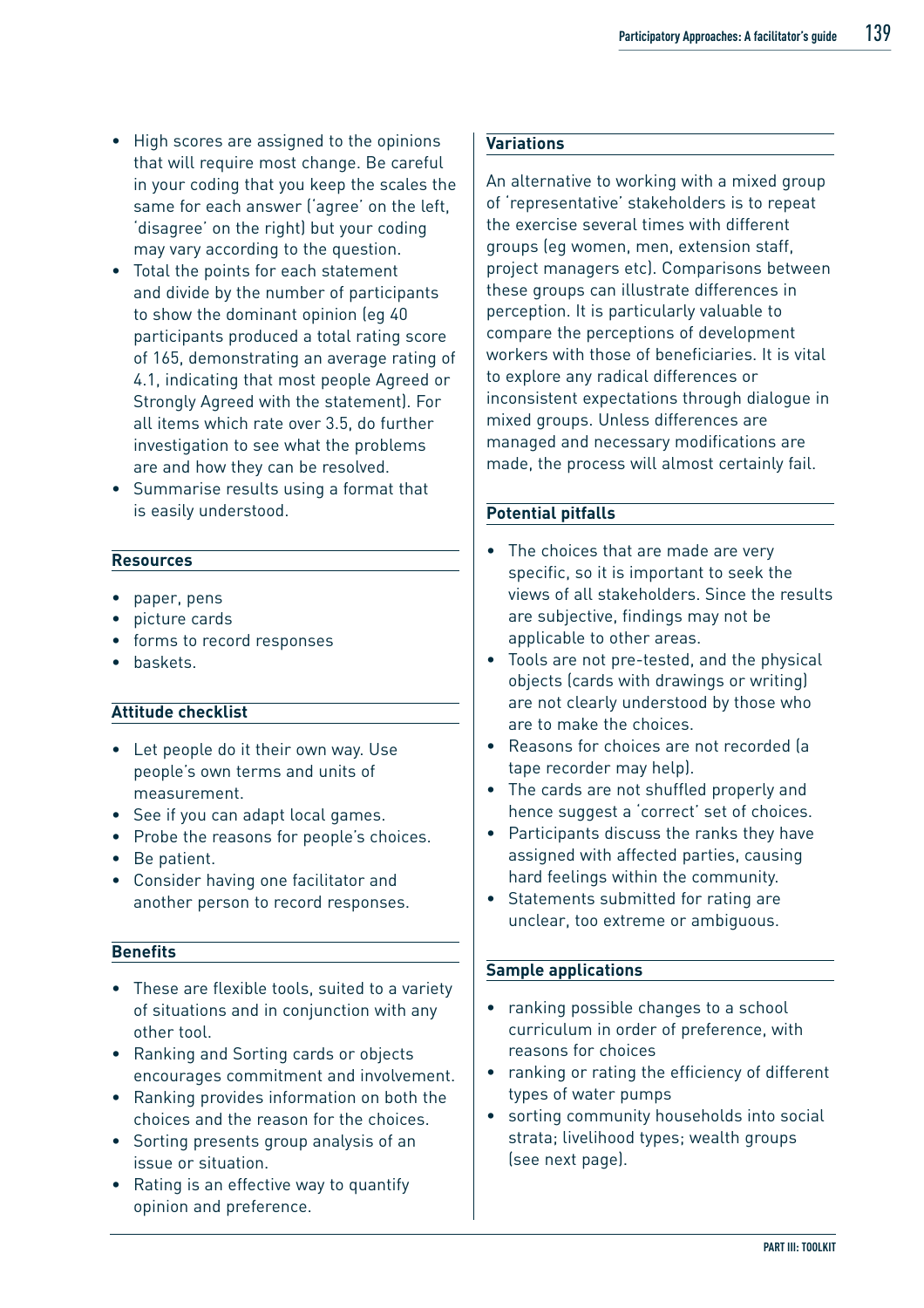| <b>BASKET ONE:</b>   | families who have enough to eat, send their children to school, and are able to<br>help relatives from time to time                                                     |
|----------------------|-------------------------------------------------------------------------------------------------------------------------------------------------------------------------|
| <b>BASKET TWO:</b>   | families who seem to make ends meet, have the basics to eat but live very<br>simply. These families neither take assistance from others nor are they able<br>to give it |
| <b>BASKET THREE:</b> | families who are very poor, they do not have adequate food or clothing, and<br>frequently need assistance from others                                                   |

#### **Links to other tools**

These tools can be used in conjunction with practically any other exercise.

- The outcomes of choices can be displayed in space using **Community Mapping**.
- **Semi-Structured Interviews** or **Focus Group Discussions** help to probe into reasons for choices.
- Identification of preferences can reveal important topics for the group, which can be used to design problem-posing pictures and role-plays.
- Prioritised issues can be analysed using **Webbing**, **Flow Diagrams** or **Problem Trees**.
- Equally, it is simple to return to **Ranking, Rating and Sorting** options fairly spontaneously either during or after other tools in order to clarify choices, opinions and preferences.

\*See also **Matrices** for ways to rank and compare data.

### **REAL EXPERIENCE**

**1. Karen Hampson: agriculture volunteer, Philippines; researcher, Southern Africa**

Karen used various PA tools during surveys of farmers, consumers and traders. Ranking exercises were particularly useful to establish preferences between different types of crops.

Participants were asked to rank different seeds to establish which were preferred for eating, planting, labour, and resistance to pests, weeds and disease. The yields form each seed were also compared using ranking: which produced the highest/lowest/average yield? Reasons for their choices were also investigated.

It is vital to seek local opinion in this way to avoid costly and damaging mistakes. It is pointless promoting a new higher yielding variety of seed if local conditions and preferences (eg low resistance to pests, unattractive taste or colour) mean that it will not be successful.

Karen has since worked as a VSO trainer and in other international development roles.

#### **1. Janno Barlage: volunteer physiotherapist, Papua New Guinea**

Janno used Sorting as part of a method to analyse health services at a provincial conference. Participants were asked to list the main issues related to health. These were sorted into categories. Categories were progressively merged until a primary problem was identified. The problem was translated into a primary goal, which could be used as the basis for further problem analysis tools.

Janno is now a VSO trainer.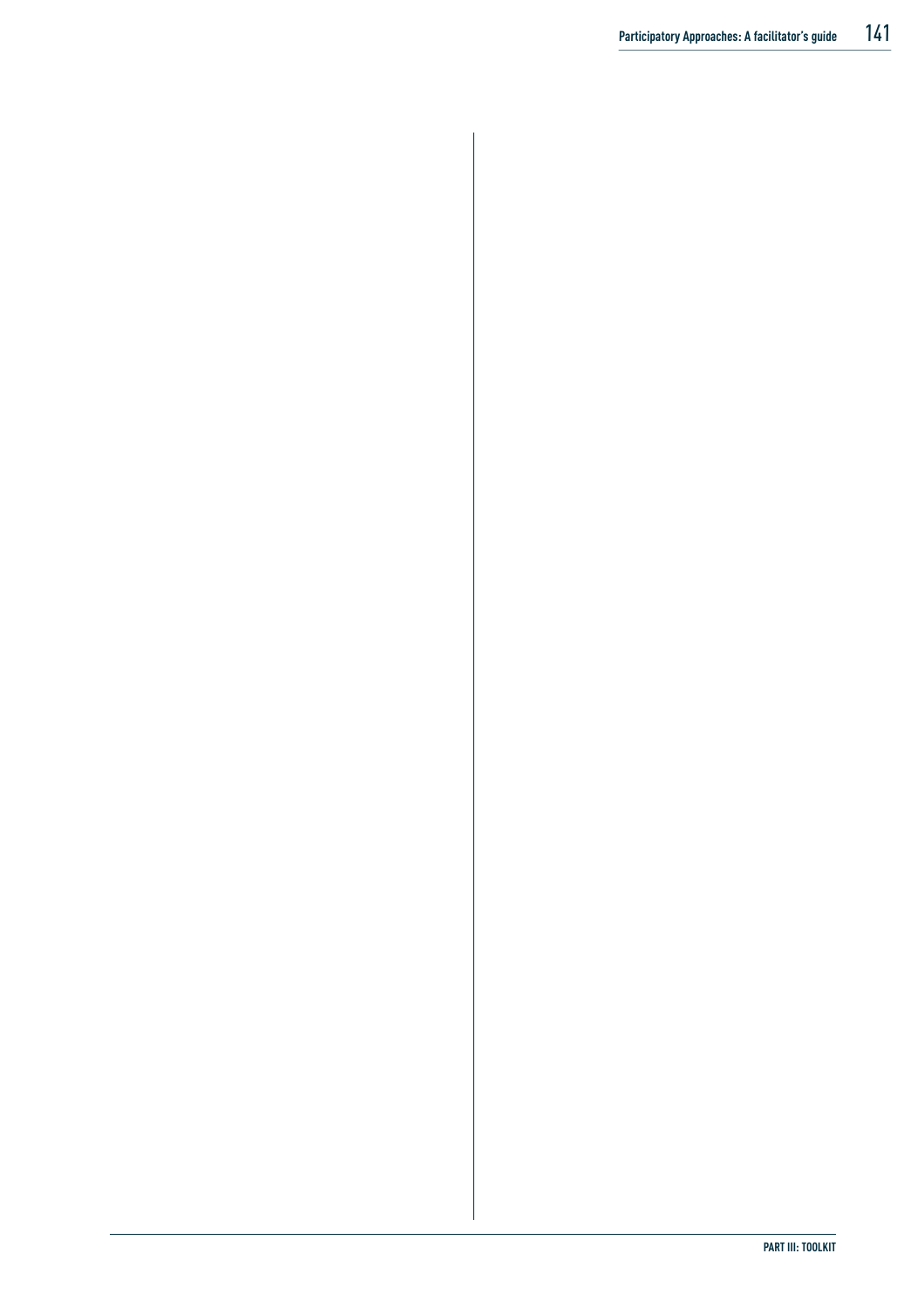# **RELATIONSHIP STRINGS**



#### **Purpose**

This group game provides a powerful but fun illustration of the complexity of interrelationships. It can be used to build rapport, generate insights into links, relationships, bonds and conflicts, and encourages people to develop a sense of their collective unity and reliance on each other.

#### **Technique**

- 1. Participants stand in a circle, each person holding a handful of strings.
- 2. Ask each person in turn to hand a string to someone they have a link with, keeping hold of the other end. It might be someone they trade with, someone they teach, someone they work with, someone they childmind for.
- 3. This produces a web of strings that link people together, hence showing their interrelationships.
- 4. If the mood permits, explore potential conflicts of interest that people have with each other. To avoid confrontation, it may be more constructive for people to take on a role of another person. In organisations, people can represent different

departments or functions. Alternatively, each person can represent a different organisation working in the area.

Another technique is to start with conflicts and create a complex web, then gradually remove strings based on the bonds that link different people together. As the complex web drops away, people realise that, despite their differences, there are counter-balancing bonds that draw them together. It is important to end on a positive note!

#### **Resources**

several lengths of string or similar material.

#### **Attitude checklist**

- Do not prejudge relationships.
- Offer open-ended questions.
- Ask people to explain the relationship.

#### **Benefits**

- allows the group to build a common sense of purpose and identity, and create a sense of empowerment
- raises participants' awareness of their own situation, and helps development workers orientate themselves in a new organisation or community
- may help to identify potential roles and partnerships for development activities.

#### **Variations**

- Ask participants to play each other, or people who are not present. It may be easier to discuss the bonds and conflicts of others, but this generates a different type of information that requires validation.
- Examine relationships between other factors or processes, eg farm items: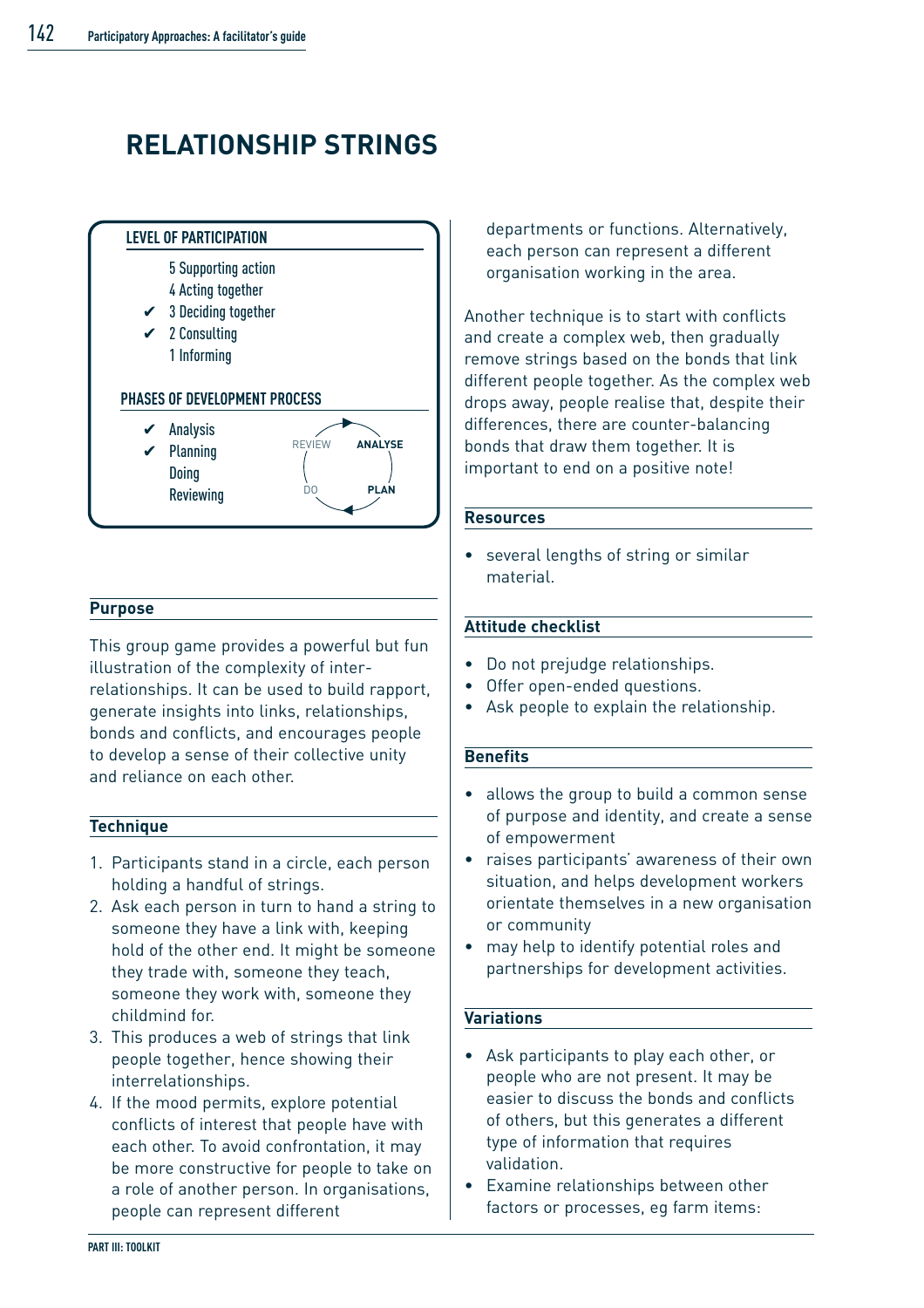strings would show relationships between soil and plough, and seeds, seeds and water etc. This may be useful for education (level 1 participation) or learning local practice (higher levels of participation).

- String can be used to organise and monitor participation in meetings and group discussions as follows:
	- The group forms a circle.
	- The facilitator starts with the ball of string. When they have introduced the objectives, they introduce a question for comment. Holding on to the end of the string, the facilitator rolls the ball to the next person who wishes to speak.
	- The process repeats until at the end of the discussion, the group has created a web. This ensures that only one person speaks at a time, and reveals who has dominated and who has not participated.

#### **Potential pitfalls**

- The activity brings sensitive issues to light.
- The facilitator moves into discussion of conflicts too quickly without building sufficient rapport.
- The group is unwilling to reveal personal conflicts.

#### **Sample applications**

- assessment of community bonds, conflicts and relationships
- identification of comunication links within an organisation
- matching strengths and needs as part of a partner assessment process.

#### **Links to other tools**

**Stakeholder Analysis** can be used to identify roles/organisations for participants to represent.

### **REAL EXPERIENCE**

#### **The String Game: VSO UK pre-departure training**

Volunteers attending pre-departure training practise this tool by representing people they might meet in their placement. The web of supporting relationships and conflicts reveals the complexity of situations that new volunteers may find themselves in. Using a puppet, the participants are asked to consider where they might best position themselves. Underneath the web? Hovering above it? Tangled up in the middle?!

Some participants suggest that, over time, they may gradually take up their own position in the circle, holding their own bunch of strings. The exercise continues with identification of conflicts, which are shown by dropping the relevant string of conflict. This shows that, despite the complexity, there are also extensive links, friendships and support structures.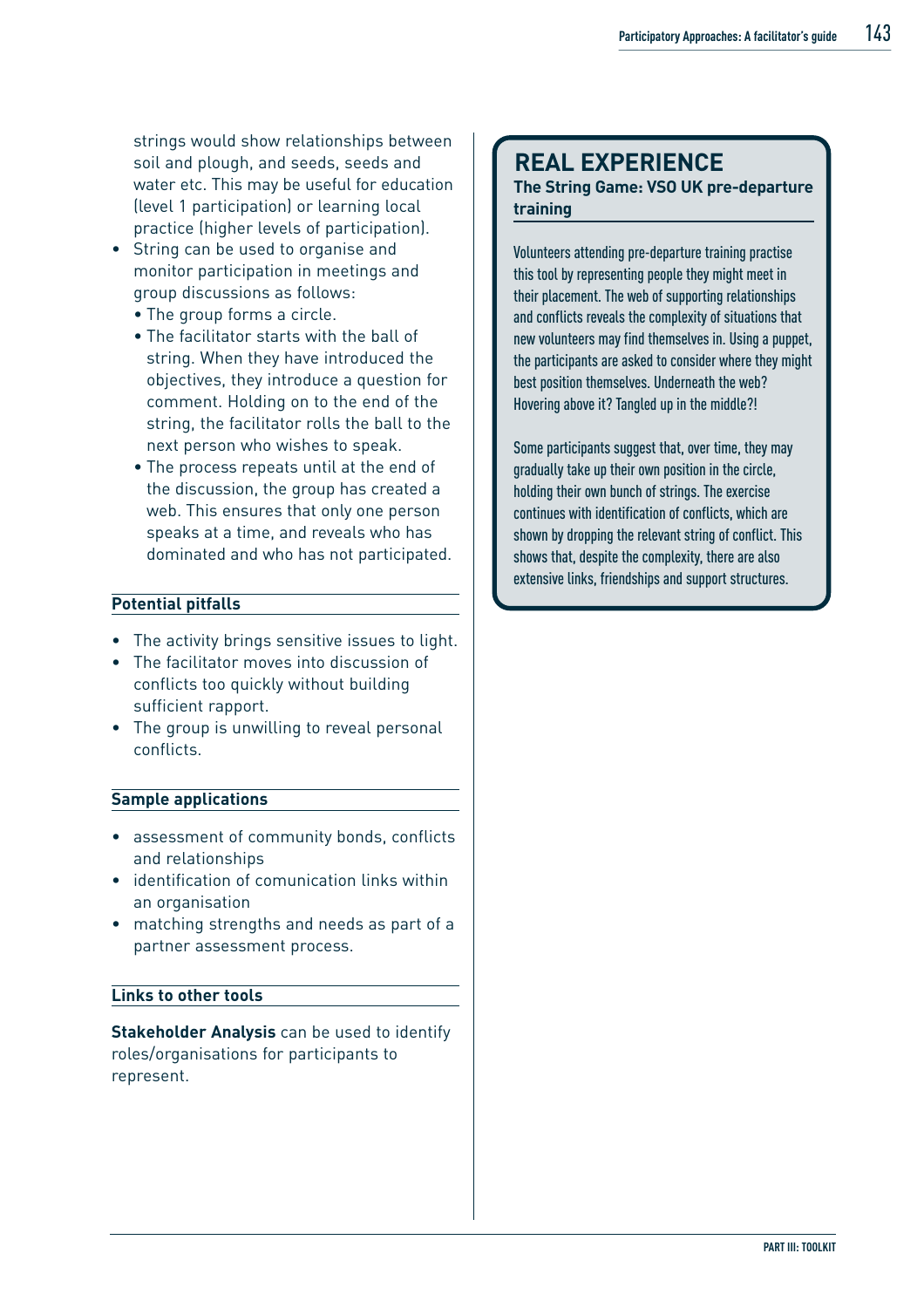# **SEASONAL CALENDAR**



#### **Purpose**

Calendars showing the distribution of activities, products, natural phenomena or problems through the year are vital for identifying seasonal variations which may not be immediately obvious to an external person unfamiliar with the locality.

Plotting different information on one calendar can reveal connections between different seasonal factors. Calendars created by groups can be expanded following further information gained through interviews and observations.

#### **Technique**

- 1. Find out how local people divide up the year. Don't impose a Western calendar if this does not reflect indigenous seasonal categories. Mark these divisions along the top of the calendar.
- 2. Focus attention on one particular variable at a time and encourage people to plot these on the calendar using drawings, symbols or objects. If the calendar is constructed on the floor there is plenty of space for symbolic items.

#### **Example of first variable: water availability**

Ask informants if they have water all year round. If not, when is water availability a problem? When is it not a problem? What about in the other periods? Alternatively, determine the four wettest months, then the four driest months and then the four middle months.

#### **Example of second variable: labour demand**

Determine the four busiest months. What is the busiest month? What happens then? What is the next busiest month? How does it compare to the busiest month – is it  $?$ ,  $?$ ,  $?$  as busy? And so on. Determine the four least busy months using similar questions, then the four 'middle' months.

3. Alternatively, relative quantities can be shown using proportional piles of seeds, small fruits, stones, goat droppings or other small and reasonably uniform counters. Sticks can be broken in different lengths and used to indicate relative magnitudes. In this way, an entire seasonal calendar can be constructed with sticks, stones and seeds on the ground. Use of such counters with different shapes and/or textures can facilitate the active involvement of people with visual disabilities.

#### **Resources**

- whatever comes to hand
- paper and pens to make a reproduction of the final creation.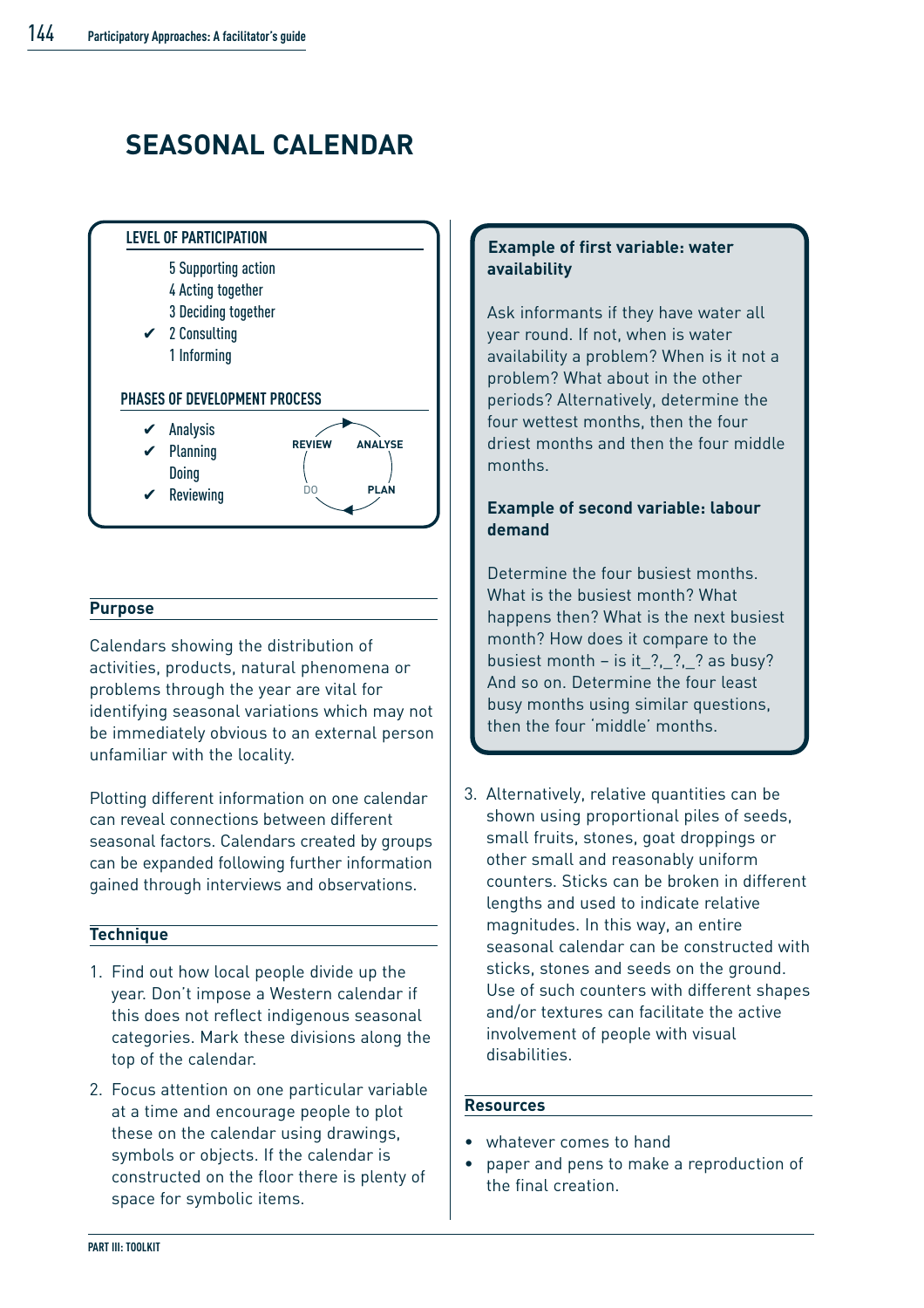#### **Attitude checklist**

- Let the community construct the calendar rather than directing the process.
- Encourage them to add more features using trigger questions.
- It is possible to discuss the calendar afterwards and develop more information that meets your own agenda.

#### **Benefits**

- Combining all seasonal patterns into one diagram shows correlations between different variables, and identifies problem or opportunity times within the year.
- The calendar can be cross-checked and refined over time.
- The process is informal and is a good way to get people working together and discussing issues.

#### **Variations**

- Calendars can be drawn on paper, a chalkboard, or laid out on the floor to suit the group.
- Calendars can be for any period of time a week, month or year (see also **24-Hour Analysis**)
- Organisational calendars can help to plan formal skill-sharing into volunteer work plans.

#### **Potential pitfalls**

- The process may be dominated by more vocal individuals
- The facilitator doesn't acknowledge indigenous calendars and ways of representing time
- Not all people understand the symbolism of objects used to represent different seasonal features.

#### **Sample applications**

• water availability, rainfall, temperature and other climatic factors

- cropping patterns and food availability from different sources
- distribution of labour, outbreaks of seasonal diseases, changes in market prices
- cross-referencing different variables against each other to look for problems and causes

#### **Links to other tools**

#### Links well with:

- **Maps**
- **Transects**
- **Timelines**
- **24-Hour Analysis**.

and other orientation and analysis tools.

### **REAL EXPERIENCE**

**Juner Garcia: community development volunteer, Nepal**

Juner demonstrated the use of seasonal calendars to a group of 12 other new volunteers from VSO Bahaginan in the Philippines, during pre-departure training. He asked the group to play the role of children in a small village, and successfully facilitated the creation of a seasonal calendar that showed relationships between climatic factors and common illnesses suffered by children.

This clearly demonstrated the value of recruiting southern volunteers like Juner, who are already experienced in community participation. VSO has accordingly placed greater emphasis on building the capacity of its southern National Partner Agencies who currently recruit volunteers in the Philippines, India, Kenya and Uganda.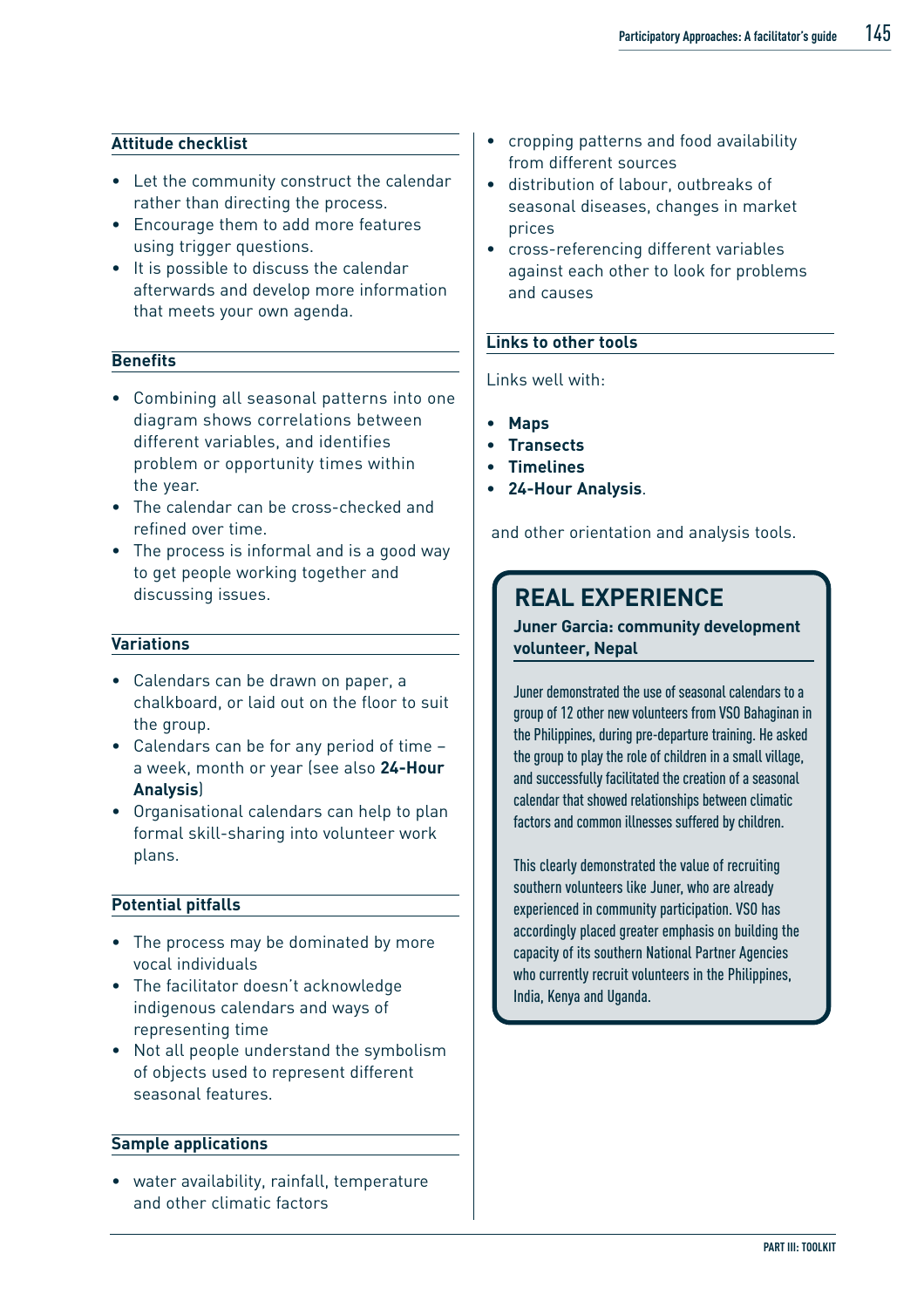

# KALENDER MUSSION MASYARAKAT

| K6GIATAN                                            | Puasa/                                   |           |                                                                                                                        |              |                        |         |                     |
|-----------------------------------------------------|------------------------------------------|-----------|------------------------------------------------------------------------------------------------------------------------|--------------|------------------------|---------|---------------------|
| situasi                                             | <b>Romadhan</b>                          |           | Libarantibi/Lalang / Libaran Hill Bubur Putch/Subur Aborg/Muhit/<br>Syswol Duulkoidah Osulhijah Muharam Sopar Bublulow |              |                        |         | <b>Rubliel Awnl</b> |
| PERISTIWA                                           | Dis., Jon.                               |           | Jon - Rt. Bb - Mart Mart - Any April - Mrs Ma - Jun                                                                    |              |                        |         | $3a - 3b$           |
| <b>Music bajon</b><br>angiri<br>ų                   |                                          |           | Ķ                                                                                                                      |              |                        |         |                     |
| <b>Wajin Tean</b>                                   | 88                                       | ፂ         |                                                                                                                        | e<br>A       | ក្តី                   | Х       | ፂ                   |
| <b>Windows</b><br>e<br>A                            | அ<br>\$<br>ไม                            | e<br>R    |                                                                                                                        | as<br>Mai    | Ø<br>A                 | o<br>Li | ۳<br>⋒              |
| Misiri hiyan<br>蓝                                   | 微                                        | <b>66</b> | <b>RAR</b>                                                                                                             |              |                        |         |                     |
| Which para                                          |                                          |           |                                                                                                                        |              |                        |         |                     |
| ंप्र्ण<br>भ्रव                                      | Ģ<br>þ                                   | ø         |                                                                                                                        | Ģ            | 耍                      | 承人      | 翠                   |
| Lovery/Manum<br><b>WENTH</b>                        | ger                                      |           |                                                                                                                        | <u> (Gre</u> | $\pi$ er<br><u>ሊየሆ</u> |         |                     |
| Montgon / Maria<br>Existingon (umpit-<br><u>∡″g</u> | $\mathbb{R}^{\mathcal{C}_{\text{trif}}}$ |           |                                                                                                                        |              | ∤ரு<br>திய             | ๔๙ี๛    |                     |
| Ngehe = incikan<br>thing is earlist die             |                                          | معجلهم    | त≹∠                                                                                                                    |              | 4795                   | RE      |                     |
| <b>IMPRO</b>                                        |                                          |           |                                                                                                                        |              |                        |         |                     |
| Royakil                                             |                                          |           |                                                                                                                        |              |                        |         |                     |

Poetta : Mahmin, Russoln, Satirah, Runase, Silata 1: 1: 3 Josinah, Salimah, Junis, Secchi, Sabrim, Mahani,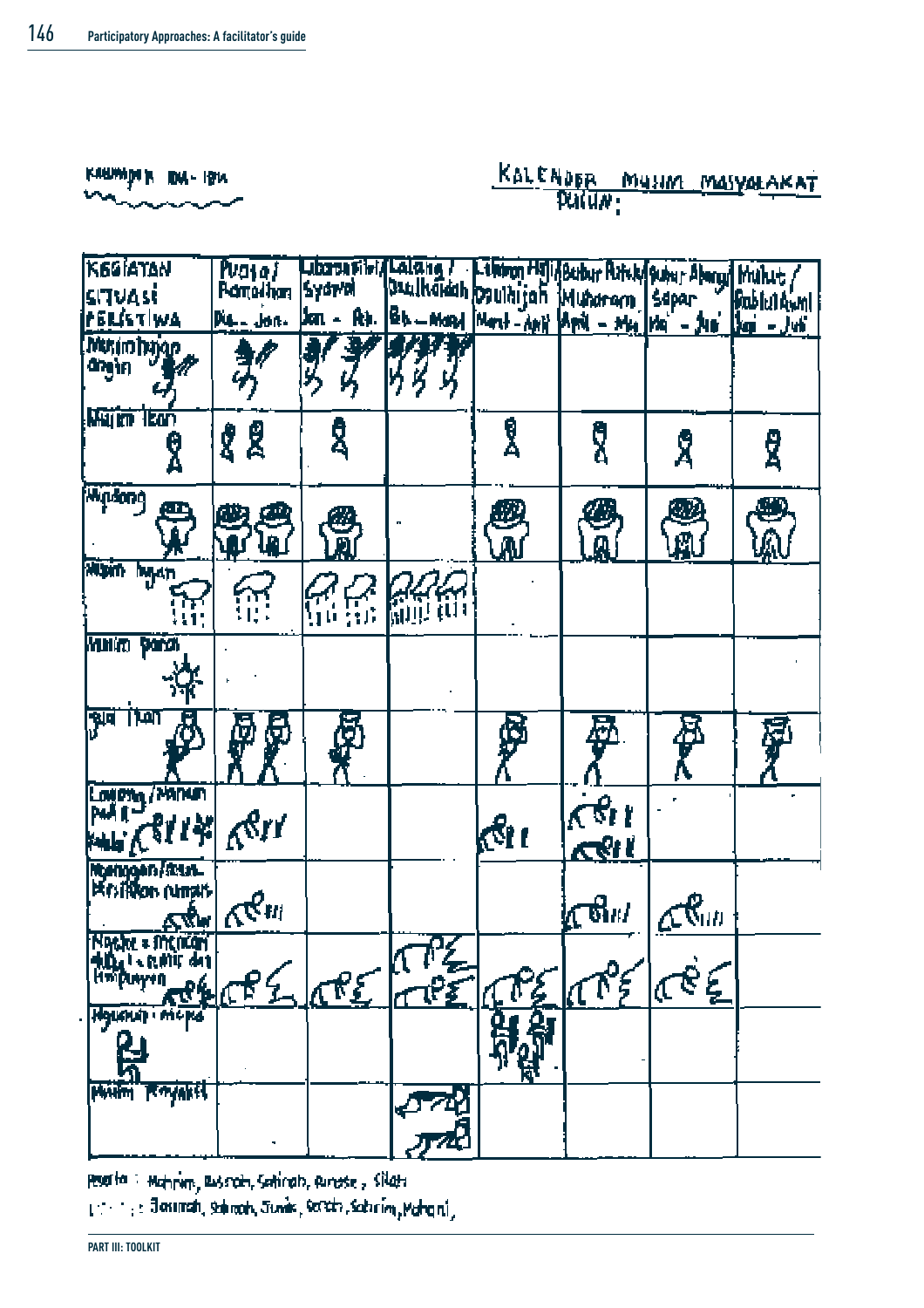# WOMEN'S SEMSONAL LALENDAR  $LOMBOK$

| Suvung/ | <b>SULLING!</b> | sweg/<br>Robinidalin paradidaval pomodlalan Royab<br>Adi - Ayri, Mai - Seri, Res. - Okt. Old - Nep. |        | syalban<br>$N_{\rm R}$ - $\rho_{\rm G}$ . | (otatan/Keterangan                                   |
|---------|-----------------|-----------------------------------------------------------------------------------------------------|--------|-------------------------------------------|------------------------------------------------------|
|         |                 |                                                                                                     |        |                                           | High winds, little fishing                           |
| ፂ       | Ŝ               | ፂ                                                                                                   | r<br>2 | 692<br>24                                 | Tuna fish catches high<br>Ramadan. Jan-March no Fith |
| e<br>M  |                 |                                                                                                     | Ø      |                                           | Boiland preserve<br>Alpla Figh every month           |
|         |                 |                                                                                                     |        |                                           | Raln <i>u</i> season . Rough<br>seas.                |
|         |                 | 紫藻                                                                                                  | 漈      | 涤                                         | Hot season                                           |
| ኞ       | β               | ā,                                                                                                  | 5<br>I | Pf                                        | Sell fish all year. when<br><u>in bu city</u>        |
|         | Meg             |                                                                                                     |        |                                           | Looking for agriculture<br>work in lean fish sealon  |
|         |                 |                                                                                                     |        |                                           | Paddy planting                                       |
|         |                 |                                                                                                     |        |                                           | Women + children collect<br>mussels and crab on the  |
|         |                 |                                                                                                     |        |                                           | Harvest – tobox<br>oppolunity                        |
|         |                 |                                                                                                     |        |                                           | Measter + diarrhea                                   |

Sauliturer : Tillik dan Regus, Cita

Source: Carriere et al (2002)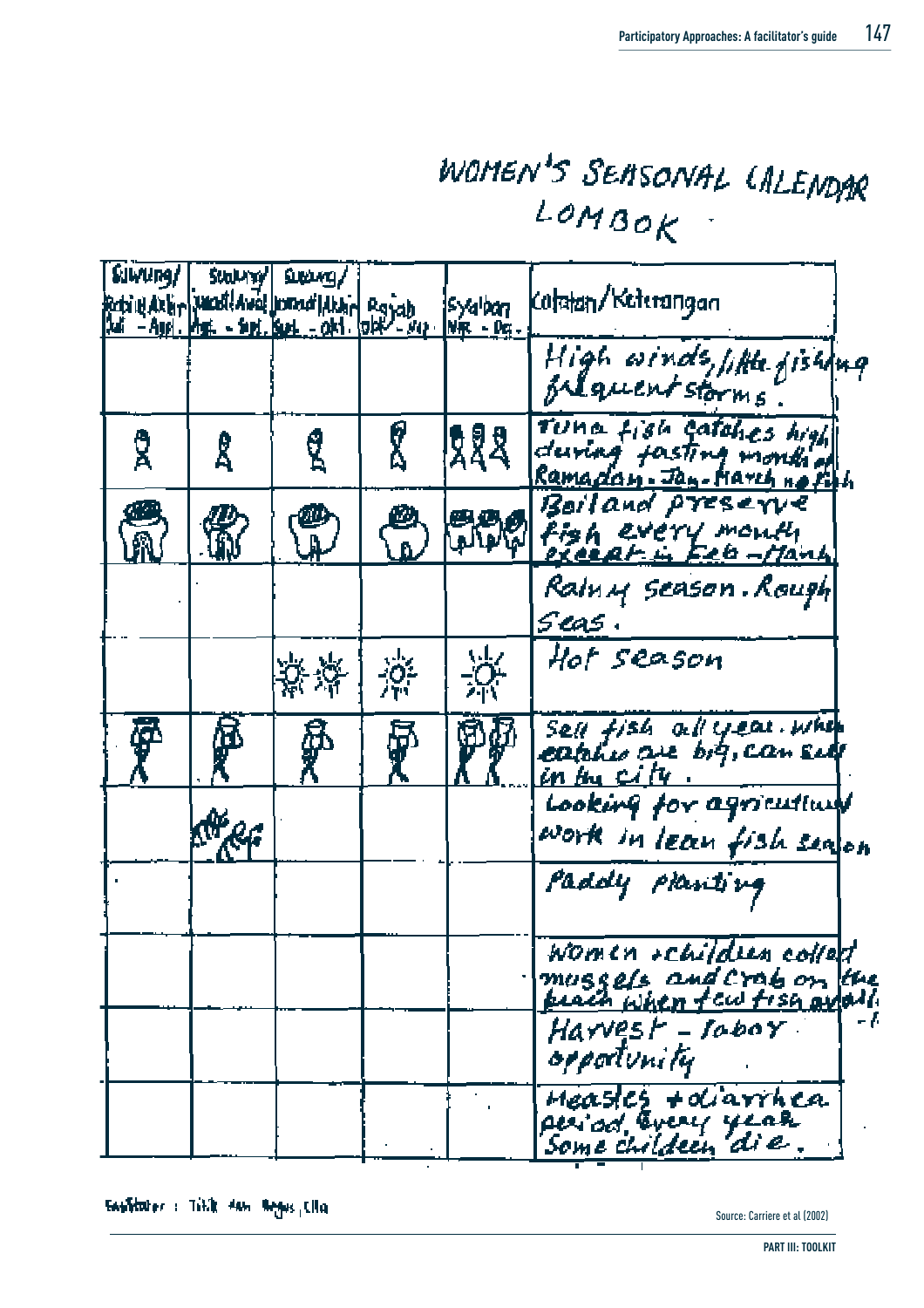## **SEMI-STRUCTURED INTERVIEWS**



#### **Purpose**

Unlike questionnaires, where detailed questions are designed ahead of time, Semi-Structured Interviews (SSIs) are more a focused, two-way **conversation** than a formal interview, using only a flexible interview guide. SSIs start with general questions or topics, followed by unscripted What, Why, How, When and Who questions according to the natural dynamic of the conversation. The majority of questions are created during the interview, allowing both the interviewer and the person being interviewed the flexibility to probe for details or discuss issues.

SSIs can be planned or more spontaneous, and have value at any part of a development process for gaining information relevant to specific issues. They provide a range of insights on key issues, and may generate quantitative and qualitative information.

#### **Technique**

#### **Before**

1. Design an interview framework – a checklist or matrix showing topics or questions for discussion. These may be directed by the output of previous PA tools.

- 2. Establish the sample size and a method for selecting appropriate interviewees.
- 3. Practise with other interviewers or local people first.

#### **During**

4. Record only brief notes during the interview. Elaborate on these notes immediately after the interview.

#### **After**

- 5. Analyse the information at the end of each day of interviewing. This can be done with the interview team or group.
- 6. Comparison of different people's responses can be used to 'triangulate' and verify information. Further triangulation is possible by discussing the overall results of the analysis with the community/organisation.
- 7. Qualitative information can be quantified by sorting or classifying the responses of different people.

#### **Resources**

- suitable environment
- interview quide
- tape recorder, dictaphone or video if appropriate.

#### **Attitude checklist**

- Make people feel comfortable.
- Never ask leading questions.
- Listen closely.
- Do not repeat the same question.
- Probe when necessary.
- Do not ask vague or insensitive questions.

#### **Benefits**

- less intrusive than formal interviews. Interviewees can ask questions of the interviewer
- helps development workers build rapport with individuals and gather rich data fairly quickly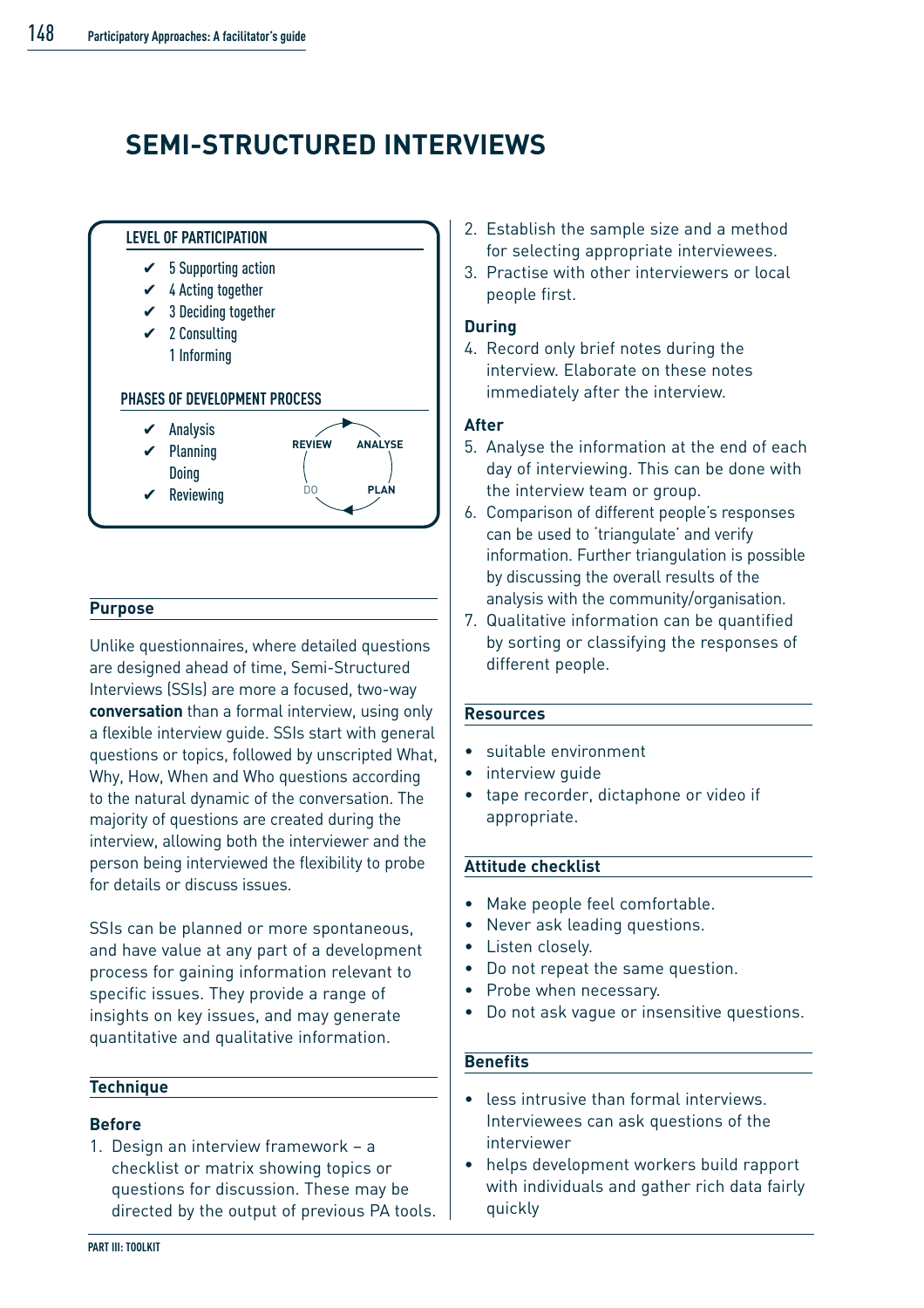- issues can be assessed from various angles to increase understanding. Triangulation helps to investigate 'objective' facts as experienced or perceived by different people
- can assess subjective attitudes, observations, behaviour, motives, and priorities
- confirms what is already known but also provides the opportunity for learning. SSIs often provide not just answers, but the reasons for the answers
- useful for individuals who would dominate group-based PA tools, or to explore more sensitive issues in a private setting.

#### **Questionnaires and Semi-Structured Interviews compared:**

| <b>Criteria</b>               | <b>Questionnaire</b>                | <b>SSI</b>                      |
|-------------------------------|-------------------------------------|---------------------------------|
| Return quota                  | varied                              | high                            |
| Influence by<br>a third party | possible                            | hardly<br>possible              |
| Length of<br>the interview    | medium                              | long                            |
| Influence of<br>interviewer   | low if interviewee<br>is unassisted | high <sup>*</sup>               |
| Accuracy of information       | relatively low                      | high <sup>*</sup>               |
| Reliability                   | varied                              | high*                           |
| Speed of implementation       | relatively low                      | low                             |
| Costs                         | low                                 | high                            |
| Representativeness            | relatively low                      | relatively<br>high <sup>*</sup> |

\*quality depends on the skills of the interviewer

#### **Variations**

- SSIs can be used with groups or individuals
- incorporate other PA tools
- record results on diagrams.

# **REAL EXPERIENCE**



#### **Potential pitfalls**

- SSIs generate a lot of information. Team meetings can help identify similarities in responses.
- Insufficient rapport, understanding or trust in confidentiality will result in low quality data.
- Interviewers fail to find the balance between open-ended and focused interviewing.
- In a semi-structured group interview people may interrupt one another or 'help one another out', or not take turns. They may get off the topic completely.

#### **Sample applications**

Use it as follow-up to any other PA tool, or as part of a research methodology.

#### **Links to other tools**

Combine with **Focus Group Discussions** to capitalise on the strengths of both.

| INSAIS SAI SINISINYS<br><b>Example of an interview guide</b> |                        |                 |                    |  |  |  |
|--------------------------------------------------------------|------------------------|-----------------|--------------------|--|--|--|
|                                                              |                        |                 |                    |  |  |  |
| Location:                                                    |                        | Interviewee:    |                    |  |  |  |
| <b>ISSUE</b>                                                 | <b>LOCAL AWARENESS</b> | <b>PROBLEMS</b> | <b>SUGGESTIONS</b> |  |  |  |
| 1. natural resources                                         |                        |                 |                    |  |  |  |
| 2. income-generation strategies                              |                        |                 |                    |  |  |  |
| 3. land laws                                                 |                        |                 |                    |  |  |  |
| 4. emerging issues                                           |                        |                 |                    |  |  |  |
|                                                              |                        |                 |                    |  |  |  |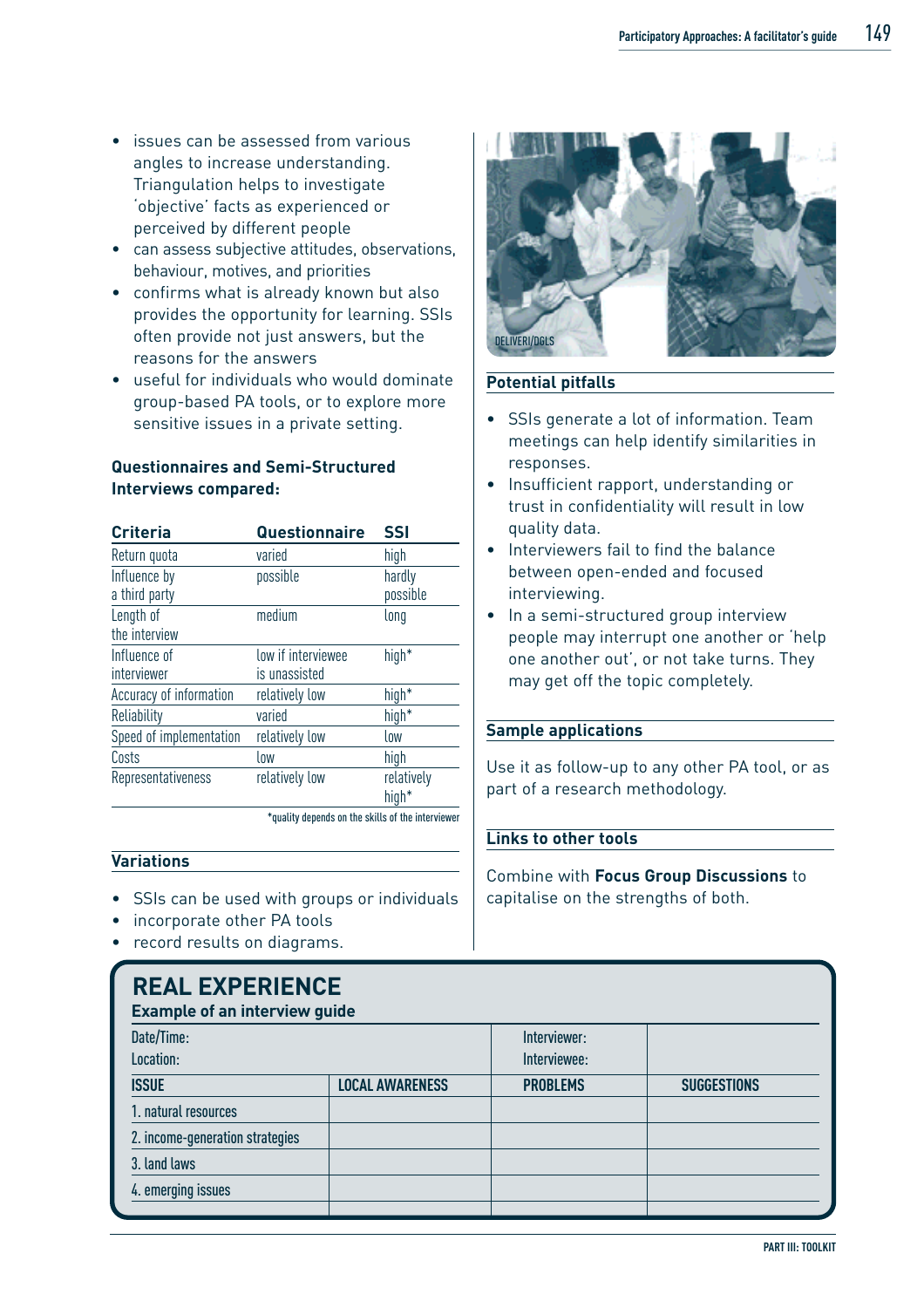# **SOCIAL NORMS**



#### **Purpose**

This has been used by VSO to explore social causes of disadvantage, particularly relating to disability. It was developed by Hazel Jones – a VSO trainer with experience in Thailand – in conjunction with Save the Children. It was originally released as a video and handbook *Including Disabled People in Everyday Life*<sup>1</sup> and can be used to educate (level 1), or for joint analysis and action planning.

#### **Technique**

- 1. Participants identify normal daily activities for a child or an adult in their locality by adding labels, pictures or symbols of these around a picture of that person.
- 2. Participants consider the daily life of a similar aged disabled person whom they know (or create a representative case study). The picture is replaced with that of the disabled person, and participants draw lines of different colours or styles (solid, dotted etc) from the picture to each activity, to show whether they think: (a) the activity can be done unassisted; (b) the activity can be done with assistance; or (c) the activity cannot be done at all.
- 3. Participants consider the barriers the disabled person faces for each activity by adding labels on each line explaining why certain activities cannot be undertaken.
- 4. Display a large diagram showing concentric circles, labelled from the centre outwards as Individual, Family, Community/ Organisation, Wider Society etc. The group moves their labels from stage 3 into the relevant circle of the diagram, to show the origin of the barrier to participation. The capability of the disabled person is rarely the most 'disabling' factor.



**Stages 1–3: Stage 4:**

<sup>&</sup>lt;sup>1</sup> Jones H (1999), *Including Disabled People in Everyday Life: A Practical Approach*, Save the Children, London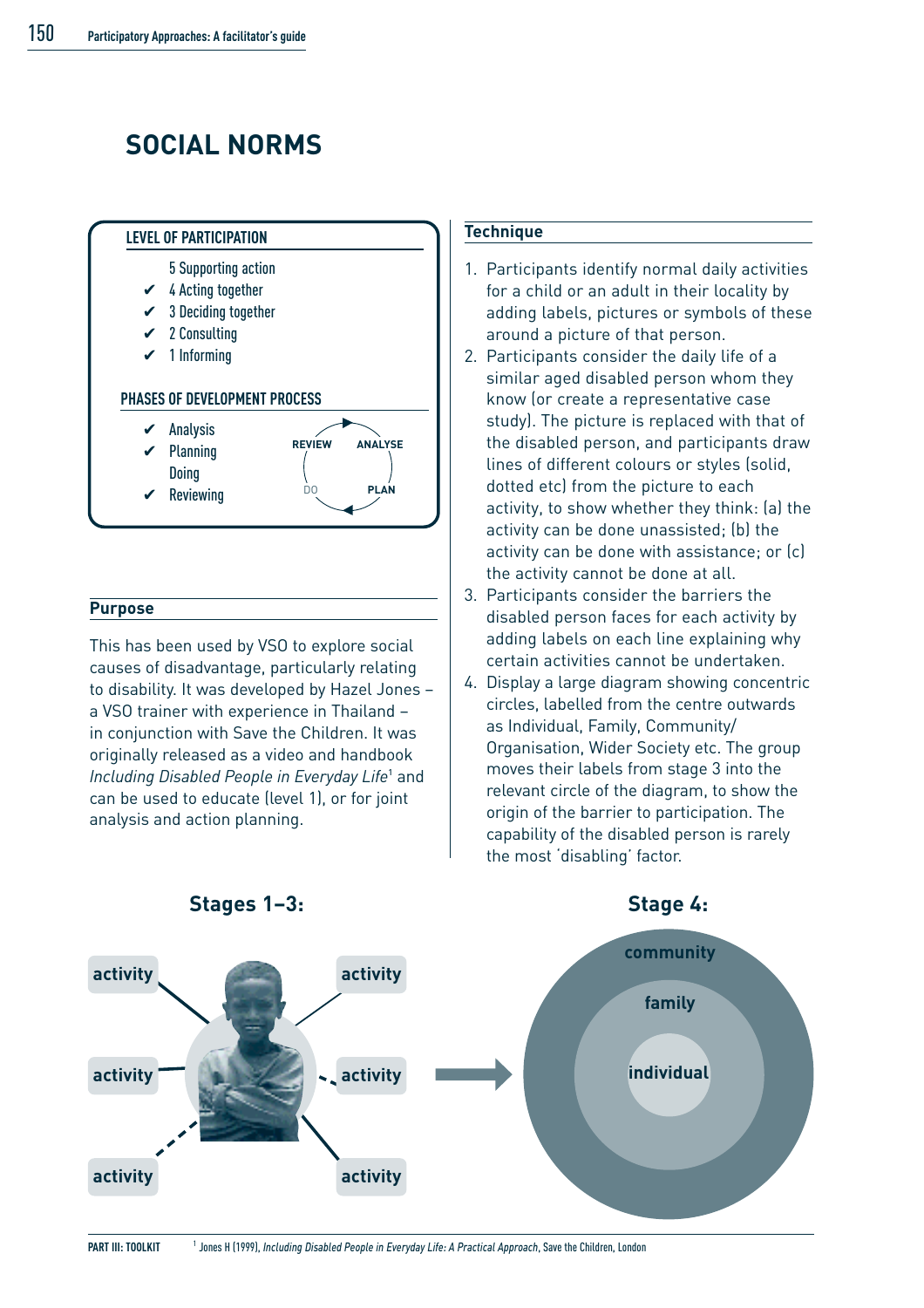5. Identify actions that break down barriers and promote participation: what, who and when. Progress on an action plan must be reviewed by an agreed date.

#### **Resources**

- large paper or flipchart, pens
- pre-drawn pictures if required
- sticky labels or paper/glue/tape. Some volunteers have used stones or other materials for indicating the different categories.

#### **Attitude checklist**

- The facilitator's attitude/approach depends on the purpose: education and awarenessraising need a more directive approach than joint analysis and planning.
- The tool should overcome negative attitudes to disability and other dimensions of disadvantage that are influenced by social norms.

#### **Benefits**

- directly addresses the social causes of disadvantage, and translates learning into action
- challenges social norms and builds social responsibility
- adaptable to any setting, since the information comes from the group.

#### **Variations**

- Change the style from education/ awareness-raising to joint analysis and action planning.
- Incorporate other **Ranking, Rating and Sorting** tools or **Flow Diagrams** to identify obstacles and causes.
- Address other dimensions of disadvantage created by social norms, such as caste or gender.

#### **Potential pitfalls**

• Instructions are not clear at stage 2: partici-

pants should not suggest 'why' at this stage.

- Honest responses (rather than what 'should' happen) are essential if stage 5 is to be effective.
- The facilitator interprets social norms as 'negative' without seeking explanations and context.

#### **Sample applications**

- awareness-raising about disability and other factors which may affect disadvantage
- mutual learning and analysis of the role and status of people with disabilities
- baselines and action plans to improve support services delivered to people with disabilities.

#### **Links to other tools**

May be blended with tools like:

- **Ranking, Rating and Sorting**
- **24-Hour Analysis**
- **Flow Diagrams**.

### **REAL EXPERIENCE**

**Annette Hughes: disability volunteer, Mozambique** 

Annette used this tool to raise awareness about the lives of disabled community members, and to explore how attitudes or lack of equipment restricted their full participation. Activities were undertaken with relatives, friends and neighbours of disabled people, as well as nurses, teachers and other influential community members. These were successful in empowering communities to support people with disabilities through carpentry, mobility assistance, shopping, childcare and help in schools. Annette became a VSO trainer on her return home.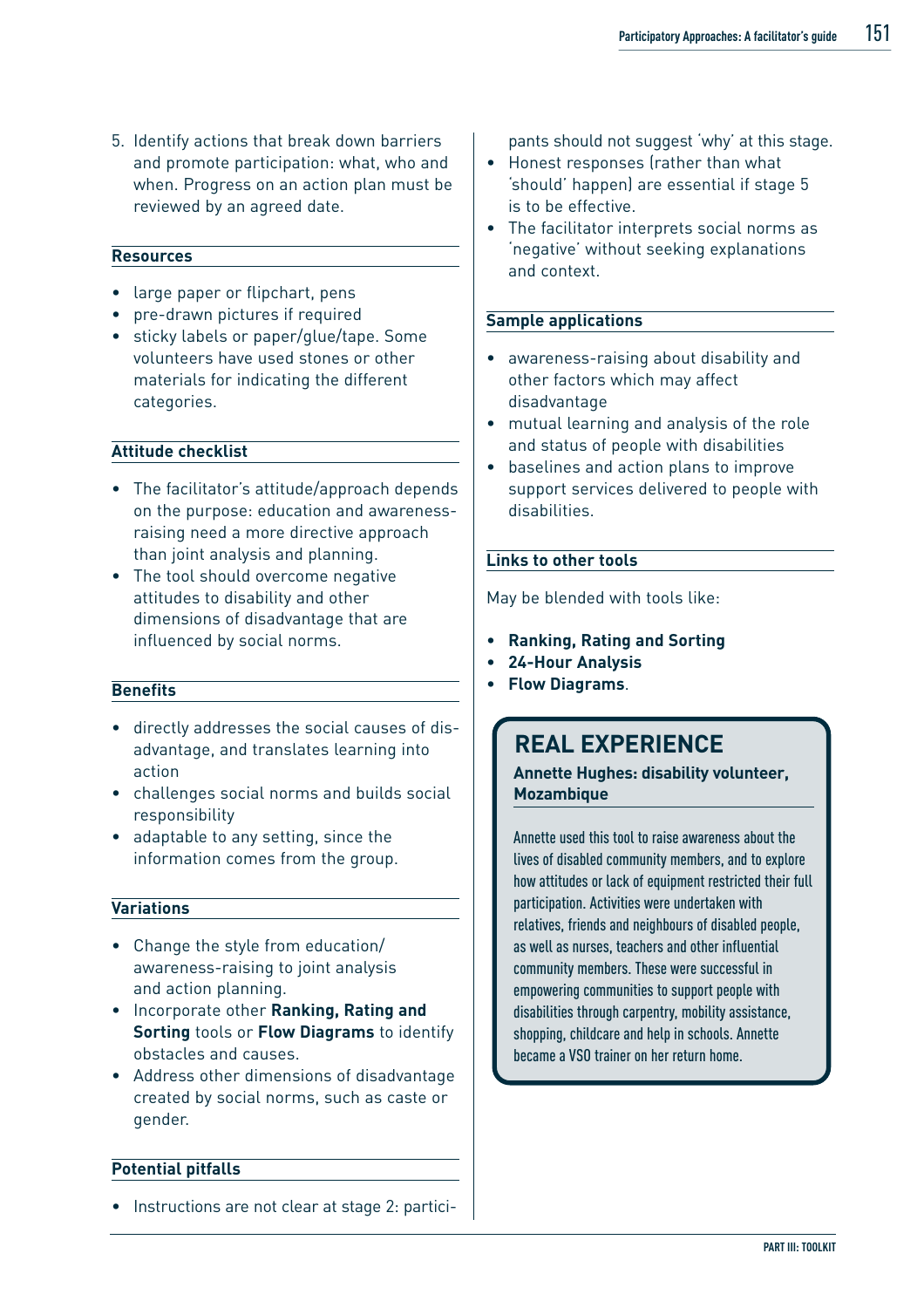# **STAKEHOLDER ANALYSIS**



#### **Purpose**

This is used to establish the relative importance and influence of people, groups or institutions with an interest in a particular issue, activity or project. It can be used in conjunction with, or independently of, the **Stakeholder Mapping**/**Venn Diagram** tool. It adds value to the early orientation, analysis and planning stages of project activity or partnership development.

#### **Technique**

- 1. Work with a small group to complete the table below. First identify a checklist of stakeholders, for example by use of the **Thought Shower** method.
- 2. Put the identified stakeholders in the first column of the table. For each stakeholder, establish their interest, influence and importance using a simple description or the suggested scoring method shown below. This process may be through focused discussion or by individuals writing their opinions on sticky notes and adding these to each category.
- 3. Different participants' input may be synthesised by the facilitator with the

agreement of the participants, or consensus may be achieved through further discussion or voting.

#### **Table**

| <b>STAKEHOLDERS   INTEREST</b> |                | <b>INFLUENCE</b> | <b>IMPORTANCE</b> |
|--------------------------------|----------------|------------------|-------------------|
|                                | [in the issue/ | [over the issue/ | <b>I</b> to the   |
|                                | activity]      | activity]        | issue/activity]   |
| checklist                      | description,   | $-4 - 3 - 7 - 1$ | 1 2 3 4 5         |
|                                | reasons        | 01234            |                   |

- 4. Once the table is complete, the results can be mapped onto a matrix by the group (see below).
- 5. Use open questions to check the reasons and logic for the group's decisions.

#### **Matrix<sup>1</sup>**

**Influence**

nfluence

| Low importance/<br>high influence                                                                                                                      | High importance/<br>high influence                                               |
|--------------------------------------------------------------------------------------------------------------------------------------------------------|----------------------------------------------------------------------------------|
| Care should be taken with<br>this group of stakeholders,<br>particularly if their interests<br>conflict with those of high<br>importance stakeholders. | These people are the key<br>to the process.                                      |
| Low importance/<br><b>Low influence</b>                                                                                                                | High importance/<br><b>Low influence</b>                                         |
|                                                                                                                                                        | These people are also<br>key to the process. PA                                  |
|                                                                                                                                                        | can help to assist these<br>marginalised stakeholders<br>to have more influence. |
|                                                                                                                                                        |                                                                                  |

#### **Importance**

#### **Resources**

- paper, pens
- sticky notes if desired.

#### **Attitude checklist**

- Let the group lead the process.
- Be aware of the need to remain objective.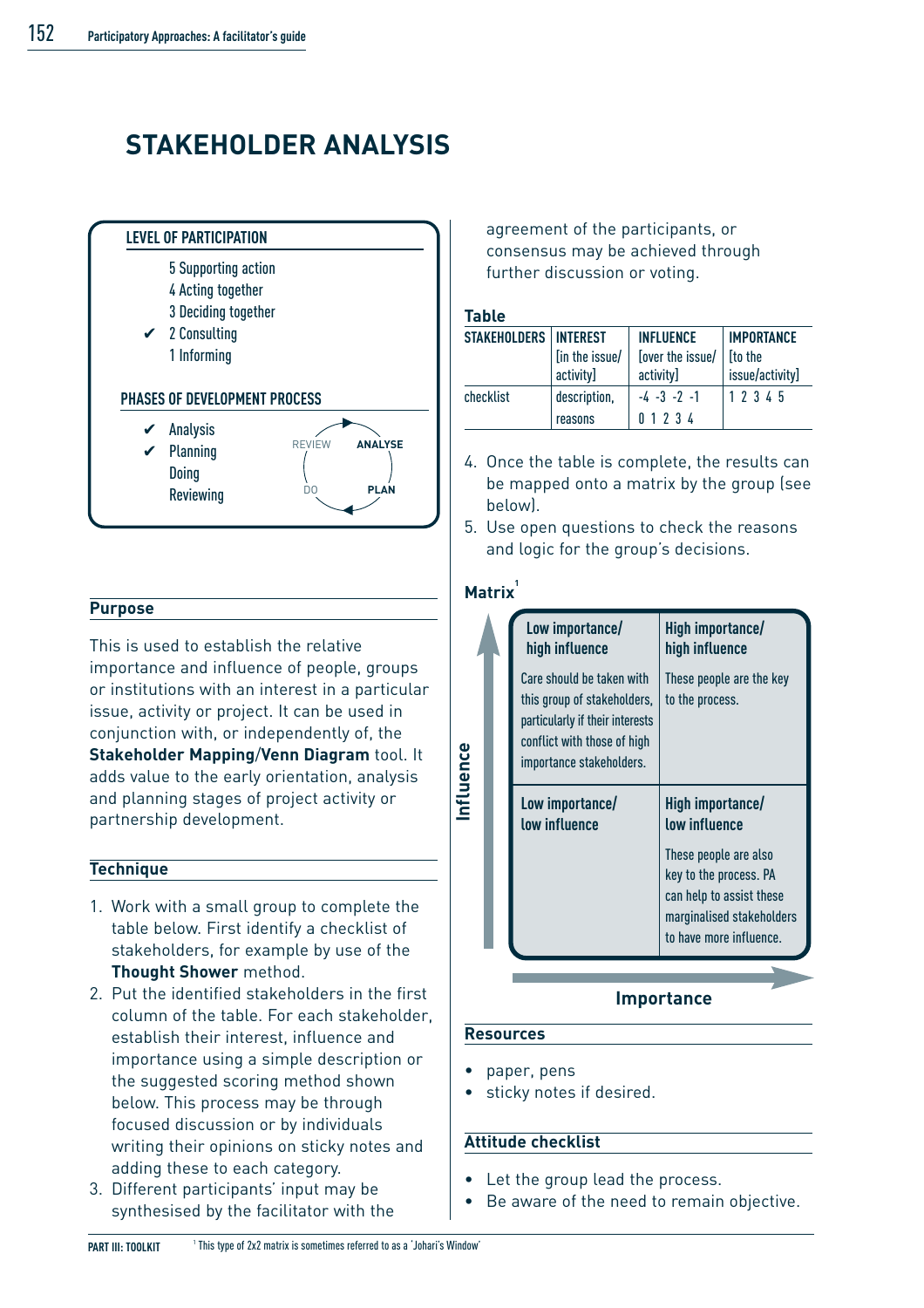#### **Benefits**

- helps initial orientation and analysis of the likely players in the local development process
- useful in scenarios where it is important to work at different levels with different groups, organisations or departments. (The framework of Part I, Section 2 is important here)
- helps to identify possible allies, as well as potential constraints and risks to the process.

#### **Variations**

The tool combines the use of discussion, tables, matrices and rating/scoring. Any of these tools can be further developed or other tools substituted.

#### **Potential pitfalls**

- Inevitably the group is made up of stakeholders, and judgements about their relative importance and influence may need to be managed in a sensitive way.
- The tool may not be adequately explained or broken down into a series of steps, causing confusion.
- The facilitator influences the group with their presence or opinions – a neutral facilitator who is not a stakeholder in the process is therefore best for this process.

#### **Sample applications**

- as a tool for organisational analysis near the beginning of a project or partnership
- to assist orientation, plan work, identify the distribution of power and decision-making, and highlight important relationships.

#### **Links to other tools**

Can be used in conjunction with other orientation, information gathering or organisational assessment tools such as:

- **Venn Diagram**
- **Seasonal/**Organisational **Calendars**
- **SWOT analysis**.

### **REAL EXPERIENCE**

#### **Regional Environmental Impact Agency, Bali, Indonesia**

Stakeholders involved in illegal trade in turtle meat were identified by brainstorming the production and marketing chain from local fishermen, through immigrant traders and other middlemen, to the consumer. This process revealed that there were many stakeholders who might not otherwise have been identified but who would be affected by a clamp-down on the trade or who could influence demand and supply. For example, different consumer groups were identified – from those who just liked the taste to the Balinese Hindu priests who used the meat for ceremonial purposes. In some areas, it was then possible to elicit the support of the priests who interpreted traditional beliefs in a way that decreed that the turtle was purely symbolic in the ceremonies and therefore a turtle-shaped representation could be used – it wasn't necessary to actually eat turtle meat and, indeed since the animal had spiritual significance, it should in fact be protected.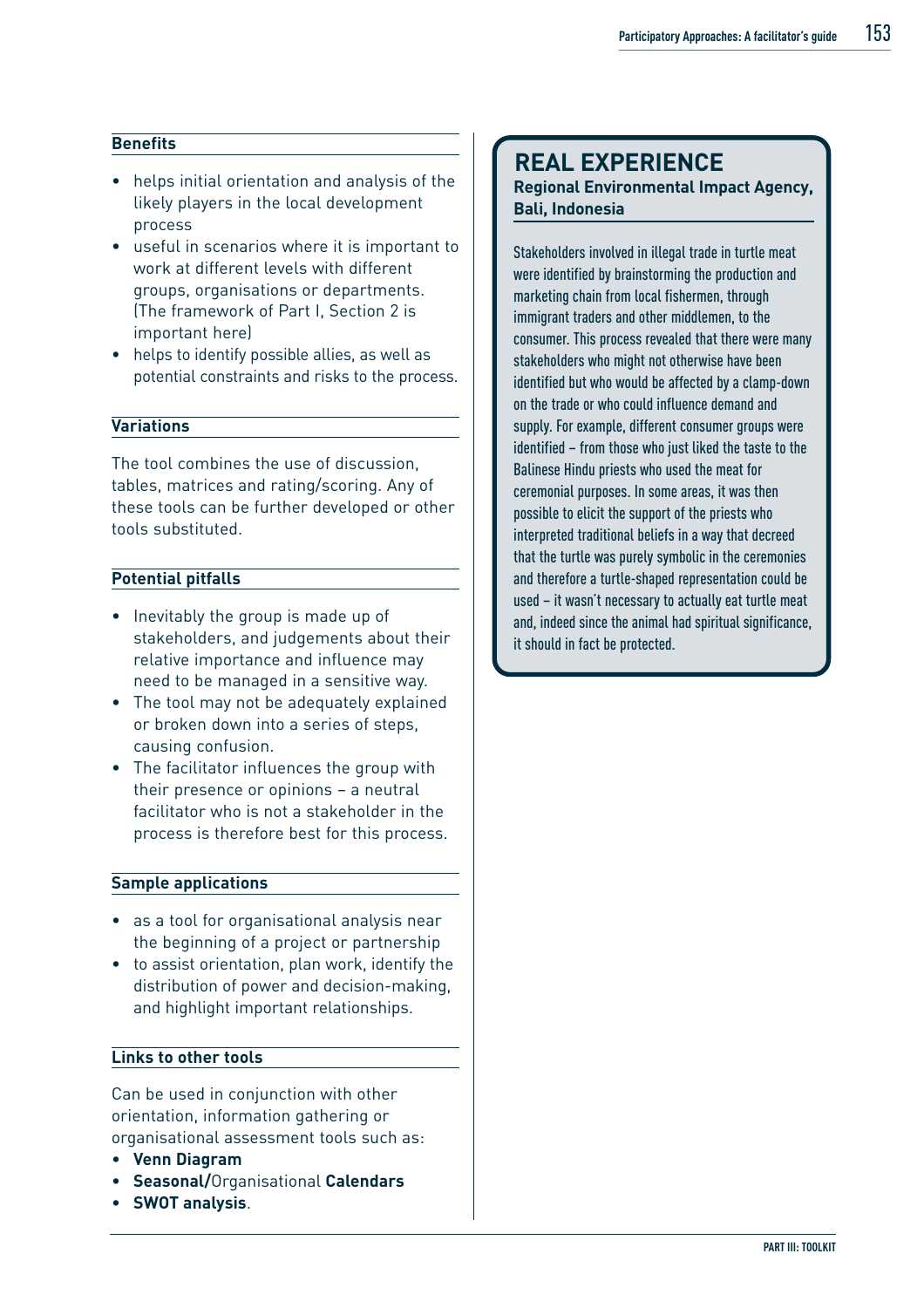## **STAKEHOLDER MAPPING/VENN DIAGRAM**



#### **Purpose**

Also known as a Venn Diagram or Chapatti Diagram, Stakeholder Mapping shows the key institutions and individuals in a community, together with their relationships and their importance in decision-making. This may also be useful for identifying the key stakeholders in a development intervention.

#### **Technique**

- 1. Explain the purpose of the tool to the group. Ask them to identify key institutions and individuals in the community and record these on a list.
- 2. The group cuts out (or draws) circles to represent each institution or individual. Bigger circles indicate more important stakeholders, or those with whom the group has the most contact. The circles are labelled.
- 3. Next, the group identifies the degree of contact and overlap between each circle in terms of decision-making. Overlap occurs if one individual or institution asks or tells another to do something or if they have to cooperate in some way. Arrange as follows:
- $separate circles = no contact$
- touching circles = information passes
- 
- between institutions • small overlap = some cooperation in
- large overlap = considerable
- decision-making cooperation in decision-making
- 4. Draw the diagram first in pencil and adjust the size or arrangement of circles until the representation is accurate. Alternatively, use lengths of string – these can be expanded or contracted until the right size is agreed. A reproduction of the string/ paper/pencil circles ensures a permanent record.
- 5. Secondary sources, group interviews or key informants can be used to validate information.

#### **Resources**

- paper and pens
- string
- scissors.

#### **Attitude checklist**

When asking about groups and institutions, probe for information on leadership, membership, activities, decision-making processes, interaction or conflicts with other groups or institutions.

#### **Benefits**

- Helps to identify who needs to be involved in a development process or activity.
- The relationships shown can be useful in identifying potential conflicts between interest groups and in clarifying the roles of individuals and institutions.
- Provides richer information than is revealed through organisation's own literature.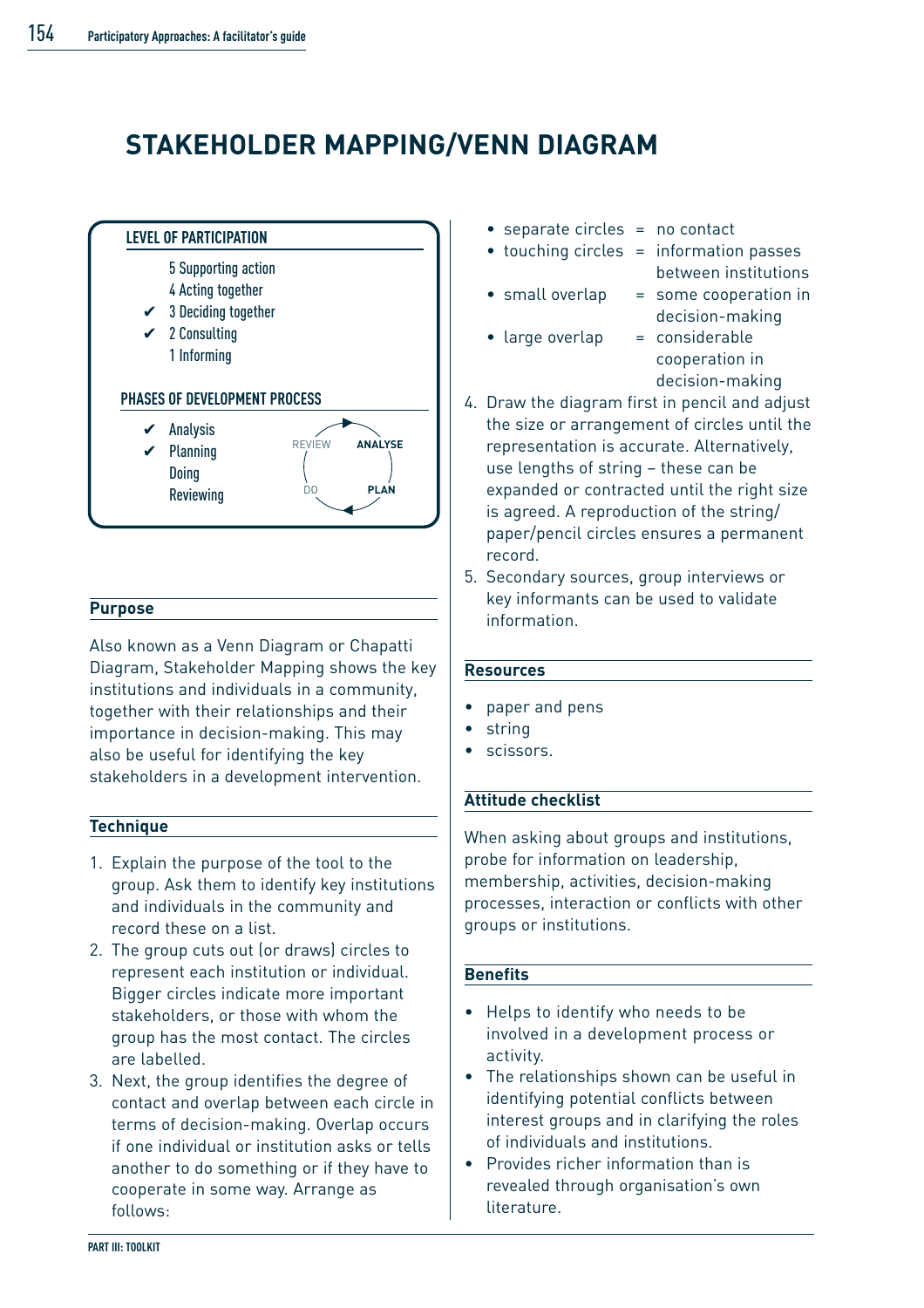#### **Variations**

Communities in Asia have coined the phrase 'Chapatti Diagram' for this tool, due to the shapes used to represent stakeholders.

#### **Potential pitfalls**

- Participants confuse the two variables of proximity and size of circles.
- Political alliances may influence consensus over who is 'important'.

#### **Sample applications**

- identification of different users of a specific resource and their links to ethnic, clan, family or village groups, or to service providers, such as government agencies, NGOs etc.
- organisational analysis: identification of interaction between different teams and/or individuals within an organisation
- planning with multiple stakeholders
- may also be used in the review stages to discuss how relationships have changed as a result of a development process.

#### **Links to other tools**

- May feed into **Stakeholder Analysis**.
- Can also be used in conjunction with **Timelines, Maps, Transects** and other 'orientation' tools.

### **REAL EXPERIENCE**

**VSO Nigeria: Participatory Placement Assessment**

This tool is useful in large organisations involving liaison with many different internal and external departments. It is also useful for assessing NGOs and their links with other stakeholders. As with the traditional Venn Diagram, participants were asked to draw circles to represent departments and organisations. However, annotated arrows were added to identify key relationships. The tool provides a much better insight into an organisation than its own organogram. It highlights communication channels and bureaucratic structures that may influence access to resources and decisions. This baseline information can be revisited at the end of a volunteer placement to review the volunteer's impact on networking and organisational structure and systems.

VILLIGE WANTA MUE CONTROL  $M$  -SECORAL

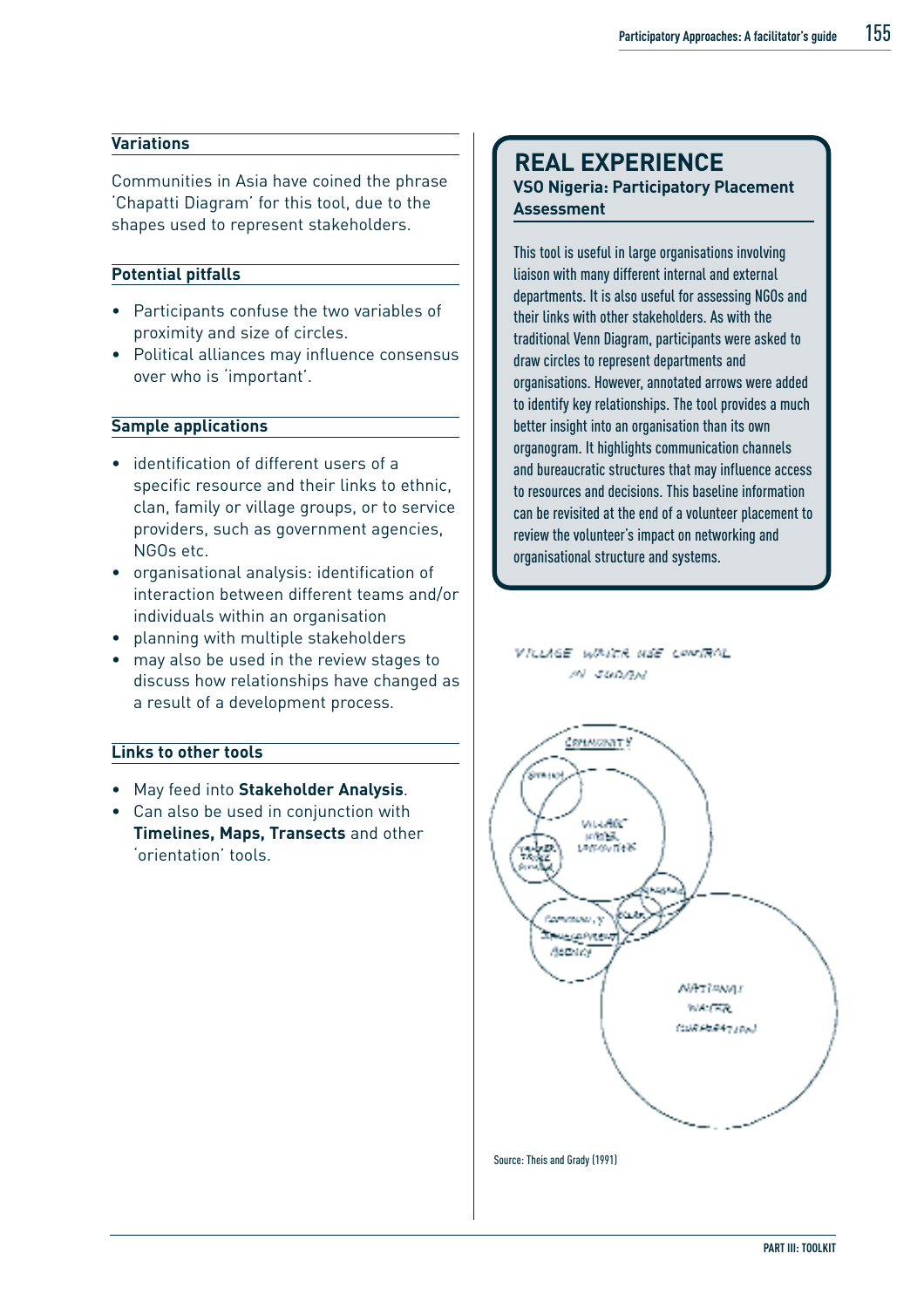# **SWOT ANALYSIS**



#### **Purpose**

SWOT stands for Strengths, Weaknesses, Opportunities and Threats. A **Matrix** tool used for planning organisational strategy, it is also successful in community settings. The tool

can handle most broad or narrow issues, as long as they are clear and understandable.

#### **Technique**

- 1. Describe the purpose of the activity, and identify the topic to be analysed.
- 2. Clarify a common understanding of strengths, weaknesses, opportunities, and threats (see below).
- 3. Draw a matrix that has nine fields (three rows and three columns). Label the fields as 'Strengths', 'Weaknesses', 'Opportunities' and 'Threats' as shown below.
- 4. Participants begin by listing all strengths and weaknesses in the respective fields. This is repeated for development opportunities and threats. The facilitator encourages discussion and analysis. The four empty fields of the matrix are completed using the following questions:



**PART III: TOOLKIT**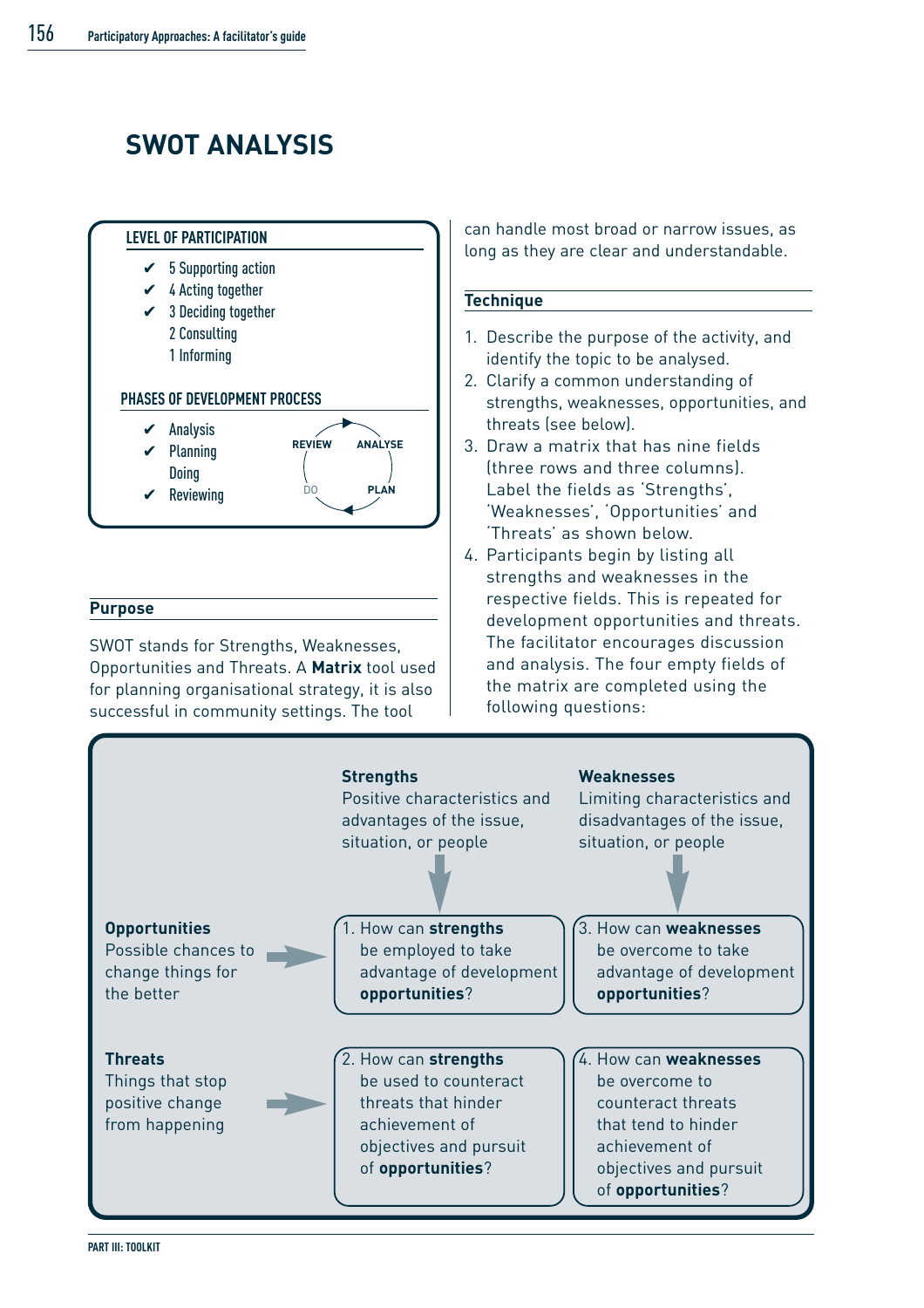- 5. Participants select options and rate them according to their feasibility and potential benefit.
- 6. Discuss the results and agree actions.
- 7. Copy the matrix and leave the original with the group.

#### **Resources**

- flipchart or chalkboard or paper
- drawing equipment.

#### **Attitude checklist**

- Strengths and weaknesses must come from the group. Weaknesses identified by the facilitator are particularly disempowering.
- Provide guide questions or criteria to participants if specific information is required.
- Keep SWOT Analysis to ten people at most.

#### **Benefits**

- encourages discussion of both positive and negative sides to any given issue or situation. This helps to set the basis for negotiations and trade-offs
- facilitates open, in-depth, focused and frank discussions because agreement must be reached in identifying what is a strength and what is a weakness
- provides a useful structure/checklist to guide balanced analysis of a situation
- raises group awareness concerning the value of their knowledge, and channels this understanding into analysis and planning.

#### **Variations**

- 'Weaknesses' and 'Threats' may sound negative and disempowering. Some development workers prefer to use 'SLOC' – Strengths, Limitations, Opportunities and Constraints.
- Identify each strength, then each 'matching' weakness, and so on. A small 'test' of the tool use will help you to know which approach is going to work best in each instance.

#### **Potential pitfalls**

- Sensitive subjects may arise. The facilitator may wish to put these aside for later discussion.
- Some of the group may dominate discussion. Consider separate groups or interviews.
- Synthesising discussion into a few words may be difficult. The facilitator should always check to see that the participants agrees with the reporting.

#### **Sample applications**

- to weigh the merits of a local practice, a new technology or a suggested partnership
- as part of an organisational analysis.

#### **Links to other tools**

Can be linked to other planning and analysis tools. **Focus Group Discussions** or **Semi-Structured Interviews** can be used to follow up key issues and report on strategies.

### **REAL EXPERIENCE**

**Participatory Placement Assessment, VSO Kazakhstan**

- Describe weaknesses as 'development needs' although this may be lost in translation.
- Writing or moving around strengths and weaknesses should be done by less senior members of the group – use a pair of people if senior staff tend to intimidate the others.
- Ask participants to write their 'development needs' with a pencil or biro, to make it more difficult for senior staff to identify the author of the remark from a distance.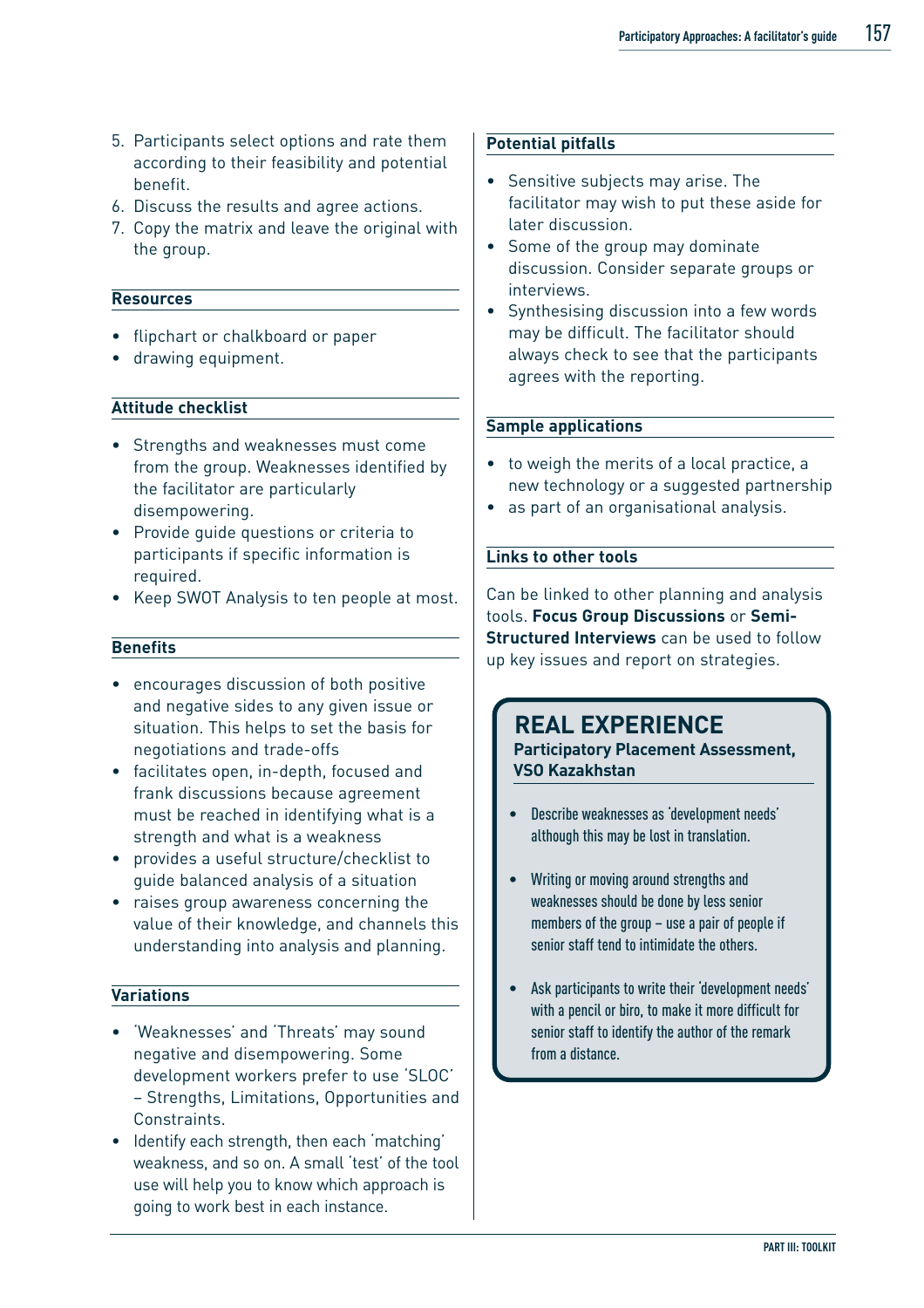# **TEN SEED TECHNIQUE**



#### **Purpose**

This is more a technique for carrying out other PA tools rather than a tool in itself. It involves the use of ten counters to represent relative amounts or preferences, and to foster a participatory attitude. It is essentially a form of 'proportional piling': a classic PRA tool in which small piles of stones or other counters are used to represent relative amounts. It can be used in conjunction with most PA tools to collect and open up qualitative information. Proportional piling is documented extensively in PRA literature. A manual solely on the *Ten Seed Technique* written by its creator, Ravi Jayakaran (World Vision) is referenced at the end of this guide.

#### **Technique**

An example from World Vision China is described below:

- 1. The group is asked what local people do for a living. This may produce a few responses such as agriculture, raising livestock, or migrant work.
- 2. Using ten coloured counters, the group indicates which is the most commonly

practised activity. The group can distribute the counters as they wish, and should achieve a consensus. This gives a rough, qualitative impression of the importance of different activities.

3. The facilitator may wish to probe further into the issue of people working outside the village. How long do these migrations last? The responses will indicate a new set of categories, eg one month, three months or up to one year. By assigning the ten seeds among these categories, the group can show what they perceive to be the most common practice.

#### **Resources**

- ten flattish seeds that do not roll dyed or painted if desired
- pens and paper.

#### **Attitude checklist**

- Maintain a learning and listening attitude.
- Don't rush ask open questions and allow people to 'interview the diagram' if direct discussion and eye contact is too intimidating.

#### **Benefits**

- encourages participatory attitude and group analysis
- taps into creativity and therefore removes mental constraints
- can be adapted to most PA tools.

#### **Variations**

The potential variations are limited only by the creativity of the facilitator.

#### **Potential pitfalls**

The technique is dominated by a few individuals. Filter them out for focused interviews.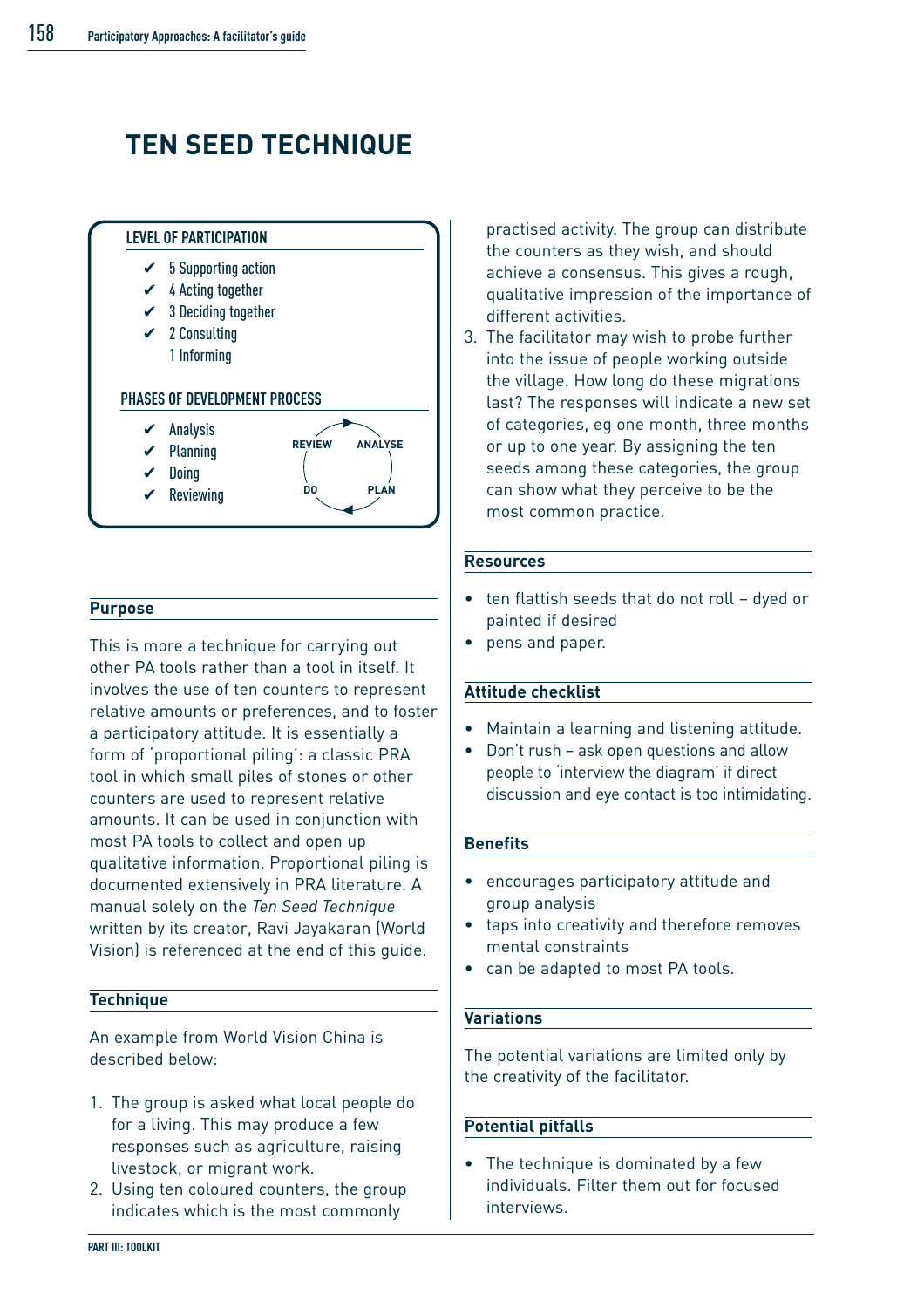- Creative, 'right brain' activity brings people's hopes, dreams and expectations to the surface. These can be harnessed as a positive force for change, but elevated expectations may be a pitfall unless something is done to address these at the end of the activity.
- Equally, if the activity reveals inequity or oppression, this must be addressed quickly, or the participants will become frustrated and lose faith in the process. And of course the oppression will continue…

#### **Sample applications**

- Gather information and generate profiles.
- Analyse problems and assist decisionmaking and discussion.
- Assess change and review progress.

#### **Links to other tools**

The technique can be used with most discussion-based or diagramming tools.

### **REAL EXPERIENCE World Vision China Reasons given by female drug users for not using condoms when they sell sex:** 1. Clients reject them 2. Rushed for money (need drugs immediately) 3. No condoms available 4. Rush for fear of being caught by police These categories could be opened up further using the ten seeds, to show which was most common, the reasons why each occurred, and what action might help. Source: Jayakaran (2002) CONDOM USAGE BY FEMALE DRUG USERS WHEN THEY SELL SEX USE CONDOMS **DO NOT USE CONDOMS**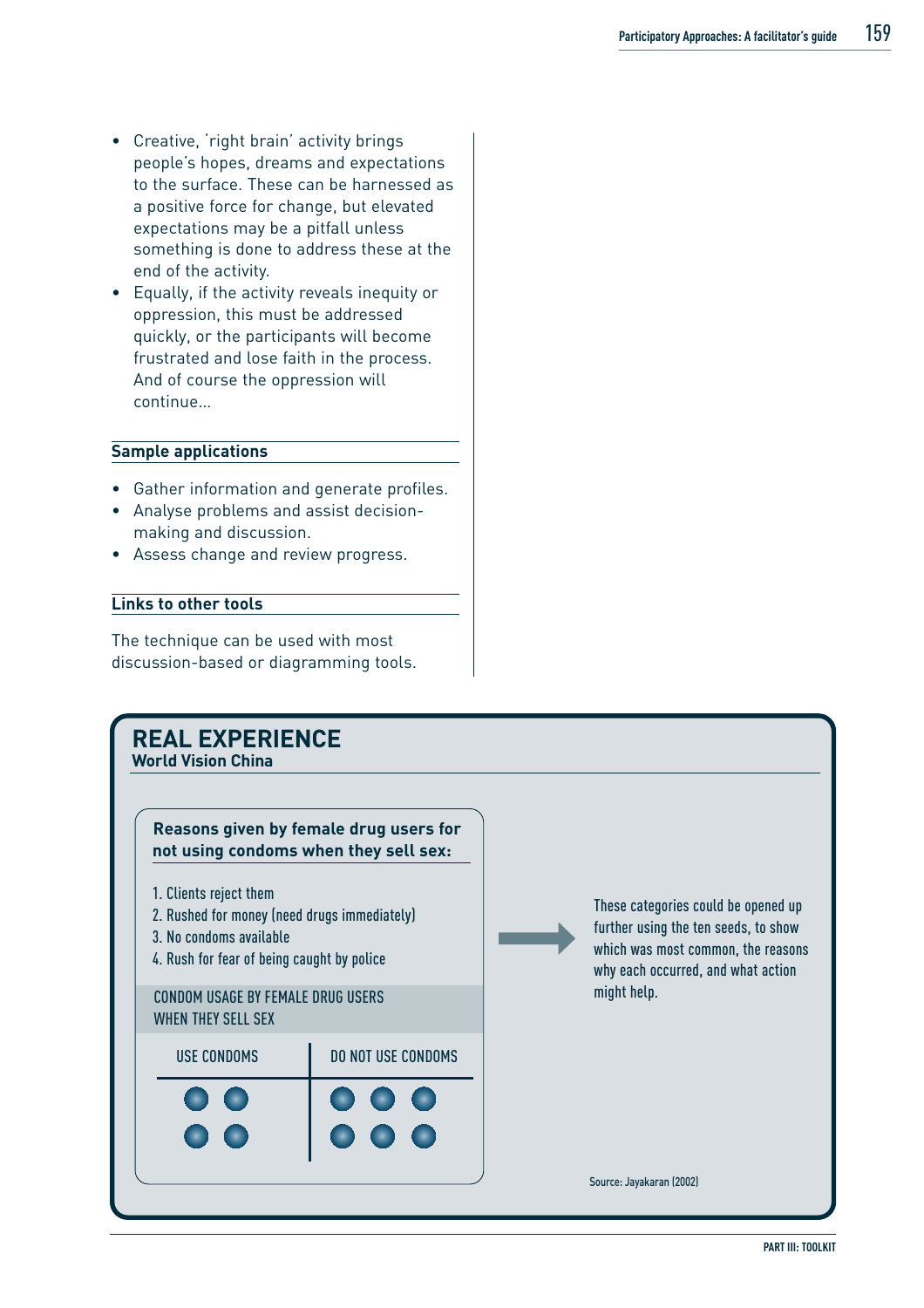# **THOUGHT SHOWER**



#### **Purpose**

Also known as 'Brainstorming' or 'Freethinking', this is a form of group discussion in which members take turns offering ideas related to a specific topic. The shower of thoughts captures a 'pool' of group knowledge on a topic in a short time. Initial thoughts are often sketchy and not always thought through. Hence, this tool is a common introduction to other techniques that examine and expand on these ideas.

#### **Technique**

- 1. The facilitator asks each participant to give an idea related to a specific topic or question.
- 2. The facilitator writes each idea on a flipchart or other writing surface. Participants may take turns, or the process may be spontaneous.
- 3. Repeat until all ideas are exhausted.
- 4. Discuss ideas with the group. Encourage discussion and clarification.
- 5. Record the results.

#### **Resources**

- paper or other writing surface
- drawing materials

cards or sticky notes if preferred.

#### **Attitude checklist**

- The facilitator/ group must respect all people and ideas.
- The facilitator must ensure no interruption, comment, contradiction, competition or argument during the Thought Shower, and they should help anybody who is struggling to express themselves.
- Facilitators should avoid offering their own ideas and judgements as this can disempower the group.

#### **Benefits**

- produces a quick overview or rough assessment of a specific subject
- useful for discovering 'What', but can also ask 'Why', 'How', 'Who', 'When', and 'Where'
- can lead into further informationgathering, or feed into setting priorities
- raises group awareness about their own knowledge.

#### **Variations**

- With illiterate people, record ideas as symbols/pictures, or read out all the contributions.
- Tackle shy groups or sensitive issues by asking for ideas on individual cards.
- When all ideas on the topic are exhausted. immediately ask for ideas on a completely different issue about their everyday lives for two minutes. Then return to the original question and ask for further ideas. Check which ideas you would have missed if you had just stopped at the end of the first Thought Shower!

#### **Potential pitfalls**

• Not all people get a turn and not all ideas are discussed.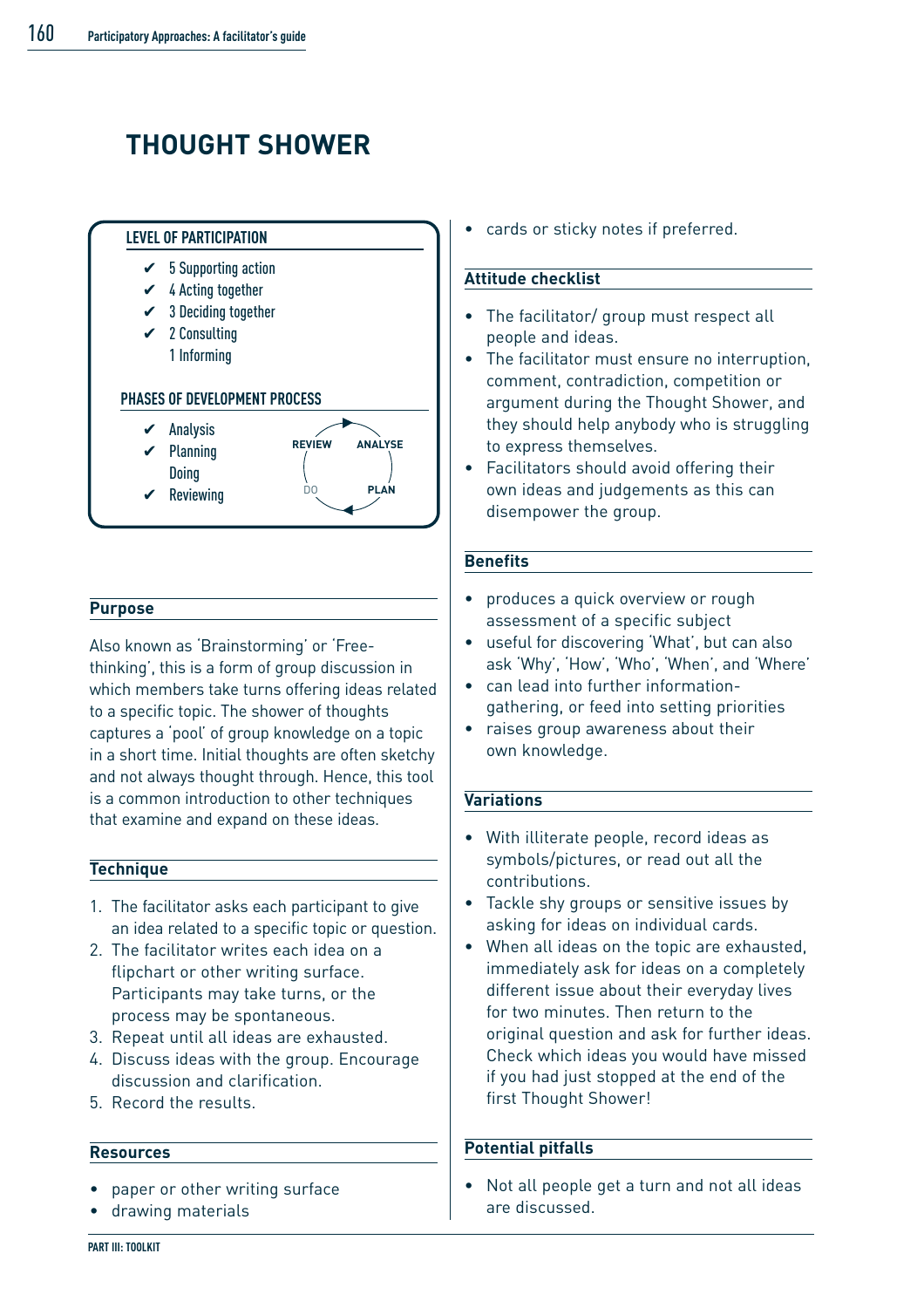- There are too many people for the facilitator to manage contributions.
- The card technique results in repetition of ideas, making it more difficult to consolidate the output. However, this can be dealt with using other tools (see below).

#### **Sample applications**

- wherever ideas or opinions are needed.
- as an introduction or component of most other tools.

#### **Links to other tools**

VSO Ghana recommends follow-up activity for any Thought Shower. This may include:

- clarification of ideas
- **Sorting** ideas into categories (eg positive/ negative, strategic/procedural, external/ internal etc)
- **Ranking** to prioritise; smaller sub-groups choosing topics to work on
- identification of gaps in the list.

### **REAL EXPERIENCE VSO Bangladesh**

**1. Affinity Diagram:** combined use of a Thought Shower with **Sorting** is commonly used by VSO Bangladesh to lend structure to problem identification or solution finding sessions. The author of this guide has also experienced this tool at DFID, while consulting on a UK Government White Paper – PA works just as well in the boardroom as at the grassroots!

Participants write their ideas on index cards or sticky notes, using one to three words. The cards are collected, mixed up, and then spread on a flat surface. Participants pick out any cards that list similar ideas and set them aside (note: try not to force cards into groups). A title/symbol describing the main theme is assigned to each group. Groups that are similar are placed next to each other. If groups are very similar, they can be combined under a new title.

**2. Prioritising Ideas: Ranking** techniques can follow straight on from a Thought Shower, but if there are lots of ideas, use the **Sorting** technique above first.

- *For 15–25 ideas:* For 15 ideas, give each participant five cards or sticky notes, numbered 1–5. Each participant votes by putting the note with number 5 next to the idea they favour the most, the number 4 next to the second best idea and so on. Add the number of votes next to each idea and write the total number next to the idea. Discuss the results of the first vote and check the pattern: are there any inconsistencies? Clarify and make any changes that are necessary. Vote again, using the same process.
- *For huge numbers of ideas:*
- Round 1: Everyone votes for as many ideas as they wish. After voting, eliminate the least popular ideas around 50% of the total.
- Round 2: Everyone votes for only three ideas. Separate the most popular choices and again, eliminate about 50%.
- Round 3: Everyone votes for only one idea. The idea with the most votes is the highest priority.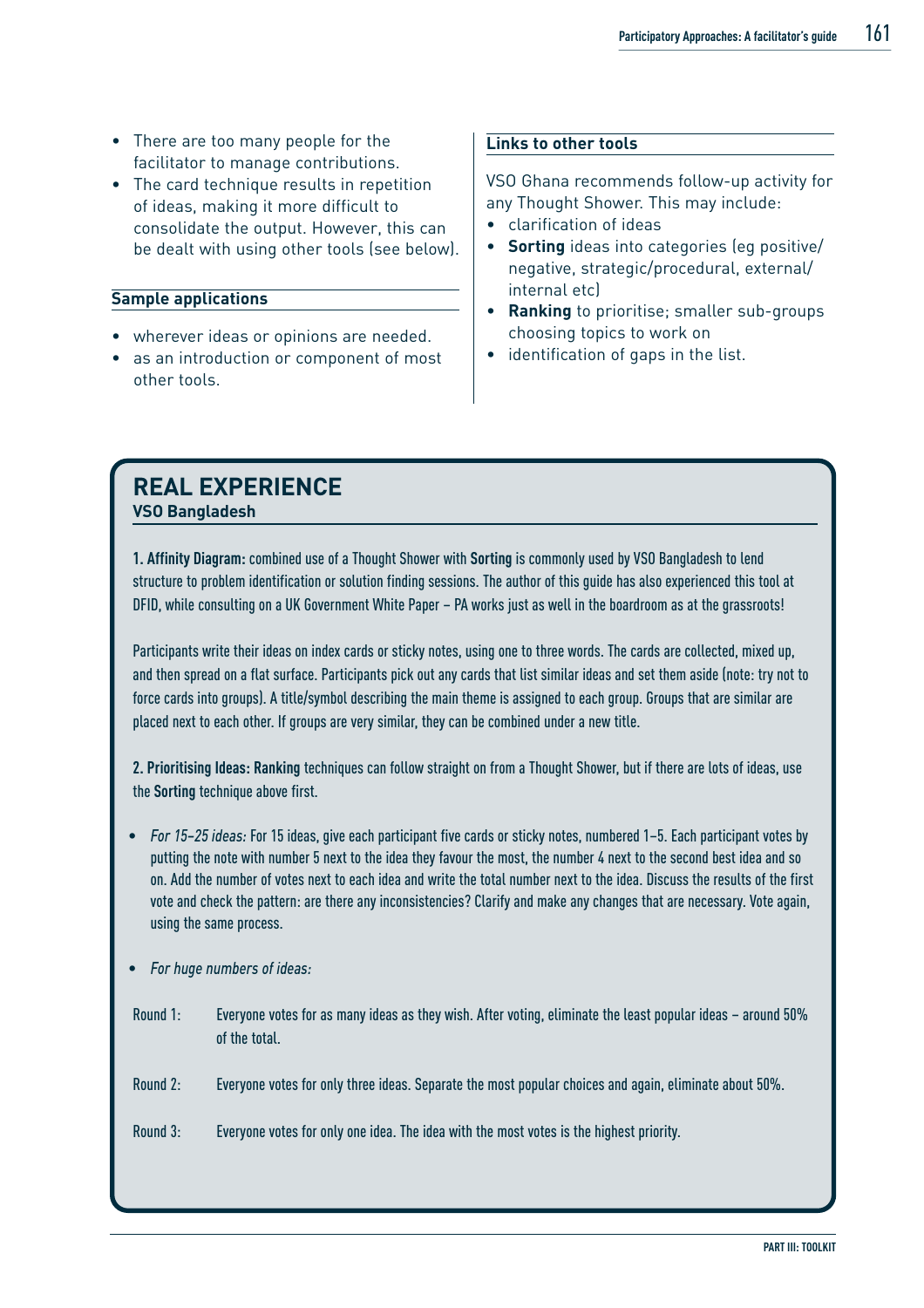# **TIMELINES**



#### **Purpose**

Timelines are a simple graphic method of representing a sequence of past events that a community or organisation considers important. This is a helpful tool for the early stages of building rapport and engaging in mutual learning about past history and current identity. Timelines also establish any previous experience with development projects and help development workers from repeating past mistakes. Like community **Maps**, the finished timeline is something that many groups will want to display prominently. It can act as a focal point, and may be used to plan subsequent activities.

#### **Technique**

- 1. Explain that the objective is to discuss the history of the community (or organisation or other group).
- 2. Draw a line on the floor, on a chalkboard, or on several pieces of paper joined together.
- 3. Ask people to begin by identifying significant events in the past and to add these to the timeline. Events may be represented in words, pictures or symbols, with dates where possible. These may include building of infrastructure (roads, schools, canals, railroads); introduction of

new crops or new livelihood activities; shocks like epidemics, droughts, flood or famine; changes in land tenure, administration and organisation; major political events (new president, war etc).

- 4. Each person can be given a series of cards which they can write/draw on and add to the timeline. Or they can choose their own symbols using available resources. This enables participation, and allows events to be moved around as the timeline expands or if there are changes to the agreed order of events.
- 5. Information from secondary sources (books, reports, archives) and from interviews with key informants (eg, old people, leaders, school teachers) may be used to supplement this information if a detailed and accurate record is required.
- 6. Group members can produce a final version of the timeline for display. However, the main purpose of the tool is not absolute accuracy, but a picture of what the **group** thinks is important.

#### **Resources**

- writing surface and writing materials
- cards if desired.

#### **Attitude checklist**

- Encourage discussion to triangulate data and bring in other members.
- Offer trigger questions (eg "Have you always…?" ) to keep the process going if necessary.

#### **Benefits**

• Timelines are an important part of getting to know the community and understand their situation before moving too quickly into an analysis of needs. Perhaps there have been past failures with development projects. This may provide early warning of resistance to new ideas.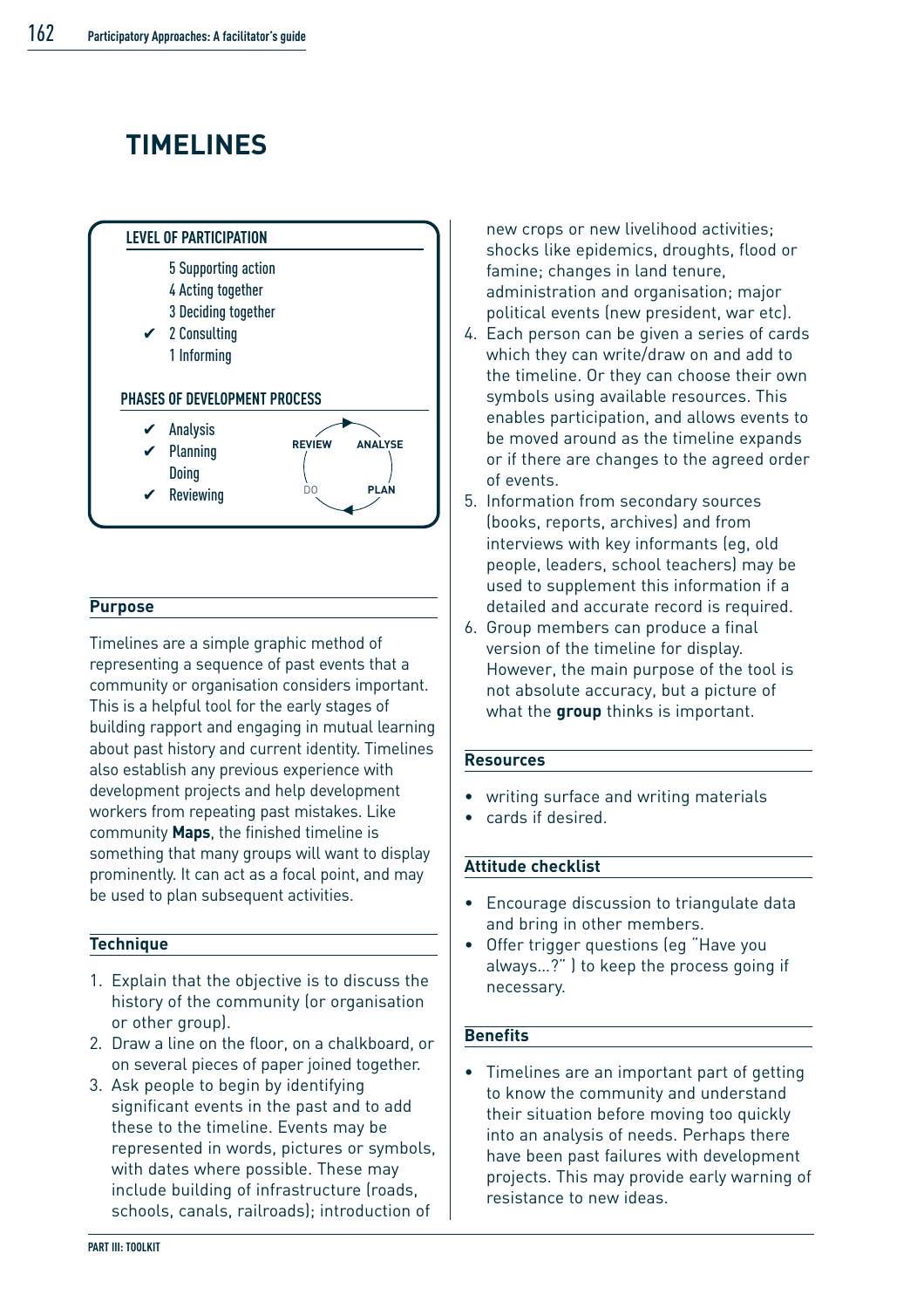- They allow older people to share their knowledge and experience.
- They affirm a common sense of identity and purpose in the group.

#### **Variations**

The basic timeline format can be substituted for a road, journey, river or 'historical profile'.

#### **Potential pitfalls**

- The facilitator doesn't acknowledge indigenous calendars and ways of representing time.
- The facilitator doesn't verify events or stimulate discussion on new topics.

#### **Sample applications**

- the history of a community or organisation
- the history of a water body, forest, migration path, agricultural area or other feature
- the history of the community in relation to the surrounding area
- extending the timeline into the future, ie 'visioning' what the group expects or hopes will happen.

#### **Links to other tools**

- **Focus Group Discussions** or **Semi-Structured Interviews** can be used to triangulate key events.
- Linking Timelines with **Mapping** can help to establish when and where things took place, and produce historical maps.
- 'Future' Timelines can use 'visioning' and other planning tools.

### **REAL EXPERIENCE**

#### **Violeta Vajda: VSO Partnership Development**

Violeta used Timelines with six participants in a youth group of the St Vincent de Paul Association in Romania to document their past volunteering activities, and what they would like to see happen in the future. Violeta was impressed that the young people were motivated to do something for themselves. They took each other's views seriously and had trust in each other. Her facilitation priorities were to ensure that the youngest had a say – they were given the job of writing the ideas up on the flipchart to involve them more in the process. She also made notes reflecting on the activity, including other incidents and observations of the group that helped to build a picture of their progress.

| The Future: |                                                                                      |
|-------------|--------------------------------------------------------------------------------------|
| 2003        | The centre's medical room to be improved                                             |
|             | Future volunteers pass all subjects at school                                        |
|             | Civic education a part of volunteering                                               |
|             | We should visit old people's homes with gifts                                        |
| 2004        | We should organise another camp with young people as volunteers<br>$\bullet$         |
|             | Activities should be more diverse and involve younger children<br>$\bullet$          |
|             | I want to be a volunteer with Group 1 [the group for youngest children]<br>$\bullet$ |
|             | We should form a core group for future youth volunteering                            |
|             | When there are activities we should all participate                                  |
| 2005        | A new youth volunteering team made up of at least five members<br>$\bullet$          |
|             | Establish a training course for the young volunteers<br>$\bullet$                    |
|             | More education and religion lessons<br>$\bullet$                                     |
| 2006        | A new dance group                                                                    |
|             | I want to become a volunteer with Group 2                                            |
|             | The group should have more resources and get further training                        |
| 2007-2008   | Activities like dancing, plays, glass painting, handicrafts<br>$\bullet$             |
|             | More volunteers                                                                      |
|             | Teach younger children to play an instrument                                         |
|             | Keep the after-school club                                                           |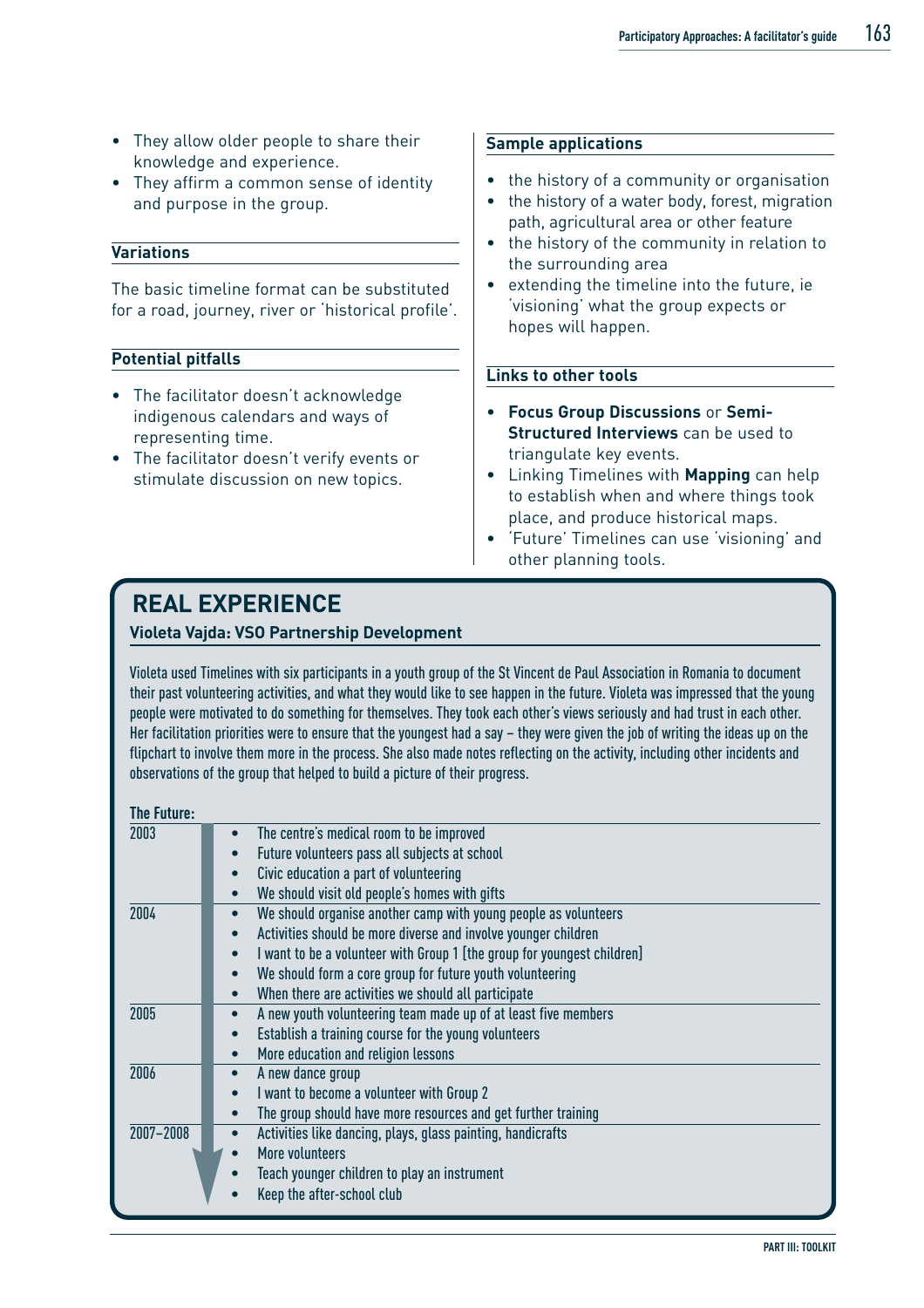# **TRANSECTS**



#### **Purpose**

Transects are both a way of representing information and a technique to familiarise outsider facilitators with different parts of a community and local land use. Originally developed as guided walks through the different agricultural and ecological zones of rural areas, Transects have significant value in any situation for observing and questioning local people about different zones, infrastructure and amenities of urban areas, or parts of a school, hospital or business.

Transects are classically used after a **Mapping** exercise. They allow the facilitator to 'enter' the map, validate its features and probe into key issues. The transect can also be plotted on the map.

#### **Technique**

1. Choose a more-or-less straight line through the area being investigated. This can follow a **Mapping** exercise, a discussion, or an initial visit to the area. The line chosen should attempt to take in many of the different physical areas,

vegetation types, land-use zones and sections of the community as possible.

- 2. Walk along the line, accompanied, if possible, by one or more local people. Note what activities are going on and where.
- 3. Talk to people on the way, ask about what is going on, possible alternatives, seasonal variations and problems.
- 4. After the walk, record the main features observed in a diagram. By consulting with different people, try to distinguish distinct zones according to land use, vegetation, resident group etc. These features become a guide for discussions and interviews with other people in the community. It can also be used to communicate your findings to the community.

#### **Resources**

- sketch map and compass
- pens and paper to record information along the way
- other reference guides as appropriate (eg birds, ecology, maps etc)
- dictaphone to record sounds and personal observations if required
- consider making a video of the walk if this is desirable and not too obtrusive – guard against 'development tourism'.

#### **Attitude checklist**

- Let people show you their area.
- Compare your observations with what you had been told you would see.
- Use open-ended questions to probe. Ask about how things have changed: "How long has this been here?", "When did things change?", "Why?"

#### **Benefits**

• Allow first-hand observations to validate information from secondary sources.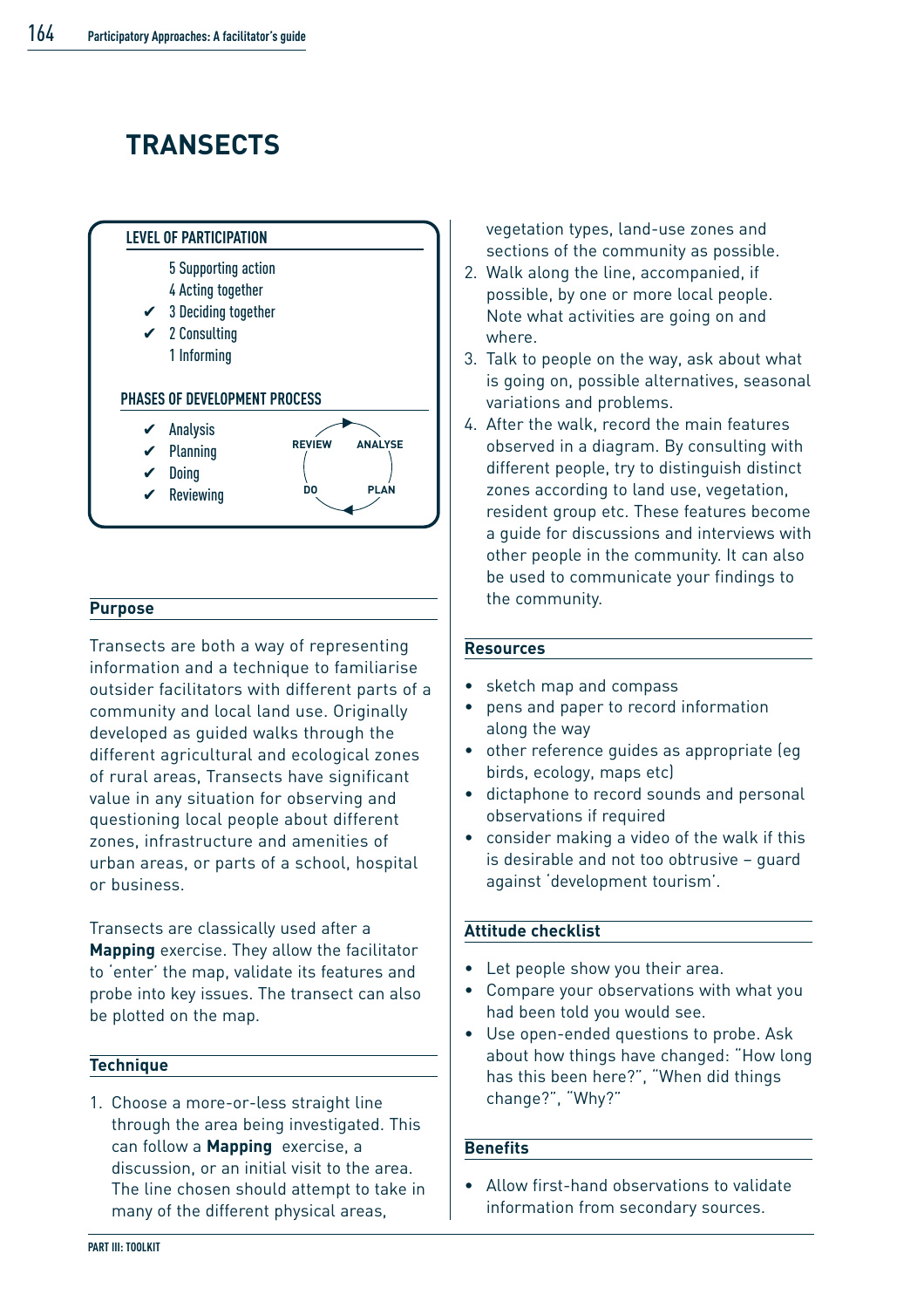- Offer flexible and spontaneous opportunities to gather rich and varied data in a relatively short space of time.
- Verify whether conditions are different than suggested: eg a VSO lab technician in Nigeria, asked to work with and maintain three pieces of equipment, discovered through a 'walk' that many other pieces of equipment were underused due to inexperience in their use and maintenance.

#### **Variations**

- Vary the route and time of the walk. Evenings will give a different picture to daytime.
- Consider staying overnight in the area or partway along a long transect. This will give many more perspectives on the area and its inhabitants.

#### **Potential pitfalls**

- Access to certain interesting areas is restricted.
- You are 'chaperoned', restricting your ability to speak freely with local people along the way.
- The route or time available does not have sufficient flexibility to investigate interesting features that emerge, or to speak with people.

#### **Sample applications**

- identify actual uses and activities, and potential ones that could be developed in each zone
- determine who uses what resources in each zone
- identify principle problems encountered in each zone.

#### **Links to other tools**

**Focus Group Discussions** or **Semi-Structured Interviews** can be used to follow up.

### **REAL EXPERIENCE**

#### **Daniel Foster: social forestry volunteer, China**

"Transects were important in my work with the Yunnan Forest Department – for training staff in PA and for increasing the participation of local people in forestry projects. Sometimes the transect followed a sketch map, but often it simply followed discussions with local forest staff and village leaders. I would pick out key areas of interest from the discussion and ask to see them. There were often great differences between what was said and what things were actually like on the ground!

Although I was often accompanied by an entourage of staff, it was possible to 'lose' some of my party by varying the pace. This allowed me to interview local people we met, who would have been intimidated by all the leaders. I used to pick leaves of local trees as we walked, which were great in starting discussions with locals about their uses and properties.

Transects helped me to monitor existing forest projects, and make observations for the feasibility of new activities, eg seeing which land uses, species or agricultural practices are already valued. The informal setting of these walks was also a great way to share important local knowledge and skills between colleagues."

|                                         |                                       | <b>SORANGE LEGAL</b>                           |                                                              |                                                      | المشار<br>$\pm \pm \pm \omega$     |
|-----------------------------------------|---------------------------------------|------------------------------------------------|--------------------------------------------------------------|------------------------------------------------------|------------------------------------|
| Mary 11                                 | na duy                                | <b>Glazell</b>                                 | a reactive                                                   | assel                                                | استفاته                            |
| <b>Dealer</b> Red                       | interit                               | Farm land<br>Man Circuit                       | will sugge.                                                  | <b>Johnson</b><br>give class                         | <b><i><u>increditional</u></i></b> |
| DAVAS BASE<br><b>The County Council</b> | 受賞を受賞<br>l na mathairs                | parties.<br><b>SALE STATE AND</b>              |                                                              | 64 Marsh.<br>beara,<br>talki solan                   | , Santajirang<br>Matapatèn         |
| 間違に感                                    | generalism.                           | den sykk,<br>prest as                          |                                                              | dire antiti.<br>Tanzania<br>التمن منعز<br>Partido in | de organit                         |
| <b>OFFICIATIONS</b>                     | forthways)<br>Handbook,<br>Patrickens | <b>DOUTING</b><br>i a mheal<br><b>Continue</b> | r.com/b<br>Summer Print,<br>ca it.<br><b><i>Pullbaum</i></b> | Districtor.<br>intGrelad<br>the sign from            | flox<br>ш.                         |

Source: Theis and Grady (1991)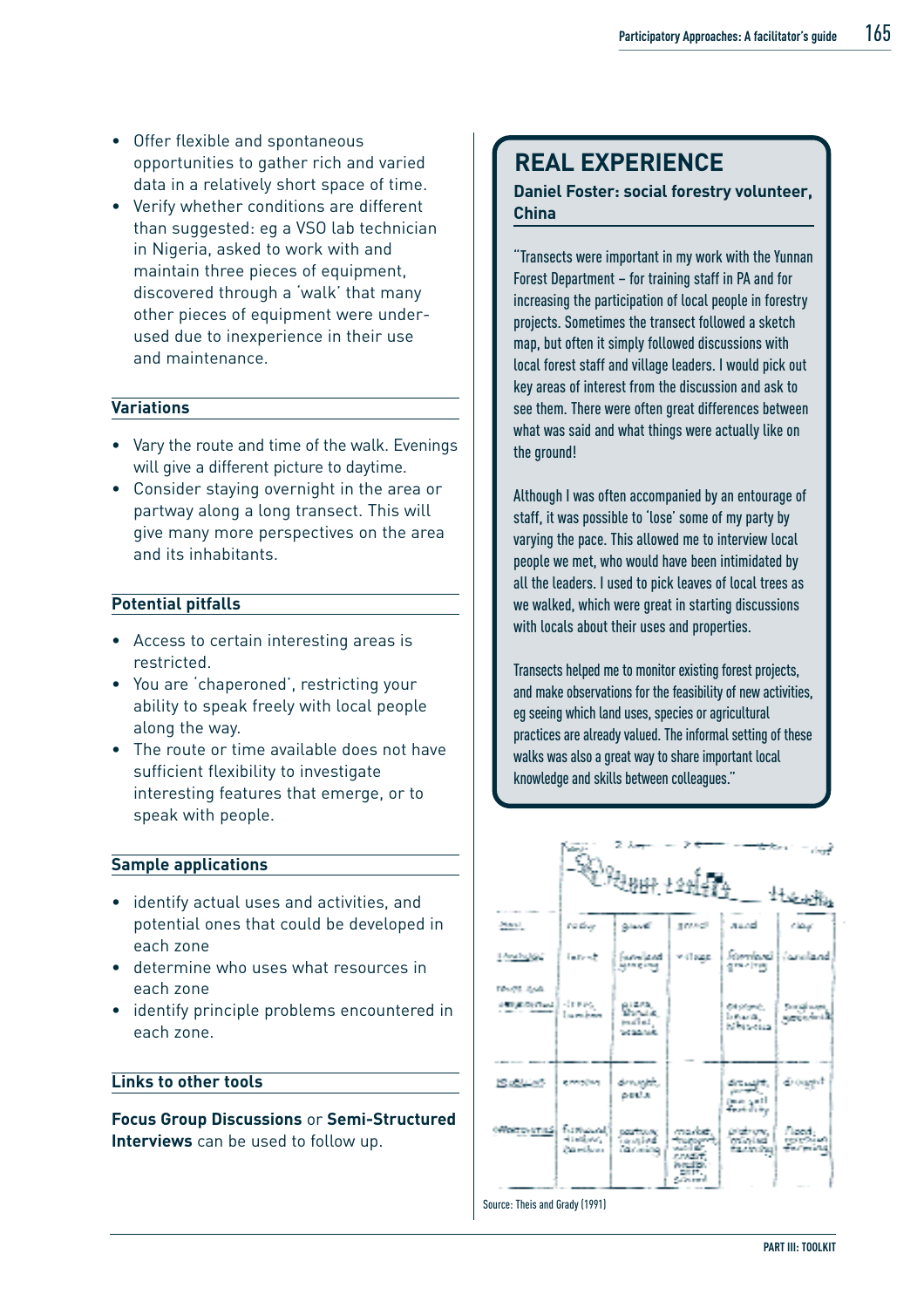# **24-HOUR ANALYSIS**



#### **Purpose**

By asking people from different parts of the community to outline their average day and comparing the results, it is possible to investigate the impact of diversity on local livelihoods, access to resources and dimensions of disadvantage. Commonly associated with **Gender Analysis**, this tool is equally useful for investigating variations between various different social groups. It is useful in the early stages of orientation, but may also be valuable for monitoring and evaluating change.

#### **Technique**

1. Explain the purpose of the task, and let people produce an individual profile of their day, or a communal group representation. The format of the task is flexible to suit the group. Some possible structures are shown below:







2. This is followed with synthesis of the drawings and identification of roles. It is possible to show the amount of time that people are spending on (a) domestic activities; (b) income-generation; (c) political and decision-making roles (d) leisure activities etc.

The activity may be repeated for different social groups – eg men produce their perception of what they think women are doing. It may be appropriate to bring different groups together at this stage to expose and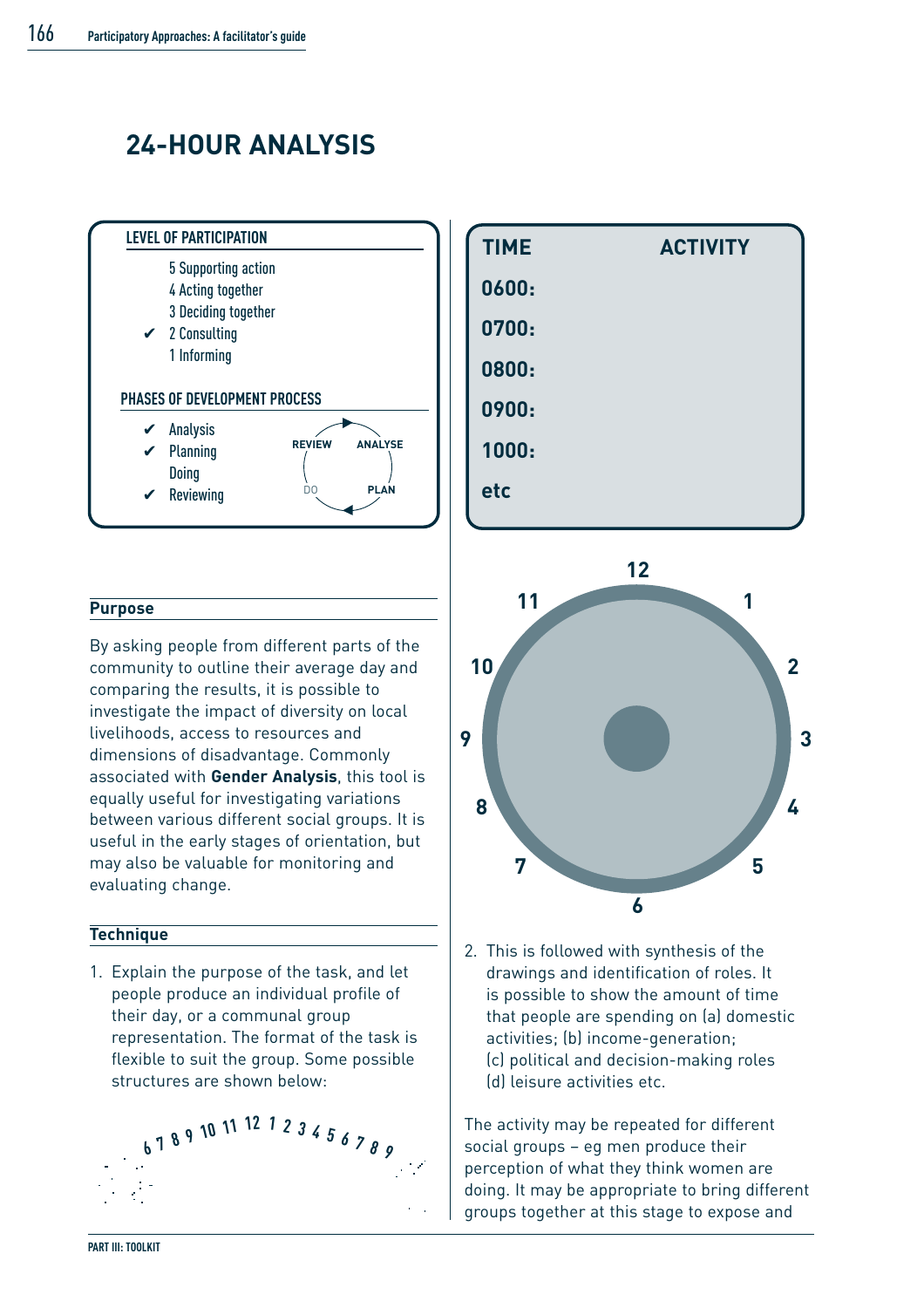challenge misperceptions and stereotypes. Women's working hours may be extremely long (eg the majority of domestic tasks plus labour for income-generation), but they may have little control over their own income and participate less in decision-making. However, cultural norms cannot be transformed in a day, and it is important to move with people's own agenda: what do they want to change?

#### **Resources**

• paper, pens and drawing materials

#### **Attitude checklist**

- Ideally, the facilitator should be as handsoff as possible, merely keeping participants on track, and providing motivation and clarification where necessary.
- Be prepared to deal with sensitive issues, potential conflicts and cultural smokescreens.

#### **Benefits**

- It provides development workers with an insight into local realities.
- It allows peer and social groups that experience similar activities and issues to develop a sense of unity.
- It reveals the roles of different people in society, the different problems they face, and the differences in their resultant needs.
- It may help development workers to identify who to work with, and to what purpose.
- It helps development workers to plan future actions according to suitable times of day when the target group will be available to participate in meetings, discussions and planned activities.

#### **Variations**

People can use text, pictures or symbols to sketch out their day.

#### **Potential pitfalls**

- Addressing diversity and disadvantage head-on may be difficult and even seen as confrontational by the community. Consider indirect approaches and proceed with caution.
- There is a fine line between being sensitive to local culture and proactively challenging social and cultural norms. Let local people lead the discussion – find out where people would **like** to challenge the status quo.

#### **Sample applications**

- identifying diversity-related development needs within a community
- assessing the potential impact of project activities on diverse groups
- monitoring changes in behaviour and labour distribution following development interventions.

#### **Links to other tools**

Information can be opened up using:

- **Ten Seed Technique**
- **Gender/Diversity Analysis**
- **Mapping**
- **Transects**
- **Semi-Structured Interviews**
- **Focus Group Discussions.**

See also the **Social Norms** tool.

### **REAL EXPERIENCE**

**Daniel Bradley: researcher, Senegal; VSO training officer**

"I used 24-Hour Analysis with men and women to gain an insight into their livelihood activities, the distribution of labour within a household, and to probe into who controlled household decisions. Combined with **Seasonal Calendars**, the tool also helped me to schedule other group activities at times when my target group was available and potentially dominant senior people were occupied!"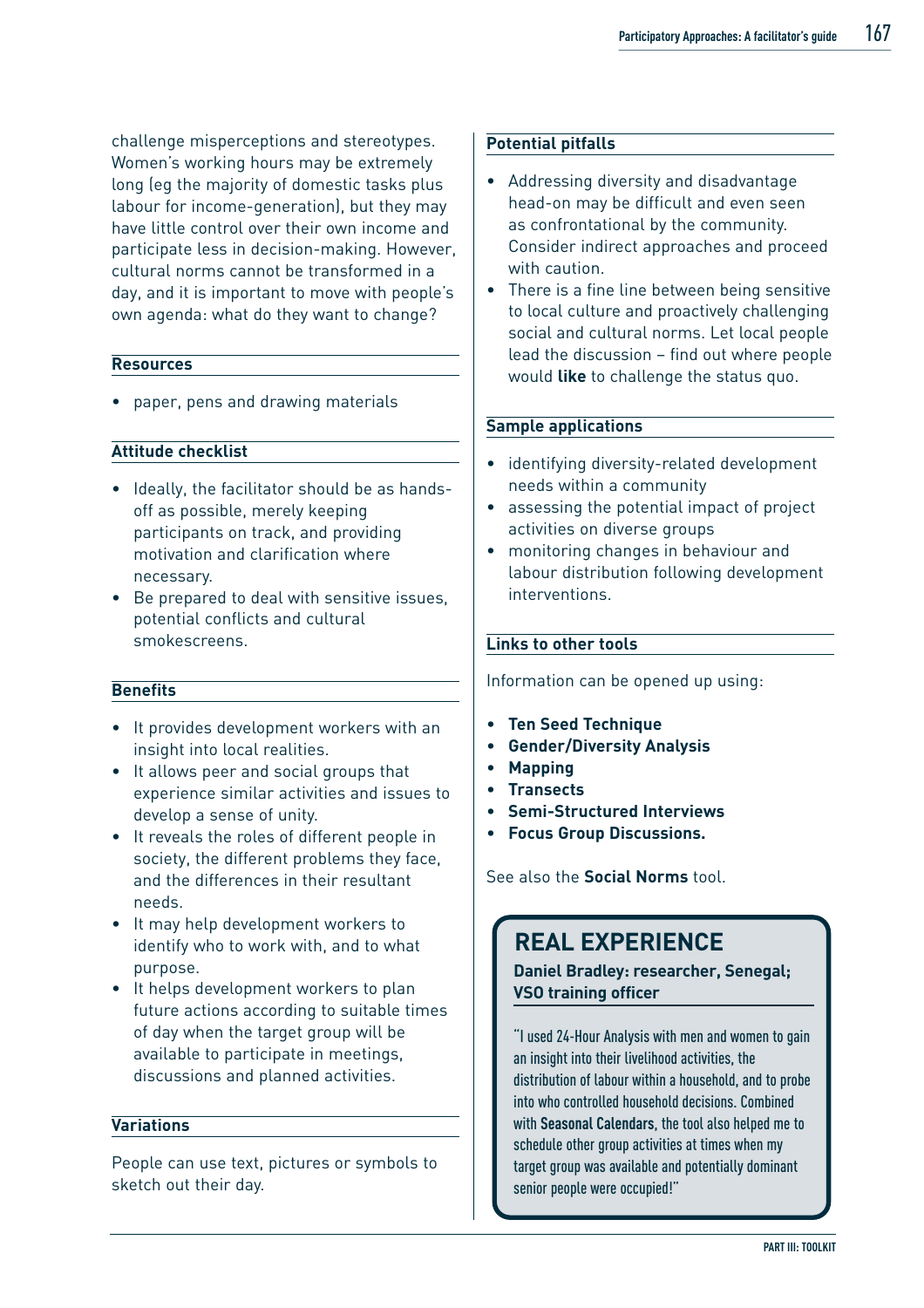# **YES, BUT…**



#### **Purpose**

This tool has been recorded by the Institute of Development Studies for increasing individual participation and clarifying opinions during group debates. It enables participants to explore and develop their views, behaviour and attitude. It also helps to give some structure to debate that may otherwise dissolve into chaos.

#### **Technique**

- 1. Write up and display a relevant statement on which there is likely to be a range of views. These can be generated by participants, or provided by you (examples below).
- 2. On the wall, spread out the following signs (usually left to right):
- NO | NO, BUT | YES, BUT | YES
- 3. Give a little time for each person to reflect on their position on the statement.
- 4. Invite all participats to stand by the sign that represents their view.
- 5. Facilitate debate. It can be good to start with a minority, and ask them to argue their case.

6. Encourage movement if people find themselves being swayed by others' arguments.

Consensus is not necessary but can be sought through suggestions for change to the wording of the suggested statement.

#### **Resources**

- paper and pens
- a long wall with space in front of it.

#### **Attitude checklist**

- Encourage people to explain their own view rather than going along with dominant opinion.
- Encourage people to challenge and modify the original statement rather than try to force and consensus.

#### **Benefits**

- Adds structure to debate.
- Forces people to examine, clarify, challenge and develop their opinions and attitude.
- Can serve as a useful warm up, energiser or exercise for getting to know each other.
- Enhances individual participation in group activity and develops participatory attitudes.
- Generates a lot of reflection and learning.

#### **Variations**

- Substitute different signs.
- Add additional structure, such as everyone speaking in turn, a time limit etc. This helps if the debate is heated, there are dominant members or extra control is needed for other reasons.

#### **Potential pitfalls**

• Participants do not fully understand the process.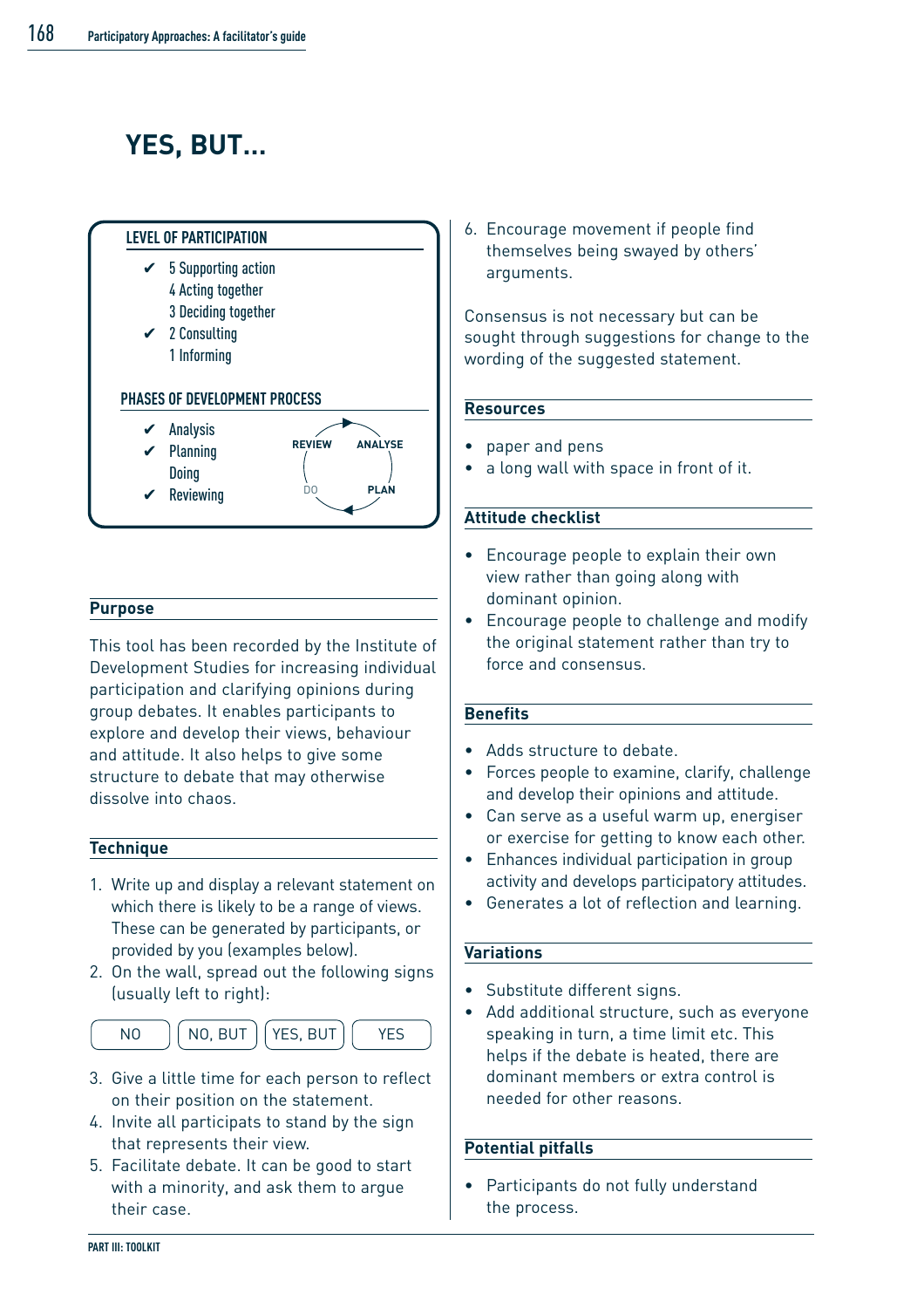- The signs take people's focus away from the issues being debated.
- Lack of disciplined facilitation means that participants are drawn into arguments without clarifying their own positions.

#### **Sample applications**

- Possible statements on the theme of participation include:
	- a participatory approach requires 'X' at all levels in organisations
	- to empower others means disempowering oneself
	- empowering others is a source of personal fulfilment
	- if a boss dominates, it affects the whole organisation
	- participation is a way of life.
- It can also be used in reviewing, ie whether participants felt a particular activity was a success.

#### **Links to other tools**

It may be useful for developing or refining the conclusions of problem analysis tools (eg **Problem Tree, Ranking, Flow Diagrams** etc).

### **MORE INFORMATION**

The Institute of Development Studies is a key source of information, resources and networking opportunities on similar tools, and PA in general: **www.ids.ac.uk/ids/particip/**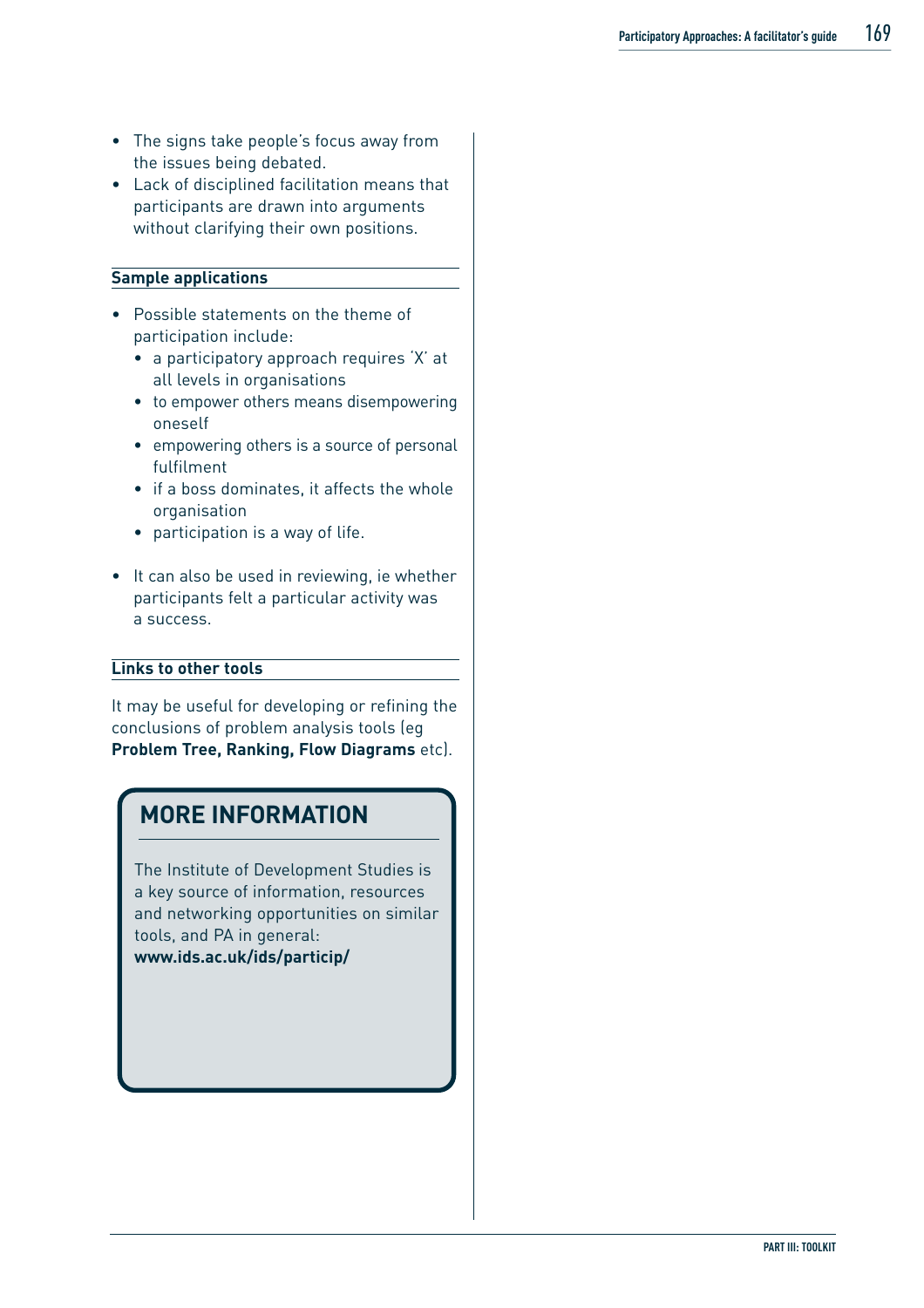## **APPENDIX I: PARTICIPATORY APPROACHES – COMMON ACRONYMS**

| <b>AEA</b>     | Agro-Ecosystems Analysis                                             |  |  |
|----------------|----------------------------------------------------------------------|--|--|
| <b>BA</b>      | <b>Beneficiary Assessment</b>                                        |  |  |
| <b>DELTA</b>   | Development Education Leadership Team                                |  |  |
| <b>DPR</b>     | Diagnóstico Rural Participativo                                      |  |  |
| <b>FPR</b>     | Farmer Participatory Research                                        |  |  |
| <b>GRAAP</b>   | Groupe de Recherche et d'Appui pour l'Auto-Promotion Paysanne        |  |  |
| <b>MARP</b>    | Méthode Accélérée de Recherche Participative                         |  |  |
| <b>PALM</b>    | Participatory Analysis and Learning Methods                          |  |  |
| <b>PAR</b>     | Participatory Action Research                                        |  |  |
| <b>PD</b>      | <b>Process Documentation</b>                                         |  |  |
| <b>PIP</b>     | Policy, Institutions and Processes                                   |  |  |
| <b>PLA</b>     | Participatory Learning and Action                                    |  |  |
| <b>PfR</b>     | Planning for Real                                                    |  |  |
| <b>PRA</b>     | Participatory Rural Appraisal or Participatory Reflection and Action |  |  |
| <b>PRAP</b>    | Participatory Rural Appraisal and Planning                           |  |  |
| <b>PRM</b>     | Participatory Research Methodology                                   |  |  |
| <b>PTD</b>     | Participatory Technology Development                                 |  |  |
| <b>PUA</b>     | Participatory Urban Appraisal                                        |  |  |
| <b>RA</b>      | Rapid Appraisal                                                      |  |  |
| <b>RAAKS</b>   | Rapid Assessment of Agricultural Knowledge Systems                   |  |  |
| <b>RAP</b>     | Rapid Assessment Procedures                                          |  |  |
| <b>RAT</b>     | Rapid Assessment Techniques                                          |  |  |
| <b>RCA</b>     | Rapid Catchment Analysis                                             |  |  |
| <b>REA</b>     | Rapid Ethnographic Assessment                                        |  |  |
| <b>REFLECT</b> | ActionAid's participatory method of literacy development             |  |  |
| <b>RFSA</b>    | Rapid Food Security Assessment                                       |  |  |
| <b>RMA</b>     | Rapid Multiperspective Appraisal                                     |  |  |
| <b>ROA</b>     | Rapid Organisational Assessment                                      |  |  |
| <b>RRA</b>     | Rapid Rural Appraisal                                                |  |  |
| <b>SB</b>      | Samuhik Brahman (joint trek)                                         |  |  |
| <b>SSM</b>     | Soft Systems Methodology                                             |  |  |
| <b>SSI</b>     | Semi-Structured Interview                                            |  |  |
| <b>TfD</b>     | Theatre for Development                                              |  |  |
| <b>TfT</b>     | Training for Transformation                                          |  |  |
| <b>TST</b>     | Ten Seed Technique                                                   |  |  |
| <b>VIPP</b>    | Visualisation in Participatory Programmes                            |  |  |

*Adapted from Pretty and Vodouhê (1998)*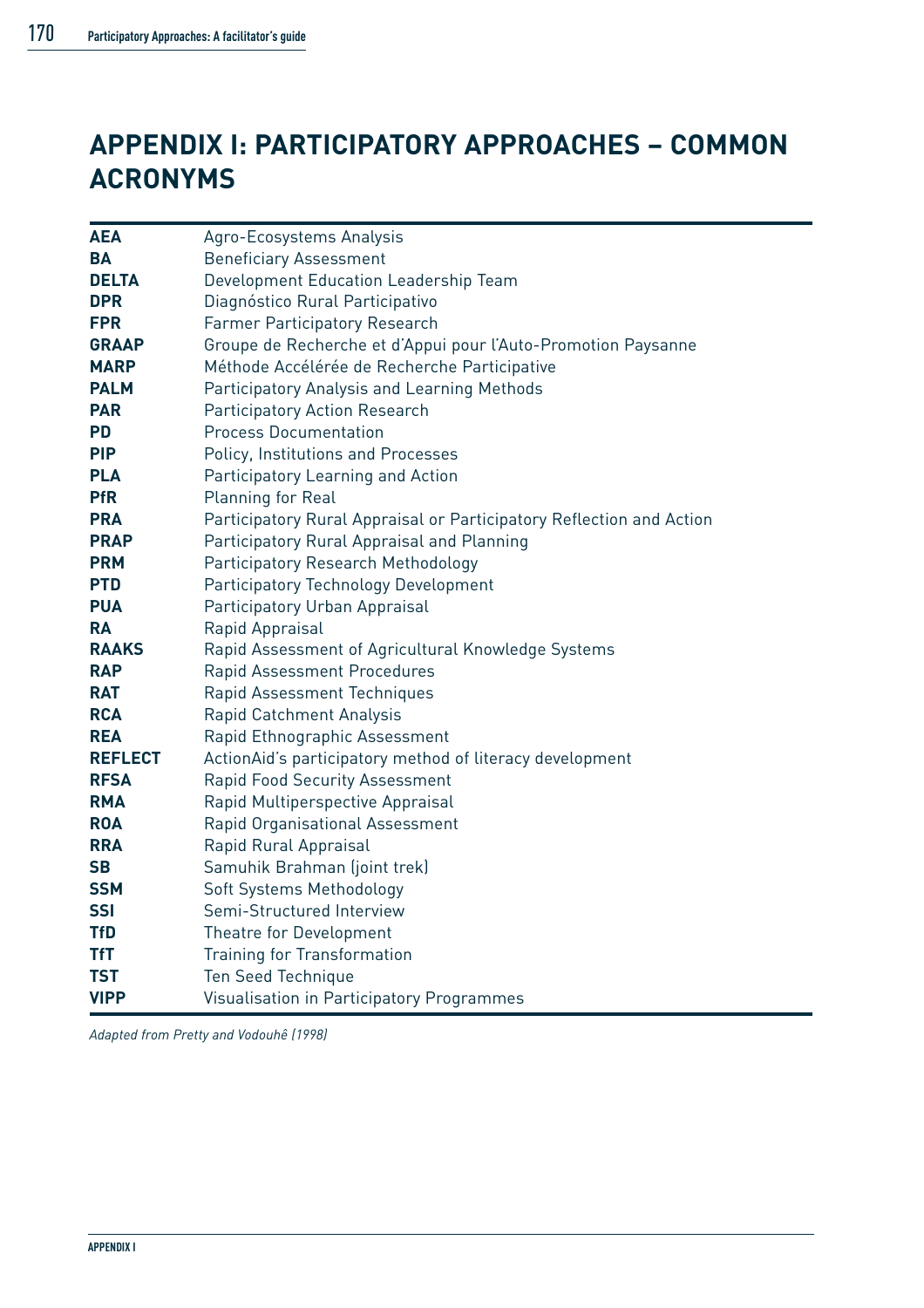### **APPENDIX II: TYPES OF PICTURES FOR COMMUNICATION**

Pictures can be classified in many ways, but here we will consider the choice of pictures for two main purposes.

#### **1. Pictures to inform, describe, give facts or information**

#### **The facilitator:**

- will, whenever possible, discover what listeners want to know, respond to their interests and then choose a relevant picture that will help meet their need
- may have to give people some information about something that is, at present, beyond their experience. They can add extra meaning to their description or explanation if they use a well-chosen picture
- uses a picture in a group so that everyone shares basically the same experience and meaning. (If they use words only, the meanings understood will vary with each listener's different experience of their words)
- may use questions to involve the listener, but their main aim will be to transfer information and ideas.

#### **Informative/descriptive pictures:**

- give a visual description that can be held in the mind
- are most useful when they focus on one main subject or idea
- indicate the shape, form and arrangement of various things
- need to use a visual style that viewers can understand
- can be shown in a series in order to tell a story or describe a process.

#### **The viewer:**

- may exclaim, "Now, I **see** what you mean!"
- receives visual information enabling them to relate the new word or idea to existing experience
- has a fairly passive experience and often

just accepts the new visual idea without having to make much mental effort.

Most people find informative, one-idea pictures relatively easy to use.

#### **2. Pictures to encourage thought, study and reflection**

The facilitator may have experience to offer but the emphasis now is not on the transfer of 'correct' information. The focus this time is more on the viewer and their process of discovery and problem solving.

#### **The facilitator:**

- aims to get the viewer to think, to work out the meaning and significance of the picture
- uses open-ended questions and dialogue to encourage people to describe what they see, relate it to their own experience, identify problems and look for causes and solutions
- is not **answering** questions, but **asking** them.

**Study Pictures** (These are sometimes called problem-posing pictures. Paulo Freire calls them 'picture codes'):

- deal with locally important issues, identified by the people
- usually have much more detail than the one-idea type
- often include people doing something in a recognisable situation
- give facts and information, but also raise issues related to life, work, society and the community. They show problems, not solutions
- may have different contrasting elements, which encourage thought and comparison. sometimes in more than one picture
- often have a certain ambiguity (unclearness, vagueness or uncertainty), which offers the opportunity for analysis in different ways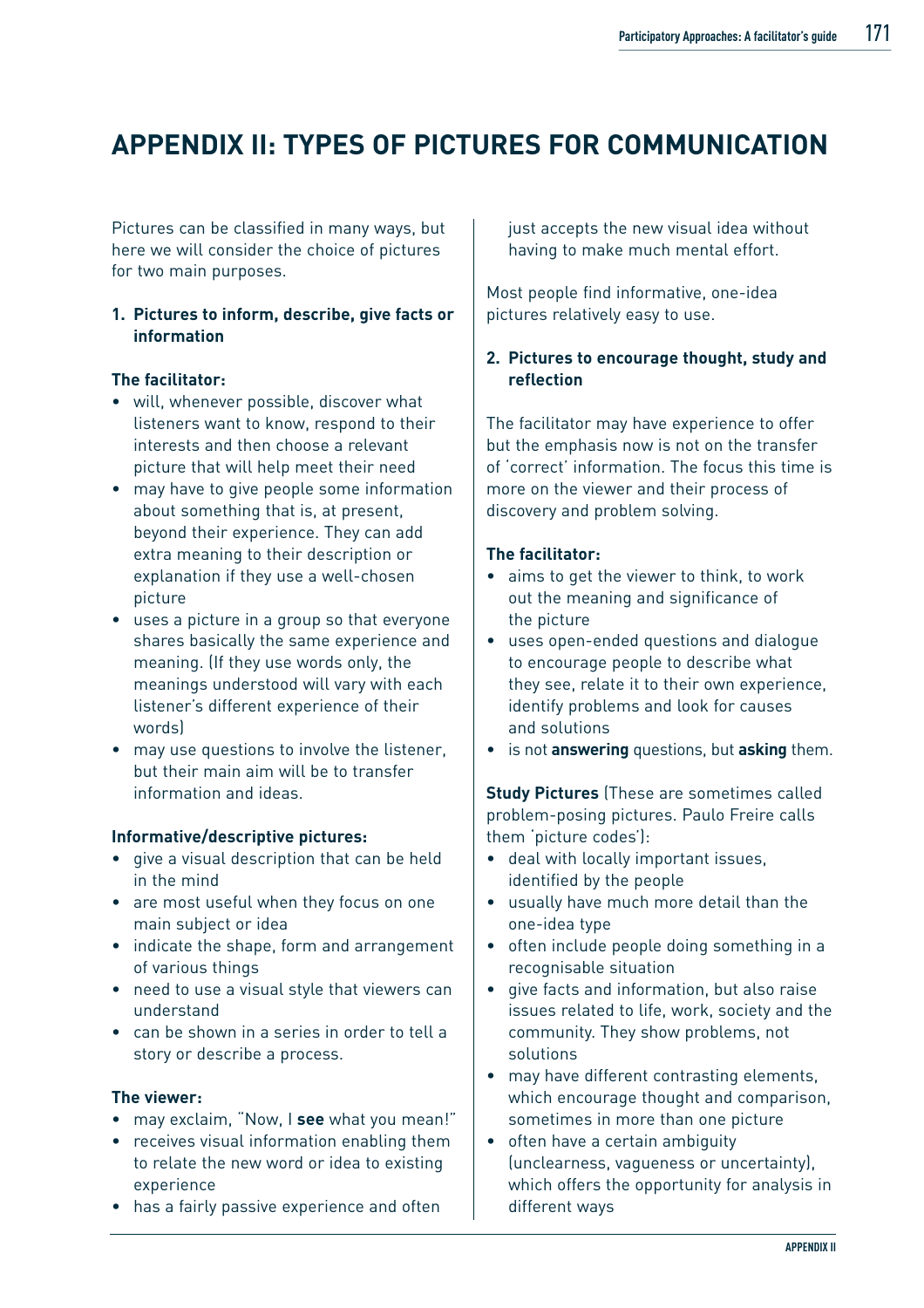- give up their full meaning as they are discussed in a particular cultural situation
- may be made or selected by the people themselves.

#### **The viewer:**

- is actively involved. (**All** have a contribution to make)
- is encouraged to think about relationships, attitudes, approaches, values, priorities etc.

Because of their different experiences, people see things in distinctive ways. A great deal is gained when these different perceptions are shared, but it takes time!

Denys Saunders, VSO trainer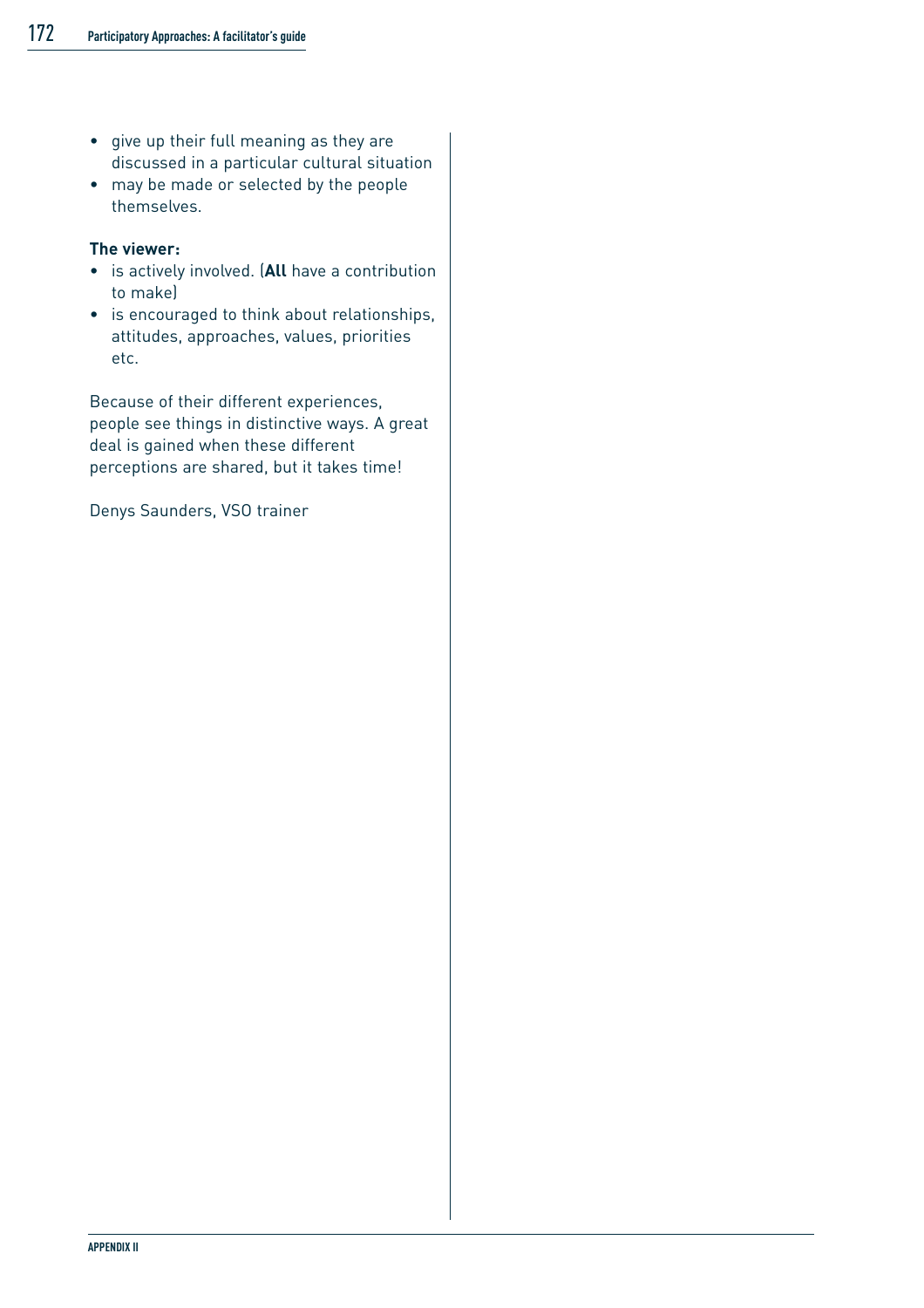## **APPENDIX III: TOOL TEMPLATE**

| <b>LEVEL OF PARTICIPATION</b>                                                                                                     | <b>Benefits</b>            |
|-----------------------------------------------------------------------------------------------------------------------------------|----------------------------|
| 5 Supporting action<br>4 Acting together<br>3 Deciding together<br>2 Consulting<br>1 Informing                                    | <b>Variations</b>          |
| PHASES OF DEVELOPMENT PROCESS<br>Analysis<br>ANALYSE<br><b>REVIEW</b><br>Planning<br>Doing<br>PLAN<br>D <sub>O</sub><br>Reviewing | <b>Potential pitfalls</b>  |
| <b>Purpose</b>                                                                                                                    | <b>Sample applications</b> |
| <b>Technique</b>                                                                                                                  | Links to other tools       |
|                                                                                                                                   | <b>REAL EXPERIENCE</b>     |
| <b>Resources</b>                                                                                                                  |                            |
| <b>Attitude checklist</b>                                                                                                         |                            |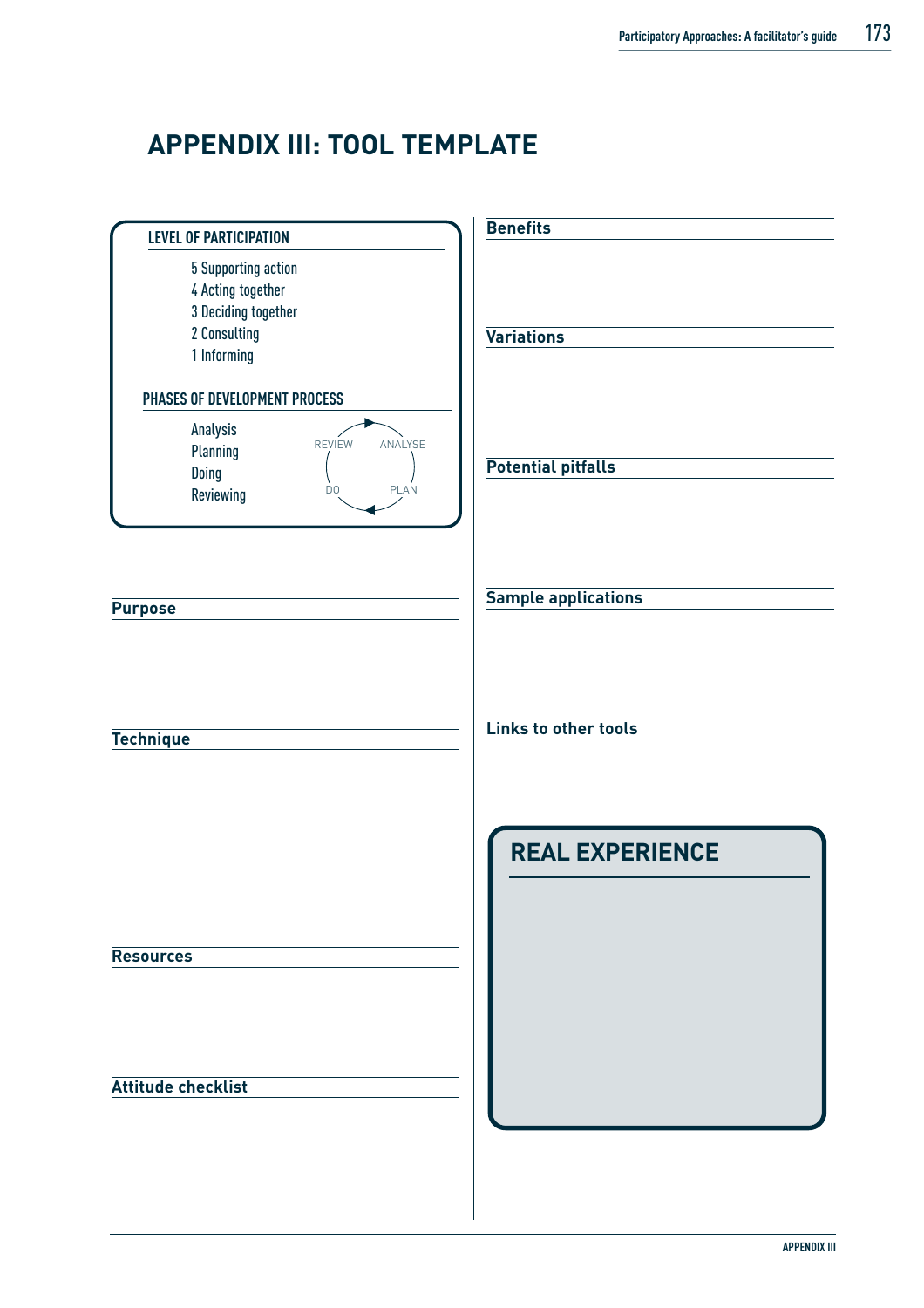# **REFERENCES**

**Barton T, G Borrini-Feyerabend, A de Sherbinin and P Warren** (1997) *Our People, Our Resources*. IUCN, Gland, Switzerland and Cambridge, UK. Also available online: www.iucn.org/themes/spg/Files/opor/ opor.html

**Borrini-Feyerabend G** [ed] (1997) *Beyond Fences: Seeking Social Sustainability in Conservation*, IUCN, Gland, Switzerland. Also available online: www.iucn.org/themes/spg/Files/beyond\_fences/

beyond\_fences.html

**Case DD** (1990) 'The community's toolbox: The idea, methods and tools for participatory assessment, monitoring and evaluation in community forestry'. *Community Forestry Field Manual 2*. Food and Agriculture Organisation of the United Nations, Rome

**Carriere E, J Hardjono and N Mukherjee** (2002) *People, Poverty and Livelihoods: Links for sustainable poverty reduction in Indonesia*. DFID/World Bank, Jakarta, Indonesia

**Chambers R** (1997) *Whose Reality Counts? Putting the first last.* Intermediate Technology Publications, London

**Cornwall A** (1996) 'Towards Participatory Practice: Participatory Rural Appraisal (PRA) and the Participatory Process' in de Koning, K and M Martin [eds.] *Participatory Research in Health: Issues and Experiences*. Zed Press, London

**Freire P** (1986) *Pedagogy of the oppressed*. Continuum, New York

**Harford N and N Baird** (1997) *How to Make and Use Visual Aid*s, VSO/Heinemann, London

**IIRR** (1996) *Recording and using indigenous knowledge: a manual*. International Institute of Rural Reconstruction, Silang, Cavite, Philippines. Also available online: www.panasia.org.sg/iirr/ikmanual/

**Jayakaran R** (2002) *Ten Seed Technique*, World Vision International, China. Available as a pdf file from ravi.jayakaran@wvi.org

**Jolly S** (2002) *Gender and cultural change,* Institute of Development Studies (IDS), University of Sussex

**Linney, B** (1995) *People, pictures and power: people-centred Visual Aids for development*, Macmillan Education/TALC, London

**Narayan D** (1993) *Focus on participation: evidence from 121 rural water supply projects*. UNDP – World Bank Water Supply and Sanitation Programme. World Bank, Washington DC

**Pretty JN** (1994) 'Alternative systems of enquiry for sustainable agriculture'. *IDS Bulletin 25 (2):* 37–48. (IDS, University of Sussex)

**Pretty JN and S Vodhouê** (1998) 'Using Rapid and Participatory Rural Appraisal', in Swanson BE et al, *Improving Agricultural Extension: a reference manual*, FAO, Rome

**Srinivasan, L** (1993) *Tools for community participation*, PROWESS/UNDP Technical Series Involving Women in Water and Sanitation. Pact Publications, Washington DC

**Theis J and HM Grady** (1991) *PRA for community development*, IIED/SCF, London

**Wilcox D** (1994) *The guide to effective participation*, Partnerships Online: www.partnerships.org.uk/guide/

**VSO** (2002) *Focus for change: VSO's strategic plan* VSO, London